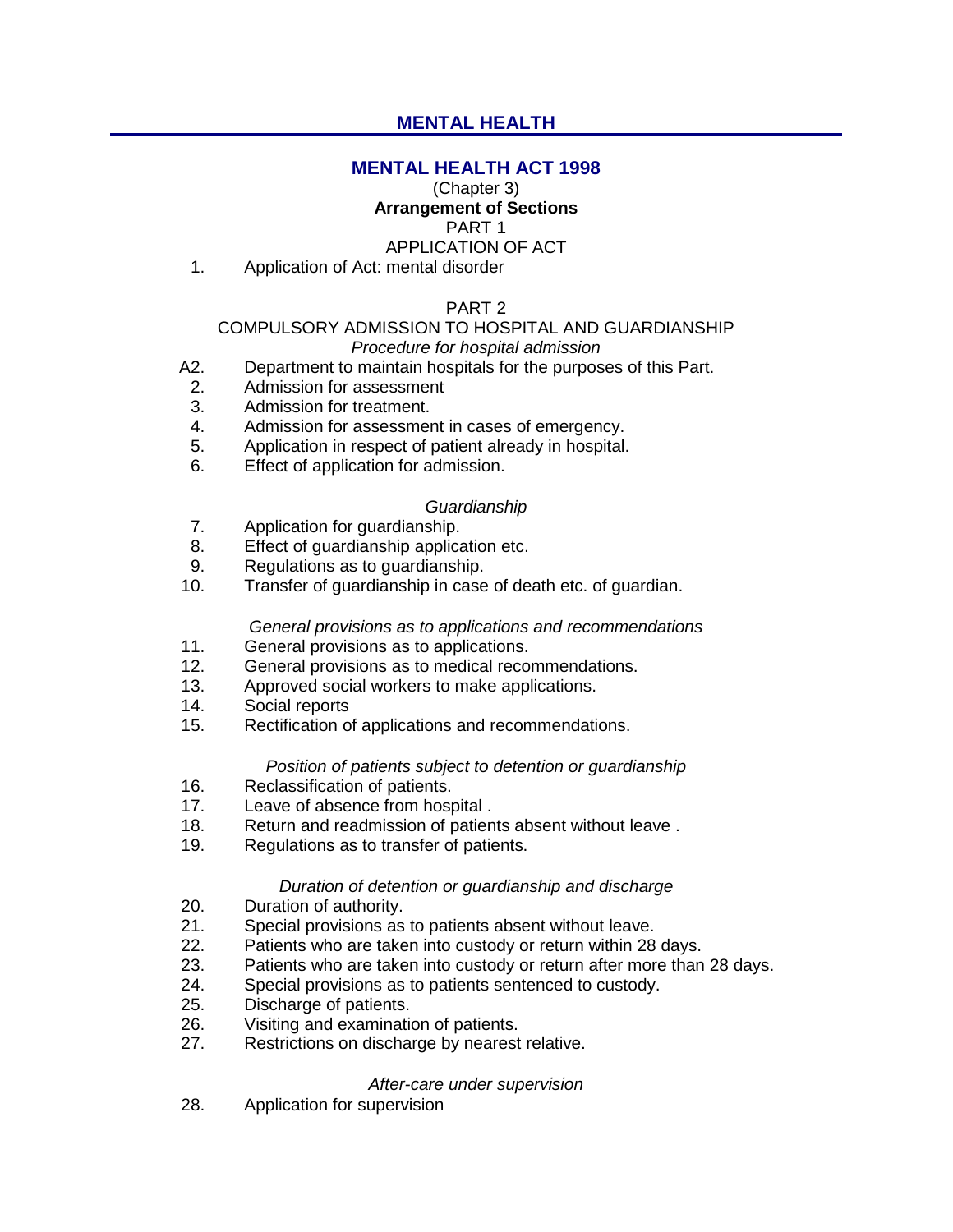- 29. Making of supervision application.<br>30. Supervision applications: suppler
- Supervision applications: supplementary.
- 31. Requirements to secure receipt of after-care under supervision.
- 32. Review of after-care under supervision etc.
- 33. Reclassification of patient subject to after-care under supervision.
- 34. Duration and renewal of after-care under supervision.
- 35. Ending of after-care under supervision.
- 36. Patients in custody or admitted to hospital for assessment.

#### *Functions of relatives of patients*

- 37. Definition of 'relative' and 'nearest relative'.
- 38. Children and young persons in care.<br>39. Nearest relative of minor under quare
- 39. Nearest relative of minor under guardianship etc.<br>40. Appointment by Court of acting nearest relative.
- Appointment by Court of acting nearest relative.
- 41. Discharge and variation of orders under s.40.

### *Supplemental*

- 42. Procedure on applications to court.
- 43. Regulations for purposes of Part 2.
- 44. Special provisions as to wards of court.
- 45. Interpretation of Part 2.

### PART 3

### PATIENTS CONCERNED IN CRIMINAL PROCEEDINGS OR UNDER SENTENCE

46. Information as to hospitals etc

### *Hospital and restriction orders*

- 47. Effect of hospital orders etc.
- 48. Restriction orders.
- 49. Powers of Department of Home Affairs in respect of restricted patients.
- 50. Treatment as in-patient under supervision and treatment order.
- 51. Revocation or variation of supervision and treatment order.
- 52. ......

### *Transfer to hospital of prisoners*

- 53. Removal to hospital of persons serving sentences of custody.
- 54. Removal to hospital of other prisoners.
- 55. Restriction on discharge of prisoners removed to hospital.
- 56. Effect of hospital and limitation directions.
- 57. Further provisions as to prisoners under sentence.
- 58. Further provisions as to detained persons.
- 59. Further provisions as to persons remanded.
- 60. Further provisions as to civil prisoners and persons detained under the Immigration Act 1971.

### *Supplemental*

- 61. Requirements as to medical evidence.
- 62. Powers of criminal courts.
- 63. Interpretation of Part 3.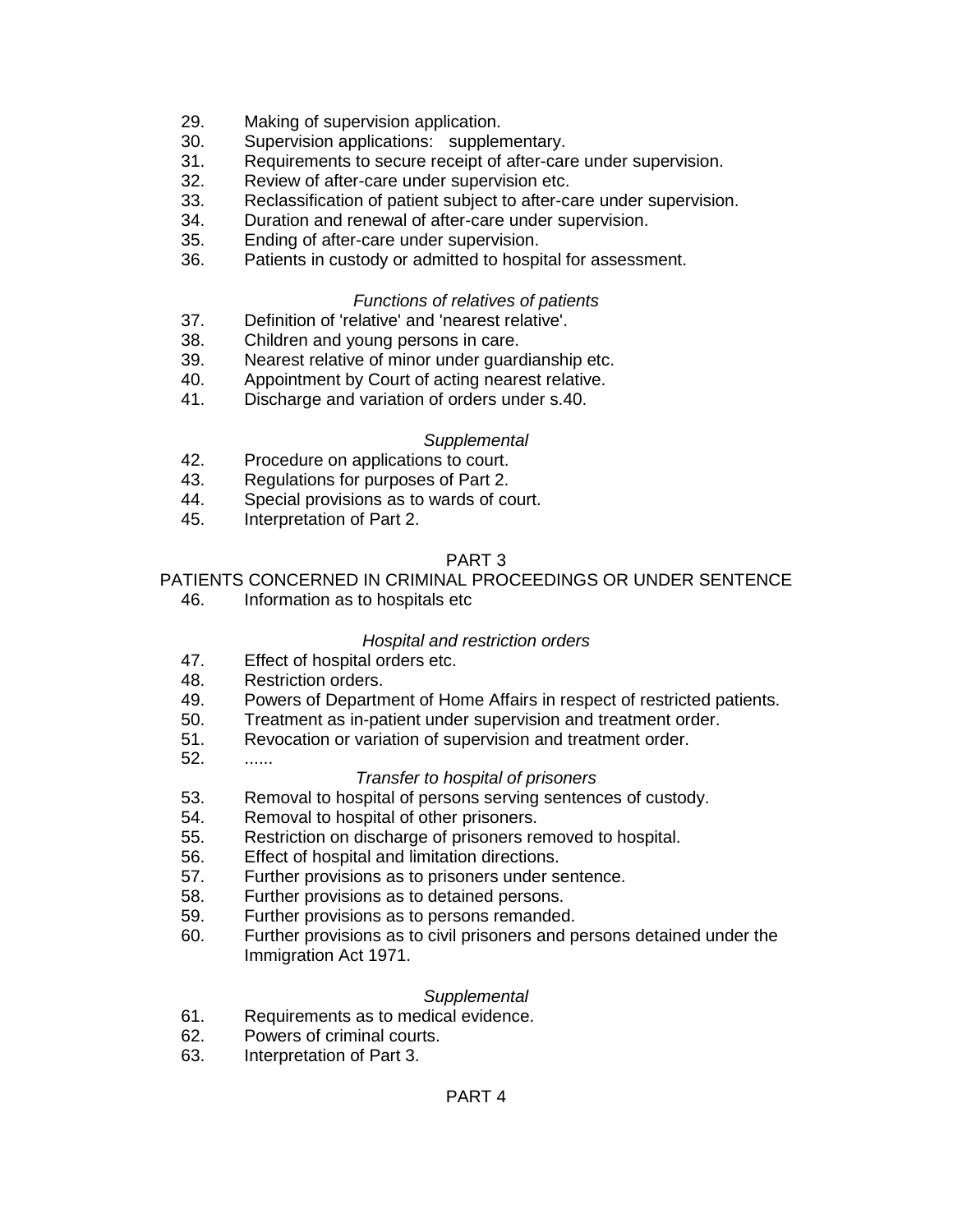### CONSENT TO TREATMENT

- 64. Patients to whom Part 4 applies.
- 65. Treatment requiring consent and a second opinion.
- 66. Treatment requiring consent or a second opinion.
- 67. Plans of treatment.
- 68. Withdrawal of consent.
- 69. Review of treatment.
- 70. Urgent treatment.
- 71. Treatment not requiring consent.<br>72. Supplementary provisions for Par
- Supplementary provisions for Part.

### PART 5

# MENTAL HEALTH REVIEW TRIBUNAL

- *Constitution etc.*
- 73. Mental Health Review Tribunal.

### *Applications and references concerning Part 2 patients*

- 74. Applications to Tribunal.
- 75. References to Tribunal concerning Part 2 patient.
- 76. Duty of managers of hospitals to refer cases to Tribunal.

#### *Applications and references concerning Part 3 patients*

- 77. Applications to Tribunal concerning patients subject to hospital and guardianship orders.
- 78. Applications to Tribunal concerning restricted patients.
- 79. References concerning restricted patients.

#### *Discharge of patients*

- 80. Powers of Tribunal.
- 81. Power to discharge restricted patients.
- 82. Restricted patients subject to restriction direction.
- 83. Applications and references concerning conditionally discharged restricted patients.

#### *General*

- 84. Visiting and examination of patients.<br>85. General provisions concerning Tribu
- General provisions concerning Tribunal applications.
- 86. Procedure of Tribunal.
- 87. Interpretation of Part 5.

#### PART 6

#### TRANSFER OF PATIENTS

- 88. Introductory.
- 89. Removal of certain patients to relevant territory.
- 90. Detained patient removed from relevant territory.
- 91. Other patients removed from relevant territory.
- 92. Transfer of responsibility for certain patients.
- 93. Patients subject to other regimes.<br>94. Removal of foreign patients.
- Removal of foreign patients.
- 95. Powers of detention.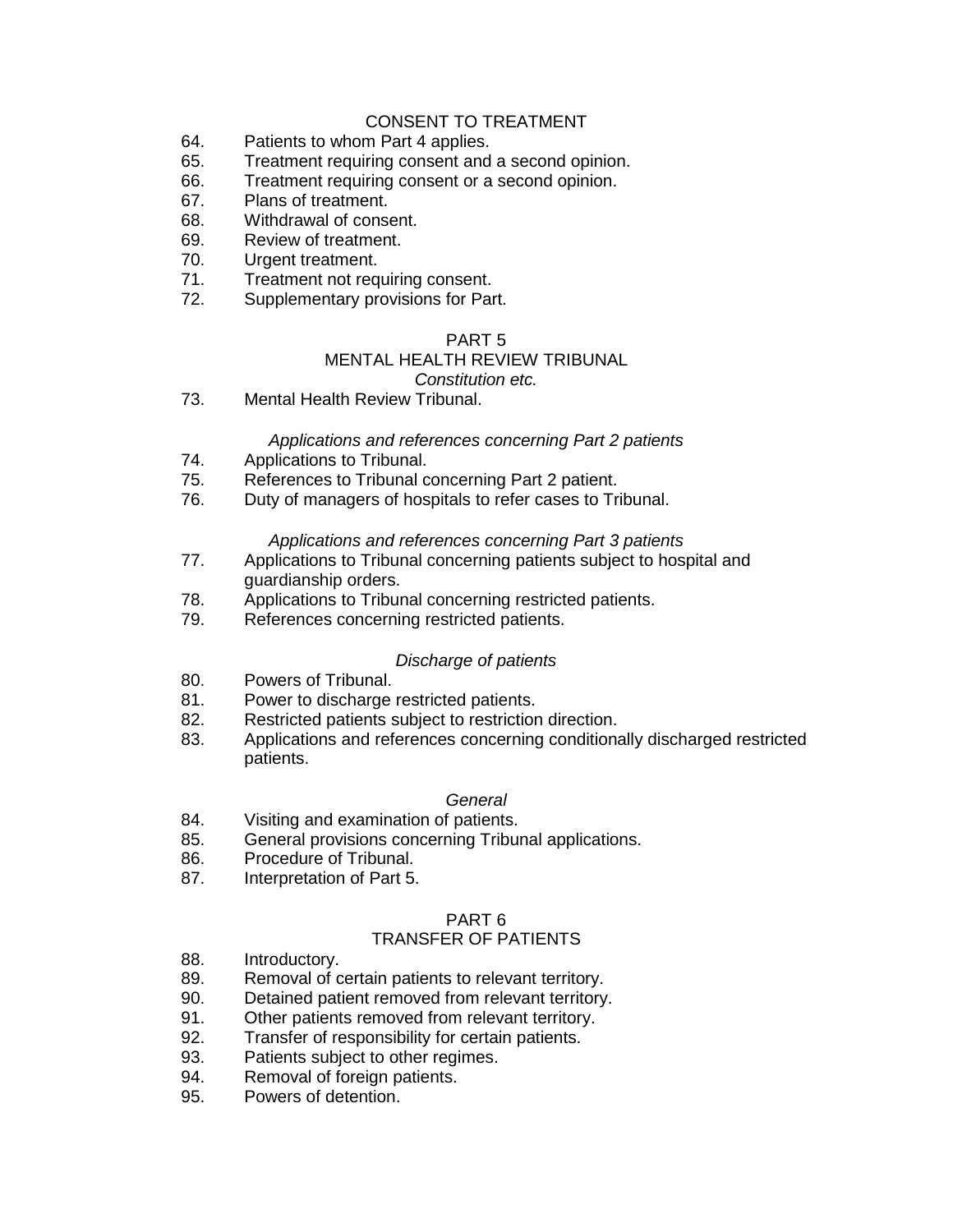96 and 97. ......

# PART 7

### MANAGEMENT OF PROPERTY AND AFFAIRS OF PATIENTS

- 98. Exercise of judge's functions: 'the patient'.
- 99. General functions of the judge with respect to property and affairs of patient.<br>100. Powers of the judge as to patient's property and affairs.
- Powers of the judge as to patient's property and affairs.
- 101. Supplementary provisions as to wills executed under s.100.
- 102. Judge's powers in cases of emergency.
- 103. Power to appoint receiver.
- 104. Vesting of stock in curator appointed outside Island.
- 105. Preservation of interests in patient's property.<br>106. General powers of the judge with respect to pro-
- General powers of the judge with respect to proceedings.
- 107. Appeals.
- 108. Rules of procedure.
- 109. Security and accounts.
- 110. Effect and proof of orders etc.
- 111. Interpretation of Part 7 etc

#### PART 8

### MISCELLANEOUS FUNCTIONS OF DEPARTMENT

### *Approved social workers*

- 112. Appointment of approved social workers.
- 113. Powers of entry and inspection.
- 114. Welfare of certain hospital patients.<br>115. After-care.
- After-care.

#### *Functions of the Department*

- 116. Code of practice.
- 117. Examination of patients in mental nursing homes.
- 118. General protection of detained patients.
- 119. Mental Health Commission.
- 120. Nomination of independent persons.
- 121. Provision of pocket-money for in-patients in hospital.

### PART 9

#### **OFFENCES**

- 122. Forgery, false statements etc.
- 123. Ill-treatment of patients.
- 124. Assisting patients to absent themselves without leave.<br>124A. Assisting patients in other iurisdictions to absent thems
- Assisting patients in other jurisdictions to absent themselves without leave.
- 125. Obstruction.
- 126. Prosecutions by the Department.

#### PART 10

# MISCELLANEOUS AND SUPPLEMENTARY

### *Miscellaneous provisions*

- 127. Informal admission of patients.
- 128. Duty of managers of hospitals to give information to detained patients.
- 129. Duty to inform nearest relatives.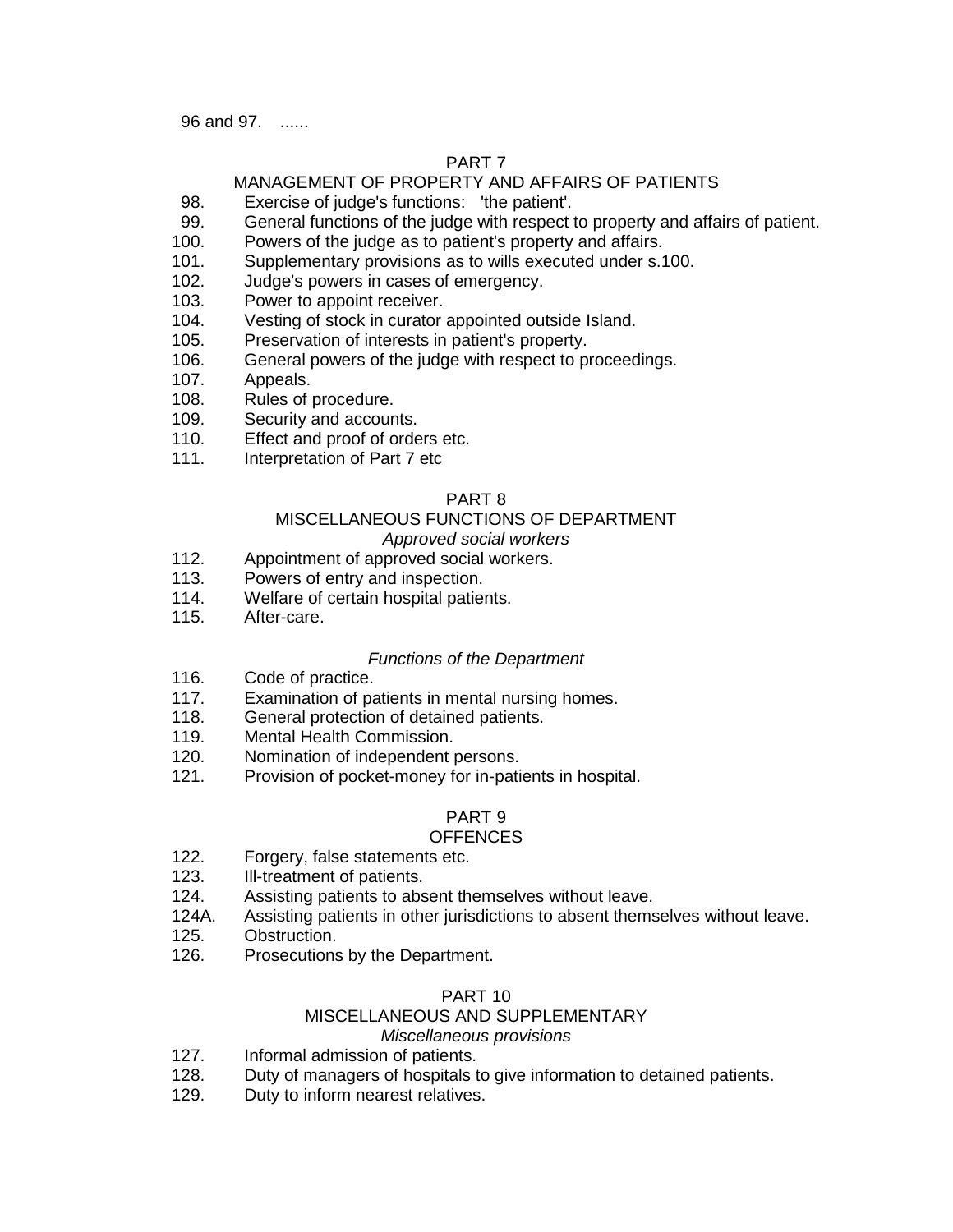- 130. Correspondence of patients.<br>131. Warrant to search for and rer
- Warrant to search for and remove patients.
- 132. Mentally disordered persons found in public places.
- 133. Provision as to custody, conveyance and detention.
- 134. Retaking of patients escaping from custody.
- 135. Protection for acts done in pursuance of this Act.
- 136. Pay, pensions etc. of mentally disordered persons.

#### *Supplemental*

- 137. Orders, rules and regulations.
- 138. Interpretation.
- 139. Transitional provisions, amendments and repeals.<br>140. Short title and commencement.
- Short title and commencement.
- Schedule 1 Application of certain provisions to patients subject to hospital and guardianship orders.

Part 1- Patients not subject to special restrictions.

Part 2- Patients subject to special restrictions.

- Schedule 2 Powers of criminal courts. Part 1- Amendments of Criminal Jurisdiction Act 1993. Part 2- Amendments of Summary Jurisdiction Act 1989.
- Schedule 3 The Mental Health Review Tribunal.
- Schedule 4 Transitional provisions.
- Schedule 5 Consequential amendments.<br>Schedule 6 Fnactments repealed
- Enactments repealed.

Addendum

Received Royal Assent: 17 March 1998

Passed: 17 March 1998

### **AN ACT**

**to re-enact with amendments the law relating to mentally disordered persons. PART 1**

# **APPLICATION OF ACT**

### **1 Application of Act: mental disorder**

(1) The provisions of this Act have effect with respect to the reception, care and treatment of mentally disordered patients, the management of their property and other related matters.

(2) In this Act-

**'mental disorder'** means mental illness, arrested or incomplete development of mind, psychopathic disorder and any other disorder or disability of mind, and **'mentally disordered'** shall be construed accordingly;

**'severe mental impairment'** means a state of arrested or incomplete development of mind which includes severe impairment of intelligence and social functioning and is associated with abnormally aggressive or seriously irresponsible conduct on the part of the person concerned, and **'severely mentally impaired'** shall be construed accordingly;

**'mental impairment'** means a state of arrested or incomplete development of mind (not amounting to severe mental impairment) which includes significant impairment of intelligence and social functioning and is associated with abnormally aggressive or seriously irresponsible conduct on the part of the person concerned, and **'mentally impaired'** shall be construed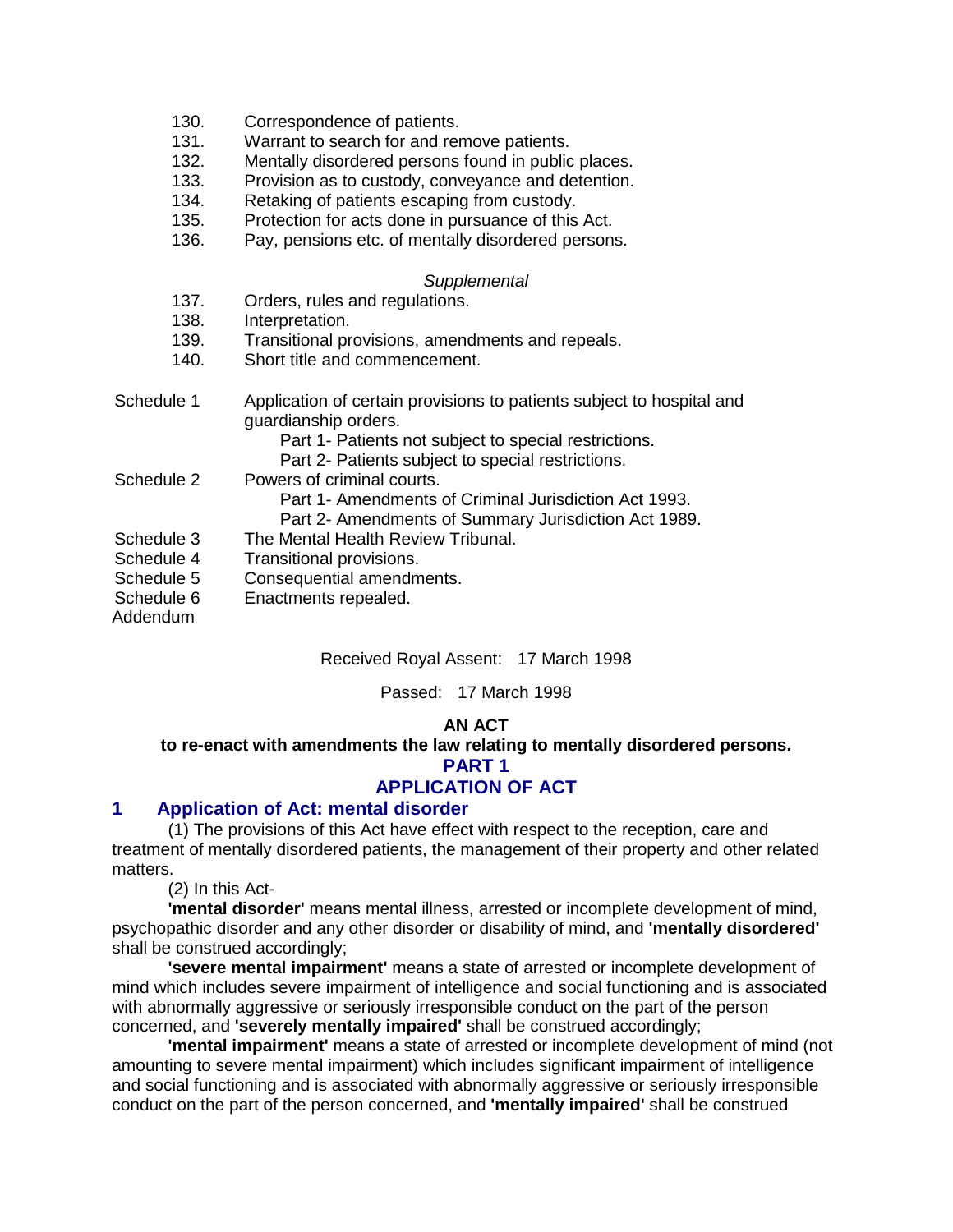accordingly;

**'psychopathic disorder'** means a persistent disorder or disability of mind (whether or not including significant impairment of intelligence) which results in abnormally aggressive or seriously irresponsible conduct on the part of the person concerned;

and other expressions have the meanings given by section 138.

(3) Nothing in subsection (2) shall be construed as implying that a person may be dealt with under this Act as suffering from mental disorder, or from any form of mental disorder described in this section, by reason only of promiscuity or other immoral conduct, sexual deviancy or dependence on alcohol or drugs, not being associated with abnormally aggressive or seriously irresponsible conduct on his part.

# **PART 2**

# **COMPULSORY ADMISSION TO HOSPITAL AND GUARDIANSHIP**

### *Procedure for hospital admission*

# **A2 Department to maintain hospitals for the purposes of this Part**

(1) The Department shall make arrangements for the provision, to such extent as it considers necessary to meet all reasonable requirements arising under this Part, of-

- *(a)* hospital accommodation; and
- *(b)* medical, nursing, dental and other services required at of for the purposes of accommodation referred to in paragraph *(a)*.
	- (2) The provisions of-
- *(a)* Part 3 of the NHS Act 2001 (provision of hospital and specialist services); and
- *(b)* Part 4 of that Act (general provisions) other than sections 40, 44 and 45,

apply for the purposes of subsection (1) as they apply for the purposes of that Act, references in those provisions to 'the Department' and 'the managers of the hospital' being read as references to the Department of Social Care.

**[S A2 inserted by SD155/10 Schs 6 and 11.]**

### **2 Admission for assessment**

(1) A patient may be admitted to a hospital and detained there for the period allowed by subsection (4) in pursuance of an application (an **'application for admission for assessment'**) made in accordance with subsections (2) and (3).

(2) An application for admission for assessment may be made in respect of a patient on the grounds that-

- *(a)* he is suffering from mental disorder of a nature or degree which warrants the detention of the patient in a hospital for assessment (or for assessment followed by medical treatment) for at least a limited period; and
- *(b)* he ought to be so detained in the interests of his own health or safety or with a view to the protection of other persons.

(3) An application for admission for assessment shall be founded on the written recommendations in the prescribed form of 2 registered medical practitioners, including in each case a statement that in the opinion of the practitioner the conditions set out in subsection (2) are complied with.

(4) Subject to section 40(4), a patient admitted to hospital in pursuance of an application for admission for assessment may be detained for a period not exceeding 28 days beginning with the day on which he is admitted, but shall not be detained after the expiration of that period unless before it has expired he has become liable to be detained by virtue of a subsequent application, order or direction under the following provisions of this Act.

### **3 Admission for treatment**

(1) A patient may be admitted to a hospital and detained there for the period allowed by the following provisions of this Act in pursuance of an application (an **'application for admission for treatment'**) made in accordance with this section.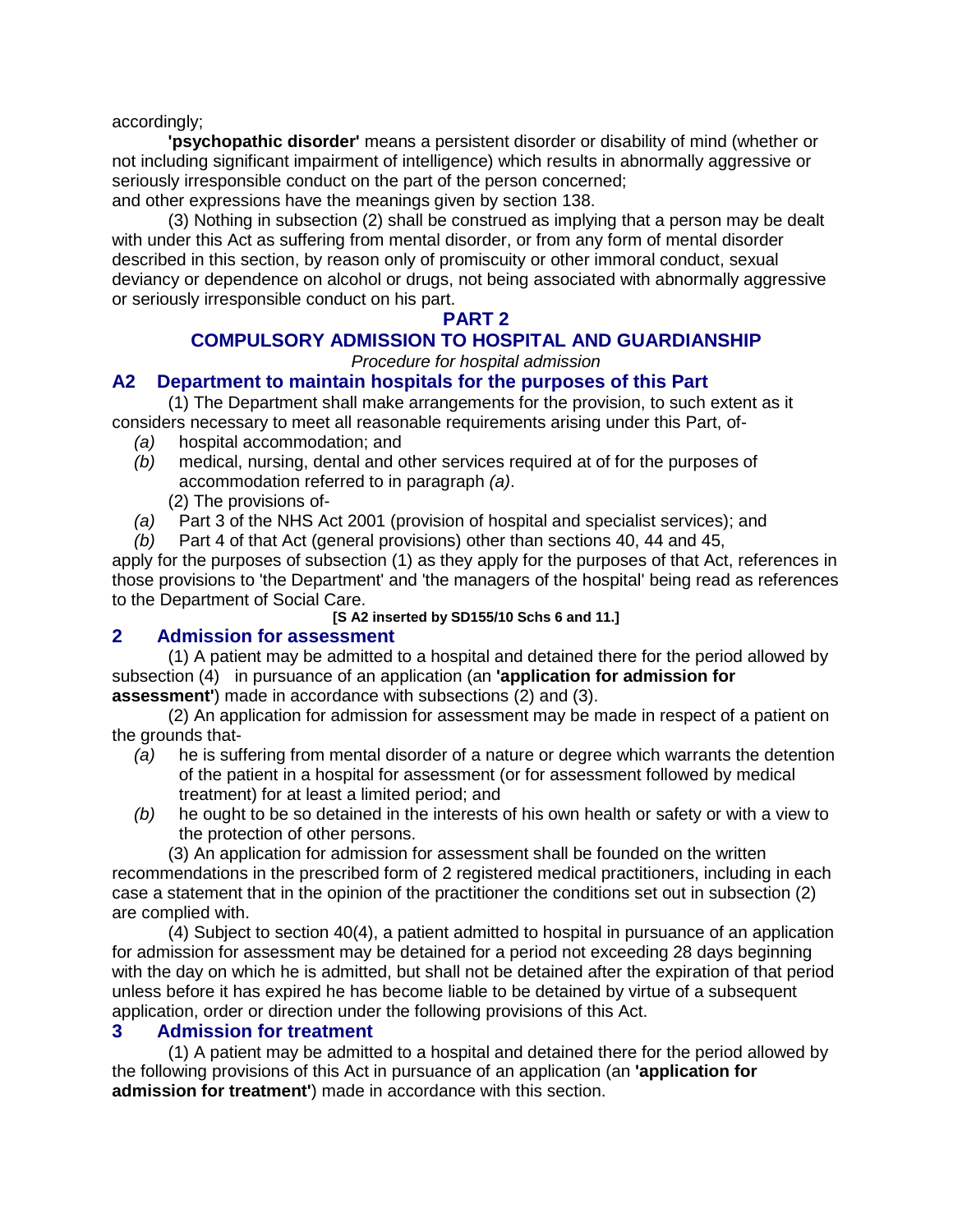(2) An application for admission for treatment may be made in respect of a patient on the grounds that-

- *(a)* he is suffering from mental illness, severe mental impairment, psychopathic disorder or mental impairment and his mental disorder is of a nature or degree which makes it appropriate for him to receive medical treatment in a hospital; and
- *(b)* in the case of psychopathic disorder or mental impairment, such treatment is likely to alleviate or prevent a deterioration of his condition; and
- *(c)* it is necessary for the health or safety of the patient or for the protection of other persons that he should receive such treatment and it cannot be provided unless he is detained under this section.

(3) An application for admission for treatment shall be founded on the written recommendations in the prescribed form of 2 registered medical practitioners, including in each case a statement that in the opinion of the practitioner the conditions set out in subsection (2) are complied with; and each such recommendation shall include-

- *(a)* such particulars as may be prescribed of the grounds for that opinion so far as it relates to the conditions set out in subsection (2)*(a)* and *(b)*; and
- *(b)* a statement of the reasons for that opinion so far as it relates to the conditions set out in subsection (2)*(c)*, specifying whether other methods of dealing with the patient are available and, if so, why they are not appropriate.

### **4 Admission for assessment in cases of emergency**

(1) In any case of urgent necessity, an application for admission for assessment (an **'emergency application'**) may be made in respect of a patient in accordance with the following provisions of this section.

(2) An emergency application may be made either by an approved social worker or by the nearest relative of the patient; and every such application shall include a statement that it is of urgent necessity for the patient to be admitted and detained under section 2, and that compliance with the provisions of this Part relating to applications under that section would involve undesirable delay.

(3) An emergency application is sufficient in the first instance if founded on one of the medical recommendations required by section 2, given, if practicable, by a practitioner who has previous acquaintance with the patient and otherwise complying with the requirements of section 12 so far as applicable to a single recommendation, and verifying the statement referred to in subsection (2).

(4) An emergency application ceases to have effect on the expiration of a period of 72 hours from the time when the patient is admitted to the hospital unless-

- *(a)* the second medical recommendation required by section 2 is given and received by the managers within that period; and
- *(b)* that recommendation and the recommendation referred to in subsection (3) together comply with all the requirements of section 12 (other than the requirement as to the time of signature of the second recommendation).

(5) In relation to an emergency application, section 11 has effect as if in subsection (5) for 'the period of 14 days ending with the date of the application' there were substituted 'the previous 24 hours'.

# **5 Application in respect of patient already in hospital**

(1) An application for the admission of a patient to a hospital may be made under this Part notwithstanding that the patient is already an in-patient in that hospital or, in the case of an application for admission for treatment, that the patient is for the time being liable to be detained in the hospital in pursuance of an application for admission for assessment; and where an application is so made the patient shall be treated for the purposes of this Part as if he had been admitted to the hospital at the time when that application was received by the managers.

(2) If, in the case of a patient who is an in-patient in a hospital, it appears to the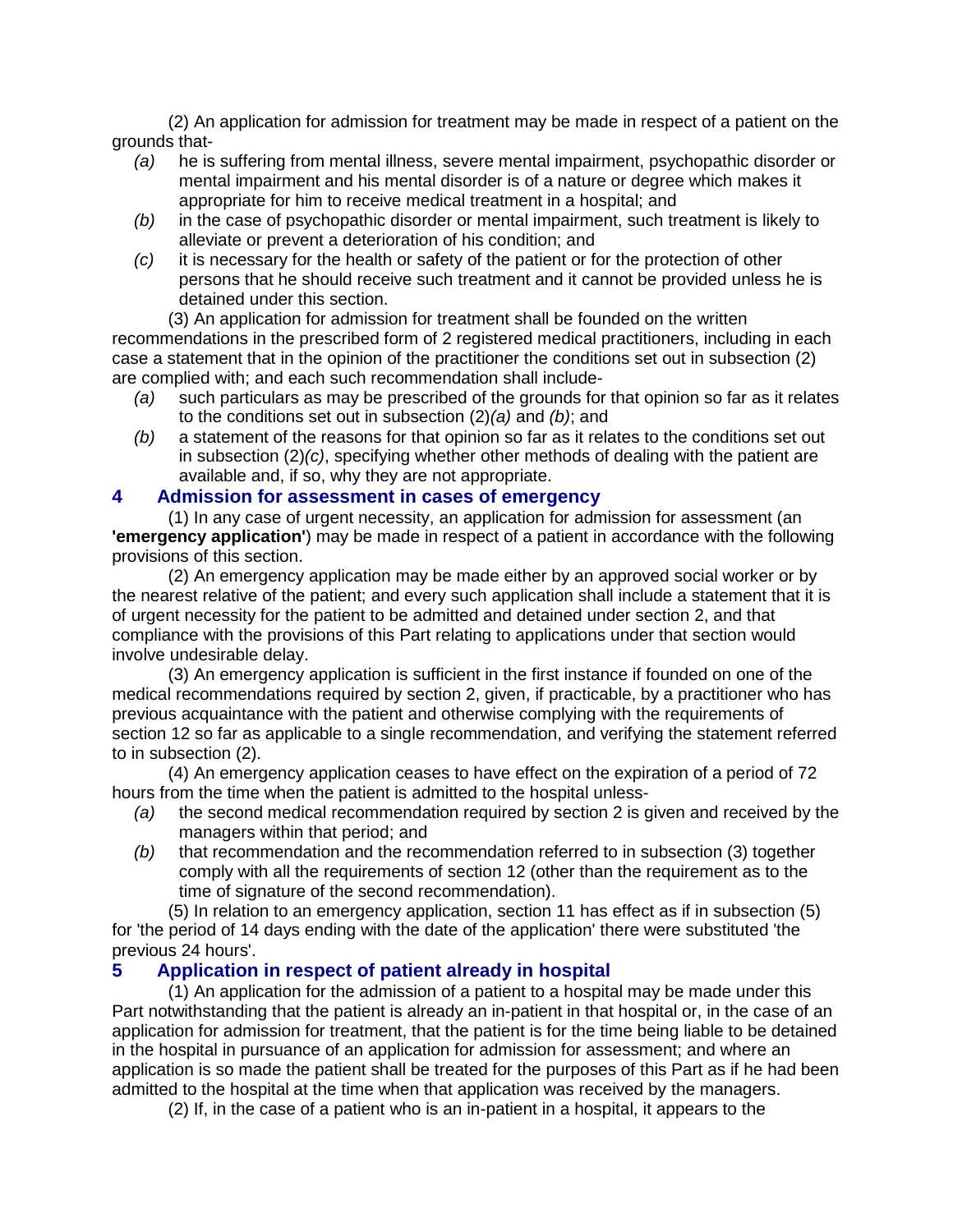registered medical practitioner in charge of the treatment of the patient that an application ought to be made under this Part for the admission of the patient to hospital, he may furnish to the managers a report in writing to that effect; and in any such case the patient may be detained in the hospital for a period of 72 hours from the time when the report is so furnished.

(3) The registered medical practitioner in charge of the treatment of a patient in a hospital may nominate one (but not more than one) other registered medical practitioner on the staff of that hospital to act for him under subsection (2) in his absence.

(4) If, in the case of a patient who is receiving treatment for mental disorder as an in-patient in a hospital, it appears to a nurse of the prescribed class-

- *(a)* that the patient is suffering from mental disorder to such a degree that it is necessary for his health or safety or for the protection of others for him to be immediately restrained from leaving the hospital; and
- *(b)* that it is not practicable to secure the immediate attendance of a practitioner for the purpose of furnishing a report under subsection (2),

the nurse may record that fact in writing; and in that event the patient may be detained in the hospital for a period of 6 hours from the time when that fact is so recorded or until the earlier arrival at the place where the patient is detained of a practitioner having power to furnish a report under that subsection.

(5) A record made under subsection (4) shall be delivered by the nurse (or by a person authorised by the nurse in that behalf) to the managers of the hospital as soon as possible after it is made; and where a record is made under that subsection the period mentioned in subsection (2) shall begin at the time when it is made.

(6) The reference in subsection (1) to an in-patient does not include an in-patient who is liable to be detained in pursuance of an application under this Part and the references in subsections (2) and (4) do not include an in-patient who is liable to be detained in a hospital under this Part.

(7) In subsection (4) 'prescribed' means prescribed by an order made by the Department of Health.

#### **[Subs (7) amended by SD155/10 Schs 4 and 11.]**

### **6 Effect of application for admission**

(1) An application for the admission of a patient to a hospital under this Part, duly completed in accordance with the provisions of this Part, is sufficient authority for the applicant, or any person authorised by the applicant, to take the patient and convey him to the hospital at any time within the following period-

- *(a)* in the case of an application other than an emergency application, the period of 14 days beginning with the date on which the patient was last examined by a registered medical practitioner before giving a medical recommendation for the purposes of the application;
- *(b)* in the case of an emergency application, the period of 24 hours beginning at the time when the patient was examined by the practitioner giving the medical recommendation which is referred to in section 4(3), or at the time when the application is made, whichever is the earlier.

(2) Where a patient is admitted within the said period to the hospital specified in such an application as is mentioned in subsection (1), or, being within that hospital, is treated by virtue of section 5 as if he had been so admitted, the application is sufficient authority for the managers to detain the patient in the hospital in accordance with the provisions of this Act.

(3) Any application for the admission of a patient under this Part which appears to be duly made and to be founded on the necessary medical recommendations may be acted upon without further proof of the signature or qualification of the person by whom the application or any such medical recommendation is made or given or of any matter of fact or opinion stated in it.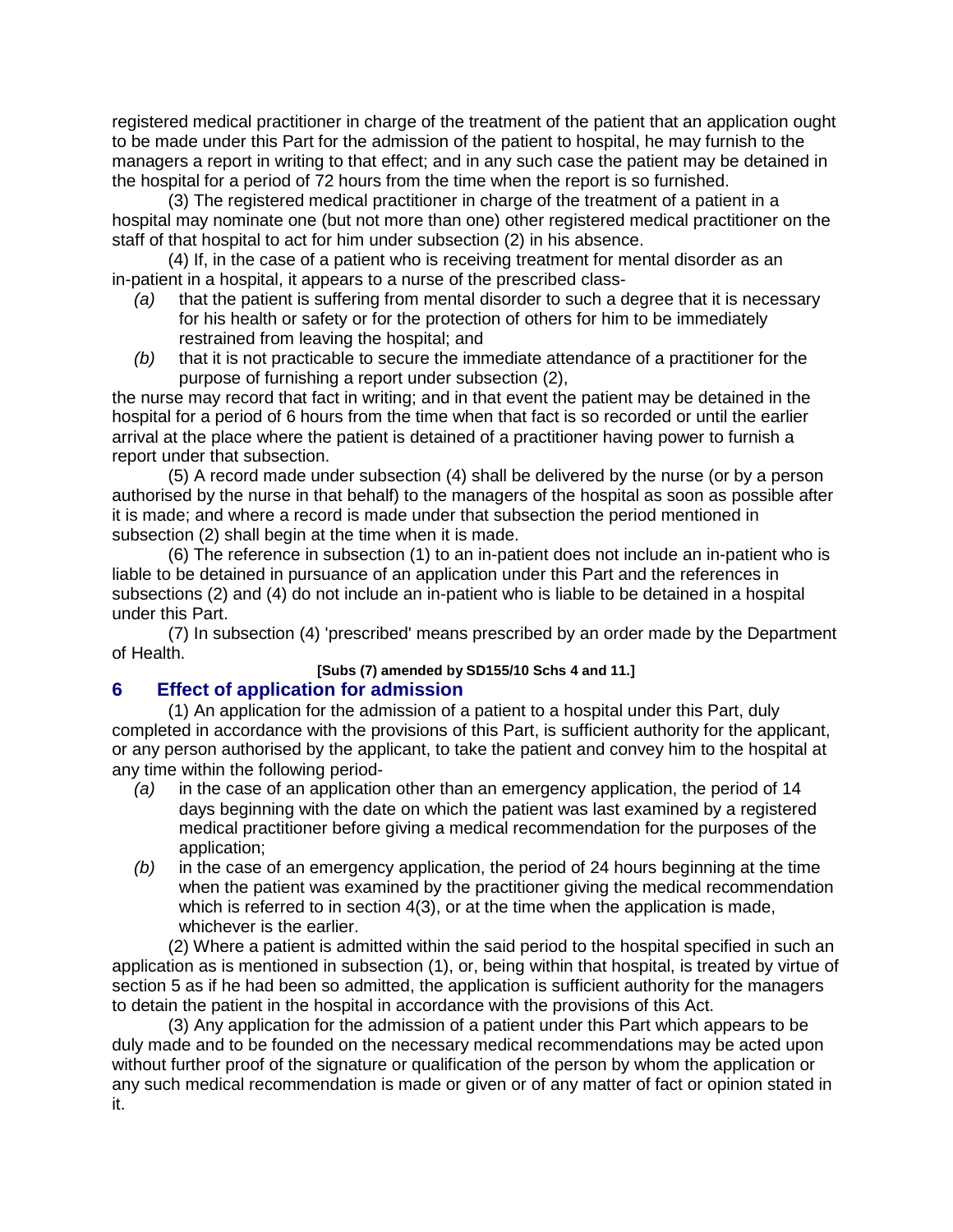(4) Where a patient is admitted to a hospital in pursuance of an application for admission for treatment, any previous application under this Part by virtue of which he was liable to be detained in a hospital or subject to guardianship shall cease to have effect.

*Guardianship*

# **7 Application for guardianship**

(1) A patient who has attained the age of 16 years may be received into guardianship, for the period allowed by the following provisions of this Act, in pursuance of an application (a **'guardianship application'**) made in accordance with this section.

(2) A guardianship application may be made in respect of a patient on the grounds that-

- *(a)* he is suffering from mental disorder, being mental illness, severe mental impairment, psychopathic disorder or mental impairment and his mental disorder is of a nature or degree which warrants his reception into guardianship under this section; and
- *(b)* it is necessary in the interests of the welfare of the patient or for the protection of other persons that the patient should be so received.

(3) A guardianship application shall be founded on the written recommendations in the prescribed form of 2 registered medical practitioners, including in each case a statement that in the opinion of the practitioner the conditions set out in subsection (2) are complied with; and each such recommendation shall include-

- *(a)* such particulars as may be prescribed of the grounds for that opinion so far as it relates to the conditions set out in subsection (2)*(a)*; and
- *(b)* a statement of the reasons for that opinion so far as it relates to the conditions set out in subsection (2)*(b)*.

(4) A guardianship application shall state the age of the patient or, if his exact age is not known to the applicant, shall state (if it be the fact) that the patient is believed to have attained the age of 16 years.

(5) The person named as guardian in a guardianship application may be either the Department or any other person (including the applicant himself); but a guardianship application in which a person other than the Department is named as guardian is of no effect unless it is accepted on behalf of that person by the Department, and shall be accompanied by a statement in writing by that person that he is willing to act as guardian.

# **8 Effect of guardianship application etc**

(1) Where a guardianship application, duly made under the provisions of this Part and forwarded to the Department within the period allowed by subsection (2) is accepted by the Department, the application, subject to regulations made by the Department, confers on the person named in the application as guardian, to the exclusion of any other person-

- *(a)* the power to require the patient to reside at a place specified by the Department or the person named as guardian, as the case may be;
- *(b)* the power to require the patient to attend at places and times so specified for the purpose of medical treatment, occupation, education or training;
- *(c)* the power to require access to the patient to be given, at any place where the patient is residing, to any registered medical practitioner, approved social worker or other person so specified.

(1A) Before making regulations under subsection (1) the Department must consult the Department of Health.

#### **[Subs (1A) inserted by SD155/10 Schs 6 and 11.]**

(2) The period within which a guardianship application is required for the purposes of this section to be forwarded to the Department is the period of 14 days beginning with the date on which the patient was last examined by a registered medical practitioner before giving a medical recommendation for the purposes of the application.

(3) A guardianship application which appears to be duly made and to be founded on the necessary medical recommendations may be acted upon without further proof of the signature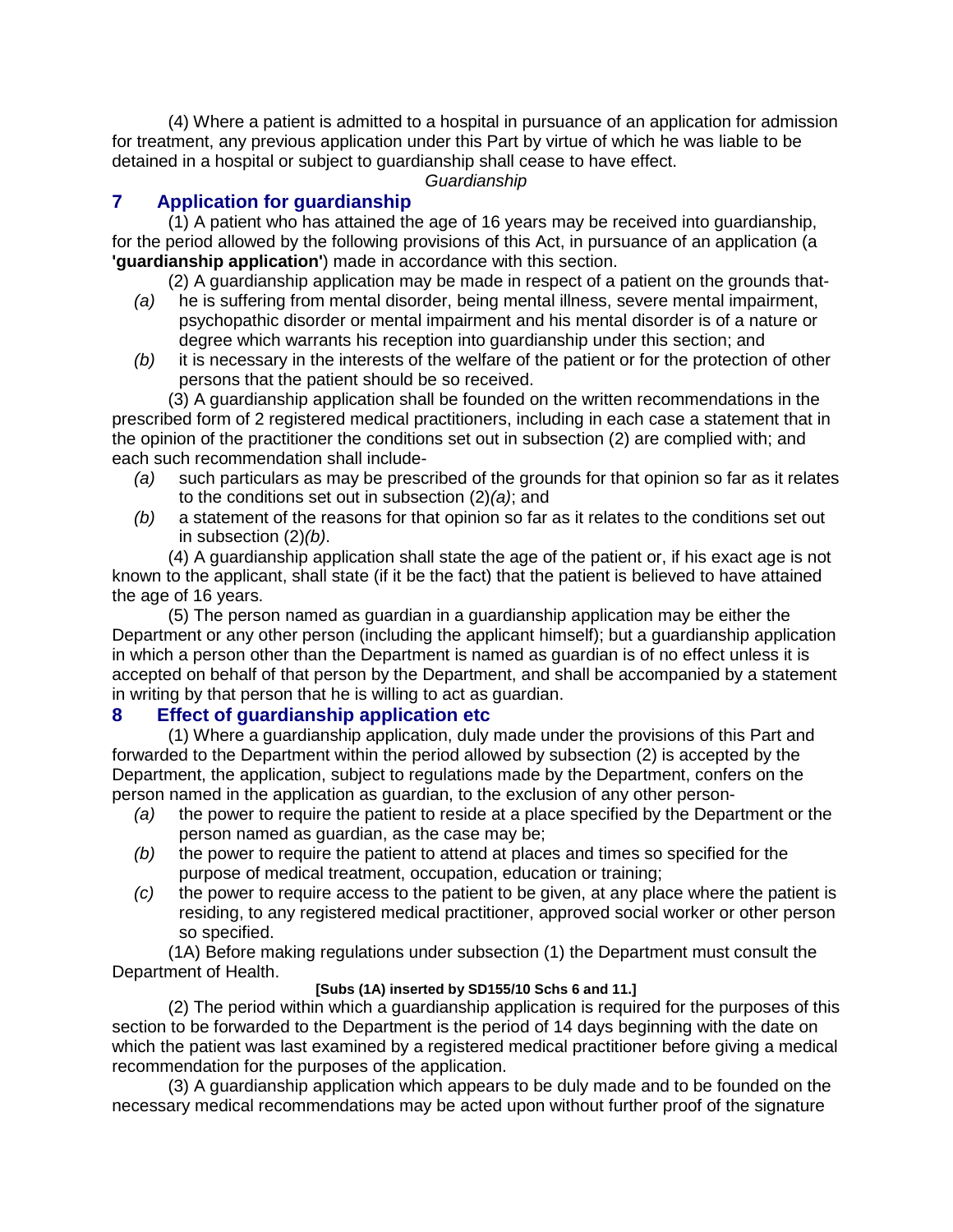or qualification of the person by whom the application or any such medical recommendation is made or given, or of any matter of fact or opinion stated in the application.

(4) If within the period of 14 days beginning with the day on which a guardianship application has been accepted by the Department the application, or any medical recommendation given for the purposes of the application, is found to be in any respect incorrect or defective, the application or recommendation may, within that period and with the consent of the Department, be amended by the person by whom it was signed; and upon such amendment being made the application or recommendation has effect and shall be deemed to have had effect as if it had been originally made as so amended.

(5) Where a patient is received into guardianship in pursuance of a guardianship application, any previous application under this Part by virtue of which he was subject to guardianship or liable to be detained in a hospital ceases to have effect.

### **9 Regulations as to guardianship**

(1) Subject to the provisions of this Part, the Department, after consulting the Department of Health, may make regulations-

- *(a)* for regulating the exercise by the guardians of patients received into guardianship under this Part of their powers as such; and
- *(b)* for imposing on such guardians, and the Department in the case of patients under the guardianship of persons other than the Department, such duties as it considers necessary or expedient in the interests of the patients.

**[Subs (1) amended by SD155/10 Schs 6 and 11.]**

(2) Regulations under this section may in particular make provision for requiring the patients to be visited, on such occasions or at such intervals as may be prescribed by the regulations, on behalf of the Department, and shall provide for the appointment, in the case of every patient subject to the guardianship of a person other than the Department, of a registered medical practitioner to act as the nominated medical attendant of the patient.

# **10 Transfer of guardianship in case of death etc of guardian**

(1) If any person (other than the Department) who is the guardian of a patient received into guardianship under this Part-

- *(a)* dies; or
- *(b)* gives notice in writing to the Department that he desires to relinquish the functions of guardian,

the guardianship of the patient thereupon vests in the Department, but without prejudice to any power to transfer the patient into the guardianship of another person in pursuance of regulations under section 19.

(2) If any such person, not having given notice under subsection (1)*(b)*, is incapacitated by illness or any other cause from performing the functions of guardian of the patient, those functions may, during his incapacity, be performed on his behalf by the Department or by any other person approved for the purposes by the Department.

(3) If it appears to the High Court, upon application made by an approved social worker, that any person (other than the Department) having the guardianship of a patient received into guardianship under this Part has performed his functions negligently or in a manner contrary to the interests of the welfare of the patient, the Court may order that the guardianship of the patient be transferred to the Department or to any other person approved for the purpose by the Department.

(4) Where the guardianship of a patient is transferred to the Department or another person by or under this section, section 19(2)*(c)* applies as if the patient had been transferred into the guardianship of the Department or that person in pursuance of regulations under section 19.

*General provisions as to applications and recommendations* **11 General provisions as to applications**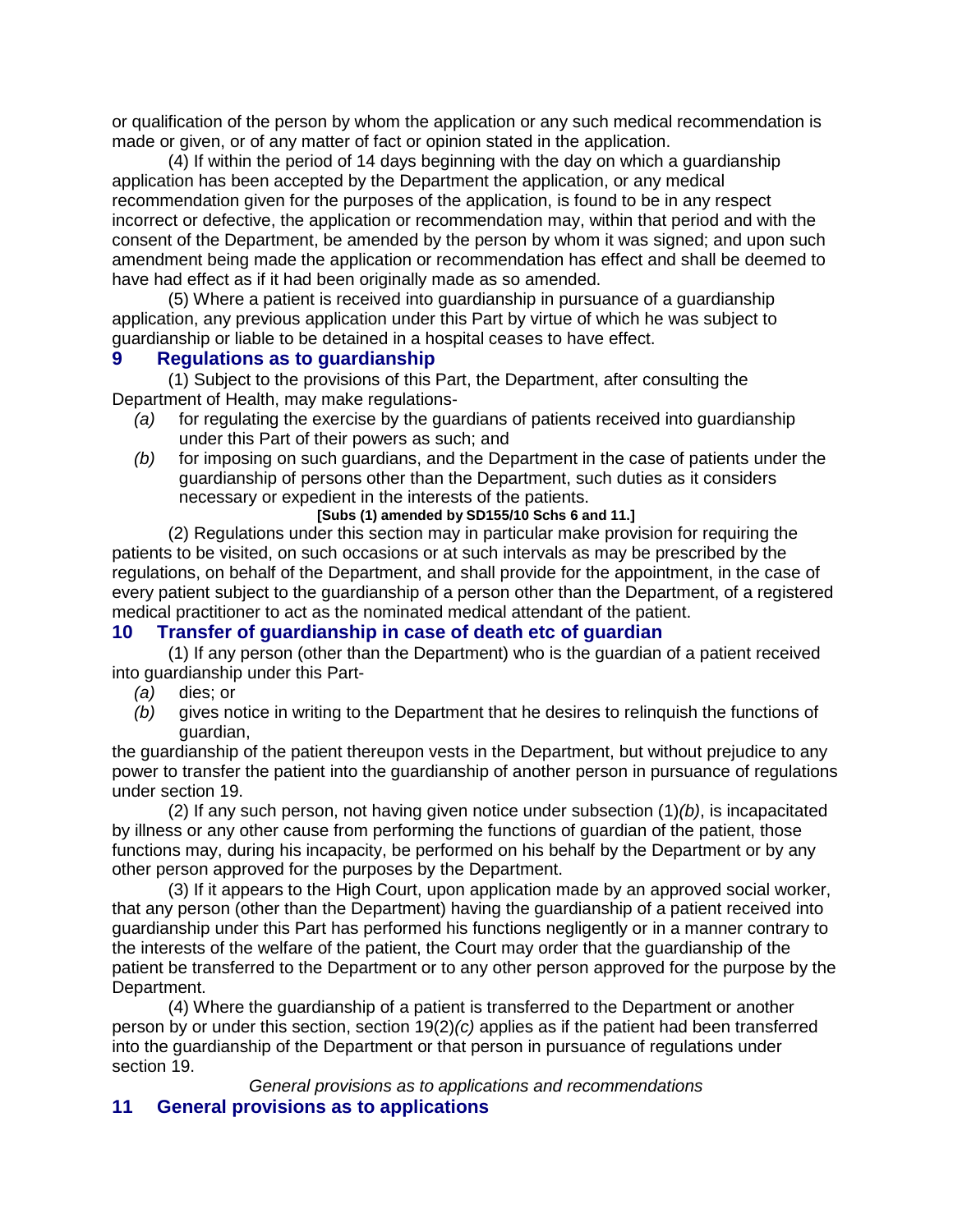(1) Subject to the provisions of this section, an application for admission for assessment, an application for admission for treatment and a guardianship application may be made either by the nearest relative of the patient or by an approved social worker; and every such application shall specify the qualification of the applicant to make the application.

(2) Every application for admission shall be addressed to the managers of the hospital to which admission is sought and every guardianship application shall be forwarded to the Department.

(3) Before or within a reasonable time after an application for the admission of a patient for assessment is made by an approved social worker, that social worker shall take such steps as are practicable to inform the person (if any) appearing to be the nearest relative of the patient that the application is to be or has been made and of the power of the nearest relative under section 25(2)*(a)*.

(4) Neither an application for admission for treatment nor a guardianship application shall be made by an approved social worker if the nearest relative of the patient has notified that social worker, or the Department, that he objects to the application being made and, without prejudice to that, no such application shall be made by such a social worker except after consultation with the person (if any) appearing to be the nearest relative of the patient unless it appears to that social worker that in the circumstances such consultation is not reasonably practicable or would involve unreasonable delay.

(5) None of the applications mentioned in subsection (1) shall be made by any person in respect of a patient unless that person has personally seen the patient within the period of 14 days ending with the date of the application.

(6) An application for admission for treatment or a guardianship application, and any recommendation given for the purposes of such an application, may describe the patient as suffering from more than one of the following forms of mental disorder, namely mental illness, severe mental impairment, psychopathic disorder or mental impairment; but the application is of no effect unless the patient is described in each of the recommendations as suffering from the same form of mental disorder, whether or not he is also described in either of those recommendations as suffering from another form.

(7) Each of the applications mentioned in subsection (1) is sufficient if the recommendations on which it is founded are given either as separate recommendations, each signed by a registered medical practitioner, or as a joint recommendation signed by 2 such practitioners.

#### **12 General provisions as to medical recommendations**

(1) The recommendations required for the purposes of an application for the admission of a patient under this Part (**'medical recommendations'**) shall be signed on or before the date of the application, and shall be given by practitioners who have personally examined the patient either together or separately, but where they have examined the patient separately not more than 5 days must have elapsed between the days on which the separate examinations took place.

(2) Of the medical recommendations given for the purposes of any such application, one shall be given by a practitioner approved for the purposes of this section by the Department, after consulting the Department of Health, as having special experience in the diagnosis or treatment of mental disorder; and unless that practitioner has previous acquaintance with the patient, the other such recommendation shall, if practicable, be given by a registered medical practitioner who has such previous acquaintance.

#### **[Subs (2) amended by SD155/10 Schs 6 and 11.]**

(3) Subject to subsection (4), where the application is for the admission of the patient to a hospital which is not a mental nursing home, one (but not more than one) of the medical recommendations may be given by a practitioner on the staff of that hospital, except where the patient is proposed to be accommodated under section 6 (accommodation for private patients)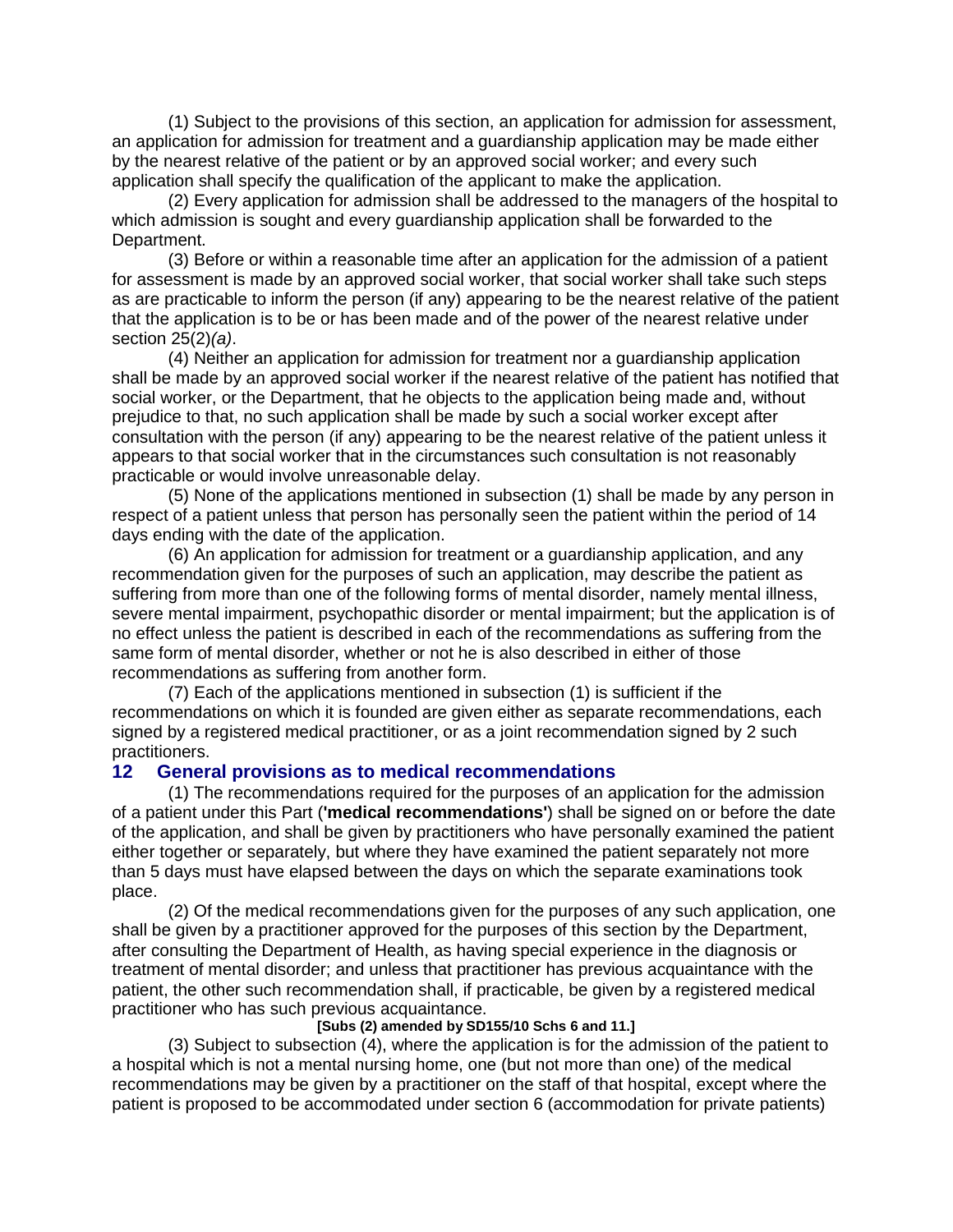of the National Health Service (Isle of Man) Act 1948 ('the NHS Act').

(4) Subsection (3) shall not preclude both the medical recommendations being given by practitioners on the staff of the hospital in question if-

- *(a)* compliance with that subsection would result in delay involving serious risk to the health or safety of the patient; and
- *(b)* one of the practitioners giving the recommendations works at the hospital for less than half of the time which he is bound by contract to devote to work in the health service; and
- *(c)* where one of those practitioners is a consultant, the other does not work (whether at the hospital or elsewhere) in a grade in which he is under that consultant's directions.

(5) A medical recommendation for the purposes of an application for the admission of a patient under this Part shall not be given by-

- *(a)* the applicant;
- *(b)* a partner of the applicant or of a practitioner by whom another medical recommendation is given for the purposes of the same application;
- *(c)* a person employed as an assistant by the applicant or by any such practitioner;
- *(d)* a person who receives or has an interest in the receipt of any payments made on account of the maintenance of the patient; or
- *(e)* except as provided by subsection (3) or (4), a practitioner on the staff of the hospital to which the patient is to be admitted,

or by the husband, wife, father, father-in-law, mother, mother-in-law, son, son-in-law, daughter, daughter-in-law, brother, brother-in-law, sister or sister-in-law of the patient, or of any person mentioned in paragraphs *(a)* to *(e)*, or of a practitioner by whom another medical recommendation is given for the purposes of the same application.

(6) A general practitioner who is employed part-time in a hospital shall not for the purposes of this section be regarded as a practitioner on its staff.

(7) Subsections (1), (2) and (5) apply to applications for guardianship as they apply to applications for admission but with the substitution for subsection (5)*(e)* of the following-

'*(e)* the person named as guardian in the application.'.

### **13 Approved social workers to make applications**

(1) An approved social worker shall make an application for admission to hospital or a guardianship application in respect of a patient in any case where he is satisfied that such an application ought to be made and is of the opinion, having regard to any wishes expressed by relatives of the patient or any other relevant circumstances, that it is necessary or proper for the application to be made by him.

(2) Before making an application for the admission of a patient to hospital, an approved social worker shall interview the patient in a suitable manner and satisfy himself that detention in a hospital is in all the circumstances of the case the most appropriate way of providing the care and medical treatment of which the patient stands in need.

(3) The Department shall, if so required by the nearest relative of a patient, direct an approved social worker as soon as practicable to take the patient's case into consideration under subsection (1) with a view to making an application for his admission to hospital; and if in any such case that approved social worker decides not to make an application he shall inform the nearest relative of his reasons in writing.

(4) Nothing in this section shall be construed as authorising or requiring an application to be made by an approved social worker in contravention of the provisions of section 11(4), or as restricting the power of an approved social worker to make any application under this Act.

### **14 Social reports**

Where a patient is admitted to a hospital in pursuance of an application (other than an emergency application) made under this Part by his nearest relative, the managers of the hospital shall as soon as practicable give notice of that fact to the Department; and the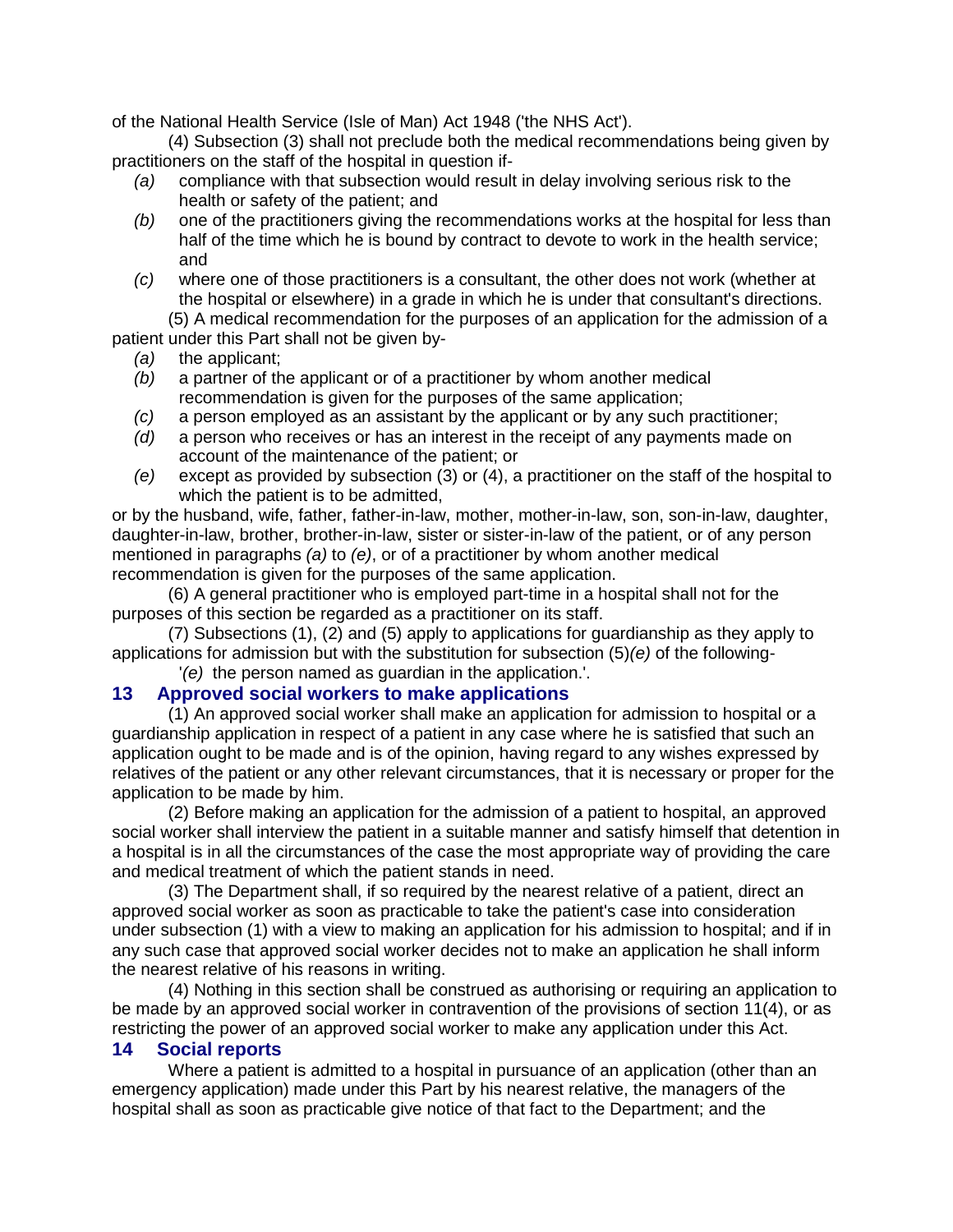Department shall as soon as practicable arrange for a social worker to interview the patient and provide the managers with a report on his social circumstances.

### **15 Rectification of applications and recommendations**

(1) If within the period of 14 days beginning with the day on which a patient has been admitted to a hospital in pursuance of an application for admission for assessment or for treatment the application, or any medical recommendation given for the purposes of the application, is found to be in any respect incorrect or defective, the application or recommendation may, within that period and with the consent of the managers of the hospital, be amended by the person by whom it was signed; and upon such amendment being made the application or recommendation has effect and shall be deemed to have had effect as if it had been originally made as so amended.

(2) Without prejudice to subsection (1), if within the period mentioned in that subsection it appears to the managers of the hospital that one of the medical recommendations on which an application for the admission of a patient is founded is insufficient to warrant the detention of the patient in pursuance of the application, they may, within that period, give notice in writing to that effect to the applicant; and where any such notice is given in respect of a medical recommendation, that recommendation shall be disregarded, but the application is and shall be deemed always to have been sufficient if-

- *(a)* a fresh medical recommendation complying with the relevant provisions of this Part (other than the provisions relating to the time of signature and the interval between examinations) is furnished to the managers within that period; and
- *(b)* that recommendation, and the other recommendation on which the application is founded, together comply with those provisions.

(3) Where the medical recommendations upon which an application for admission is founded are, taken together, insufficient to warrant the detention of the patient in pursuance of the application, a notice under subsection (2) may be given in respect of either of those recommendations; but this subsection does not apply in a case where the application is of no effect by virtue of section 11(6).

(4) Nothing in this section shall be construed as authorising the giving of notice in respect of an application made as an emergency application, or the detention of a patient admitted in pursuance of such an application, after the period of 72 hours referred to in section 4(4), unless the conditions set out in section 4(4)*(a)* and *(b)* are complied with or would be complied with apart from any error or defect to which this section applies.

*Position of patients subject to detention or guardianship*

### **16 Reclassification of patients**

(1) If, in the case of a patient who is for the time being detained in a hospital in pursuance of an application for admission for treatment, or subject to guardianship in pursuance of a guardianship application, it appears to the appropriate medical officer that the patient is suffering from a form of mental disorder other than the form or forms specified in the application, he may furnish to the managers of the hospital, or to the guardian, as the case may be, a report to that effect; and where a report is so furnished, the application has effect as if that other form of mental disorder were specified in it.

(2) Where a report under subsection (1) in respect of a patient detained in a hospital is to the effect that he is suffering from psychopathic disorder or mental impairment but not from mental illness or severe mental impairment, the appropriate medical officer shall include in the report a statement of his opinion whether further medical treatment in hospital is likely to alleviate or prevent a deterioration of the patient's condition; and if he states that in his opinion such treatment is not likely to have that effect the authority of the managers to detain the patient shall cease.

(3) Before furnishing a report under subsection (1) the appropriate medical officer shall consult one or more other persons who have been professionally concerned with the patient's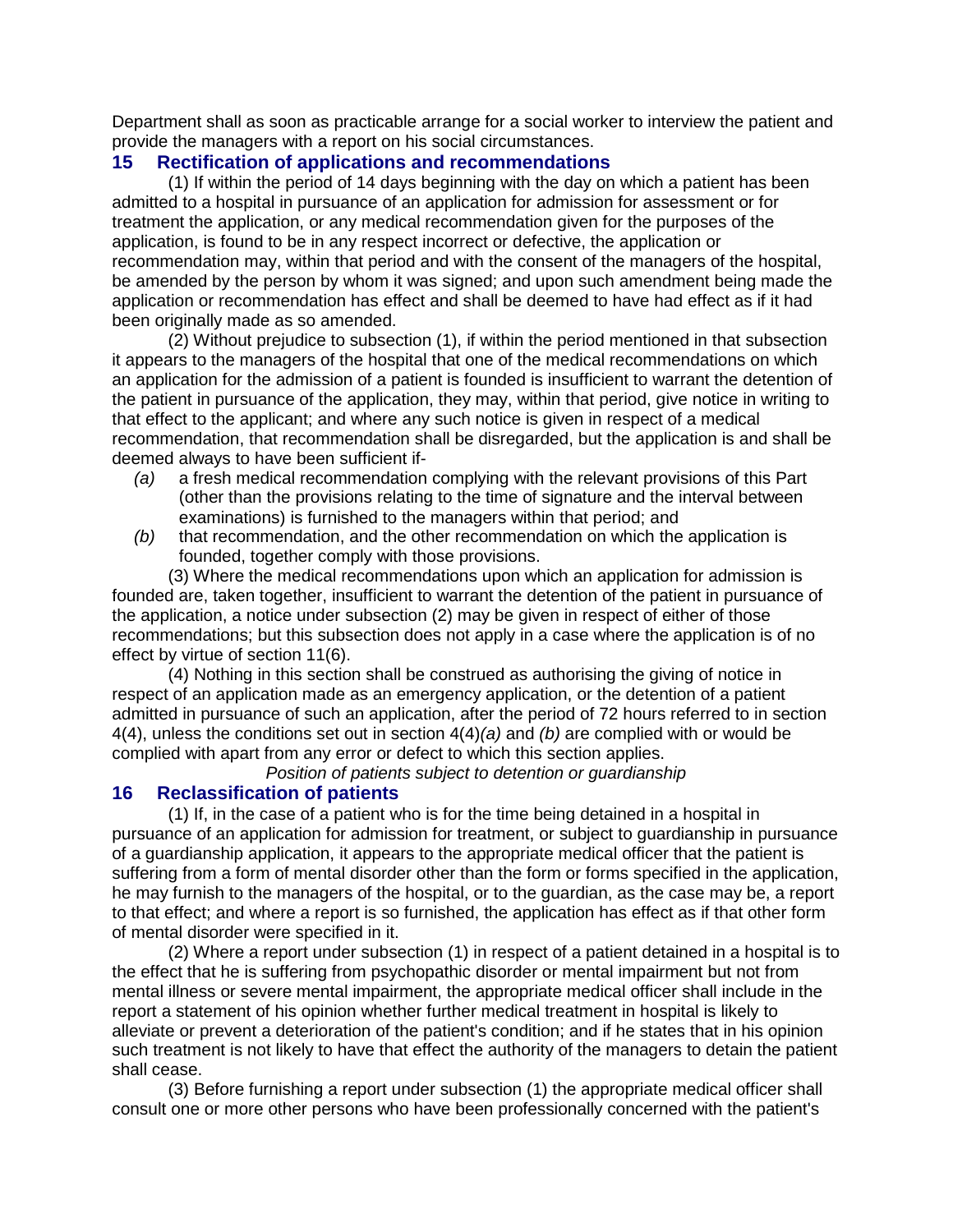medical treatment.

(4) Where a report is furnished under this section in respect of a patient, the managers or guardian shall cause the patient and the nearest relative to be informed.

- (5) In this section 'appropriate medical officer' means-
- *(a)* in the case of a patient who is subject to the guardianship of a person other than the Department, the nominated medical attendant of the patient; and
- *(b)* in any other case, the responsible medical officer.

### **17 Leave of absence from hospital**

(1) The responsible medical officer may grant to any patient who is for the time being liable to be detained in a hospital under this Part leave to be absent from the hospital subject to such conditions (if any) as that officer considers necessary in the interests of the patient or for the protection of other persons.

(2) Leave of absence may be granted to a patient under this section either indefinitely or on specified occasions or for any specified period; and where leave is so granted for a specified period, that period may be extended by further leave granted in the absence of the patient.

(3) Where it appears to the responsible medical officer that it is necessary so to do in the interests of the patient or for the protection of other persons, he may, upon granting leave of absence under this section, direct that the patient remain in custody during his absence; and where leave of absence is so granted the patient may be kept in the custody of any officer on the staff of the hospital, or of any other person authorised in writing by the managers of the hospital or, if the patient is required in accordance with conditions imposed on the grant of leave of absence to reside in another hospital, of any officer on the staff of that other hospital.

(4) In any case where a patient is absent from a hospital in pursuance of leave of absence granted under this section, and it appears to the responsible medical officer that it is necessary so to do in the interests of the patient's health or safety or for the protection of other persons, that officer may, subject to subsection (5), by notice in writing given to the patient or to the person for the time being in charge of the patient, revoke the leave of absence and recall the patient to the hospital.

(5) A patient to whom leave of absence is granted under this section shall not be recalled under subsection (4) after he has ceased to be liable to be detained under this Part.

### **18 Return and readmission of patients absent without leave**

(1) Where a patient who is for the time being liable to be detained under this Part in a hospital-

- *(a)* absents himself from the hospital without leave granted under section 17; or
- *(b)* fails to return to the hospital on any occasion on which, or at the expiration of any period for which, leave of absence was granted to him under that section, or upon being recalled under that section; or
- *(c)* absents himself without permission from any place where he is required to reside in accordance with conditions imposed on the grant of leave of absence under that section,

he may, subject to the provisions of this section, be taken into custody and returned to the hospital or place by any approved social worker, by any officer on the staff of the hospital, by any constable, or by any person authorised in writing by the managers of the hospital.

(2) Where the place referred to in subsection (1)*(c)* is a hospital other than the one in which the patient is for the time being liable to be detained, the references in that subsection to an officer on the staff of the hospital and the managers of the hospital shall respectively include references to an officer on the staff of the first-mentioned hospital and the managers of that hospital.

(3) Where a patient who is for the time being subject to guardianship under this Part absents himself without the leave of the guardian from the place at which he is required by the guardian to reside, he may, subject to the provisions of this section, be taken into custody and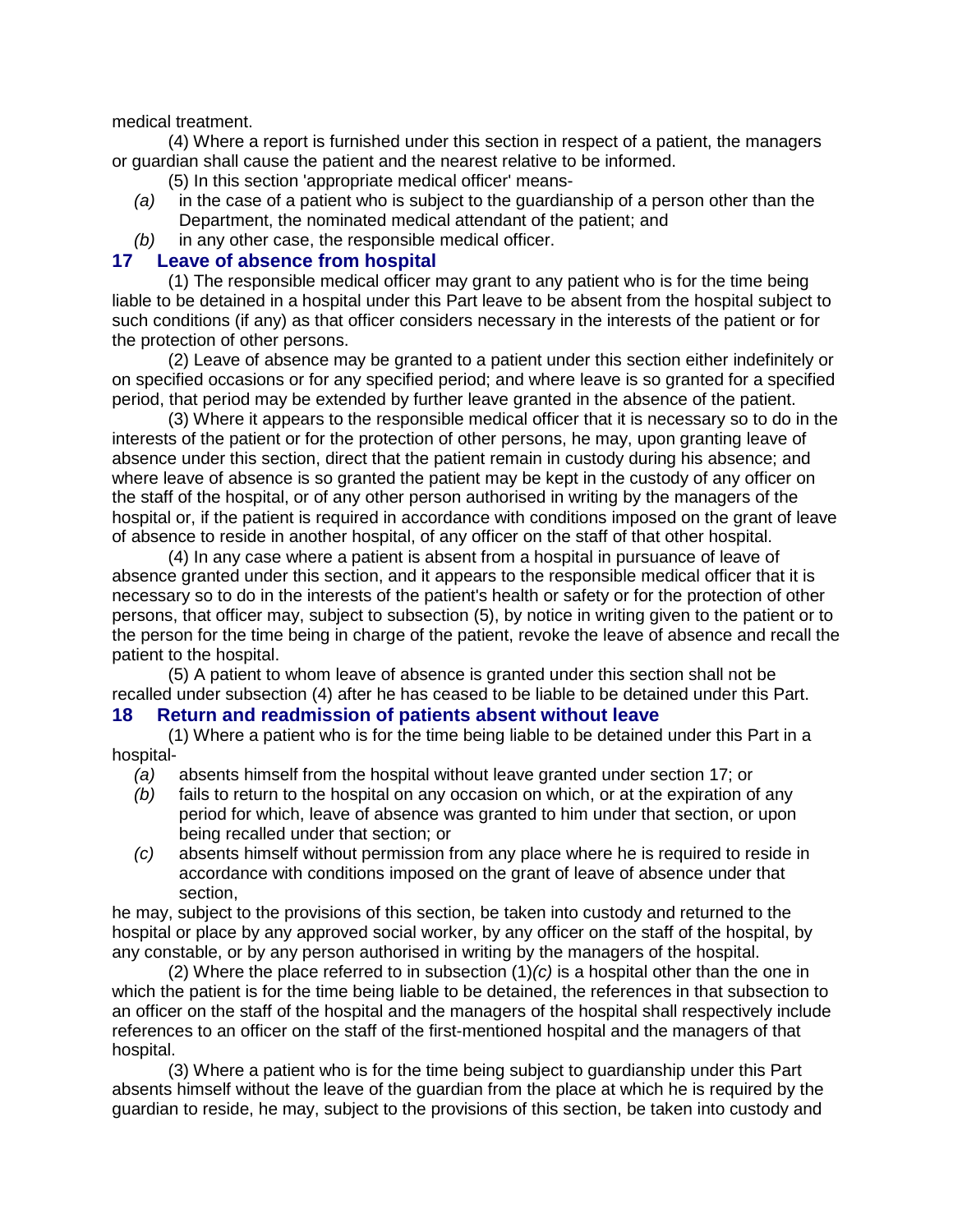returned to that place by any officer on the staff of the Department, by any constable, or by any person authorised in writing by the guardian or the Department.

(4) A patient shall not be taken into custody under this section after the later of-

- *(a)* the end of the period of 6 months beginning with the first day of his absence without leave; and
- *(b)* the end of the period for which (apart from section 21) he is liable to be detained or subject to guardianship;

and, in determining for the purposes of paragraph *(b)* or any other provision of this Act whether a person who is or has been absent without leave is at any time liable to be detained or subject to guardianship, a report furnished under section 20 or 23 before the first day of his absence without leave shall not be taken to have renewed the authority for his detention or guardianship unless the period of renewal began before that day.

(5) A patient shall not be taken into custody under this section if the period for which he is liable to be detained is that specified in section 2(4), 4(4) or 5(2) or (4) and that period has expired.

(6) In this Act **'absent without leave'** means absent from any hospital or other place and liable to be taken into custody and returned under this section, and related expressions shall be construed accordingly.

### **19 Regulations as to transfer of patients**

(1) In such circumstances and subject to such conditions as may be prescribed by regulations made by the Department, after consulting the Department of Health,-

- *(a)* a patient who is for the time being liable to be detained in a hospital by virtue of an application under this Part may be transferred to another hospital or into the guardianship of the Department or of any person approved by the Department;
- *(b)* a patient who is for the time being subject to the guardianship of the Department or another person by virtue of an application under this Part may be transferred into the guardianship of another person, or be transferred to a hospital. **[Subs (1) amended by SD155/10 Schs 6 and 11.]**

(2) Where a patient is transferred in pursuance of regulations under this section, the provisions of this Part (including this subsection) apply to him as follows-

- *(a)* in the case of a patient who is liable to be detained in a hospital by virtue of an application for admission for assessment or for treatment and is transferred to another hospital, as if the application were an application for admission to that other hospital and as if the patient had been admitted to that other hospital at the time when he was originally admitted in pursuance of the application;
- *(b)* in the case of a patient who is liable to be detained in a hospital by virtue of such an application and is transferred into guardianship, as if the application were a guardianship application duly accepted at the said time;
- *(c)* in the case of a patient who is subject to guardianship by virtue of a guardianship application and is transferred into the guardianship of another person, as if the application were for his reception into the guardianship of that person and had been accepted at the time when it was originally accepted;
- *(d)* in the case of a patient who is subject to guardianship by virtue of a guardianship application and is transferred to a hospital, as if the guardianship application were an application for admission to that hospital for treatment and as if the patient had been admitted to the hospital at the time when the application was originally accepted.

(3) Without prejudice to subsections (1) and (2), any patient who is for the time being liable to be detained under this Part in a hospital vested in the Department for the purposes of its functions under this Act or the Department of Health for the purposes of its functions under the NHS Act or any accommodation used under Part I of that Act by the managers of such a hospital, may at any time be removed to any other such hospital or accommodation; and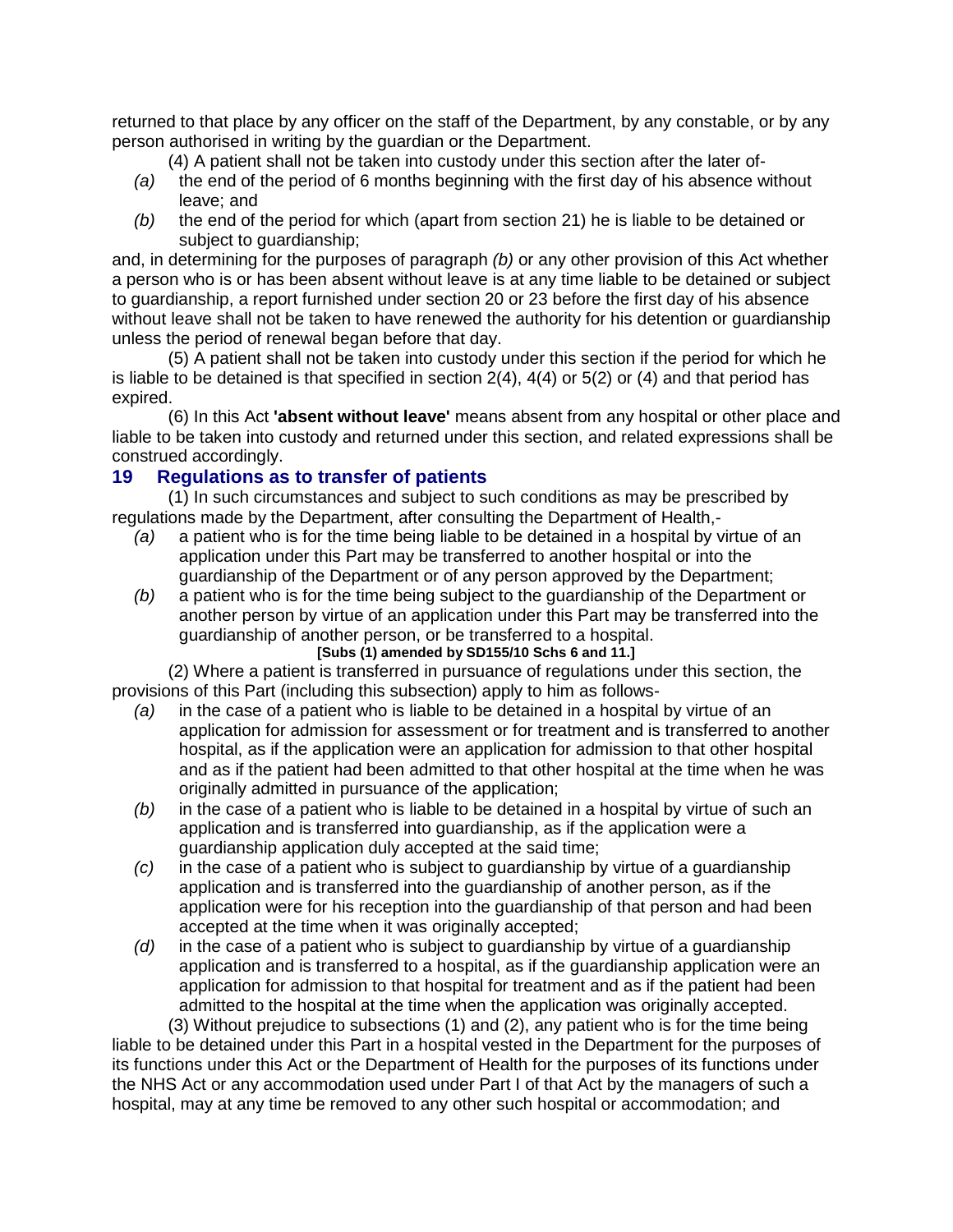subsection (2)*(a)* applies in relation to a patient so removed as it applies in relation to a patient transferred in pursuance of regulations made under this section.

### **[Subs (3) amended by SD155/10 Schs 4 and 11.]**

(4) Regulations made under this section may make provision for regulating the conveyance to their destination of patients authorised to be transferred or removed in pursuance of the regulations or under subsection (3).

#### *Duration of detention or guardianship and discharge*

### **20 Duration of authority**

(1) Subject to the following provisions of this Part, a patient admitted to hospital in pursuance of an application for admission for treatment, and a patient placed under guardianship in pursuance of a guardianship application, may be detained in a hospital or kept under guardianship for a period not exceeding 6 months beginning with the day on which he was so admitted, or the day on which the guardianship application was accepted, as the case may be, but shall not be so detained or kept for any longer period unless the authority for his detention or guardianship is renewed under this section.

(2) Authority for the detention or guardianship of a patient may, unless the patient has previously been discharged, be renewed-

- *(a)* from the expiration of the period referred to in subsection (1) for a further period of 6 months;
- *(b)* from the expiration of any period of renewal under paragraph *(a)* for a further period of one year,

and so on for periods of one year at a time.

(3) Within the period of 2 months ending on the day on which a patient who is liable to be detained in pursuance of an application for admission for treatment would cease under this section to be so liable in default of the renewal of the authority for his detention, the responsible medical officer shall-

- *(a)* examine the patient; and
- *(b)* if it appears to him that the conditions set out in subsection (4) are satisfied, furnish to the managers of the hospital where the patient is detained a report to that effect in the prescribed form;

and where such a report is furnished in respect of a patient the managers shall, unless they discharge the patient, cause him to be informed.

- (4) The conditions referred to in subsection (3) are that-
- *(a)* the patient is suffering from mental illness, severe mental impairment, psychopathic disorder or mental impairment, and his mental disorder is of a nature or degree which makes it appropriate for him to receive medical treatment in a hospital; and
- *(b)* such treatment is likely to alleviate or prevent a deterioration of his condition; and
- *(c)* it is necessary for the health or safety of the patient or for the protection of other persons that he should receive such treatment and that it cannot be provided unless he continues to be detained;

but, in the case of mental illness or severe mental impairment, it is an alternative to the condition specified in paragraph *(b)* that the patient, if discharged, is unlikely to be able to care for himself, to obtain the care which he needs or to guard himself against serious exploitation.

(5) Before furnishing a report under subsection (3) the responsible medical officer shall consult one or more other persons who have been professionally concerned with the patient's medical treatment.

(6) Within the period of 2 months ending with the day on which a patient who is subject to guardianship under this Part would cease under this section to be so liable in default of the renewal of the authority for his guardianship, the appropriate medical officer shall-

- *(a)* examine the patient; and
- *(b)* if it appears to him that the conditions set out in subsection (7) are satisfied, furnish to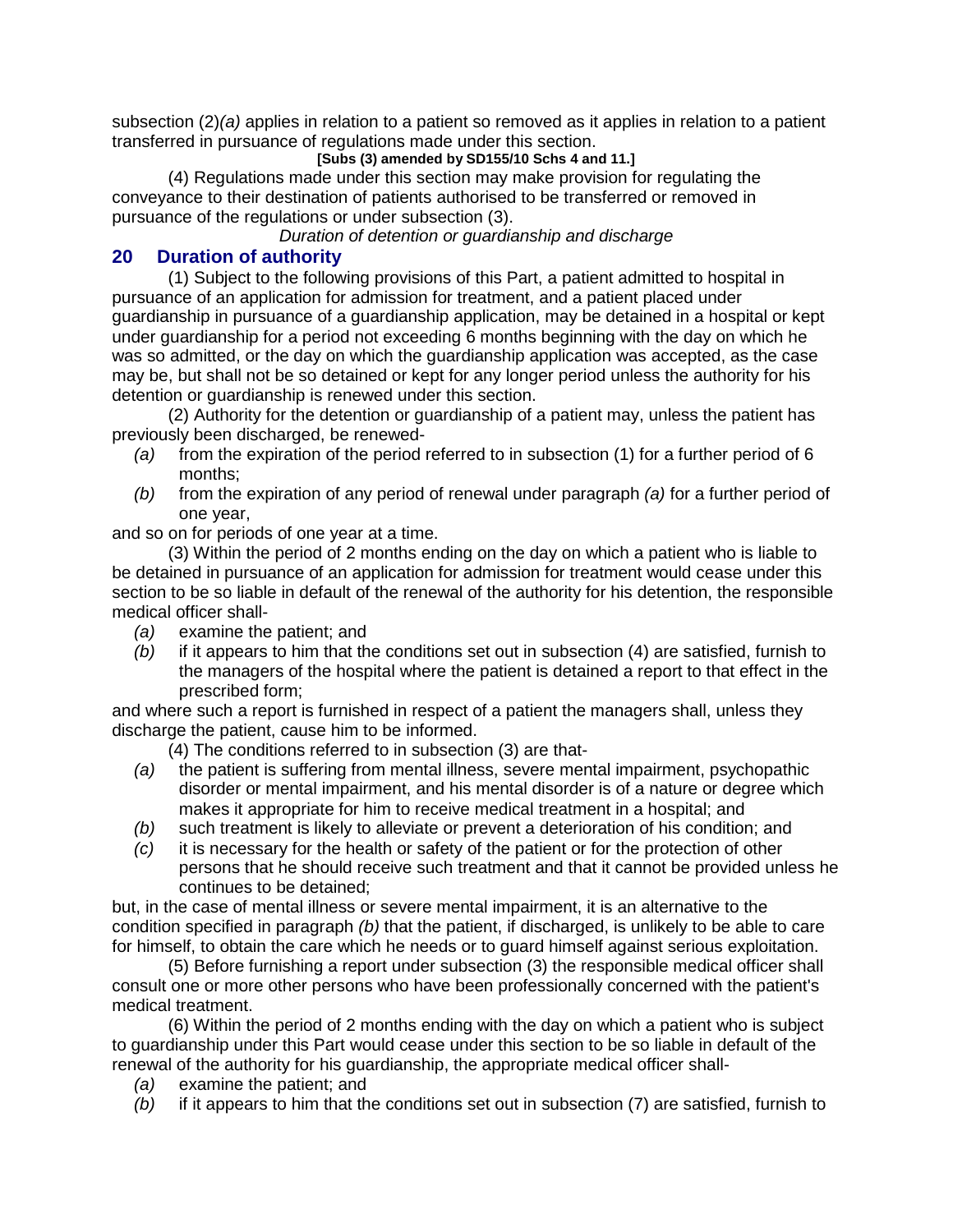the guardian and, where the guardian is a person other than the Department, to the Department a report to that effect in the prescribed form;

and where such a report is furnished in respect of a patient, the Department shall, unless it discharges the patient, cause him to be informed.

(7) The conditions referred to in subsection (6) are that-

- *(a)* the patient is suffering from mental illness, severe mental impairment, psychopathic disorder or mental impairment and his mental disorder is of a nature or degree which warrants his reception into guardianship; and
- *(b)* it is necessary in the interests of the welfare of the patient or for the protection of other persons that the patient should remain under guardianship.

(8) Where a report is duly furnished under subsection (3) or (6) the authority for the detention or guardianship of the patient is thereby renewed for the period prescribed in that case by subsection (2).

(9) Where the form of mental disorder specified in a report furnished under subsection (3) or (6) is a form of disorder other than that specified in the application for admission for treatment or, as the case may be, in the guardianship application, that application has effect as if that other form of mental disorder were specified in it; and where on any occasion a report specifying such a form of mental disorder is furnished under either of those subsections, the appropriate medical officer need not on that occasion furnish a report under section 16.

(10) In this section 'appropriate medical officer' has the same meaning as in section 16(5).

### **21 Special provisions as to patients absent without leave**

- (1) Where a patient is absent without leave-
- *(a)* on the day on which (apart from this section) he would cease to be liable to be detained or subject to guardianship under this Part; or
- *(b)* within the period of one week ending with that day,

he does not cease to be so liable or subject until the relevant time.

- (2) For the purposes of subsection (1) the relevant time-
- *(a)* where the patient is taken into custody under section 18, is the end of the period of one week beginning with the day on which he is returned to the hospital or place where he ought to be;
- *(b)* where the patient returns himself to the hospital or place where he ought to be within the period during which he can be taken into custody under section 18, is the end of the period of one week beginning with the day on which he so returns himself; and
- *(c)* otherwise, is the end of the period during which he can be taken into custody under section 18.

### **22 Patients who are taken into custody or return within 28 days**

(1) This section applies where a patient who is absent without leave is taken into custody under section 18, or returns himself to the hospital or place where he ought to be, not later than the end of the period of 28 days beginning with the first day of his absence without leave.

(2) Where the period for which the patient is liable to be detained or subject to guardianship is extended by section 21, any examination and report to be made and furnished under section 20(3) or (6) may be made and furnished within that period as so extended.

(3) Where the authority for the detention or guardianship of a patient is renewed by virtue of this section after the day on which (apart from section 21) that authority would have expired, the renewal takes effect as from that day.

### **23 Patients who are taken into custody or return after more than 28 days**

(1) This section applies where a patient who is absent without leave is taken into custody under section 18, or returns himself to the hospital or place where he ought to be, later than the end of the period of 28 days beginning with the first day of his absence without leave.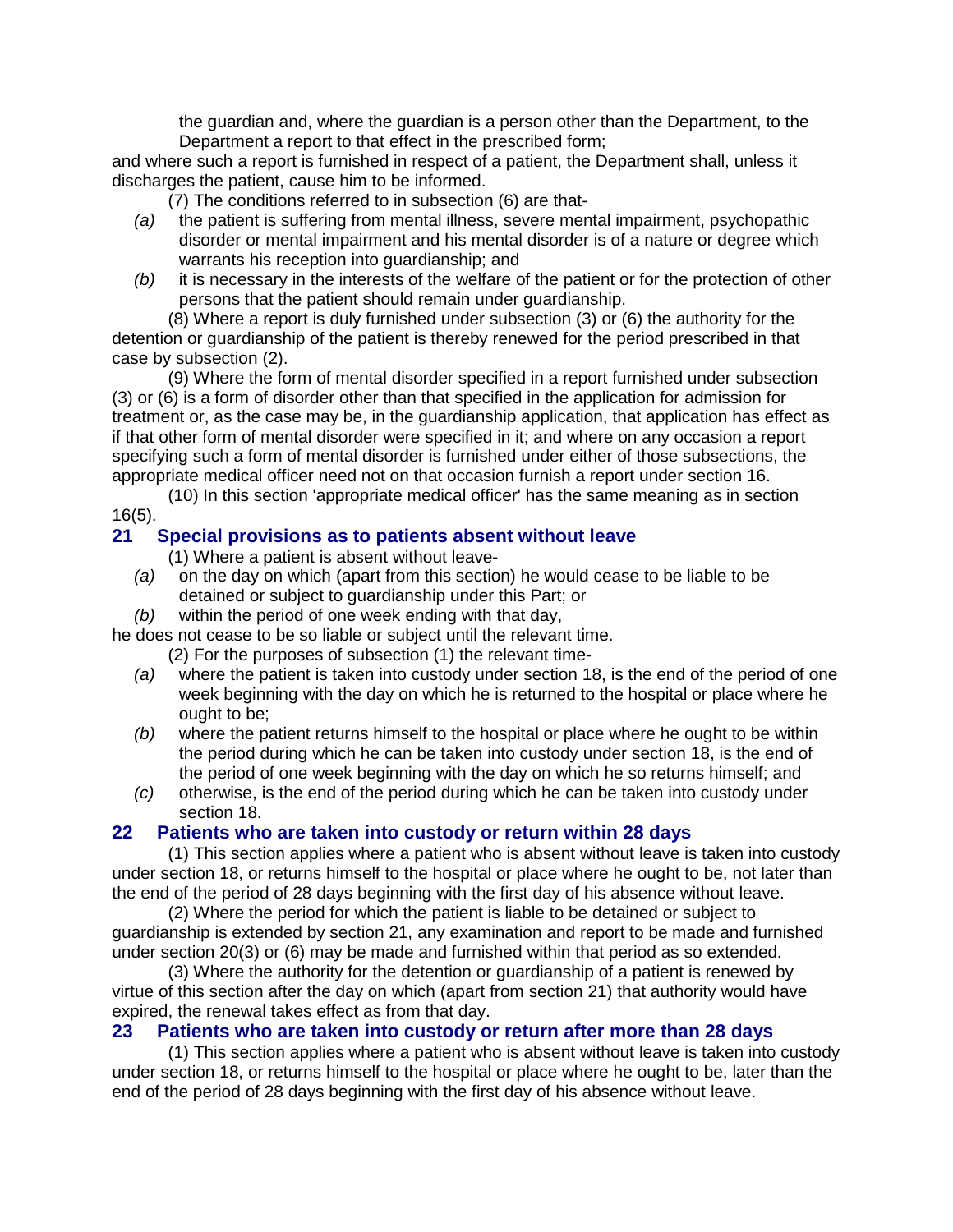(2) It is the duty of the appropriate medical officer, within the period of one week beginning with the day on which the patient is returned or returns himself to the hospital or place where he ought to be-

- *(a)* to examine the patient; and
- *(b)* if it appears to him that the relevant conditions are satisfied, to furnish to the appropriate body a report to that effect in the prescribed form;

and where such a report is furnished with respect to the patient the appropriate body shall cause him to be informed.

(3) Where a patient is liable to be detained (as opposed to subject to guardianship), the appropriate medical officer shall, before furnishing a report under subsection (2), consult-

- *(a)* one or more other persons who have been professionally concerned with the patient's medical treatment; and
- *(b)* an approved social worker.

(4) Where the patient would (apart from any renewal of the authority for his detention or guardianship on or after the day on which he is returned or returns himself to the hospital or place where he ought to be) be liable to be detained or subject to guardianship after the end of the period of one week beginning with that day, he ceases to be so liable or subject at the end of that period unless a report is duly furnished with respect to him under subsection (2).

(5) Where the patient would (apart from section 21) have ceased to be liable to be detained or subject to guardianship on or before the day on which a report is duly furnished in respect of him under subsection (2), the report shall renew the authority for his detention or guardianship for the period prescribed in that case by section 20(2).

(6) Where the authority for the detention or guardianship of the patient is renewed by virtue of subsection (5)-

- *(a)* the renewal takes effect as from the day on which (apart from section 21 and that subsection) the authority would have expired; and
- *(b)* if (apart from this paragraph) the renewed authority would expire on or before the day on which the report is furnished, the report shall further renew the authority, as from the day on which it would expire, for the period prescribed in that case by section 20(2).

(7) Where the authority for the detention or guardianship of the patient would expire within the period of 2 months beginning with the day on which a report is duly furnished in respect of him under subsection (2), the report, if it so provides, has effect also as a report duly furnished under section 20(3) or (6); and the reference in this subsection to authority includes any authority renewed under subsection (5) by the report.

(8) Where the form of mental disorder specified in a report furnished under subsection (2) is a form of disorder other than that specified in the application for admission for treatment or guardianship application concerned (and the report does not have effect as a report furnished under section 20(3) or (6)), that application shall have effect as if that other form of mental disorder were specified in it.

(9) Where on any occasion a report specifying such a form of mental disorder is furnished under subsection (2) the appropriate medical officer need not on that occasion furnish a report under section 16.

(10) In this section-

'appropriate medical officer' has the same meaning as in section 16(5); 'the appropriate body' means-

- *(a)* in relation to a patient who is liable to be detained in a hospital, the managers of the hospital;
- *(b)* in relation to a patient who is subject to guardianship, the Department; 'the relevant conditions' means-
- *(a)* in relation to a patient who is liable to be detained in a hospital, the conditions set out in section 20(4);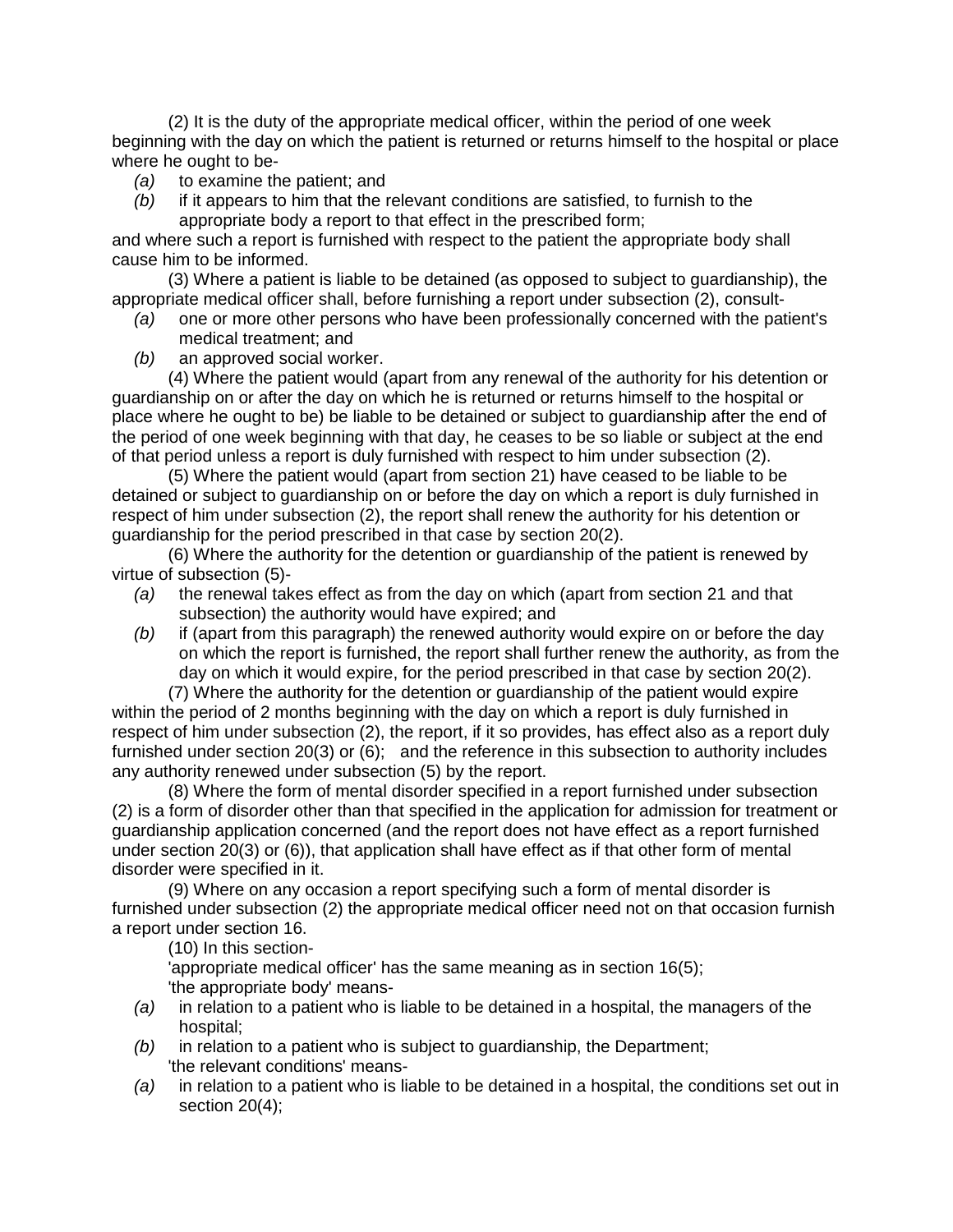*(b)* in relation to a patient who is subject to guardianship, the conditions set out in section 20(7).

# **24 Special provisions as to patients sentenced to custody**

(1) Where a patient who is liable to be detained by virtue of an application for admission for treatment or is subject to guardianship by virtue of a guardianship application is detained in custody in pursuance of any sentence or order passed or made by a court in the Island (including an order committing or remanding him in custody), and is so detained for a period exceeding, or for successive periods exceeding in the aggregate, 6 months, the application shall cease to have effect at the expiration of that period.

(2) Where any such patient is so detained in custody but the application does not cease to have effect under subsection (1) then-

- *(a)* if apart from this subsection the patient would have ceased to be liable to be so detained or subject to guardianship on or before the day on which he is discharged from custody, he does not cease and shall be deemed not to have ceased to be so liable or subject until the end of that day; and
- *(b)* in any case, sections 18, 21 and 22 apply in relation to the patient as if he had absented himself without leave on that day.

(3) In its application by virtue of subsection (2), section 18(4) has effect with the substitution, for the words 'later of' onwards, of the words 'end of the period of 28 days beginning with the first day of his absence without leave'.

### **25 Discharge of patients**

(1) Subject to the provisions of this section and section 27, a patient who is for the time being liable to be detained or subject to guardianship under this Part ceases to be so liable or subject if an order in writing discharging him from detention or guardianship (an **'order for discharge'**) is made in accordance with this section.

(2) An order for discharge may be made in respect of a patient-

- *(a)* where the patient is liable to be detained in a hospital in pursuance of an application for admission for assessment or for treatment by the responsible medical officer, by the managers or by the nearest relative of the patient;
- *(b)* where the patient is subject to guardianship, by the responsible medical officer, by the Department or by the nearest relative of the patient.

(3) Where the patient is liable to be detained in a mental nursing home in pursuance of an application for admission for assessment or for treatment, an order for his discharge may, without prejudice to subsection (2), be made by the Department, after consulting the Department of Health,.

### **[Subs (3) amended by SD155/10 Schs 6 and 11.]**

### **26 Visiting and examination of patients**

(1) For the purpose of advising as to the exercise by the nearest relative of a patient who is liable to be detained or subject to guardianship under this Part of any power to order his discharge, any registered medical practitioner authorised by or on behalf of the nearest relative of the patient may, at any reasonable time, visit the patient and examine him in private.

(2) Any registered medical practitioner authorised for the purposes of subsection (1) to visit and examine a patient may require the production of and inspect any records relating to the detention or treatment of the patient in any hospital or to any after-care services provided for the patient under section 115.

(3) Where application is made by the Department to exercise, in respect of a patient liable to be detained in a mental nursing home, any power to make an order for his discharge, the following persons-

*(a)* any registered medical practitioner authorised by the Department, after consulting the Department of Health, and

**[Para** *(a)* **amended by SD155/10 Schs 6 and 11.]**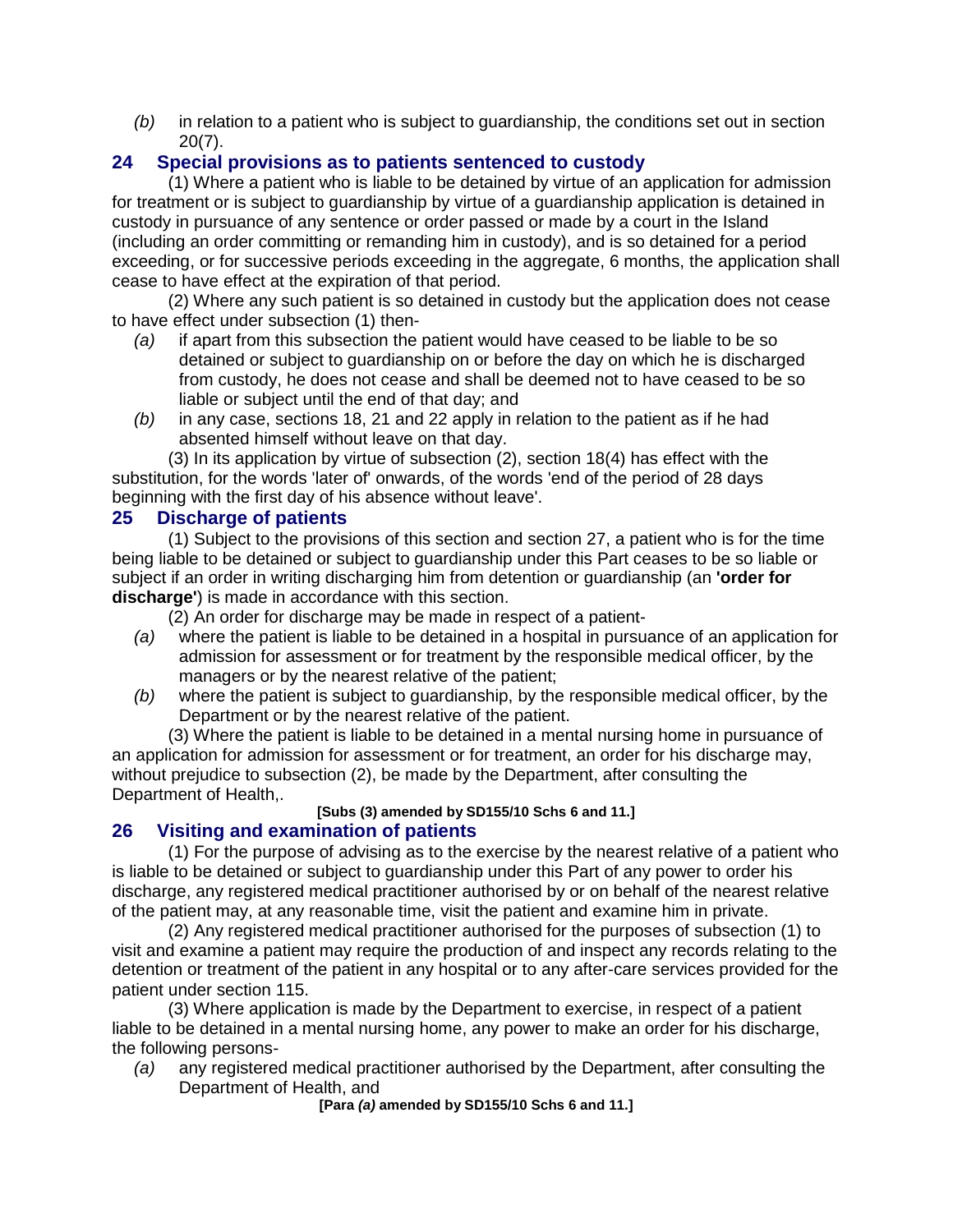*(b)* any other person (whether a registered medical practitioner or not) authorised under the Nursing and Residential Homes Act 1988 to inspect the home;

may at any reasonable time visit the patient and interview him in private.

(4) Any person authorised for the purposes of subsection (3) to visit a patient may require the production of and inspect any documents constituting or alleged to constitute the authority for the detention of the patient under this Part; and any person so authorised who is a registered medical practitioner may examine the patient in private, and may require the production of and inspect any other records relating to the treatment of the patient in the home or to any after-care services provided for the patient under section 115.

### **27 Restrictions on discharge by nearest relative**

(1) An order for the discharge of a patient who is liable to be detained in a hospital shall not be made by his nearest relative except after giving not less than 72 hours' notice in writing to the managers of the hospital.

(2) An order for the discharge of a patient who is subject to guardianship shall not be made by his nearest relative except after giving not less than 72 hours' notice in writing to the Department.

(3) If, within 72 hours after notice under subsection (1) or (2) has been given, the responsible medical officer furnishes to the managers of the hospital or to the Department, as the case may be, a report certifying that in the opinion of that officer the patient, if discharged, would be likely to act in a manner dangerous to other persons or to himself,-

- *(a)* any order for the discharge of the patient made by that relative in pursuance of the notice is of no effect; and
- *(b)* no further order for the discharge of the patient shall be made by that relative during the period of 6 months beginning with the date of the report.

(4) In any case where a report under subsection (3) is furnished in respect of a patient who is liable to be detained in pursuance of an application for admission for treatment or is subject to guardianship, the managers or the Department, as the case may be, shall cause the nearest relative of the patient to be informed.

*After-care under supervision*

### **28 Application for supervision**

(1) Where a patient-

- *(a)* is liable to be detained in a hospital in pursuance of an application for admission for treatment; and
- *(b)* has attained the age of 16 years,

an application may be made for him to be supervised after he leaves hospital, for the period allowed by the following provisions of this Act, with a view to securing that he receives the after-care services provided for him under section 115.

(2) In this Act an application for a patient to be so supervised is referred to as a **'supervision application'**; and where a supervision application has been duly made and accepted under this Part in respect of a patient and he has left hospital, he is for the purposes of this Act **'subject to after-care under supervision'** (until he ceases to be so subject in accordance with the provisions of this Act).

(3) A supervision application shall be made in accordance with this section and sections 29 and 30.

(4) A supervision application may be made in respect of a patient only on the grounds that-

- *(a)* he is suffering from mental disorder, being mental illness, severe mental impairment, psychopathic disorder or mental impairment;
- *(b)* there would be a substantial risk of serious harm to the health and safety of the patient or the safety of other persons, or of the patient being seriously exploited, if he were not to receive the after-care services to be provided for him under section 115 after he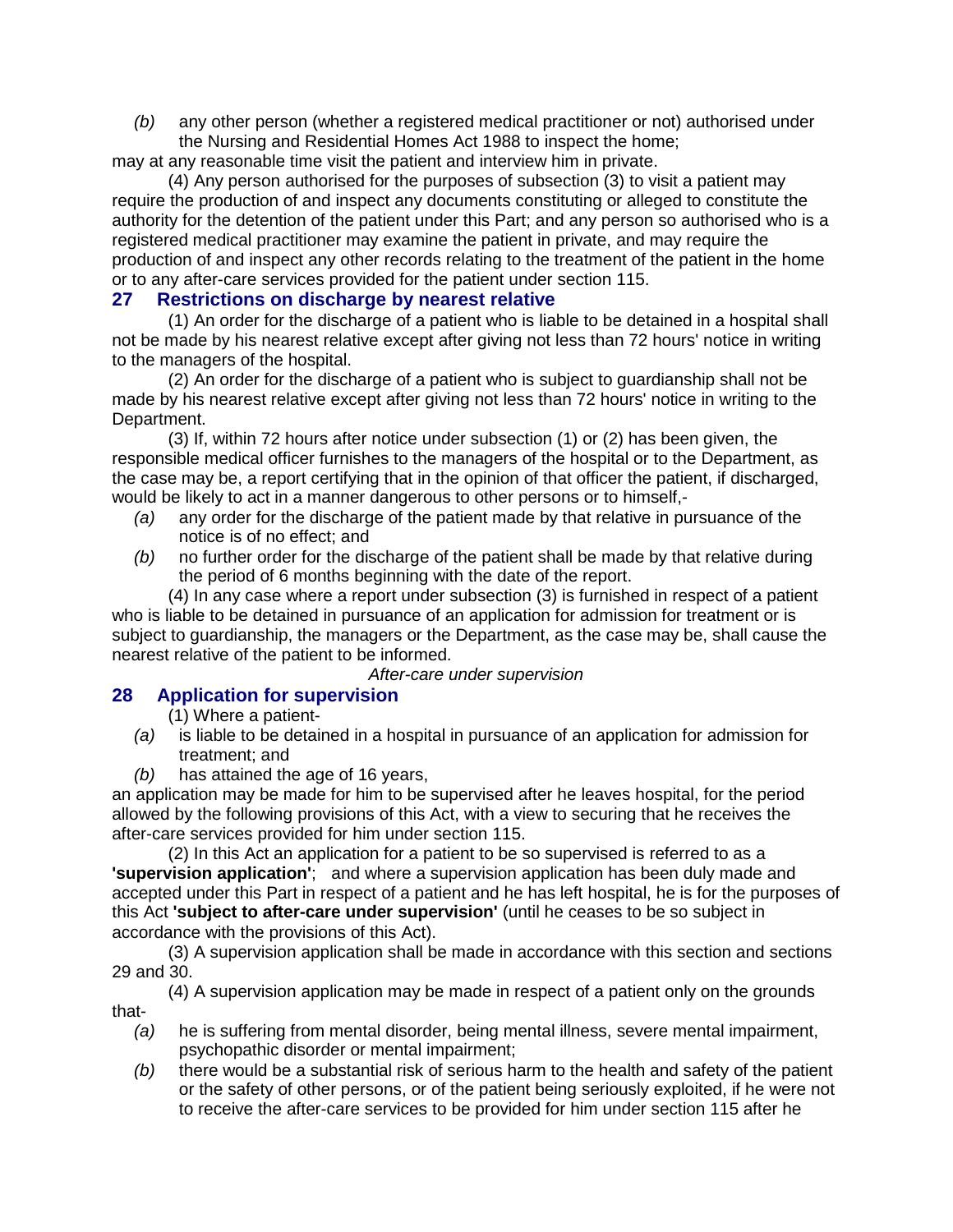leaves hospital; and

*(c)* his being subject to after-care under supervision is likely to help to secure that he receives the after-care services to be so provided.

(5) A supervision application may be made only by the responsible medical officer, and shall be made to the Department.

(6) Where the Department accepts a supervision application in respect of a patient it shall-

- *(a)* inform the patient both orally and in writing-
	- (i) that the supervision application has been accepted; and
	- (ii) of the effect in his case of the provisions of this Act relating to a patient subject to after-care under supervision (including, in particular, what rights of applying to the Mental Health Review Tribunal are available);
- *(b)* inform any person whose name is stated in the supervision application in accordance with section 29(5)*(e)*(i) that the application has been accepted; and
- *(c)* inform in writing any person whose name is so stated in accordance with section 29(5)*(e)*(ii) that the application has been accepted.

(7) Where a patient in respect of whom a supervision application is made is granted leave of absence from a hospital under section 17 (whether before or after the application is made), references in-

- *(a)* this section and the following provisions of this Part, and
- *(b)* Part 5,

to his leaving hospital shall be construed as references to his period of leave expiring (otherwise than on his return to the hospital or transfer to another hospital).

### **29 Making of supervision application**

(1) The responsible medical officer shall not make a supervision application unless-

- *(a)* subsection (2) is complied with; and
- *(b)* the responsible medical officer has considered the matters specified in subsection (4). (2) This subsection is complied with if-
- *(a)* the following persons have been consulted about the making of the supervision application-
	- (i) the patient;
	- (ii) one or more persons who have been professionally concerned with the patient's medical treatment in hospital;
	- (iii) one or more persons who will be professionally concerned with the after-care services to be provided for the patient under section 115; and
	- (iv) any person who the responsible medical officer believes will play a substantial part in the care of the patient after he leaves hospital but will not be professionally concerned with any of the after-care services to be so provided;
- *(b)* such steps as are practicable have been taken to consult the person (if any) appearing to be the nearest relative of the patient about the making of the supervision application; and
- *(c)* the responsible medical officer has taken into account any views expressed by the persons consulted.

(3) Where the patient has requested that subsection (2)*(b)* should not apply, it shall not apply unless-

*(a)* the patient has a propensity to violent or dangerous behaviour towards others; and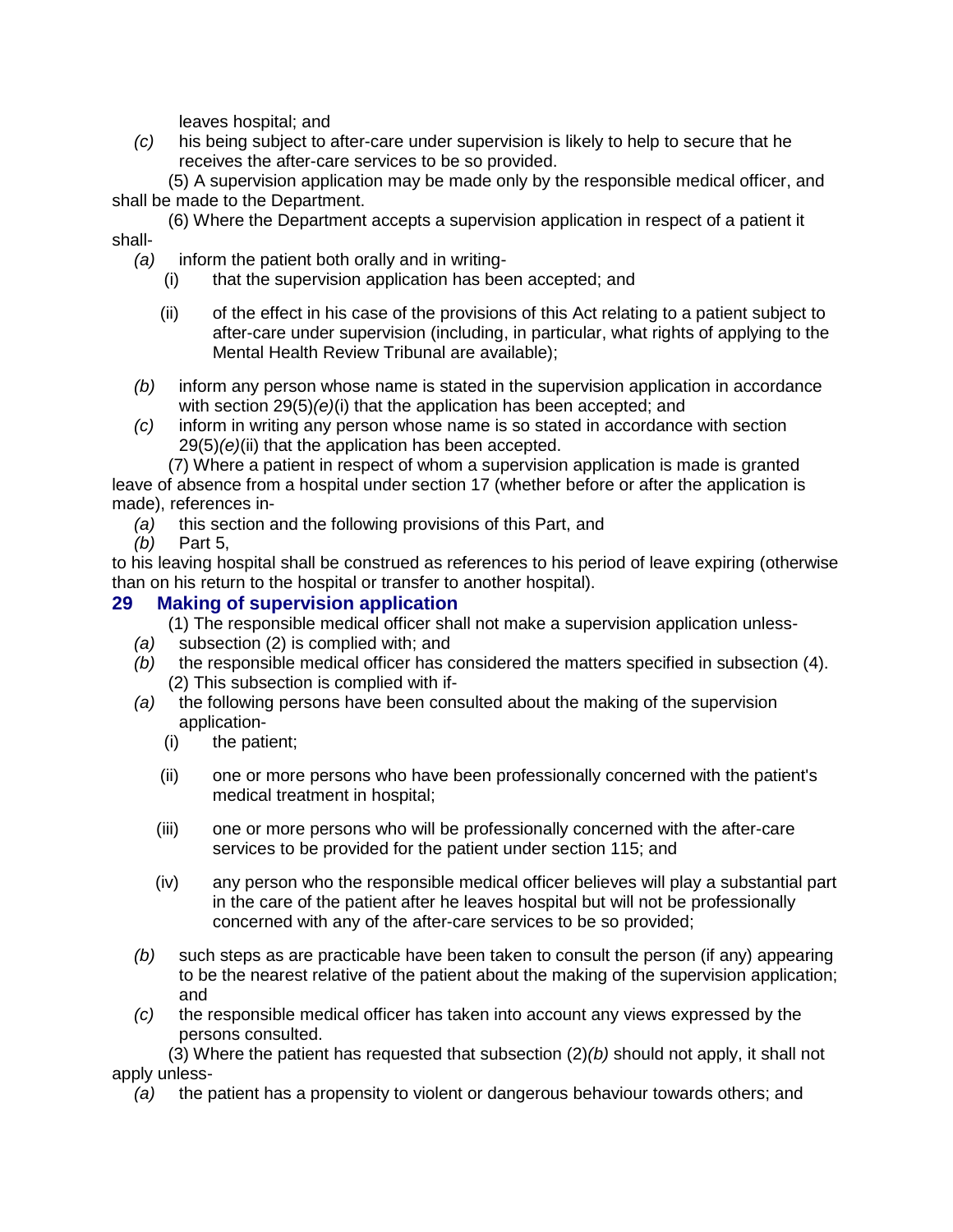*(b)* the responsible medical officer considers that it is appropriate for steps such as are mentioned in subsection (2)*(b)* to be taken.

(4) The matters referred to in subsection (1)*(b)* are-

- *(a)* the after-care services to be provided for the patient under section 115; and
- *(b)* any requirements to be imposed on him under section 31.
- (5) A supervision application shall state-
- *(a)* that the patient is liable to be detained in a hospital in pursuance of an application for admission for treatment;
- *(b)* the age of the patient or, if his exact age is not known to the applicant, that the patient is believed to have attained the age of 16 years;
- *(c)* that in the opinion of the applicant (having regard in particular to the patient's history) all of the conditions set out in section 28(4) are complied with;
- *(d)* the name of the person who is to be the community responsible medical officer, and of the person who is to be the supervisor, in relation to the patient after he leaves hospital; and
- *(e)* the name of-
	- (i) any person who has been consulted under subsection (2)*(a)*(iv); and
	- (ii) any person who has been consulted under subsection (2)*(b)*.
	- (6) A supervision application shall be accompanied by-
- *(a)* the written recommendation in the prescribed form of a registered medical practitioner who will be professionally concerned with the patient's medical treatment after he leaves hospital or, if no such practitioner other than the responsible medical officer will be so concerned, of any registered medical practitioner; and
- *(b)* the written recommendation in the prescribed form of an approved social worker.

(7) A recommendation under subsection (6)*(a)* shall include a statement that in the opinion of the medical practitioner (having regard in particular to the patient's history) all of the conditions set out in section 28(4) are complied with.

(8) A recommendation under subsection (6)*(b)* shall include a statement that in the opinion of the social worker (having regard in particular to the patient's history) all of the conditions set out in section 28(4)*(b)* and *(c)* are complied with.

(9) A supervision application shall also be accompanied by-

- *(a)* a statement in writing by the person who is to be the community responsible medical officer in relation to the patient after he leaves hospital that he is to be in charge of the medical treatment provided for the patient as part of the after-care services provided for him under section 115; and
- *(b)* a statement in writing by the person who is to be the supervisor in relation to the patient after he leaves hospital that he is to supervise the patient with a view to securing that he receives the after-care services so provided;
- *(c)* details of the after-care services to be provided for the patient under section 115; and
- *(d)* details of any requirements to be imposed on him under section 31.

(10) On making a supervision application in respect of a patient the responsible medical officer shall-

- *(a)* inform the patient both orally and in writing;
- *(b)* inform any person who has been consulted under subsection (2)*(a)*(iv); and
- *(c)* inform in writing any person who has been consulted under subsection (2)*(b)*, of the matters specified in subsection (11).
	- (11) The matters referred to in subsection (10) are-
	- *(a)* that the application is being made;
	- *(b)* the after-care services to be provided for the patient under section 115;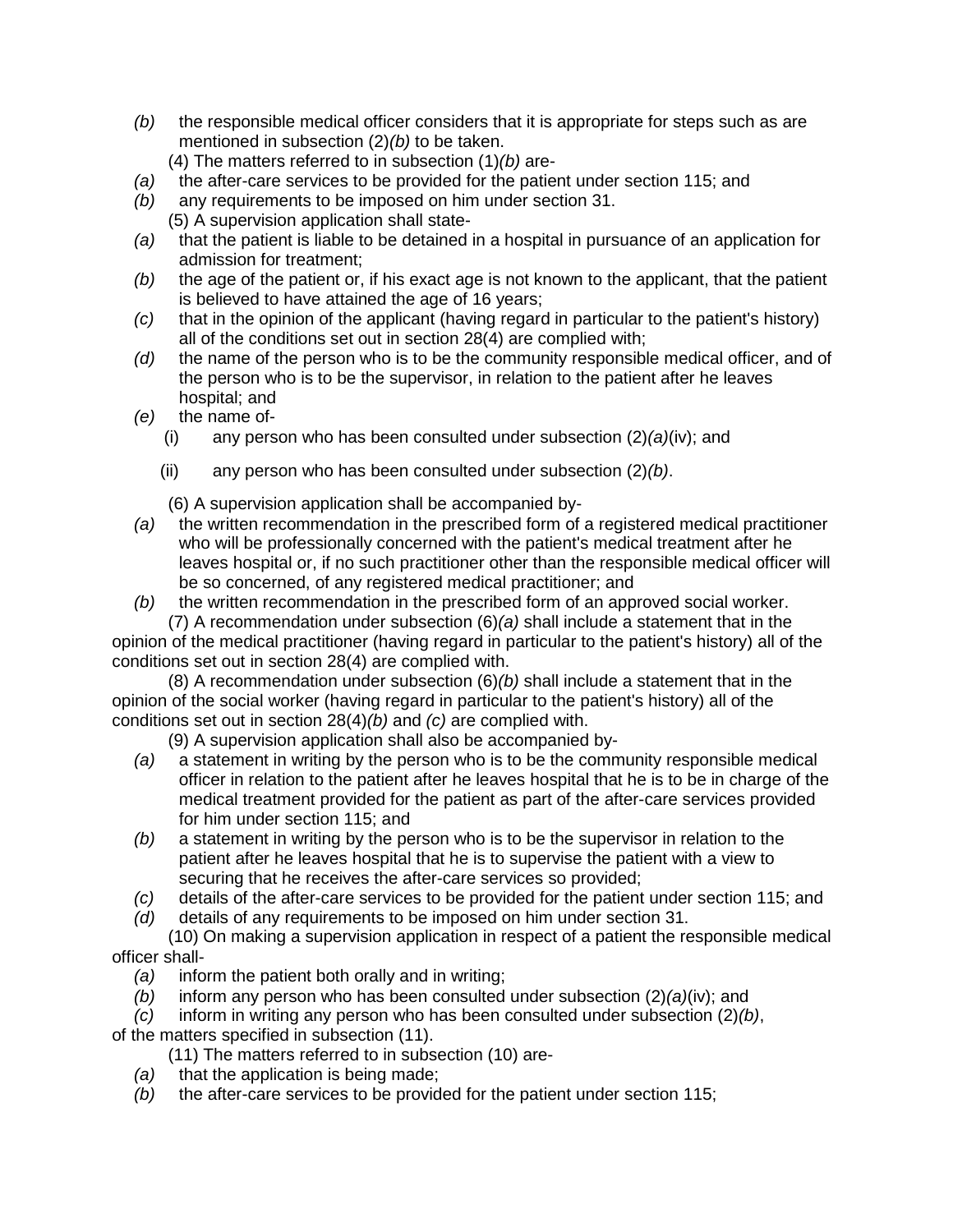- *(c)* any requirements to be imposed on him under section 31; and
- *(d)* the name of the person who is to be the community responsible medical officer, and of the person who is to be the supervisor, in relation to the patient after he leaves hospital.

### **30 Supervision applications: supplementary**

(1) Subject to subsection (2), a supervision application, and the recommendation under section 29(6)*(a)* accompanying it, may describe the patient as suffering from more than one of the following forms of mental disorder, namely, mental illness, severe mental impairment, psychopathic disorder and mental impairment.

(2) A supervision application shall be of no effect unless the patient is described in the application and in the recommendation under section 29(6)*(a)* accompanying it as suffering from the same form of mental disorder, whether or not he is also described in the application or the recommendation as suffering from another form.

(3) A registered medical practitioner may at any reasonable time visit a patient and examine him in private for the purpose of deciding whether to make a recommendation under section 29(6)*(a)*.

(4) An approved social worker may at any reasonable time visit and interview a patient for the purpose of deciding whether to make a recommendation under section 29(6)*(b)*.

(5) For the purpose of deciding whether to make a recommendation under section 29(6) a registered medical practitioner or an approved social worker may require the production of and inspect any records relating to the detention or treatment of the patient in any hospital or to any after-care services provided for the patient under section 115.

(6) If, within a period of 14 days beginning with the day on which a supervision application has been accepted, the application, or any recommendation accompanying it, is found to be in any respect incorrect or defective, the application or recommendation may, within that period and with the consent of the Department, be amended by the person by whom it was made or given.

(7) Where an application or recommendation is amended in accordance with subsection (6) it shall have effect, and shall be deemed to have had effect, as if it had been originally made or given as so amended.

(8) A supervision application which appears to be duly made and to be accompanied by recommendations under section 29(6) may be acted upon without further proof of-

- *(a)* the signature or qualification of the person by whom the application or any such recommendation was made or given; or
- *(b)* any matter of fact or opinion stated in the application or recommendation. (9) A recommendation under section 29(6) accompanying a supervision application in

respect of a patient shall not be given by-

- *(a)* the responsible medical officer;
- *(b)* a person who receives or has an interest in the receipt of any payments made on account of the maintenance of the patient; or
- *(c)* a close relative of the patient, of any person mentioned in paragraph *(a)* or *(b)* or of a person by whom the other recommendation is given under section 29(6) for the purposes of the application.

(10) In subsection (9)*(c)* 'close relative' means husband, wife, father, father-in-law, mother, mother-in-law, son, son-in-law, daughter, daughter-in-law, brother, brother-in-law, sister or sister-in-law.

### **31 Requirements to secure receipt of after-care under supervision**

(1) Where a patient is subject to after-care under supervision (or, if he has not yet left hospital, is to be so subject after he leaves hospital), the Department has power to impose any of the requirements specified in subsection (2) for the purpose of securing that the patient receives the after-care services provided for him under section 115.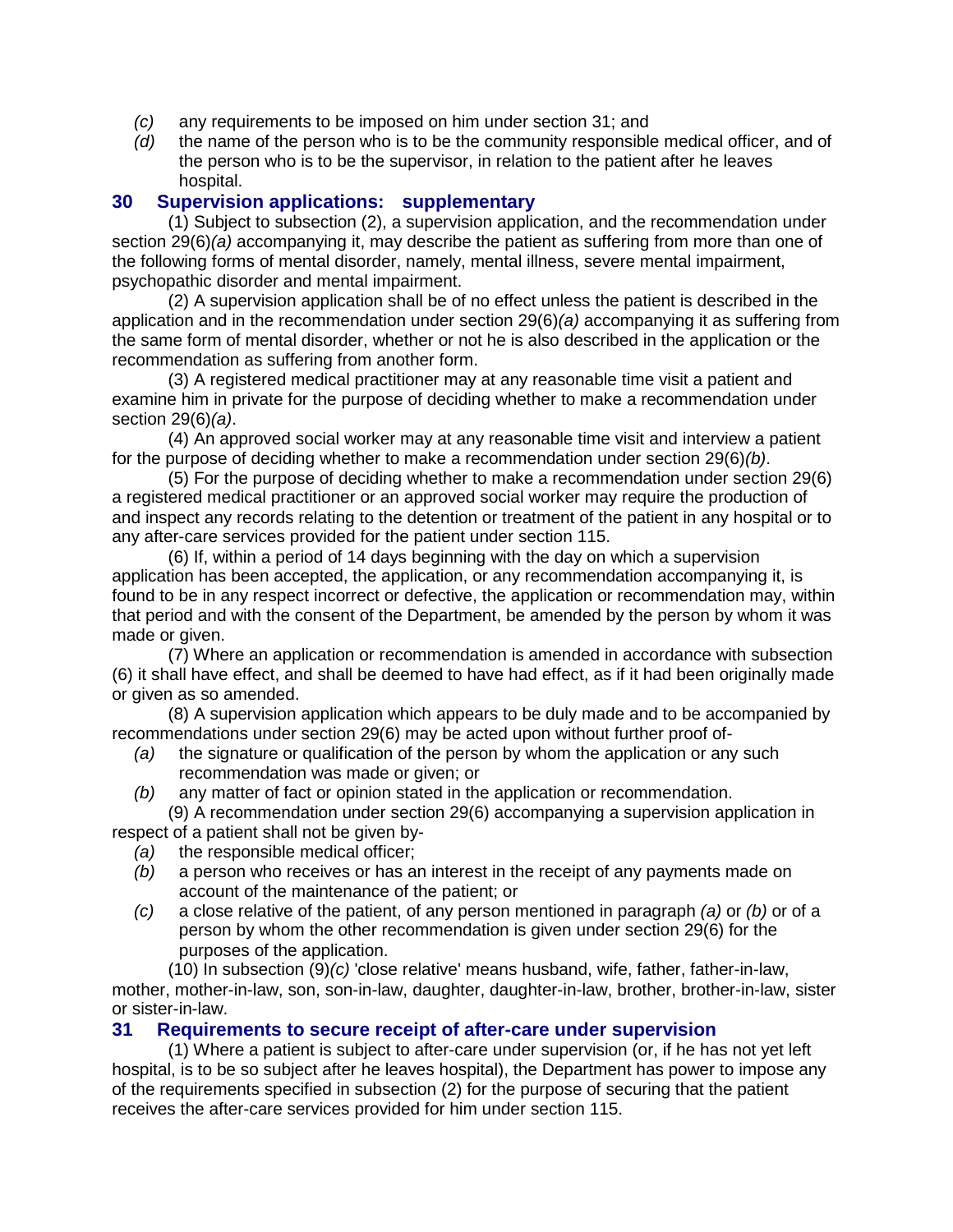(2) The requirements referred to in subsection (1) are-

- *(a)* that the patient reside at a specified place;
- *(b)* that the patient attend at specified places and times for the purpose of medical treatment, occupation, education or training; and
- *(c)* that access to the patient be given, at any place where the patient is residing, to the supervisor, any registered medical practitioner or any approved social worker, or to any other person authorised by the supervisor.

(3) A patient subject to after-care under supervision may be taken and conveyed by, or by any person authorised by, the supervisor to any place where the patient is required to reside or to attend for the purpose of medical treatment, occupation, education or training.

(4) A person who demands-

- *(a)* to be given access to a patient in whose case a requirement has been imposed under subsection (2)*(c)*; or
- *(b)* to take and convey a patient in pursuance of subsection (3),

shall, if asked to do so, produce some duly authenticated document to show that he is a person entitled to be given access to, or to take and convey, the patient.

### **32 Review of after-care under supervision etc**

(1) The after-care services provided (or to be provided) under section 115 for a patient who is (or is to be) subject to after-care under supervision, and any requirements imposed on him under section 31, shall be kept under review, and (where appropriate) modified, by the Department.

(2) This subsection applies in relation to a patient who is subject to after-care under supervision where he refuses or neglects-

- *(a)* to receive any or all of the after-care services provided for him under section 115; or
- *(b)* to comply with any or all of any requirements imposed on him under section 31.

(3) Where subsection (2) applies in relation to a patient, the Department shall review, and (where appropriate) modify,-

- *(a)* the after-care services provided for him under section 115; and
- *(b)* any requirements imposed on him under section 31.
	- (4) Where subsection (2) applies in relation to a patient, the Department shall also-
- *(a)* consider whether it might be appropriate for him to cease to be subject to after-care under supervision and, if it concludes that it might be, inform the community responsible medical officer; and
- *(b)* consider whether it might be appropriate for him to be admitted to a hospital for treatment and, if it concludes that it might be, inform an approved social worker.
	- (5) The Department shall not modify-
- *(a)* the after-care services provided (or to be provided) under section 115 for a patient subject to after-care under supervision; or
- *(b)* any requirements imposed on him under section 31,

unless subsection (6) is complied with.

(6) This subsection is complied with if-

- *(a)* the patient has been consulted about the modifications;
- *(b)* any person who the Department believes plays (or will play) a substantial part in the care of the patient but is not (or will not be) professionally concerned with the after-care services provided for the patient under section 115 has been consulted about the modifications;
- *(c)* such steps as are practicable have been taken to consult the person (if any) appearing to be the nearest relative of the patient about the modifications; and

*(d)* the Department has taken into account any views expressed by the persons consulted.

(7) Where the patient has requested that subsection (6)*(c)* should not apply, it shall not apply unless-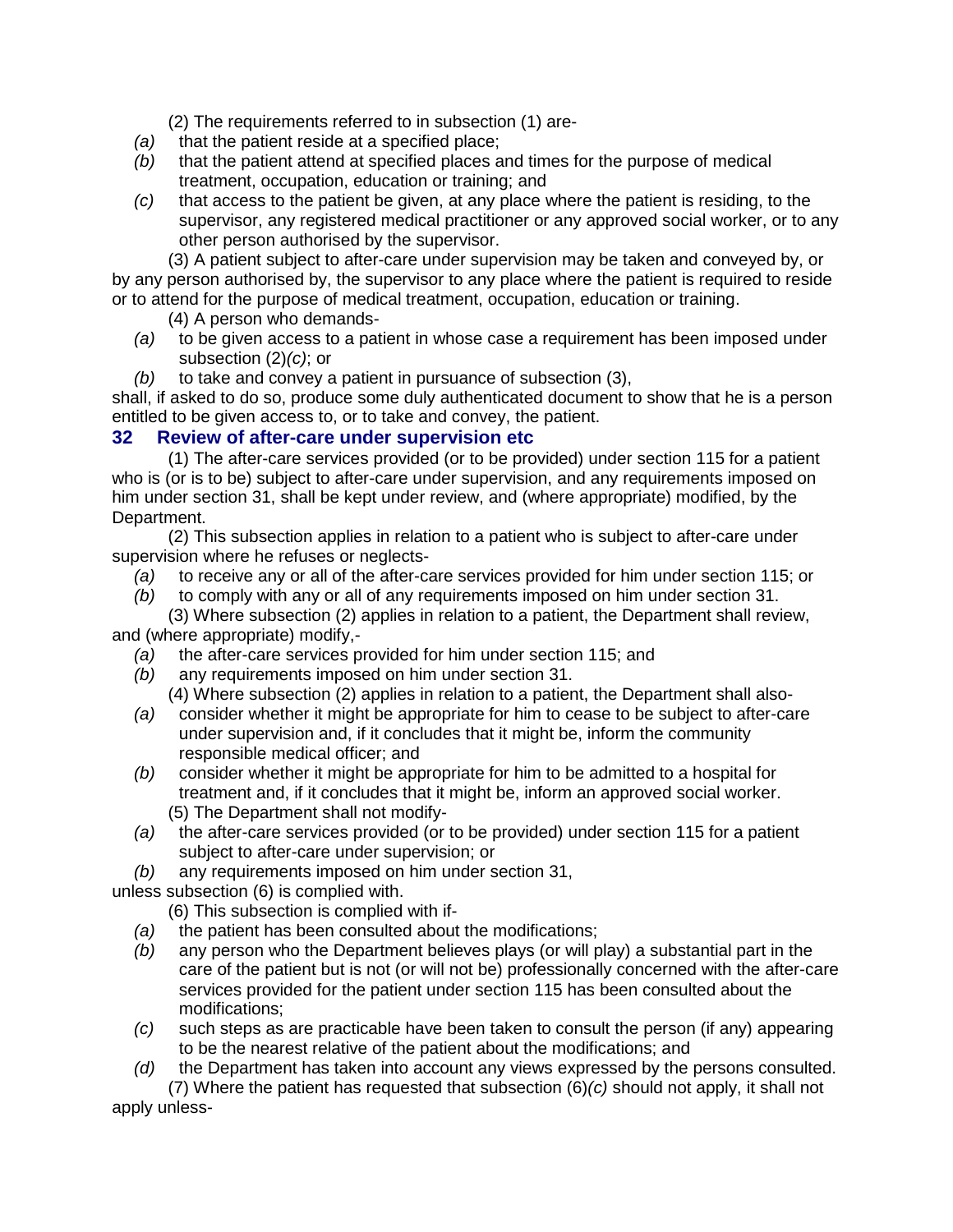- *(a)* the patient has a propensity to violent or dangerous behaviour towards others; and
- *(b)* the community responsible medical officer (or the person who is to be the community responsible medical officer) considers that it is appropriate for steps such as are mentioned in subsection (6)*(c)* to be taken.

(8) Where, after such consultation, the Department modifies the after-care services

provided (or to be provided) for the patient under section 115 or any requirements imposed on him under section 31, it shall-

- *(a)* inform the patient both orally and in writing;
- *(b)* inform any person who has been consulted under subsection (6)*(b)*; and
- *(c)* inform in writing any person who has been consulted under subsection (6)*(c)*,

that the modifications have been made.

- (9) Where-
- *(a)* a person other than the person named in the supervision application becomes the community responsible medical officer when the patient leaves hospital, or
- *(b)* when the patient is subject to after-care under supervision, one person ceases to be, and another person becomes, the community responsible medical officer,

the Department shall comply with subsection (11).

(10) Where-

- *(a)* a person other than the person named in the supervision application becomes the supervisor when the patient leaves hospital, or
- *(b)* when the patient is subject to after-care under supervision, one person ceases to be, and another person becomes, the supervisor,

the Department shall comply with subsection (11).

- (11) The Department complies with this subsection if it-
- *(a)* informs the patient both orally and in writing;
- *(b)* informs any person who it believes plays a substantial part in the care of the patient but is not professionally concerned with the after-care services provided for the patient under section 115; and
- *(c)* unless the patient otherwise requests, takes such steps as are practicable to inform the person (if any) appearing to be the nearest relative of the patient,

of the name of the person who becomes the community responsible medical officer or the supervisor.

(12) Before making any decision under subsection (1), (3) or (4) the Department must consult the Department of Health.

#### **[Subs (12) added by SD155/10 Schs 6 and 11.]**

### **33 Reclassification of patient subject to after-care under supervision**

(1) If it appears to the community responsible medical officer that a patient subject to after-care under supervision is suffering from a form of mental disorder other than the form or forms specified in the supervision application made in respect of the patient, he may furnish a report to that effect to the Department.

(2) Where a report is so furnished the supervision application shall have effect as if that other form of mental disorder were specified in it.

(3) Unless no-one other than the community responsible medical officer is professionally concerned with the patient's medical treatment, he shall consult one or more persons who are so concerned before furnishing a report under subsection (1).

(4) Where a report is furnished under subsection (1) in respect of a patient, the Department shall-

- *(a)* inform the patient both orally and in writing; and
- *(b)* unless the patient otherwise requests, take such steps as are practicable to inform the person (if any) appearing to be the nearest relative of the patient,

that the report has been furnished.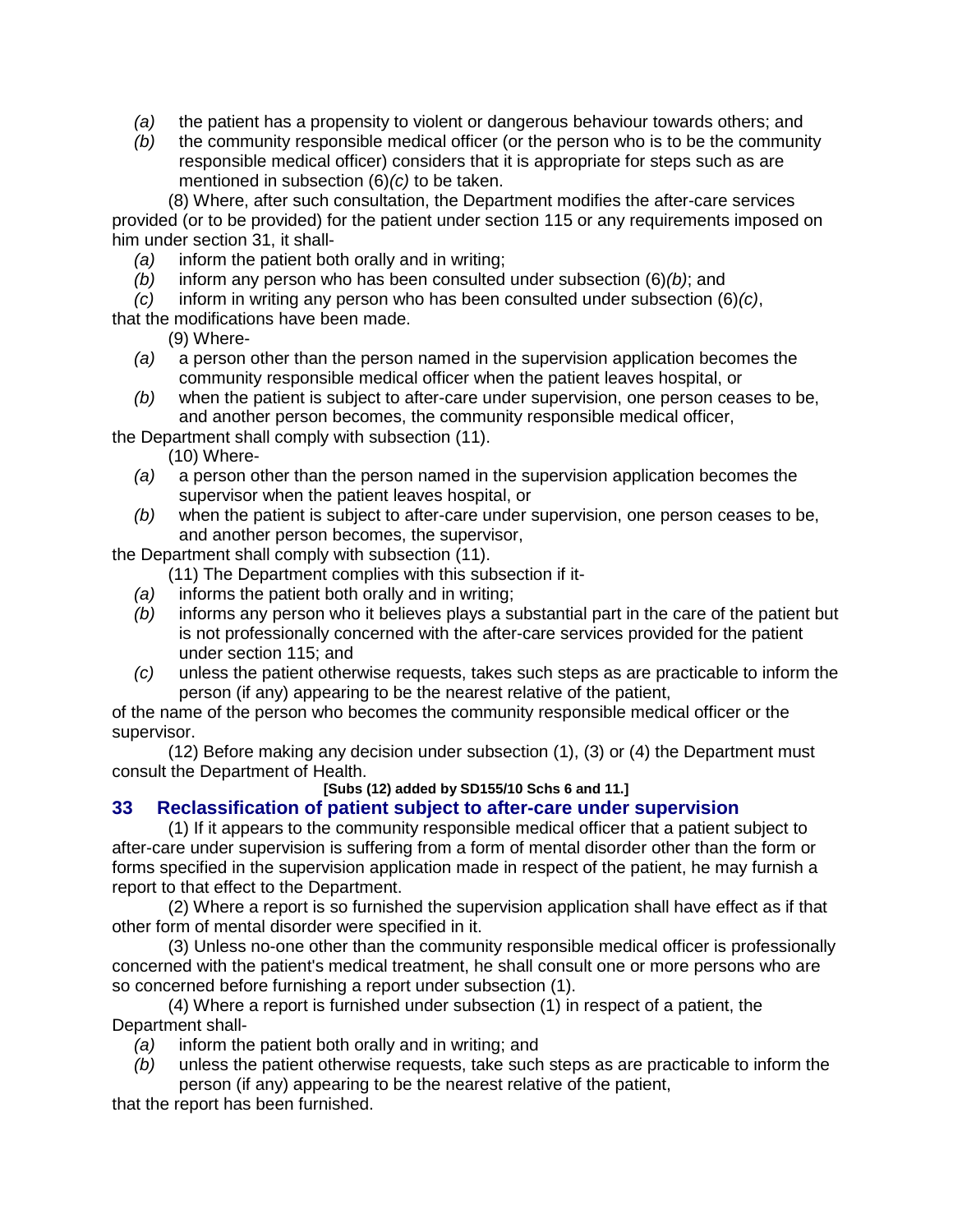# **34 Duration and renewal of after-care under supervision**

(1) Subject to sections 35 and 36, a patient subject to after-care under supervision shall be so subject for the period-

- *(a)* beginning when he leaves hospital; and
- *(b)* ending with the period of 6 months beginning with the day on which the supervision application was accepted,

but shall not be so subject for any longer period except in accordance with the following provisions of this section.

(2) A patient already subject to after-care under supervision may be made so subject-

- *(a)* from the end of the period referred to in subsection (1), for a further period of 6 months; and
- *(b)* from the end of any period of renewal under paragraph *(a)*, for a further period of one year,

and so on for periods of one year at a time.

(3) Within the period of 2 months ending on the day on which a patient who is subject to after-care under supervision would (in default of the operation of subsection (7)) cease to be so subject, it shall be the duty of the community responsible medical officer-

- *(a)* to examine the patient; and
- *(b)* if it appears to him that the conditions set out in subsection (4) are complied with, to furnish to the Department a report to that effect in the prescribed form.
	- (4) The conditions referred to in subsection (3) are that-
- *(a)* he is suffering from mental disorder, being mental illness, severe mental impairment, psychopathic disorder or mental impairment;
- *(b)* there would be a substantial risk of serious harm to the health and safety of the patient or the safety of other persons, or of the patient being seriously exploited, if he were not to receive the after-care services to be provided for him under section 115; and
- *(c)* his being subject to after-care under supervision is likely to help to secure that he receives the after-care services to be so provided.

(5) The community responsible medical officer shall not consider whether the conditions set out in subsection (4) are complied with unless-

- *(a)* the following persons have been consulted-
	- (i) the patient;
	- (ii) the supervisor;
	- (iii) unless no-one other than the community responsible medical officer is professionally concerned with the patient's medical treatment, one or more persons who are so concerned;
	- (iv) one or more persons who are professionally concerned with the after-care services (other than medical treatment) provided for the patient under section 115; and
	- (v) any person who the community responsible medical officer believes plays a substantial part in the care of the patient but is not professionally concerned with any of the after-care services so provided;
- *(b)* such steps as are practicable have been taken to consult the person (if any) appearing to be the nearest relative of the patient; and
- *(c)* the community responsible medical officer has taken into account any relevant views expressed by the persons consulted.

(6) Where the patient has requested that subsection (5)*(b)* shall not apply, it shall not apply unless-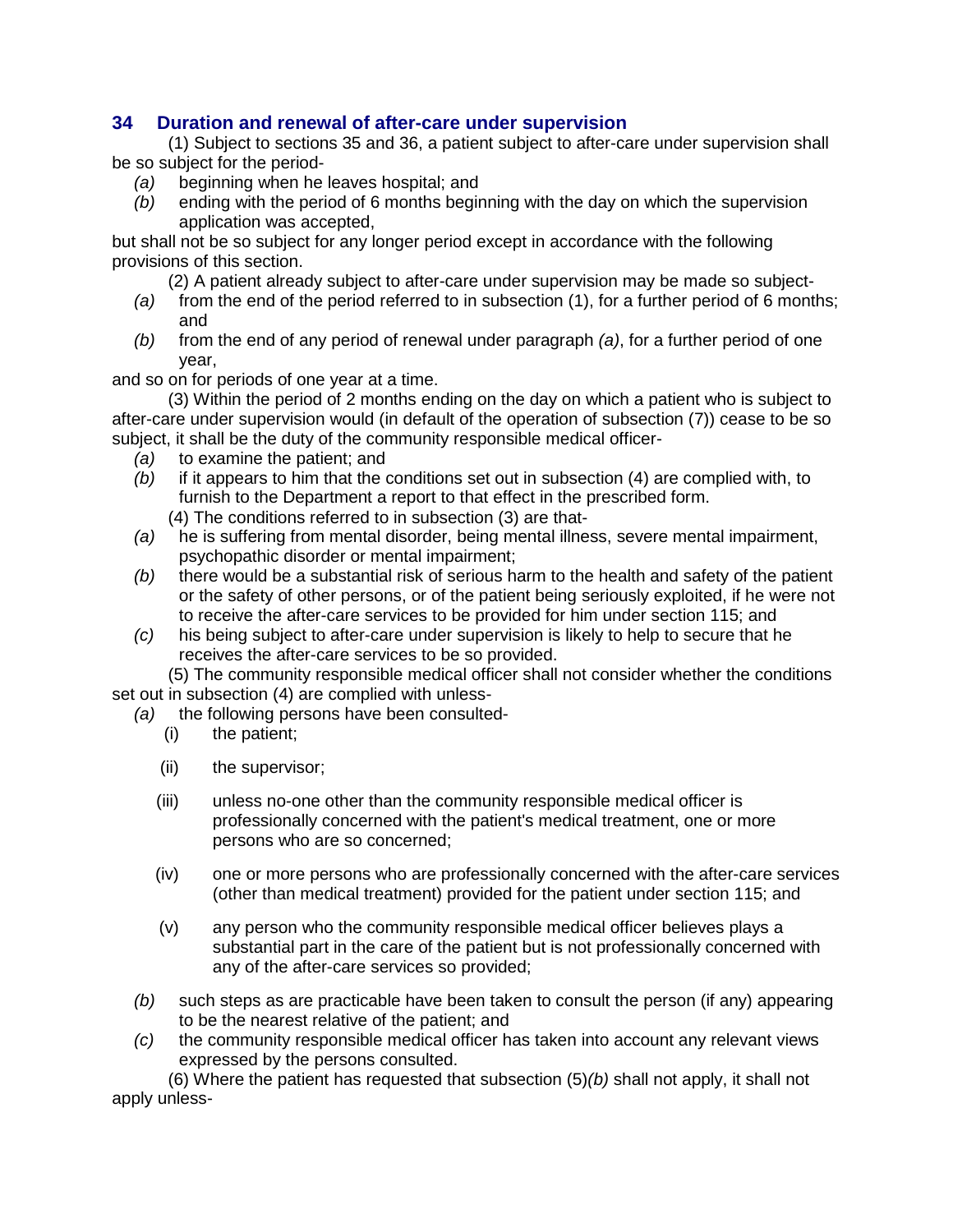- *(a)* the patient has a propensity to violent or dangerous behaviour towards others; and
- *(b)* the community responsible medical officer considers that it is appropriate for steps such as are mentioned in subsection (5)*(b)* to be taken.

(7) Where a report is duly furnished under subsection (3), the patient shall be thereby made subject to after-care under supervision for the further period prescribed in that case by subsection (2).

(8) Where a report is furnished under subsection (3), the Department shall-

- *(a)* inform the patient both orally and in writing-
	- (i) that the report has been furnished; and
	- (ii) of the effect in his case of the provisions of this Act relating to making a patient subject to after-care under supervision for a further period (including, in particular, what rights of applying to the Mental Health Review Tribunal are available);
- *(b)* inform any person who has been consulted under subsection (5)*(a)*(v) that the report has been furnished; and
- *(c)* inform in writing any person who has been consulted under subsection (5)*(b)* that the report has been furnished.

(9) Where the form of mental disorder specified in a report furnished under subsection (3) is a form of disorder other than the form or forms specified in the supervision application, that application shall have effect as if that other form of mental disorder were specified in it.

(10) Where on any occasion a report specifying such a form of mental disorder is furnished under subsection (3) the community responsible medical officer need not on that occasion furnish a report under section 33.

# **35 Ending of after-care under supervision**

(1) The community responsible medical officer may at any time direct that a patient subject to after-care under supervision shall cease to be so subject.

(2) The community responsible medical officer shall not give a direction under subsection (1) unless-

- *(a)* the following persons have been consulted about the giving of the direction-
	- (i) the patient;
	- (ii) the supervisor;
	- (iii) unless no-one other than the community responsible medical officer is professionally concerned with the patient's medical treatment, one or more persons who are so concerned;
	- (iv) one or more persons who are professionally concerned with the after-care services (other than medical treatment) provided for the patient under section 115; and
	- (v) any person who the community responsible medical officer believes plays a substantial part in the care of the patient but is not professionally concerned with any of the after-care services so provided;
- *(b)* such steps as are practicable have been taken to consult the person (if any) appearing to be the nearest relative of the patient about the giving of the direction; and
- *(c)* the community responsible medical officer has taken into account any views expressed by the persons consulted.

(3) Where the patient has requested that subsection (2)*(b)* shall not apply, it shall not apply unless-

- *(a)* the patient has a propensity to violent or dangerous behaviour towards others; and
- *(b)* the community responsible medical officer considers that it is appropriate for steps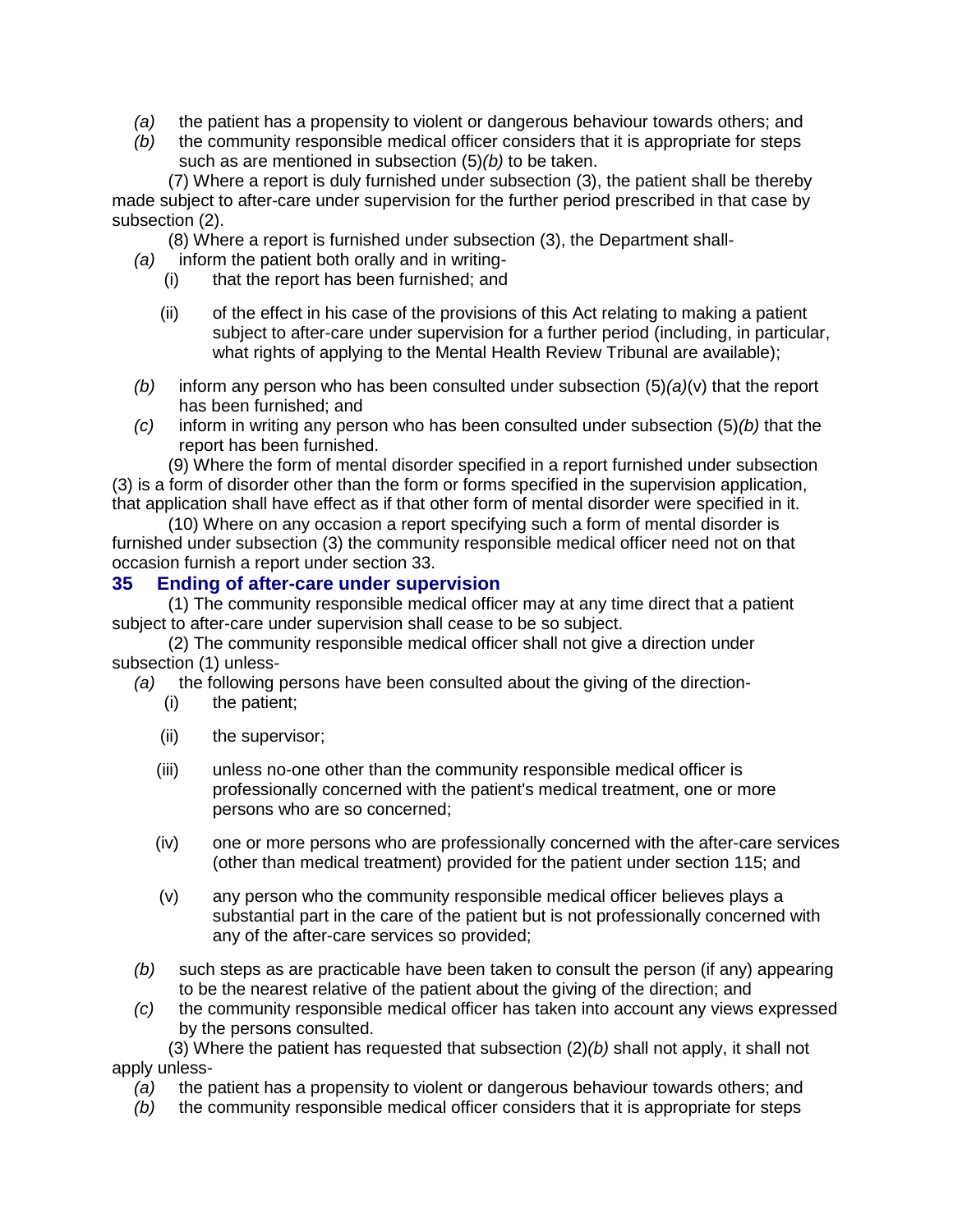such as are mentioned in subsection (2)*(b)* to be taken.

(4) A patient subject to after-care under supervision shall cease to be so subject if he-

- *(a)* is admitted to hospital in pursuance of an application for admission for treatment; or *(b)* is received into guardianship.
- (5) Where a patient (for any reason) ceases to be subject to after-care under supervision the Department shall-
	- *(a)* inform the patient both orally and in writing;
	- *(b)* inform any person who it believes plays a substantial part in the care of the patient but is not professionally concerned with the after-care services provided for the patient under section 115; and
	- *(c)* take such steps as are practicable to inform the person (if any) appearing to be the nearest relative of the patient,

that the patient has ceased to be so subject.

(6) Where the patient has requested that subsection (5)*(c)* shall not apply, it shall not apply unless subsection (2)*(b)* applied in his case by virtue of subsection (3).

# **36 Patients in custody or admitted to hospital for assessment**

(1) This section applies where a patient who is subject to after-care under supervision-

- *(a)* is detained in custody in pursuance of any sentence or order passed or made by a court in the Island (including an order committing or remanding him in custody); or
- *(b)* is detained in hospital in pursuance of an application for admission for assessment. (2) At any time when the patient is detained as mentioned in subsection (1)*(a)* or *(b)* he

### is not required-

- *(a)* to receive any after-care services provided for him under section 115; or
- *(b)* to comply with any requirements imposed on him under section 31.

(3) If the patient is detained as mentioned in subsection (1)*(a)* for a period of (or successive periods amounting in the aggregate to) 6 months or less, or is detained as mentioned in subsection (1)*(b)*, and (apart from this subsection)-

- *(a)* he would have ceased to be subject to after-care under supervision during the period for which he is so detained; or
- *(b)* he would cease to be so subject during the period of 28 days beginning with the day on which he ceases to be so detained,

he shall be deemed not to have ceased, and shall not cease, to be so subject until the end of that period of 28 days.

(4) Where the period for which the patient is subject to after-care under supervision is extended by subsection (3), any examination and report to be made and furnished in respect of the patient under section 34(3) may be made and furnished within the period as so extended.

(5) Where by virtue of subsection (4) the patient is made subject to after-care under supervision for a further period after the day on which (apart from subsection (3)) he would have ceased to be so subject, the further period shall be deemed to have commenced with that day.

# *Functions of relatives of patients*

# **37 Definition of 'relative' and 'nearest relative'**

(1) In this Part **'relative'** means any of the following persons-

- *(a)* husband or wife;
- *(b)* son or daughter;
- *(c)* father or mother;
- *(d)* brother or sister;
- *(e)* grandparent;
- *(f)* grandchild;
- *(g)* uncle or aunt;
- *(h)* nephew or niece.

(2) In deducing relationships for the purposes of this section, any relationship of the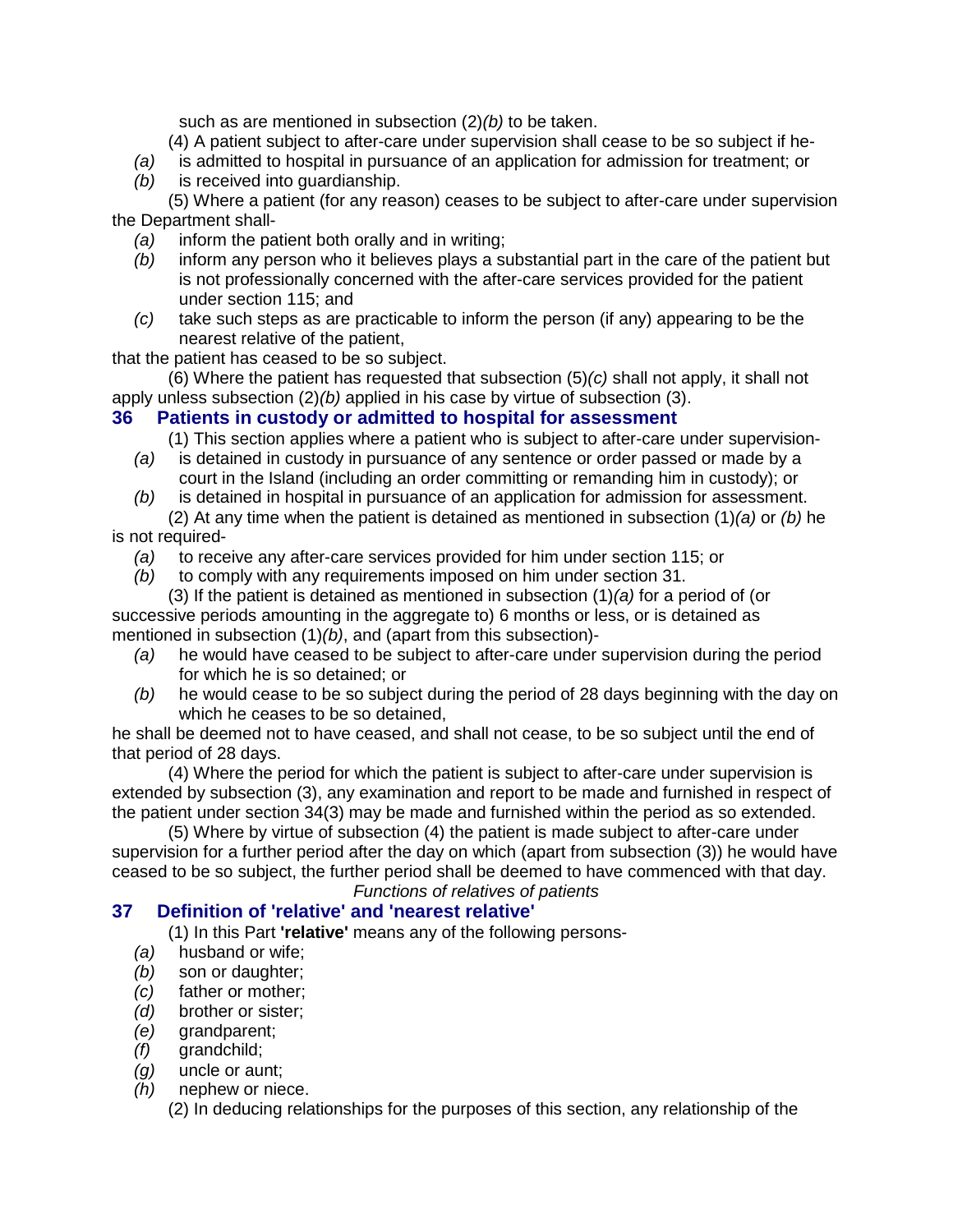half-blood shall be treated as a relationship of the whole blood, and an illegitimate person shall be treated as the legitimate child of-

- *(a)* his mother, and
- *(b)* if his father has parental responsibility for him, his father.

(3) In this Part, subject to the provisions of this section and to the following provisions of this Part, the **'nearest relative'** means the person first described in subsection (1) who is for the time being surviving, relatives of the whole blood being preferred to relatives of the same description of the half-blood and the elder or eldest of 2 or more relatives described in any paragraph of that subsection being preferred to the other or others of those relatives, regardless of sex.

(4) Subject to the provisions of this section and to the following provisions of this Part, where the patient ordinarily resides with or is cared for by one or more of his relatives (or, if he is for the time being an in-patient in a hospital, he last ordinarily resided with or was cared for by one or more of his relatives) his nearest relative shall be determined-

*(a)* by giving preference to that relative or those relatives over the other or others; and

*(b)* as between 2 or more such relatives, in accordance with subsection (3).

(5) Where the person who, under subsection (3) or (4), would be the nearest relative of a patient-

- *(a)* in the case of a patient ordinarily resident in the Island, the United Kingdom or the Channel Islands, is not so resident; or
- *(b)* is the husband or wife of the patient, but is permanently separated from the patient, either by agreement or under an order of a court, or has deserted or has been deserted by the patient for a period which has not come to an end; or
- *(c)* is a person other than the husband, wife, father or mother of the patient, and is for the time being under 18 years of age;

the nearest relative of the patient shall be ascertained as if that person were dead.

(6) In this section 'husband' and 'wife' include a person who is living with the patient as the patient's husband or wife, as the case may be (or, if the patient is for the time being an in-patient in a hospital, was so living until the patient was admitted), and has been or had been so living for a period of not less than 6 months; but a person shall not be treated by virtue of this subsection as the nearest relative of a married patient unless the husband or wife of the patient is disregarded by virtue of subsection (5)*(b)*.

(7) A person, other than a relative, with whom the patient ordinarily resides (or, if the patient is for the time being an in-patient in a hospital, last ordinarily resided before he was admitted), and with whom he has or had been ordinarily residing for a period of not less than 5 years, shall be treated for the purposes of this Part as if he were a relative but-

- *(a)* shall be treated for the purposes of subsection (3) as if mentioned last in subsection (1), and
- *(b)* shall not be treated by virtue of this subsection as the nearest relative of a married patient unless the husband or wife of the patient is disregarded by virtue of subsection (5)*(b)*.

# **38 Children and young persons in care**

Where a patient is a minor in the care of the Department by virtue of a care order within the meaning of the Children and Young Persons Act 2001, the Department shall be deemed to be the nearest relative of the patient in preference to any person except the patient's husband or wife (if any).

# **[S 38 substituted by Children and Young Persons Act 2001 Sch 12.]**

# **39 Nearest relative of minor under guardianship etc.**

- (1) Where-
- *(a)* a guardian has been appointed for a person who has not attained the age of 18 years; or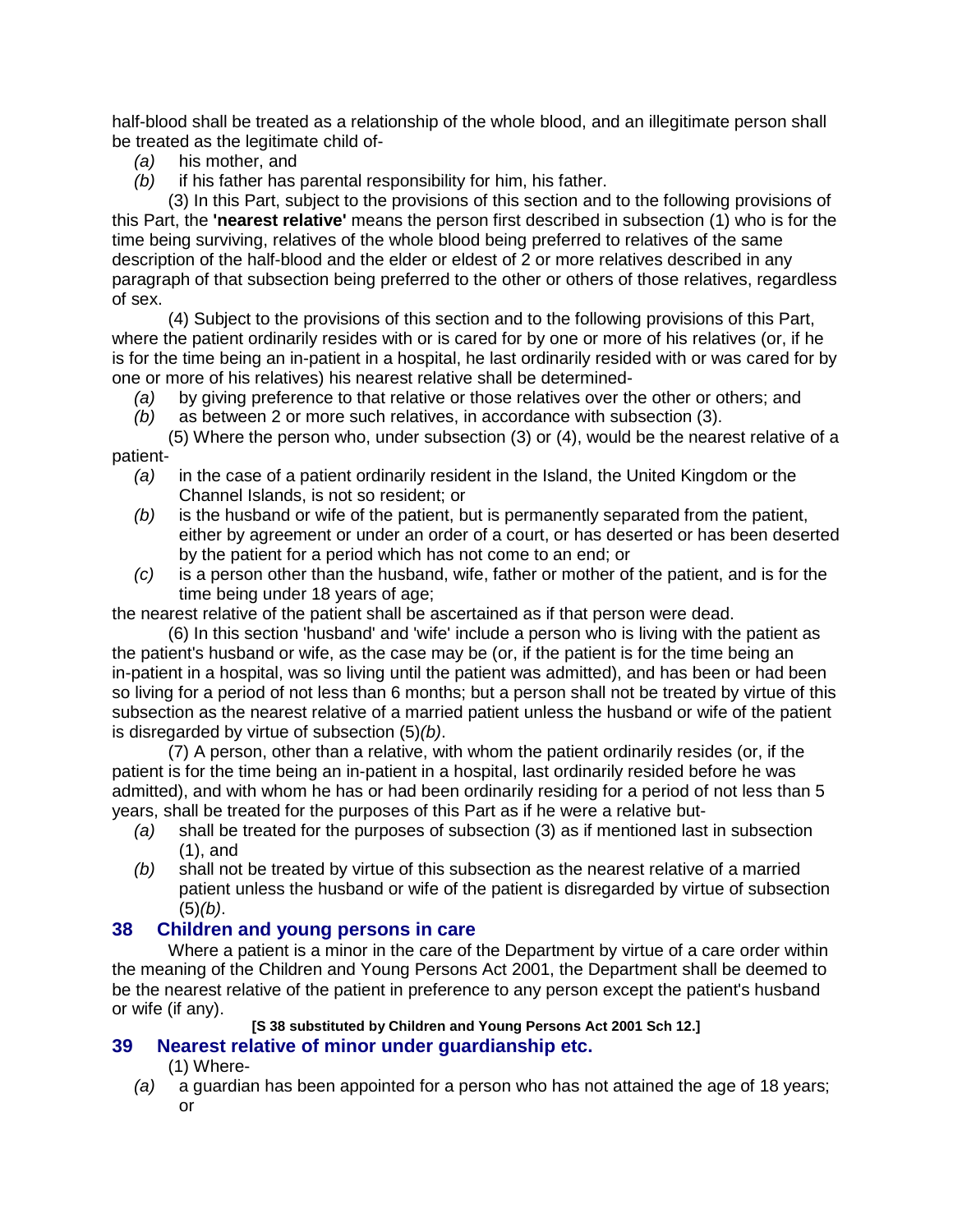*(b)* a residence order (as defined by section 9 of the Family Law Act 1991) is in force with respect to such a person,

the guardian (or guardians, where more than one) or the person named in the residence order shall, to the exclusion of any other person, be deemed to be his nearest relative.

(2) Section 37(5) shall apply in relation to a person who is, or who is one of the persons, deemed to be the nearest relative of a patient by virtue of this section as it applies in relation to a person who would be the nearest relative under section 37(3).

(3) In this section-

'guardian' includes a guardian appointed by a court in any part of the United Kingdom or any of the Channel Islands, but does not include a guardian appointed under this Part or under any enactment relating to the care of mentally disordered persons and having effect in any part of the United Kingdom or any of the Channel Islands;

'residence order' has the same meaning as in section 9 of the Family Law Act 1991, and includes an order made by a court in any part of the United Kingdom or any of the Channel Islands specifying the person with whom a minor is to live.

### **40 Appointment by Court of acting nearest relative**

(1) The High Court may, upon application made in accordance with the provisions of this section in respect of a patient, by order direct that the functions of the nearest relative of the patient under this Part and sections 74 and 77 shall, during the continuance in force of the order, be exercisable by the applicant, or by any other person specified in the application, being a person who, in the opinion of the Court, is a proper person to act as the patient's nearest relative and is willing to do so.

(2) An order under this section may be made on the application of-

*(a)* the patient;

#### **[Para** *(a)* **substituted by Mental Health (Amendment) Act 2006 s 4.]**

*(aa)* any relative of the patient;

- **[Para** *(aa)* **inserted by Mental Health (Amendment) Act 2006 s 4.]**
- *(b)* any other person with whom the patient is residing (or, if the patient is then an in-patient in a hospital, was last residing before he was admitted); or
- *(c)* an approved social worker;

but in relation to an application made by such a social worker, subsection (1) shall have effect as if for 'the applicant' there were substituted 'the Department'.

(3) An application for an order under this section may be made upon any of the following grounds-

- *(a)* that the patient has no nearest relative within the meaning of this Act, or that it is not reasonably practicable to ascertain whether he has such a relative, or who that relative is;
- *(b)* that the nearest relative of the patient is incapable of acting as such by reason of mental disorder or other illness;
- *(c)* that the nearest relative of the patient unreasonably objects to the making of an application for admission for treatment or a guardianship application in respect of the patient;
- *(d)* that the nearest relative of the patient has exercised without due regard to the welfare of the patient or the interests of the public his power to discharge the patient from hospital or guardianship under this Part, or is likely to do so; or
- *(e)* that the patient objects to the nearest relative acting as such.

**[Para** *(e)* **added by Mental Health (Amendment) Act 2006 s 4.]**

(4) If, immediately before the expiration of the period for which a patient is liable to be detained by virtue of an application for admission for assessment, an application under this section, which is an application made on the ground specified in subsection (3)*(c)* or *(d)*, is pending in respect of the patient, that period shall be extended-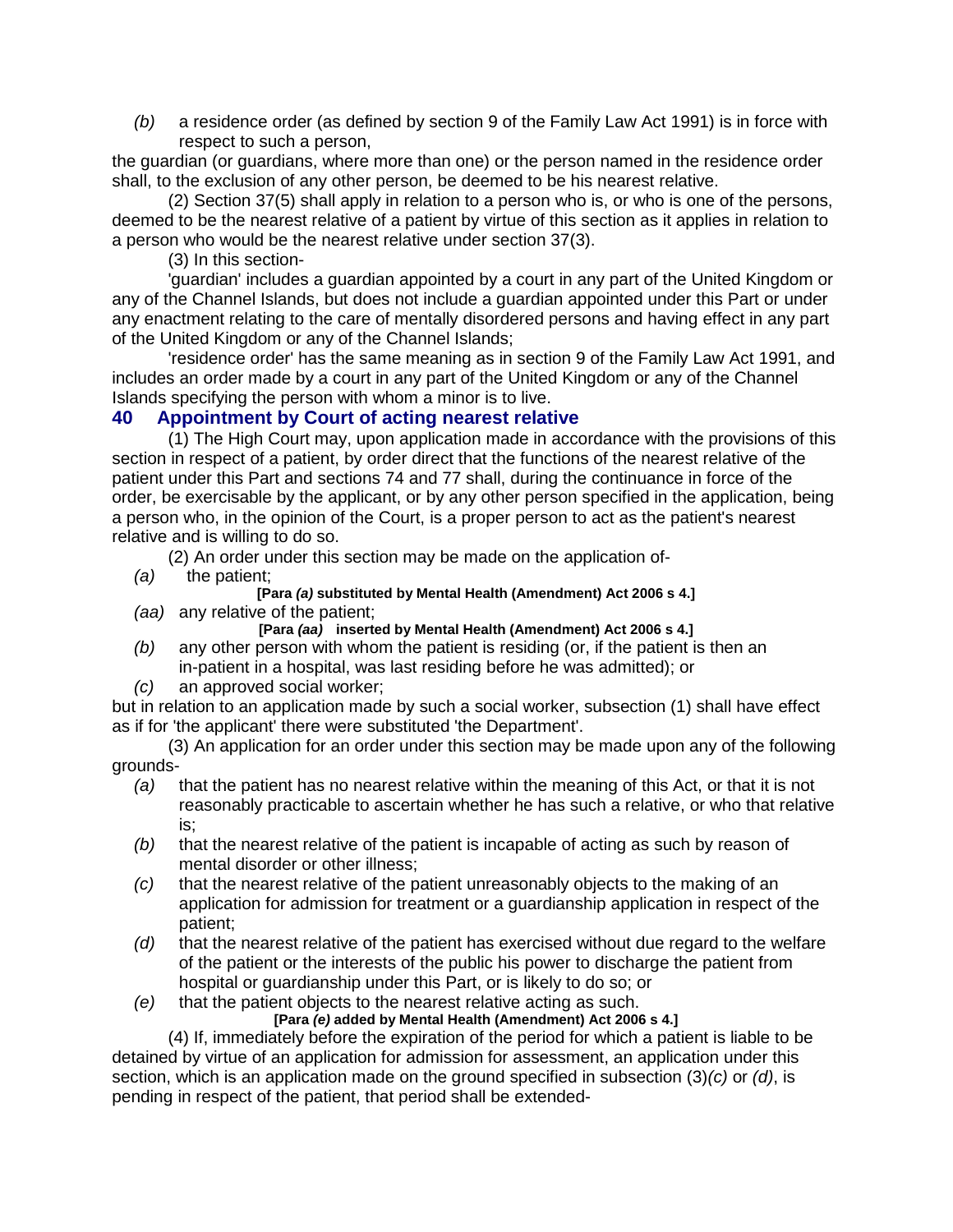- *(a)* in any case, until the application under this section has been finally disposed of; and
- *(b)* if an order is made in pursuance of the application under this section, for a further period of 7 days;

and for the purposes of this subsection an application under this section shall be deemed to have been finally disposed of at the expiration of the time allowed for appealing from the decision of the Court or, if notice of appeal has been given within that time, when the appeal has been heard or withdrawn, and 'pending' shall be construed accordingly.

(5) An order made on the ground specified in subsection (3)*(a)* or *(b)* may specify a period for which it is to continue in force unless previously discharged under section 41.

(6) While an order made under this section is in force, the provisions of this Part (other than this section and section 41) and sections 74, 77, 128(4) and 129 shall apply in relation to the patient as if for any reference to the nearest relative of the patient there were substituted a reference to the person having the functions of that relative and (without prejudice to section 41) shall so apply notwithstanding that the person who was the patient's nearest relative when the order was made is no longer his nearest relative; but this subsection shall not apply to section 74 in the case mentioned in section 74(1)*(m)*.

# **41 Discharge and variation of orders under s 40**

(1) An order made under section 40 in respect of a patient may be discharged by the High Court upon application made-

*(a)* in any case, by the patient;

### **[Para** *(a)* **substituted by Mental Health (Amendment) Act 2006 s 4.]**

*(b)* in any case, by the person having the functions of the nearest relative of the patient by virtue of the order;

#### **[Para** *(b)* **substituted by Mental Health (Amendment) Act 2006 s 4.]**

*(c)* where the order was made on the ground specified in section 40(3)*(a)* or *(b)*, or where the person who was the nearest relative of the patient when the order was made has ceased to be his or her nearest relative, by the nearest relative of the patient. **[Para** *(c)* **added by Mental Health (Amendment) Act 2006 s 4.]**

(2) An order made under section 40 in respect of a patient may be varied by the High

Court upon application made by-

- *(a)* the patient,
- *(b)* the person having the functions of the nearest relative by virtue of the order, or
- *(c)* an approved social worker,

by substituting for the person mentioned in paragraph *(b)* the Department or any other person who in the opinion of the Court is a proper person to exercise those functions, being a person who is willing to do so.

### **[Subs (2) substituted by Mental Health (Amendment) Act 2006 s 4.]**

(3) If the person having the functions of the nearest relative of a patient by virtue of an order under section 40 dies-

- *(a)* subsections (1) and (2) shall apply as if for any reference to that person there were substituted a reference to any relative of the patient, and
- *(b)* until the order is discharged or varied under those provisions the functions of the nearest relative under this Part and sections 74 and 77 shall not be exercisable by any person.

(4) An order under section 40 shall, unless previously discharged under subsection (1), cease to have effect at the expiration of the period, if any, specified under section 40(5) or, where no such period is specified-

*(a)* if the patient was on the date of the order liable to be detained in pursuance of an application for admission for treatment or by virtue of a hospital order (except an interim order) or transfer direction or was subject to guardianship under this Part or by virtue of a guardianship order, or becomes so liable or subject within the period of 3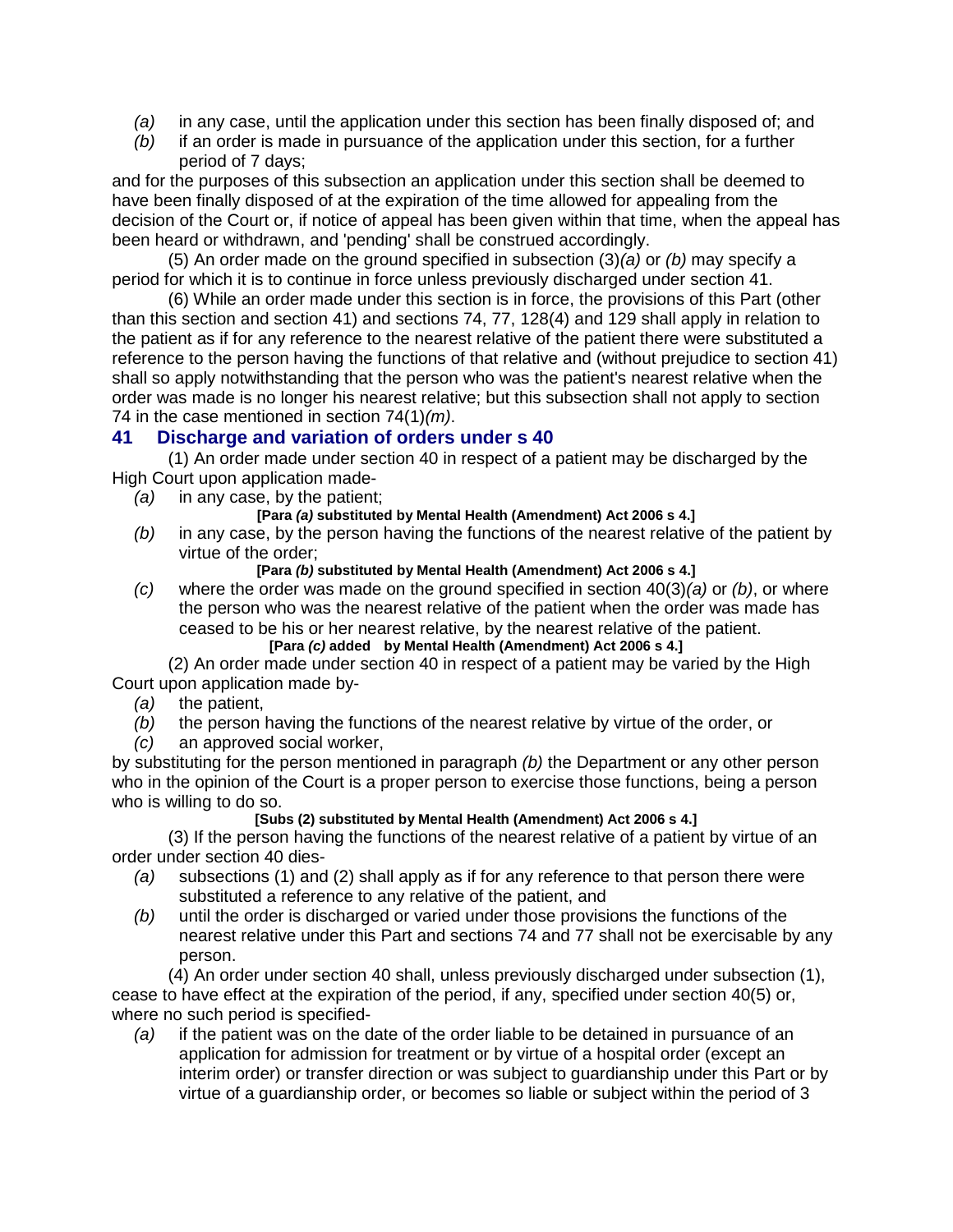months beginning with that date, when he ceases to be so liable or subject (otherwise than on being transferred in pursuance of regulations under section 19);

*(b)* if the patient was not on the date of the order, and has not within the said period become, so liable or subject, at the expiration of that period.

(5) The discharge or variation under this section of an order made under section 40 shall not affect the validity of anything previously done in pursuance of the order.

*Supplemental*

### **42 Procedure on applications to court**

Rules of court which relate to applications authorised by this Part to be made to the High Court may make provision-

- *(a)* for the hearing and determination of such applications otherwise than in open court;
- *(b)* for the admission on the hearing of such applications of evidence of such descriptions as may be specified in the rules, notwithstanding anything to the contrary in any enactment or rule of law relating to the admissibility of evidence;
- *(c)* for the visiting and interviewing of patients in private by or under the directions of the Court.

### **43 Regulations for purposes of Part 2**

(1) The Department, after consulting the Department of Health, may make regulations for prescribing anything which under this Part is required or authorised to be prescribed, and otherwise for carrying this Part into full effect.

### **[Subs (1) amended by SD155/10 Schs 6 and 11.]**

(2) Regulations under this section may in particular make provision-

- *(a)* for prescribing the form of any application, recommendation, report, order, notice or other document to be made or given under this Part;
- *(b)* for prescribing the manner in which any such application, recommendation, report, order, notice or other document may be proved, and for regulating the service of any such application, report, order or notice;
- *(c)* for requiring such persons as may be prescribed by the regulations to keep such registers or other records as may be so prescribed in respect of patients liable to be detained or subject to guardianship or to after-care under supervision under this Part, and to furnish or make available to those patients, and their relatives, such written statements of their rights and powers under this Act as may be so prescribed;
- *(d)* for the determination in accordance with the regulations of the age of any person whose exact age cannot be ascertained by reference to the registers kept under the Civil Registration Act 1984; and
- *(e)* for enabling the functions under this Part of the nearest relative of a patient to be performed, in such circumstances and subject to such conditions (if any) as may be prescribed by the regulations, by any person authorised in that behalf by that relative;

and for the purposes of this Part any application, report or notice the service of which is regulated under paragraph *(b)* shall be deemed to have been received by or furnished to the authority or person to whom it is authorised or required to be furnished, addressed or given if it is duly served in accordance with the regulations.

(3) Without prejudice to subsections (1) and (2), regulations under this section may determine the manner in which functions under this Part of the Department and the managers of hospitals are to be exercised, and such regulations may in particular specify the circumstances in which, and the conditions subject to which, any such functions may be performed by officers of or other persons acting on behalf of the Department or those managers.

### **44 Special provisions as to wards of court**

(1) An application for the admission to hospital of a minor who is a ward of court may be made under this Part with the leave of the court; and section 11(4) does not apply in relation to an application so made.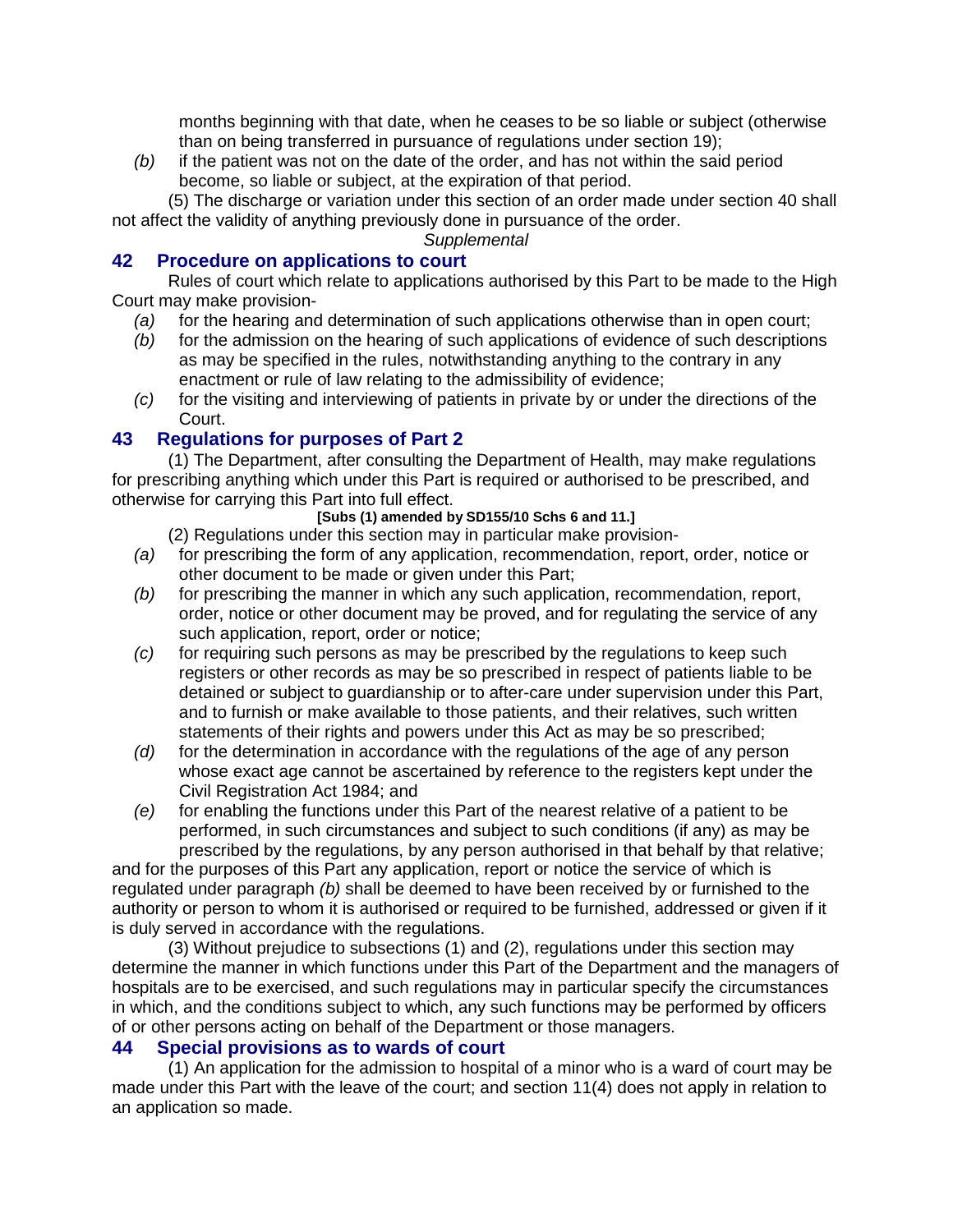(2) Where a minor who is a ward of court is liable to be detained in a hospital by virtue of an application for admission under this Part, any power exercisable under this Part or under section 74 in relation to the patient by his nearest relative shall be exercisable by or with the leave of the court.

(3) Nothing in this Part shall be construed as authorising the making of a guardianship application in respect of a minor who is a ward of court, or the transfer into guardianship of any such minor.

(4) Where a supervision application has been made in respect of a minor who is a ward of court, the provisions of this Part relating to after-care under supervision have effect in relation to the minor subject to any order which the court may make in the exercise of its wardship jurisdiction.

#### **45 Interpretation of Part 2**

(1) In this Part-

**'the community responsible medical officer'**, in relation to a patient subject to after-care under supervision, means the person who, in accordance with section 115(3), is in charge of the medical treatment provided for him;

**'the nominated medical attendant'**, in relation to a patient who is subject to the guardianship of a person other than the Department, means the person appointed in pursuance of regulations made under section 9(2) to act as the medical attendant of the patient;

**'the responsible medical officer'** means (except in the phrase 'the community responsible medical officer')-

- *(a)* in relation to a patient who is liable to be detained by virtue of an application for admission for assessment or an application for admission for treatment or who is to be subject to after-care under supervision after leaving hospital, the registered medical practitioner in charge of the treatment of the patient;
- *(b)* in relation to a patient subject to guardianship, the medical officer authorised by the Department to act (either generally or in any particular case or for any particular purpose) as the responsible medical officer;

**'the supervisor'**, in relation to a patient subject to after-care under supervision, means the person who, in accordance with section 115(3)*(b)*, is supervising him.

(2) Nothing in this Act prevents the same person from acting as more than one of the following in relation to a patient-

- *(a)* the responsible medical officer;
- *(b)* the community responsible medical officer;
- *(c)* the supervisor.

(3) Except where otherwise expressly provided, this Part applies in relation to a mental nursing home, being a home in respect of which the particulars of registration are for the time being entered in the separate part of the register kept for the purposes of section 2(7)*(b)* of the Nursing and Residential Homes Act 1988, as it applies in relation to a hospital, and references in this Part to a hospital, and any reference in this Act to a hospital to which this Part applies, shall be construed accordingly.

#### **PART 3**

# **PATIENTS CONCERNED IN CRIMINAL PROCEEDINGS OR UNDER SENTENCE 46 Information as to hospitals etc**

(1) Where a court is minded to make a hospital order, interim hospital order or hospital direction in respect of any person it may request the Department to furnish the court with such information as the Department has or can reasonably obtain with respect to the hospital or hospitals (if any) in the Island or elsewhere at which arrangements could be made for the admission of that person in pursuance of the order.

(2) Where a court is minded to make a guardianship order in respect of any person, it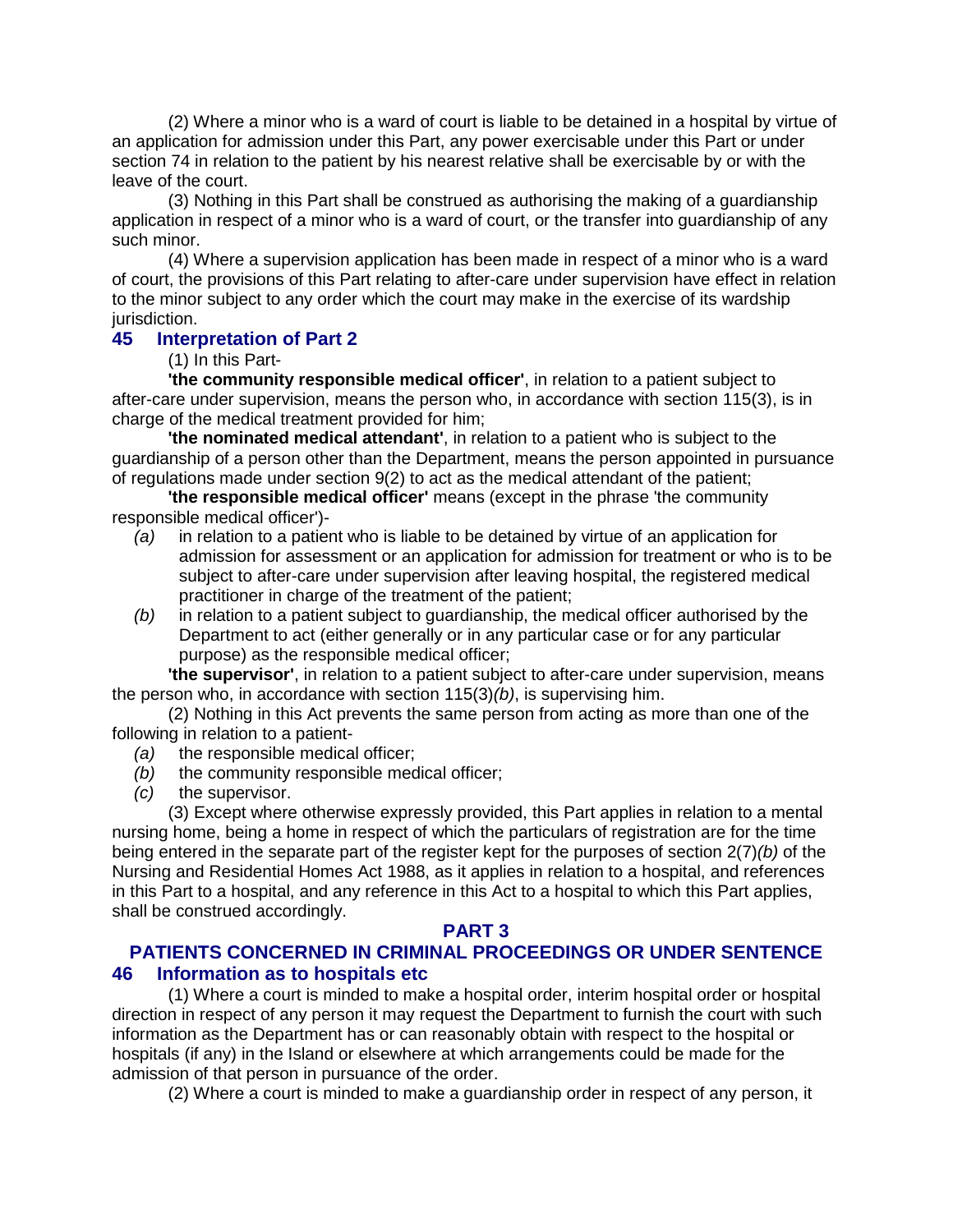may request the Department-

- *(a)* to inform the court whether it or any other person approved by it is willing to receive the patient into guardianship; and
- *(b)* if so, to give such information as it reasonably can about how it or the other person could be expected to exercise in relation to the patient the powers conferred by section 47(2).
	- (3) The Department shall comply with any request under this section.

*Hospital and restriction orders*

#### **47 Effect of hospital orders etc**

(1) A hospital order shall be sufficient authority-

- *(a)* for a constable, an approved social worker or any other person directed to do so by the court to convey the patient to the hospital specified in the order within a period of 28 days; and
- *(b)* for the managers of the hospital to admit him at any time within that period and thereafter detain him in accordance with the provisions of this Act.

(2) A guardianship order shall confer on the person named in the order as guardian the same powers as a guardianship application made and accepted under Part 2.

- (3) Where an interim hospital order is made in respect of an offender-
- *(a)* a constable or any other person directed to do so by the court shall convey the offender to the hospital specified in the order within the period mentioned in section 54(6) of the Criminal Jurisdiction Act 1993 or paragraph 3(4) of Schedule 2A to the Summary Jurisdiction Act 1989; and
- *(b)* the managers of the hospital shall admit him within that period and thereafter detain him in accordance with the provisions of the said section 54 or paragraph 3, as the case may be.

(4) A patient who is admitted to a hospital in pursuance of a hospital order, or placed under guardianship by a guardianship order, shall, subject to the provisions of this subsection, be treated for the purposes of the provisions of this Act mentioned in Part 1 of Schedule 1 as if he had been so admitted or placed on the date of the order in pursuance of an application for admission for treatment or a guardianship application, as the case may be, duly made under Part 2, but subject to any modifications of those provisions specified in that Part of that Schedule.

(5) Where a patient is admitted to a hospital in pursuance of a hospital order, or placed under guardianship by a guardianship order, any previous application, hospital order or guardianship order by virtue of which he was liable to be detained in a hospital or subject to guardianship shall cease to have effect; but if the first-mentioned order, or the conviction, special verdict or finding on which it was made, is quashed on appeal, this subsection shall not apply and section 24 shall have effect as if during any period for which the patient was liable to be detained or subject to guardianship under the order, he had been detained in custody as mentioned in that section.

(6) If, while a person is detained in pursuance of a hospital order made by virtue of section 9(9) of the Criminal Jurisdiction Act 1993 (findings that defendant was under disability and that he did the act charged), the Department of Home Affairs, after consultation with the responsible medical officer, is satisfied that that person can properly be tried, that Department may by warrant direct that that person be kept in custody at such place as may be specified in the warrant pending his trial at the next available sitting of a court, and the order shall thereupon cease to have effect.

#### **48 Restriction orders**

(1) This section applies where a Court of General Gaol Delivery has made an order (a 'restriction order') under section 54(10) of the Criminal Jurisdiction Act 1993 or paragraph 4(2)*(a)* of Schedule 2A to the Summary Jurisdiction Act 1989 that a person shall be subject to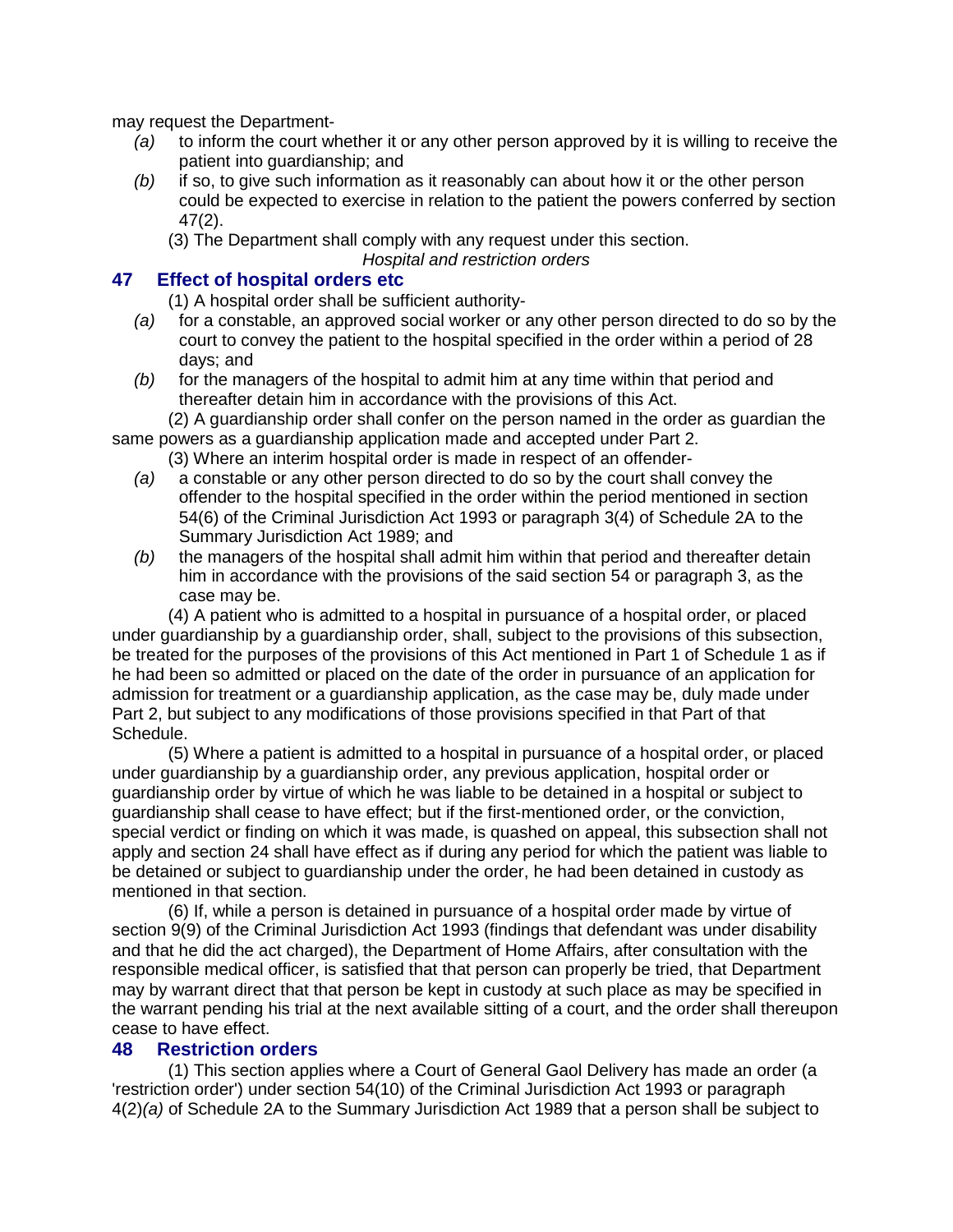the special restrictions set out in this section.

(2) The special restrictions applicable to a patient in respect of whom a restriction order is in force are as follows-

- *(a)* none of the provisions of Part 2 relating to the duration, renewal and expiration of authority for the detention of patients shall apply, and the patient shall continue to be liable to be detained by virtue of the relevant hospital order until he is duly discharged under Part 2 or absolutely discharged under section 49, 81, 82 or 83;
- *(b)* none of the provisions of Part 2 relating to after-care under supervision shall apply;
- *(c)* no application shall be made to the Mental Health Review Tribunal in respect of a patient under section 74 or 77(1);
- *(d)* the following powers shall be exercisable only with the consent of the Department of Home Affairs, namely-
	- (i) power to grant leave of absence to the patient under section 17;
	- (ii) power to transfer the patient in pursuance of regulations under section 19 or in pursuance of section 19(3); and
	- (iii) power to order the discharge of the patient under section 25;

and if leave of absence is granted under section 17, power to recall the patient under that section shall vest in the Department of Home Affairs as well as the responsible medical officer; and

*(e)* the power of the Department to recall the patient under the said section 17 and power to take the patient into custody and return him under section 18 may be exercised at any time;

and in relation to any such patient section 47(4) shall have effect as if it referred to Part 2 of Schedule 1 instead of Part 1 of that Schedule.

(3) A hospital order shall not cease to have effect under section 47(5) if a restriction order in respect of the patient is in force at the material time.

(4) Where a restriction order in respect of a patient ceases to have effect while the relevant hospital order continues in force, the provisions of section 47 and Part 1 of Schedule 1 shall apply to the patient as if he had been admitted to the hospital in pursuance of a hospital order (without a restriction order) made on the date on which the restriction order ceased to have effect.

(5) While a person is subject to a restriction order the responsible medical officer shall, at such intervals (not exceeding one year) as the Department of Home Affairs may direct, examine and report to that Department on that person; and every report shall contain such particulars as that Department may require.

### **49 Powers of Department of Home Affairs in respect of restricted patients**

(1) If the Department of Home Affairs is satisfied that in the case of any patient a restriction order is no longer required for the protection of the public from serious harm, it may direct that the patient cease to be subject to the special restrictions set out in section 48; and where that Department so directs, the restriction order shall cease to have effect, and section 48(4) shall apply accordingly.

(2) At any time while a restriction order is in force in respect of a patient, the Department of Home Affairs may, if it thinks fit, by warrant discharge the patient from hospital, either absolutely or subject to conditions; and where a person is absolutely discharged under this subsection, he shall thereupon cease to be liable to be detained by virtue of the relevant hospital order, and the restriction order shall cease to have effect accordingly.

(3) The Department of Home Affairs may at any time during the continuance in force of a restriction order in respect of a patient who has been conditionally discharged under subsection (2) by warrant recall the patient to such hospital as may be specified in the warrant.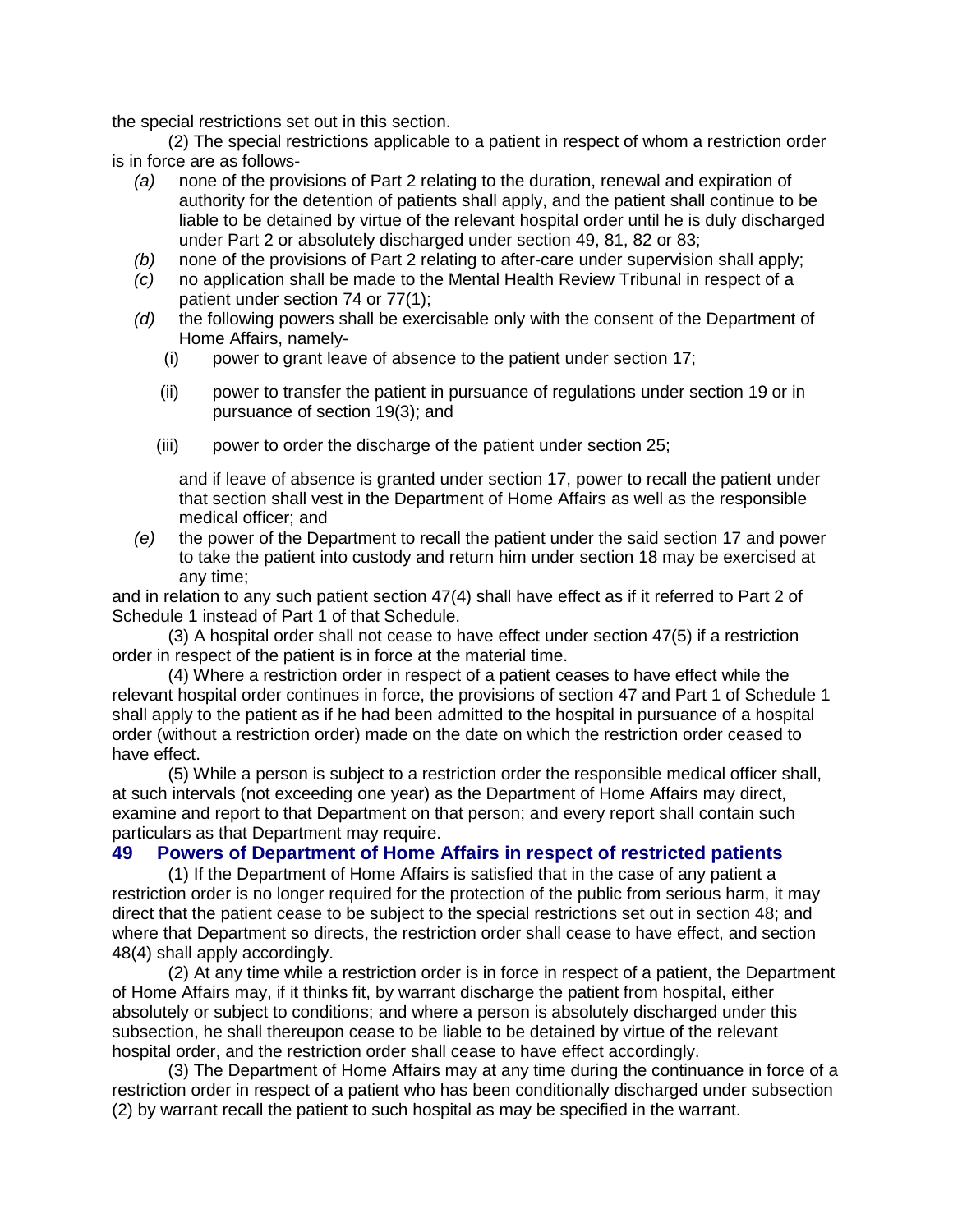(4) Where a patient is recalled as mentioned in subsection (3)-

- *(a)* if the hospital specified in the warrant is not the hospital from which the patient was conditionally discharged, the hospital order and the restriction order shall have effect as if the hospital specified in the warrant were substituted for the hospital specified in the hospital order;
- *(b)* in any case, the patient shall be treated for the purposes of section 18 as if he had absented himself without leave from the hospital specified in the warrant, and, if the restriction order was made for a specified period, that period shall not in any event expire until the patient returns to the hospital or is returned to the hospital under that section.

(5) If a restriction order in respect of a patient ceases to have effect after the patient has been conditionally discharged under this section, the patient shall, unless previously recalled under subsection (3), be deemed to be absolutely discharged on the date when the order ceases to have effect, and shall cease to be liable to be detained by virtue of the relevant hospital order accordingly.

(6) The Department of Home Affairs may, if satisfied that the attendance at any place in the Island of a patient who is subject to a restriction order is desirable in the interests of justice or for the purposes of any public inquiry, direct him to be taken to that place; and where a patient is directed under this subsection to be taken to any place he shall, unless that Department otherwise directs, be kept in custody while being so taken, while at that place and while being taken back to the hospital in which he is liable to be detained.

### **50 Treatment as in-patient under supervision and treatment order**

(1) While the patient is under treatment as a resident patient in pursuance of a requirement of a supervision and treatment order, the supervisor shall carry out the supervision to such extent only as may be necessary for the purpose of the revocation or amendment of the order.

(2) Where the medical practitioner by whom or under whose direction the patient is being treated for his mental condition in pursuance of a supervision and treatment order is of the opinion that part of the treatment can be better or more conveniently given in or at an institution or place which-

- *(a)* is not specified in the order; and
- *(b)* is one in or at which the treatment of the patient will be given by or under the direction of a registered medical practitioner,

he may, with the consent of the patient, make arrangements for him to be treated accordingly. (3) Such arrangements as are mentioned in subsection (2) may provide for the patient to

receive part of his treatment as a resident patient in an institution or place notwithstanding that the institution or place is not one which could have been specified for that purpose in the supervision and treatment order.

(4) Where any such arrangements as are mentioned in subsection (2) are made for the treatment of a patient-

- *(a)* the medical practitioner by whom the arrangements are made shall give notice in writing to the supervisor, specifying the institution or place in or at which the treatment is to be carried out; and
- *(b)* the treatment provided for by the arrangements shall be deemed to be treatment to which he is required to submit in pursuance of the supervision and treatment order.

(5) In this section and section 51 'the supervisor', in relation to a supervision and treatment order, means the probation officer or officer of the Department assigned in accordance with the order.

### **51 Revocation or variation of supervision and treatment order**

(1) Where a supervision and treatment order is in force in respect of any person and, on the application of the patient or the supervisor, it appears to a court of summary jurisdiction that,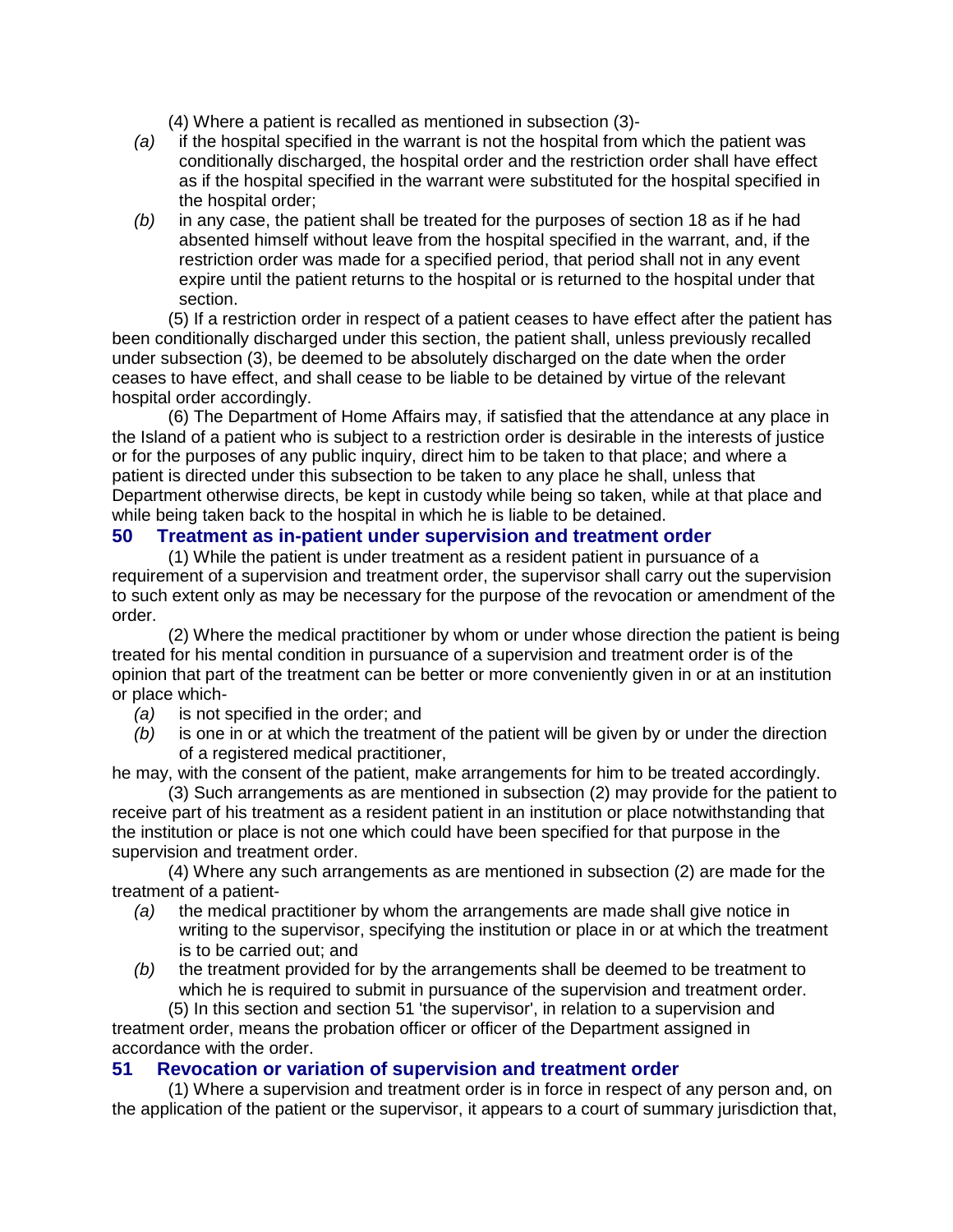having regard to circumstances which have arisen since the order was made, it would be in the interests of the health or welfare of the patient that the order should be revoked, the court may revoke the order.

(2) Subject to subsection (3), a court of summary jurisdiction may, on the application of the patient or the supervisor, by order vary a supervision and treatment order-

- *(a)* by cancelling any of the requirements of the order; or
- *(b)* by inserting in the order (either in addition to or in substitution for any such requirement) any requirement which the court could include if it were the court by which the order was made and were then making it.

(3) The power of a court of summary jurisdiction under sub-paragraph (2) does not include power to vary an order by extending the period specified in it beyond the end of 2 years from the date of the original order.

(4) Where the medical practitioner by whom or under whose direction the patient is being treated for his mental condition in pursuance of any requirement of a supervision and treatment order-

*(a)* is of the opinion mentioned in subsection (5); or

*(b)* is for any reason unwilling to continue to treat or direct the treatment of the patient, he shall make a report in writing to that effect to the supervisor, who shall apply under subsection (2) to a court of summary jurisdiction for the variation or cancellation of the requirement.

(5) The opinion referred to in subsection (4) is-

- *(a)* that the treatment of the patient should be continued beyond the period specified in the supervision and treatment order;
- *(b)* that the patient needs different treatment, being treatment of a kind to which he could be required to submit in pursuance of such an order;
- *(c)* that the patient is not susceptible to treatment; or
- *(d)* that the patient does not require further treatment.

(6) On the making under subsection (1) or (2) of an order revoking or varying a supervision and treatment order, the clerk of the court shall forthwith give copies of the revoking or varying order to the supervisor.

(7) A supervisor to whom in accordance with subsection (6) copies of a revoking or varying order are given shall give a copy to the patient and to the person in charge of any institution in which the patient was or is required by the order to reside. **52 ......**

#### **[S 52 repealed by Mental Health (Amendment) Act 2006 s 3.]** *Transfer to hospital of prisoners*

## **53 Removal to hospital of persons serving sentences of custody**

(1) If in the case of a person serving a sentence of custody the Department of Home Affairs is satisfied, by reports from at least 2 registered medical practitioners-

- *(a)* that the said person is suffering from mental illness, psychopathic disorder, severe mental impairment or mental impairment; and
- *(b)* that the mental disorder from which that person is suffering is of a nature or degree which makes it appropriate for him to be detained in a hospital for medical treatment and, in the case of psychopathic disorder or mental impairment, that such treatment is likely to alleviate or prevent a deterioration of his condition;

that Department may, if it is of the opinion having regard to the public interest and all the circumstances that it is expedient so to do, by warrant give a direction (a **'transfer direction'**) that that person be removed to and detained in such hospital as may be specified in the direction.

(2) A transfer direction shall cease to have effect at the expiration of the period of 14 days beginning with the date on which it is given unless within that period the person with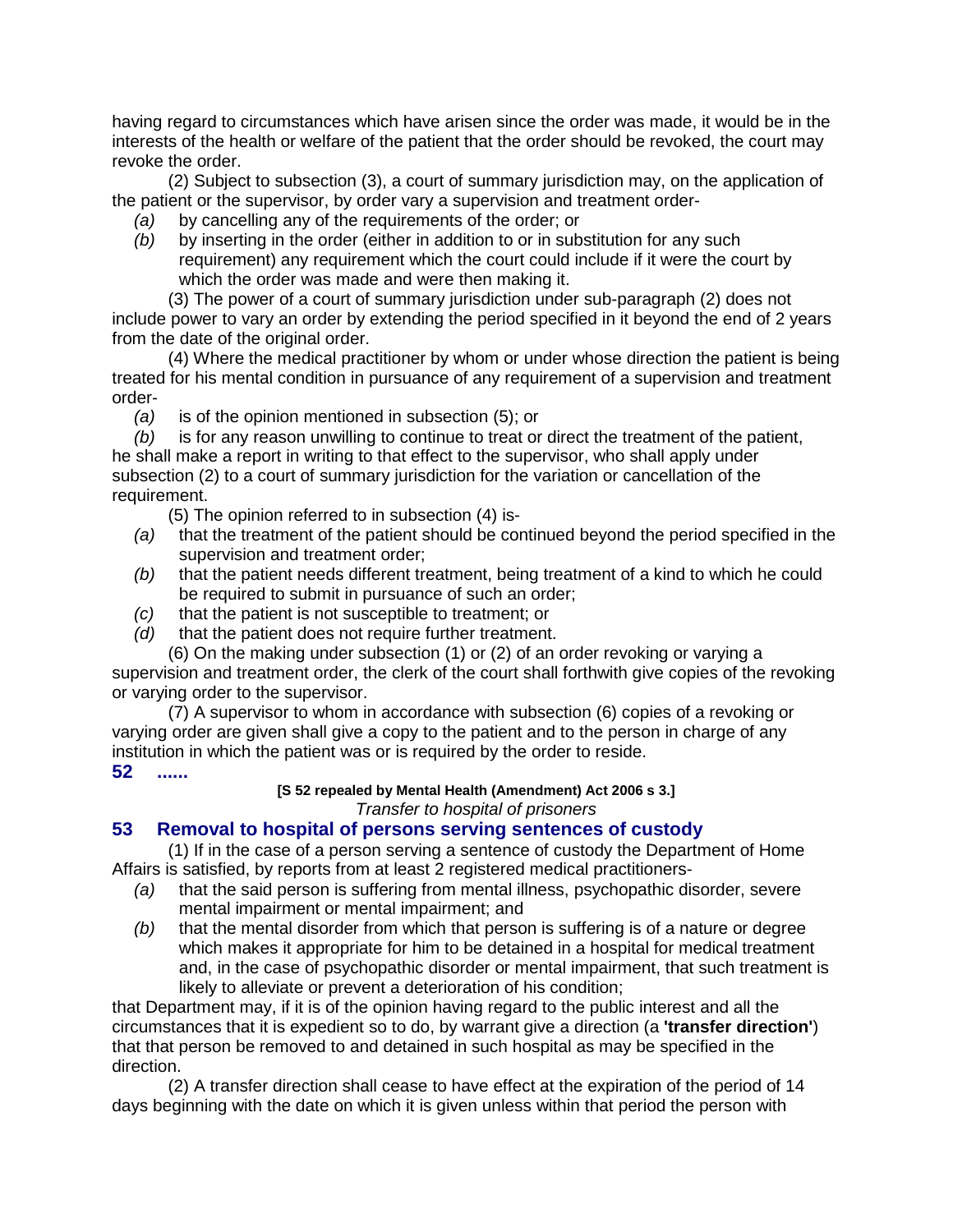respect to whom it was given has been received into the hospital specified in the direction.

(3) A transfer direction with respect to any person shall have the same effect as a hospital order made in his case.

(4) A transfer direction shall specify the form or forms of mental disorder referred to in subsection (1)*(a)* from which, upon the reports taken into account under subsection (1), the patient is found by the Department of Home Affairs to be suffering; and no such direction shall be given unless the patient is described in each of those reports as suffering from the same form of disorder, whether or not he is also described in either of them as suffering from another form.

- (5) References in this Part to a person serving a sentence of custody include references-
- *(a)* to a person committed to custody under section 87(2) of the Summary Jurisdiction Act 1989 (breach of binding-over order); and
- *(b)* to a person committed by a court to custody in default of payment of any sum adjudged to be paid on his conviction.

## **54 Removal to hospital of other prisoners**

(1) If in the case of a person to whom this section applies the Department of Home Affairs is satisfied by the same reports as are required for the purposes of section 53 that that person is suffering from mental illness, psychopathic disorder, severe mental impairment or mental impairment of a nature or degree which makes it appropriate for him to be detained in a hospital for medical treatment and that he is in urgent need of such treatment, that Department shall have the same power of giving a transfer direction in respect of him under that section as if he were serving a sentence of custody.

(2) This section applies to the following persons-

- *(a)* persons detained in an institution, not being persons serving a sentence of custody or persons falling within the following paragraphs;
- *(b)* persons remanded in custody by a court of summary jurisdiction;
- *(c)* civil prisoners, that is to say, persons committed by a court to prison for a limited term who are not persons falling to be dealt with under section 53;
- *(d)* persons detained under the Immigration Act 1971 (an Act of Parliament).

(3) Section 53(2) to (4) applies for the purposes of this section and of any transfer direction given by virtue of this section as it applies for the purposes of section 53 and of any transfer direction under that section.

## **55 Restriction on discharge of prisoners removed to hospital**

(1) Where a transfer direction is given in respect of any person, the Department of Home Affairs, if it thinks fit, may by warrant give a further direction (a **'restriction direction'**) that that person shall be subject to the special restrictions set out in section 48; and where that Department gives a transfer direction in respect of any such person as is described in section 54(2)*(a)* or *(b)*, it shall also give a direction under this section applying those restrictions to him.

(2) Where the Department of Home Affairs makes a transfer direction with a restriction direction, the transfer direction may authorise the person concerned to be removed to and detained in a hospital unit specified in the direction.

(3) A restriction direction shall have the same effect as a restriction order.

(4) While a person is subject to a restriction direction the responsible medical officer shall at such intervals (not exceeding one year) as the Department of Home Affairs may direct examine and report to that Department on that person; and every report shall contain such particulars as that Department may require.

### **56 Effect of hospital and limitation directions**

(1) A hospital direction shall be sufficient authority-

*(a)* for a constable or any other person directed to do so by the court to convey the patient to the hospital specified in the direction within a period of 28 days; and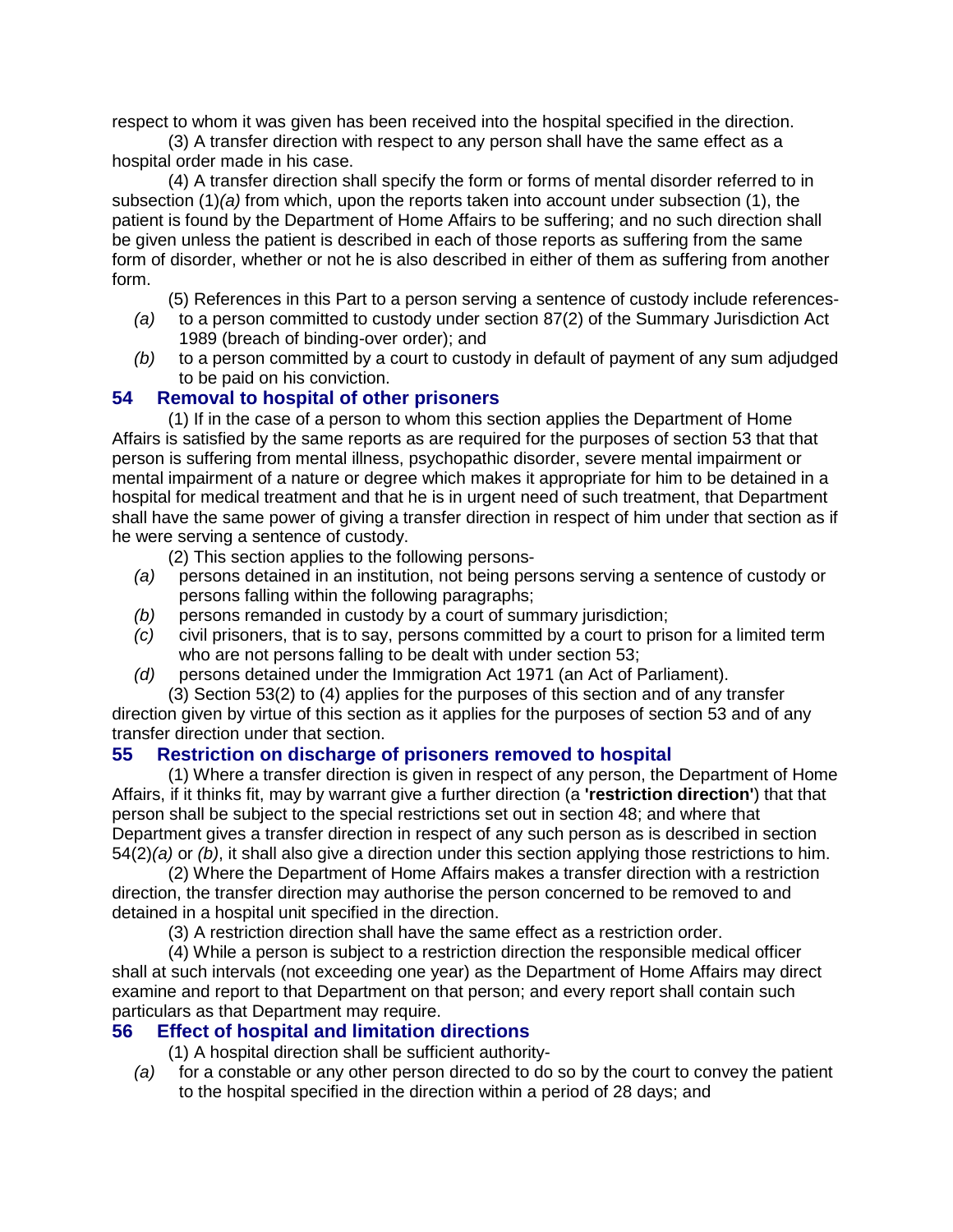- *(b)* for the managers of the hospital to admit him at any time within that period and thereafter detain him in accordance with the provisions of this Act. (2) With respect to any person-
- *(a)* a hospital direction shall have effect as a transfer direction; and
- *(b)* a limitation direction shall have effect as a restriction direction.

(3) Where a person is subject to a hospital direction and a limitation direction the responsible medical officer shall at such intervals (not exceeding one year) as the Department of Home Affairs may direct examine and report to that Department on that person; and every report shall contain such particulars as that Department may require.

### **57 Further provisions as to prisoners under sentence**

- (1) This section applies where-
- *(a)* either-
	- (i) a transfer direction and a restriction direction have been given in respect of a person serving a sentence of custody, or
	- (ii) a hospital direction and a limitation direction have been given in respect of a person sentenced to custody; and
- *(b)* before the expiration of that person's sentence the Department of Home Affairs is notified by the responsible medical officer, any other registered medical practitioner or the Mental Health Review Tribunal that that person no longer requires treatment in hospital for mental disorder or that no effective treatment for his disorder can be given in the hospital to which he has been removed.

(2) The Department of Home Affairs may-

- *(a)* by warrant direct that the person be remitted to any institution in which he might have been detained if he had not been removed to hospital, there to be dealt with as if he had not been so removed; or
- *(b)* exercise any power of releasing him on licence or discharging him under supervision which could have been exercisable if he had been remitted to such an institution as aforesaid,

and on his arrival in the institution or, as the case may be, his release or discharge as aforesaid, the transfer direction and the restriction direction, or the hospital direction and the limitation direction, as the case may be, shall cease to have effect.

(3) A restriction direction or limitation direction in the case of a person serving a sentence of custody shall cease to have effect on the expiration of the sentence.

(4) Subject to subsection (5), references in this section to the expiration of a person's sentence are references to the expiration of the period during which he would have been liable to be detained in an institution if the transfer direction or hospital direction had not been given.

(5) For the purposes of section 5(2) of the Custody Act 1995 (detainees unlawfully at large) a patient who-

*(a)* having been transferred in pursuance of a transfer direction from an institution, or

*(b)* having been removed to a hospital in pursuance of a hospital direction,

is at large in circumstances in which he is liable to be taken into custody under any provision of this Act, shall be treated as unlawfully at large.

## **58 Further provisions as to detained persons**

(1) This section has effect where a transfer direction has been given in respect of any such person as is described in section 54(2)*(a)* (**'the detainee'**).

(2) The transfer direction shall cease to have effect when the detainee's case is disposed of by the court having jurisdiction to try or otherwise deal with him, but without prejudice to any power of that court to make a hospital order or other order under this Part in his case.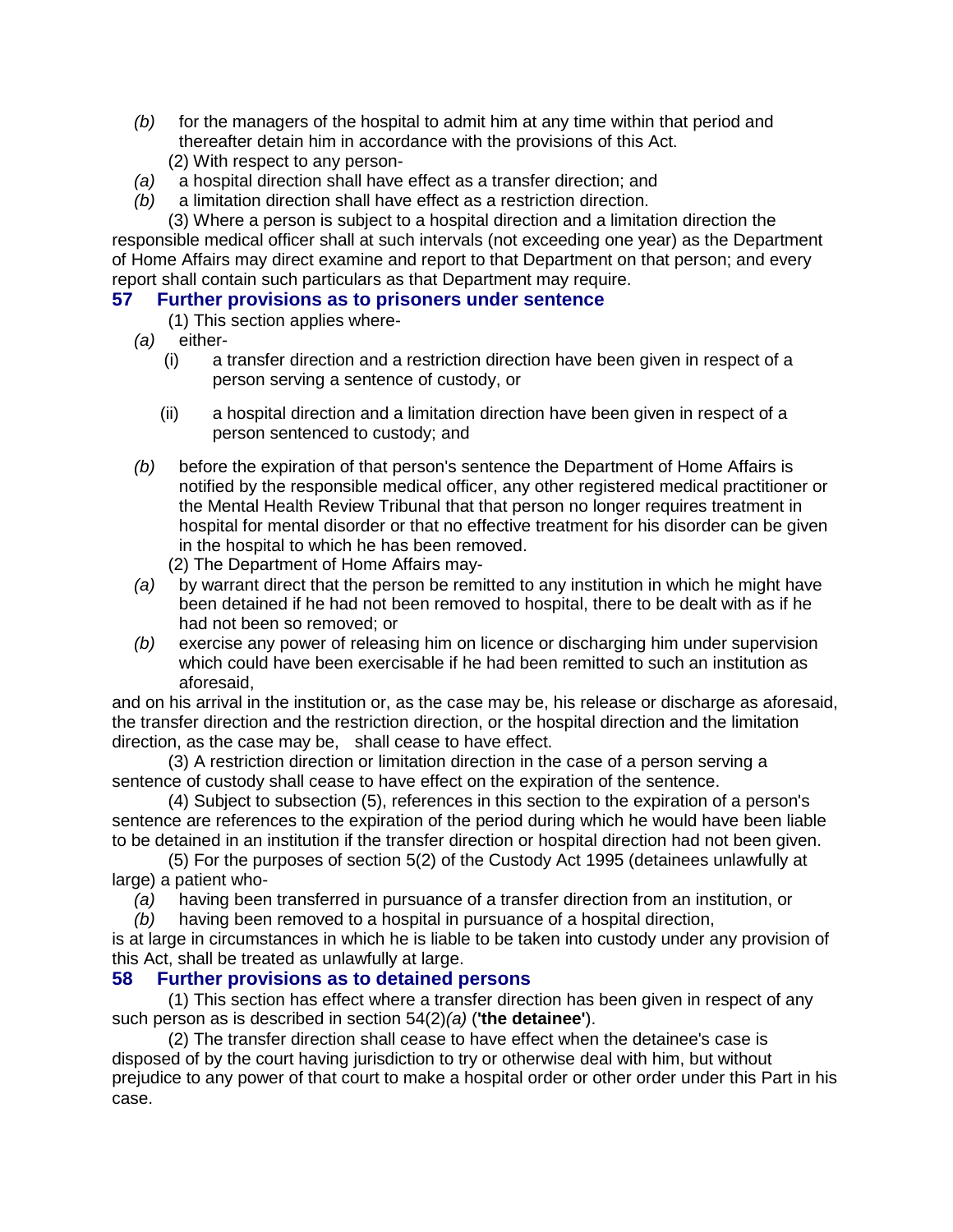(3) If the Department of Home Affairs is notified by the responsible medical officer, any other registered medical practitioner or the Mental Health Review Tribunal at any time before the detainee's case is disposed of by that court-

- *(a)* that the detainee no longer requires treatment in hospital for mental disorder; or
- *(b)* that no effective treatment for his disorder can be given at the hospital to which he has been removed,

that Department may by warrant direct that he be remitted to any place where he might have been detained if he had not been removed to hospital, there to be dealt with as if he had not been so removed, and on his arrival at the place to which he is so remitted the transfer direction shall cease to have effect.

(4) If (no direction having been given under subsection (3)) the court having jurisdiction to try or otherwise deal with the detainee is satisfied on the written or oral evidence of the responsible medical officer-

- *(a)* that the detainee no longer requires treatment in hospital for mental disorder; or
- *(b)* that no effective treatment for his disorder can be given at the hospital to which he has been removed,

the court may order him to be remitted to any such place as is mentioned in subsection (3) or released on bail and on his arrival at that place or, as the case may be, his release on bail the transfer direction shall cease to have effect.

(5) If (no direction or order having been given or made under subsection (3) or (4)) it appears to the court having jurisdiction to try or otherwise deal with the detainee-

*(a)* that it is impracticable or inappropriate to bring the detainee before the court; and

*(b)* that the conditions set out in subsection (6) are satisfied,

the court may make an order (**'a hospital order'**) in his absence and, in the case of a person awaiting trial, without convicting him, authorising him to be admitted to, and his detention in, such hospital as may be specified in the order (with or without an order that he shall be subject to the special restrictions set out in section 48).

(6) A hospital order may be made in respect of a person under subsection (5) if the court-

- *(a)* is satisfied, on the written or oral evidence of at least 2 registered medical practitioners, that the detainee is suffering from mental illness or severe mental impairment of a nature or degree which makes it appropriate for the patient to be detained in a hospital for medical treatment; and
- *(b)* is of the opinion, after considering any depositions or other documents required to be sent to the proper officer of the court, that it is proper to make such an order.

(7) Where a person committed to a Court of General Gaol Delivery to be dealt with under paragraph 4 of Schedule 2A to the Summary Jurisdiction Act 1989 is admitted to a hospital in pursuance of an order under paragraph 5 of that Schedule, subsections (5) and (6) shall apply as if he were a person subject to a transfer direction.

## **59 Further provisions as to persons remanded**

(1) This section has effect where a transfer direction has been given in respect of any such person as is described in section 54(2)*(b)* (**'the accused'**).

(2) Subject to subsection (5), the transfer direction shall cease to have effect on the expiration of the period of remand unless the accused is committed in custody to a Court of General Gaol Delivery for trial or to be otherwise dealt with.

(3) Subject to subsection (4), the power of further remanding the accused under section 84 of the Summary Jurisdiction Act 1989 may be exercised by the court without his being brought before the court; and if the court further remands the accused in custody (whether or not he is brought before the court) the period of remand shall, for the purposes of this section, be deemed not to have expired.

(4) The court shall not under subsection (3) further remand the accused in his absence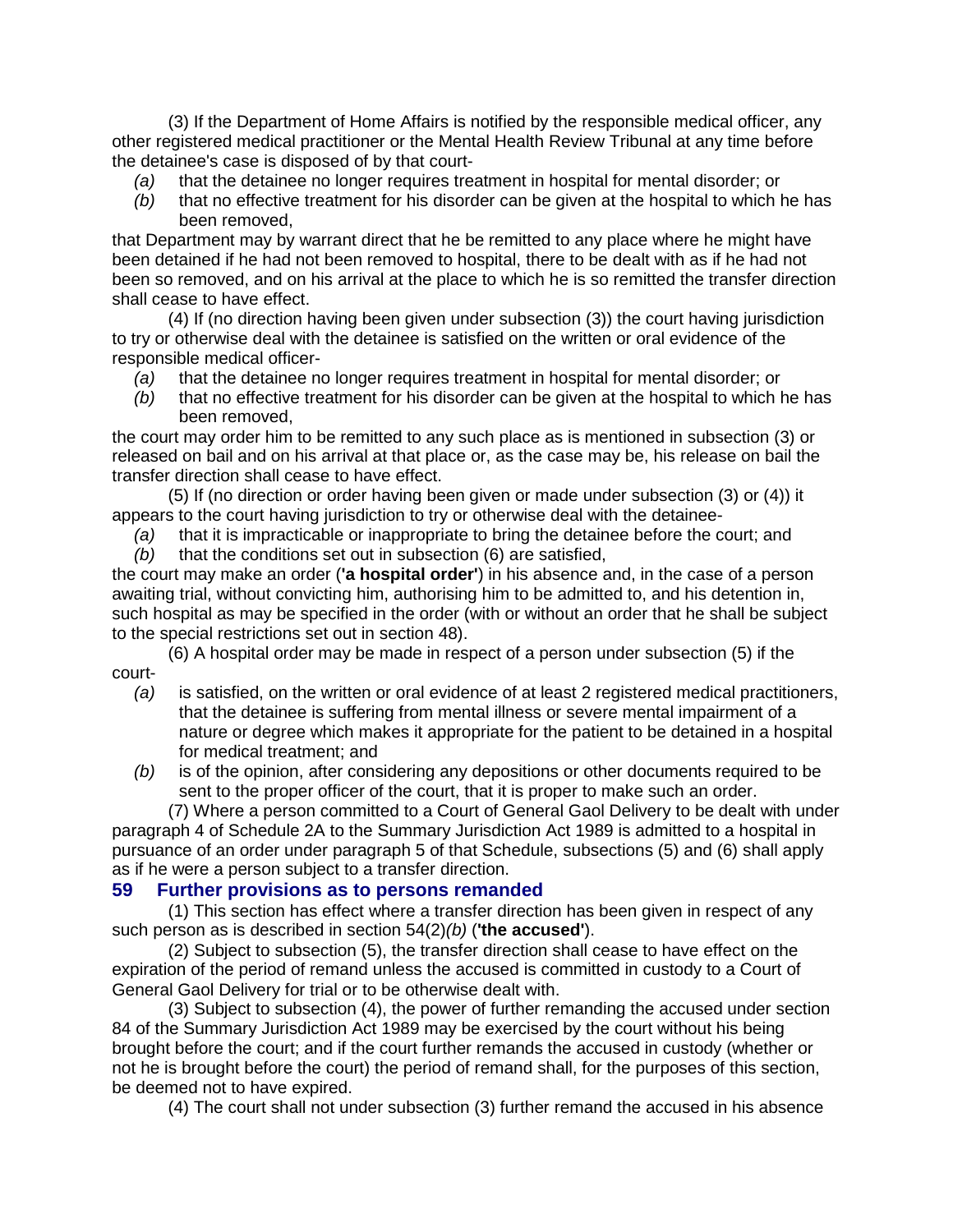unless he has appeared before the court within the previous 6 months.

(5) If the court of summary jurisdiction is satisfied, on the written or oral evidence of the responsible medical officer-

- *(a)* that the accused no longer requires treatment in hospital for mental disorder; or
- *(b)* that no effective treatment for his disorder can be given in the hospital to which he has been removed,

the court may direct that the transfer direction shall cease to have effect notwithstanding that the period of remand has not expired or that the accused is committed to a Court of General Gaol Delivery as mentioned in subsection (2).

(6) If the accused is committed to a Court of General Gaol Delivery as mentioned in subsection (2) and the transfer direction has not ceased to have effect under subsection (5), section 58 applies as if the transfer direction given in his case were a direction given in respect of a person falling within that section.

(7) The court of summary jurisdiction may, in the absence of the accused, inquire into an offence alleged to have been committed by him and commit him for trial in accordance with section 6 of the Summary Jurisdiction Act 1989 if-

- *(a)* the court is satisfied, on the written or oral evidence of the responsible medical officer, that the accused is unfit to take part in the proceedings; and
- *(b)* where the court proceeds under subsection (1) of that section, the accused is represented by an advocate.

## **60 Further provisions as to civil prisoners and persons detained under the Immigration Act 1971**

(1) Subject to subsection (2), a transfer direction given in respect of any such person as is described in section 54(2)*(c)* or *(d)* ceases to have effect on the expiration of the period during which he would, but for his removal to hospital, be liable to be detained in the place from which he was removed.

(2) Where a transfer direction and a restriction direction have been given in respect of any such person as is mentioned in subsection (1), then, if the Department of Home Affairs is notified by the responsible medical officer, any other registered medical practitioner or the Mental Health Review Tribunal at any time before the expiration of the period there mentioned-

- *(a)* that that person no longer requires treatment in hospital for mental disorder; or
- *(b)* that no effective treatment for his disorder can be given in the hospital to which he has been removed,

that Department may by warrant direct that he be remitted to any place where he might have been detained if he had not been removed to hospital, and on his arrival at the place to which he is so remitted the transfer direction and the restriction direction shall cease to have effect.

#### *Supplemental*

### **61 Requirements as to medical evidence**

(1) At least one of the registered medical practitioners whose evidence is taken into account under section 58(6)*(a)* and whose reports are taken into account under sections 53(1) and 54(1) shall be a practitioner approved for the purposes of section 12 by the Department, after consulting the Department of Health, as having special experience in the diagnosis or treatment of mental disorder.

#### **[Subs (1) amended by SD155/10 Schs 6 and 11.]**

(2) For the purposes of any provision of this Part under which a court may act on the written evidence of-

- *(a)* a registered medical practitioner or a registered medical practitioner of any description; or
- *(b)* a person representing the managers of a hospital,

a report in writing purporting to be signed by a registered medical practitioner or a registered medical practitioner of such a description or by a person representing the managers of a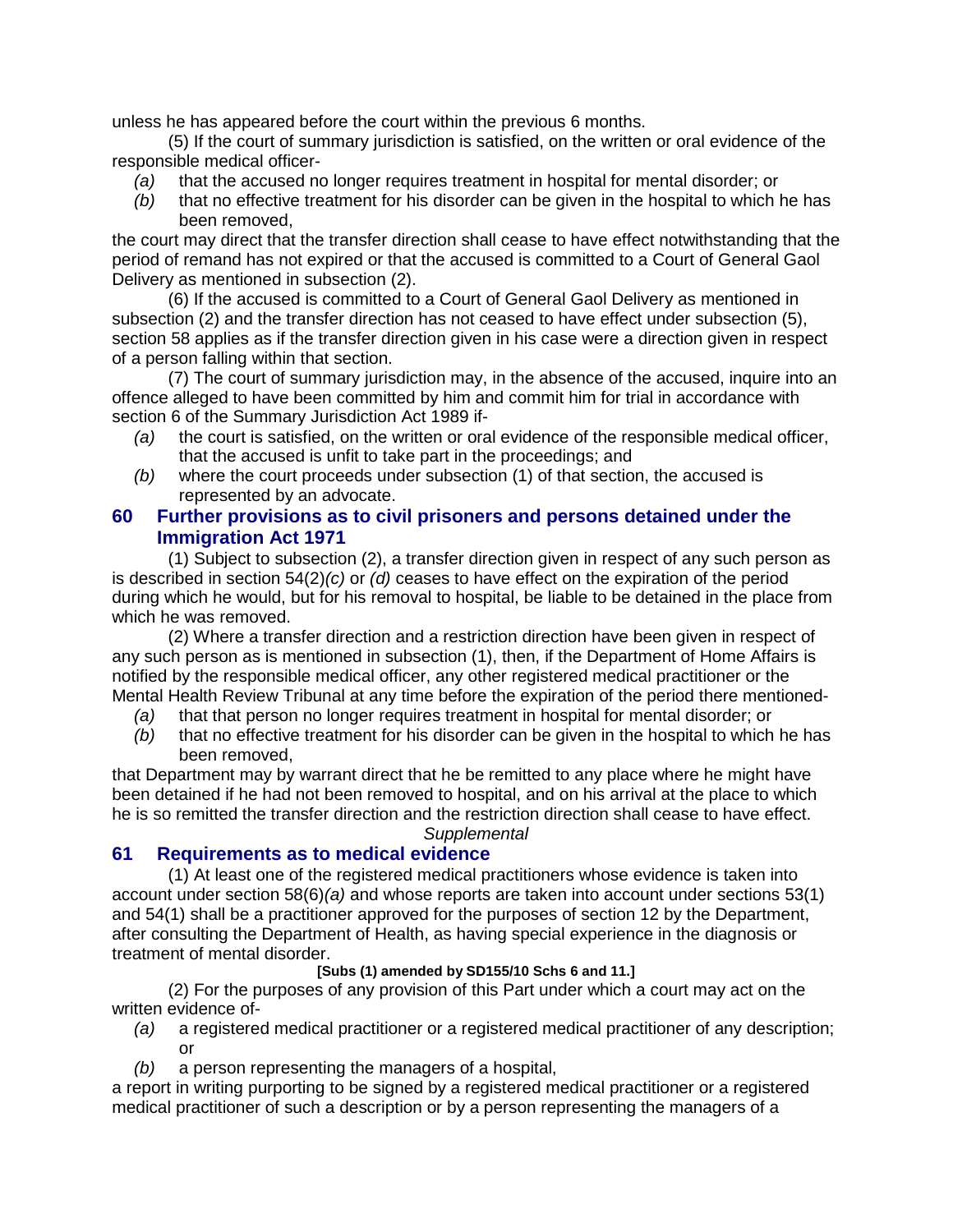hospital may, subject to the provisions of this section, be received in evidence without proof of the signature of the practitioner or that person and without proof that he has the requisite qualifications or authority or is of the requisite description; but the court may require the signatory of any such report to be called to give oral evidence.

(3) Where, in pursuance of a direction of the court, any such report is tendered in evidence otherwise than by or on behalf of the person who is the subject of the report, then-

- *(a)* if that person is represented by an advocate, a copy of the report shall be given to his advocate;
- *(b)* if that person is not so represented, the substance of the report shall be disclosed to him or, where he is a child or young person, to his parent or guardian if present in court; and
- *(c)* except where the report relates only to arrangements for his admission to a hospital, that person may require the signatory of the report to be called to give oral evidence, and evidence to rebut the evidence contained in the report may be called by or on behalf of that person.

### **62 Powers of criminal courts**

The amendments of the Criminal Jurisdiction Act 1993 and the Summary Jurisdiction Act 1989 specified in Schedule 2 have effect for the purpose of conferring additional powers on criminal courts with respect to mentally disordered persons.

#### **63 Interpretation of Part 3**

(1) In this Part-

**'civil prisoner'** has the meaning given by section 54(2)*(c)*;

**'guardian'**, in relation to a child or young person, has the same meaning as in the Children and Young Persons Act 1966;

**'hospital unit'** means any part of a hospital which is treated as a separate unit; **'institution'** (except in section 50) has the same meaning as in the Custody Act 1995; **'place of safety'**-

- (i) in relation to a person who is not a child or young person, means any police station, any institution, or any hospital the managers of which are willing temporarily to receive him, and
- (ii) in relation to a child or young person, has the same meaning as in the Children and Young Persons Act 1966;

**'responsible medical officer'**, in relation to a person liable to be detained in a hospital within the meaning of Part 2, means the registered medical practitioner in charge of the treatment of the patient.

(2) Where a patient who is liable to be detained in a hospital in pursuance of an order or direction under this Part is treated by virtue of any provision of this Part as if he had been admitted to the hospital in pursuance of a subsequent order or direction under this Part or a subsequent application for admission for treatment under Part 2, he shall be treated as if the subsequent order, direction or application had described him as suffering from the form or forms of mental disorder specified in the earlier order or direction or, where he is treated as if he had been so admitted by virtue of a direction under section 49(1), such form of mental disorder as may be specified in the direction under that section.

(3) Where in pursuance of any statutory power a hospital order, hospital direction or transfer direction authorises a person to be detained in a hospital unit, any reference in any enactment (including one contained in this Act) to him being, or being liable to be, detained in a hospital shall be construed accordingly.

(4) Any reference to a hospital order, a guardianship order or a restriction order in section 47(2), (4) or (5), section 48(2) to (4), section 49 or section 77(1) shall be construed as including a reference to any order or direction under this Part having the same effect as the first-mentioned order; and the exceptions and modifications set out in Schedule 1 in respect of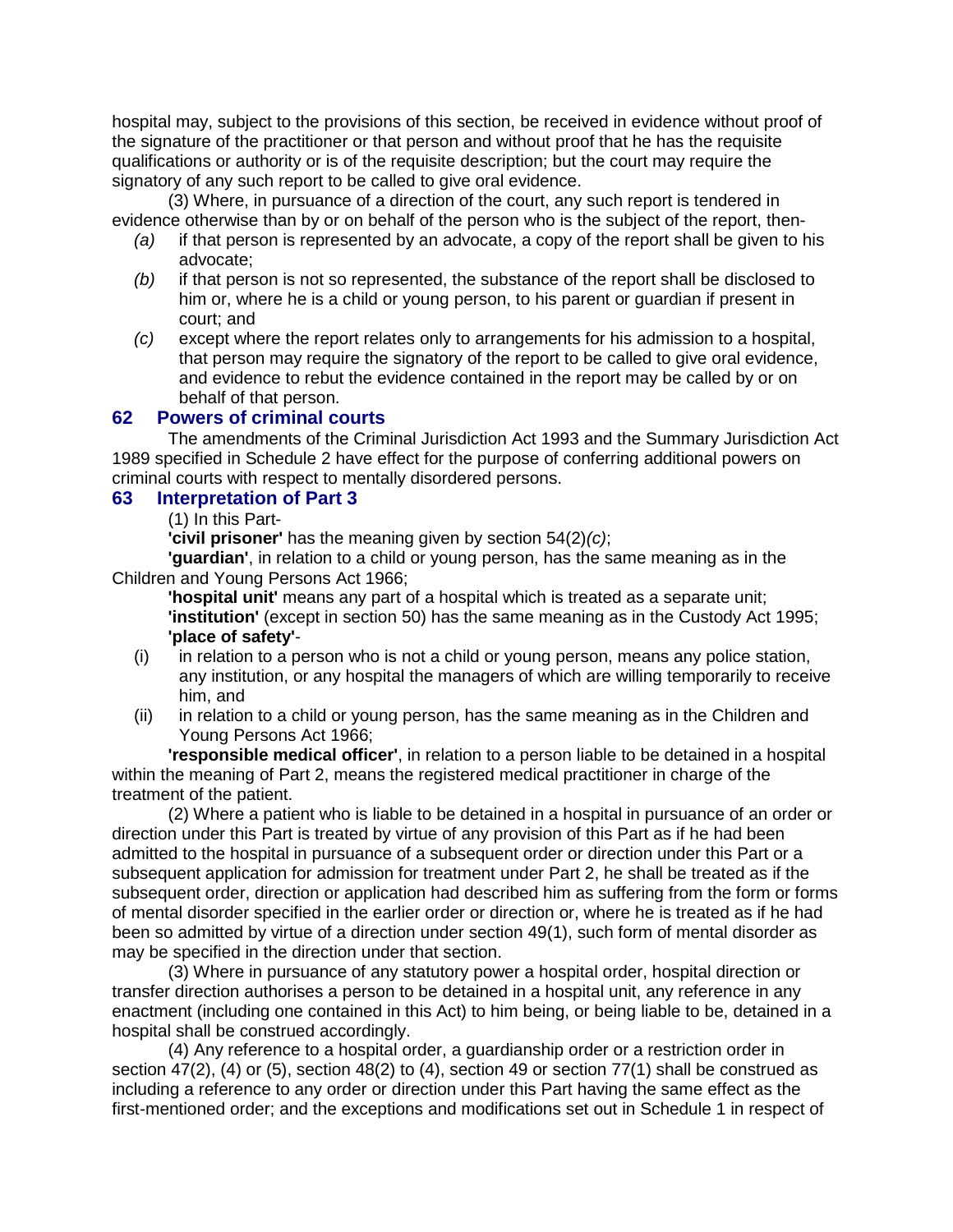the provisions of this Act described in that Schedule accordingly include those which are consequential on the provisions of this subsection.

(5) Section 45(3) applies for the purposes of this Part as it applies for the purposes of Part 2.

(6) References in this Part to persons serving a sentence of custody shall be construed in accordance with section 53(5).

(7) Section 107 of the Children and Young Persons Act 1966 (presumption and determination of age) applies for the purposes of this Part as it applies for the purposes of that Act.

#### **PART 4 CONSENT TO TREATMENT**

### **64 Patients to whom Part 4 applies**

(1) This Part applies to any patient liable to be detained under this Act except-

- *(a)* a patient who is liable to be detained by virtue of an emergency application and in respect of whom the second medical recommendation referred to in section 4(4)*(a)* has not been given and received;
- *(b)* a patient who is liable to be detained by virtue of-
	- (i) section  $5(2)$  or  $(4)$ ;
	- (ii) section 131 or 132;
	- (iii) paragraph 1 of Schedule 1A to the Criminal Jurisdiction Act 1993 or paragraph 1 of Schedule 2A to the Summary Jurisdiction Act 1989; or
	- (iv) a direction under section 54(6) of the said Act of 1993 or paragraph 2(4) of Schedule 2A to the said Act of 1989; and
- *(c)* a patient who has been conditionally discharged under section 49(2) or section 81 or 82 and has not been recalled to hospital.

(2) Section 65 and, so far as relevant to that section, sections 67, 68 and 70, apply also to any patient who is not liable to be detained under this Act.

### **65 Treatment requiring consent and a second opinion**

(1) This section applies to the following forms of medical treatment for mental disorder-

- *(a)* any surgical operation for destroying brain tissue or for destroying the functioning of brain tissue; and
- *(b)* such other forms of treatment as may be specified for the purposes of this section by regulations made by the Department.

(2) Subject to section 70, a patient shall not be given any form of treatment to which this section applies unless he has consented to it and-

- *(a)* a registered medical practitioner nominated under section 120 and 2 other persons so nominated (not being registered medical practitioners) have certified in writing that the patient is capable of understanding the nature, purpose and likely effects of the treatment in question and has consented to it; and
- *(b)* the registered medical practitioner referred to in paragraph *(a)* has certified in writing that, having regard to the likelihood of the treatment alleviating or preventing a deterioration of the patient's condition, the treatment should be given.

(3) Before giving a certificate under subsection (2)*(b)* the registered medical practitioner concerned shall consult 2 other persons who have been professionally concerned with the patient's medical treatment, and of those persons one shall be a nurse and the other shall be neither a nurse nor a registered medical practitioner.

(4) Before making any regulations for the purpose of this section the Department shall consult the Department of Health and the Mental Health Commission and such bodies as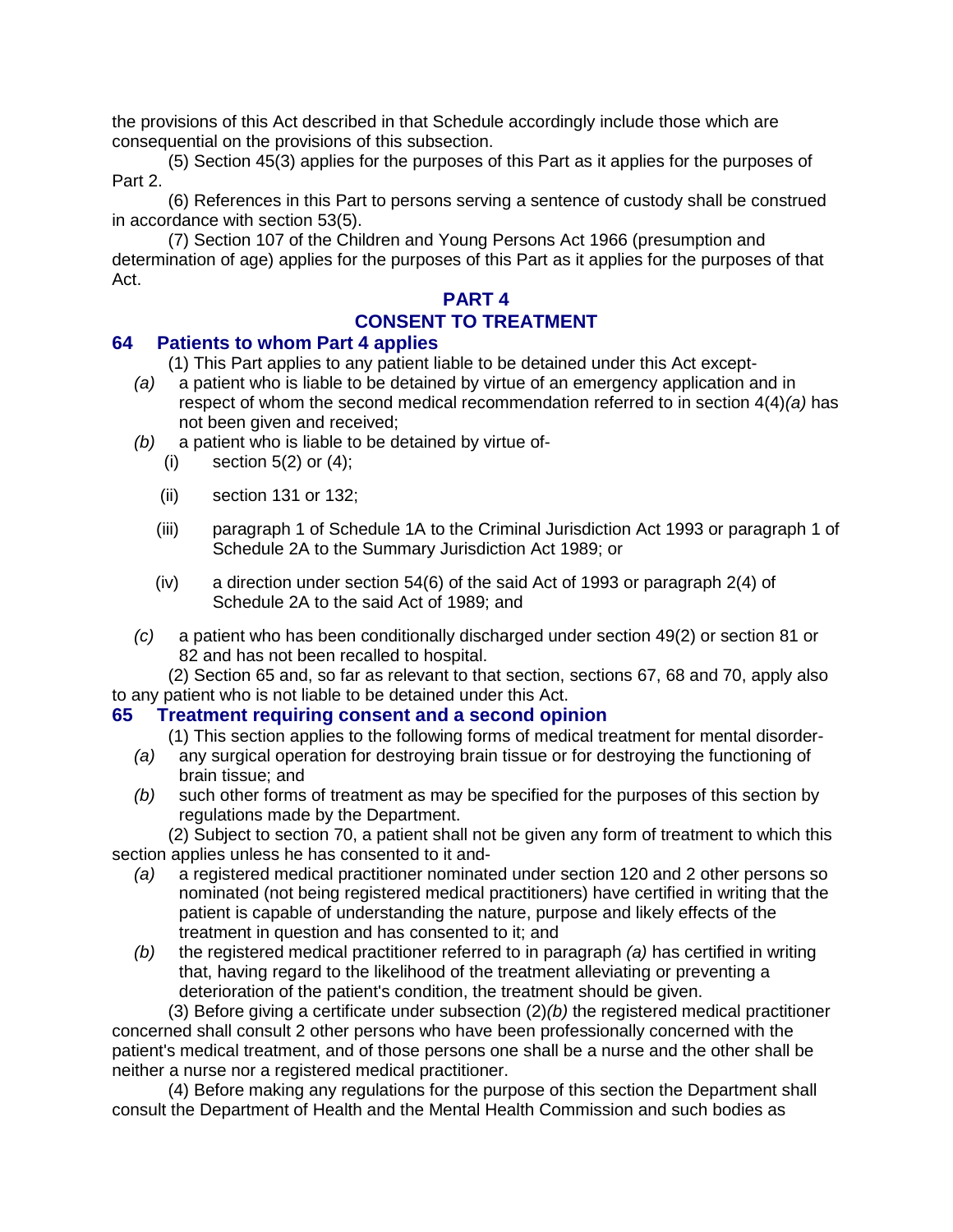appear to it to be concerned.

#### **[Subs (4) amended by SD155/10 Schs 6 and 11.]**

### **66 Treatment requiring consent or a second opinion**

(1) This section applies to the following forms of medical treatment for mental disorder-

- *(a)* such forms of treatment as may be specified for the purposes of this section by regulations made by the Department;
- *(b)* the administration of medicine to a patient by any means (not being a form of treatment specified under paragraph *(a)* or section 65) at any time during a period for which he is liable to be detained as a patient to whom this Part applies if 3 months or more have elapsed since the first occasion in that period when medicine was administered to him by any means for his mental disorder.
- (2) The Department may by order vary the length of the period mentioned in subsection (1)*(b)*.

(3) Subject to section 70, a patient shall not be given any form of treatment to which this section applies unless-

- *(a)* he has consented to that treatment and either the responsible medical officer or a registered medical practitioner nominated under section 120 has certified in writing that the patient is capable of understanding its nature, purpose and likely effects and has consented to it; or
- *(b)* a registered medical practitioner so nominated (not being the responsible medical officer) has certified in writing that the patient is not capable of understanding the nature, purpose and likely effects of that treatment or has not consented to it but that, having regard to the likelihood of its alleviating or preventing a deterioration of his condition, the treatment should be given.

(4) Before giving a certificate under subsection (3)*(b)* the registered medical practitioner concerned shall consult 2 other persons who have been professionally concerned with the patient's medical treatment, and of those persons one shall be a nurse and the other shall be neither a nurse nor a registered medical practitioner.

(5) Before making any regulations for the purposes of this section the Department shall consult the Department of Health and the Mental Health Commission and such other bodies as appear to it to be concerned.

#### **[Subs (5) amended by SD155/10 Schs 6 and 11.]**

## **67 Plans of treatment**

Any consent or certificate under section 65 or 66 may relate to a plan of treatment under which the patient is to be given (whether within a specified period or otherwise) one or more of the forms of treatment to which that section applies.

### **68 Withdrawal of consent**

(1) Where the consent of a patient to any treatment has been given for the purposes of section 65 or 66, the patient may, subject to section 70, at any time before the completion of the treatment withdraw his consent, and those sections shall then apply as if the remainder of the treatment were a separate form of treatment.

(2) Without prejudice to the application of subsection (1) to any treatment given under the plan of treatment to which a patient has consented, a patient who has consented to such a plan may, subject to section 70, at any time withdraw his consent to further treatment, or to further treatment of any description, under the plan.

### **69 Review of treatment**

(1) Where a patient is given treatment in accordance with section 65(2) or 66(3)*(b)* a report on the treatment and the patient's condition shall be given by the responsible medical officer to the Department-

*(a)* on the next occasion on which the responsible medical officer furnishes a report under section 20(3) or 23(2) renewing the authority for the detention of the patient; and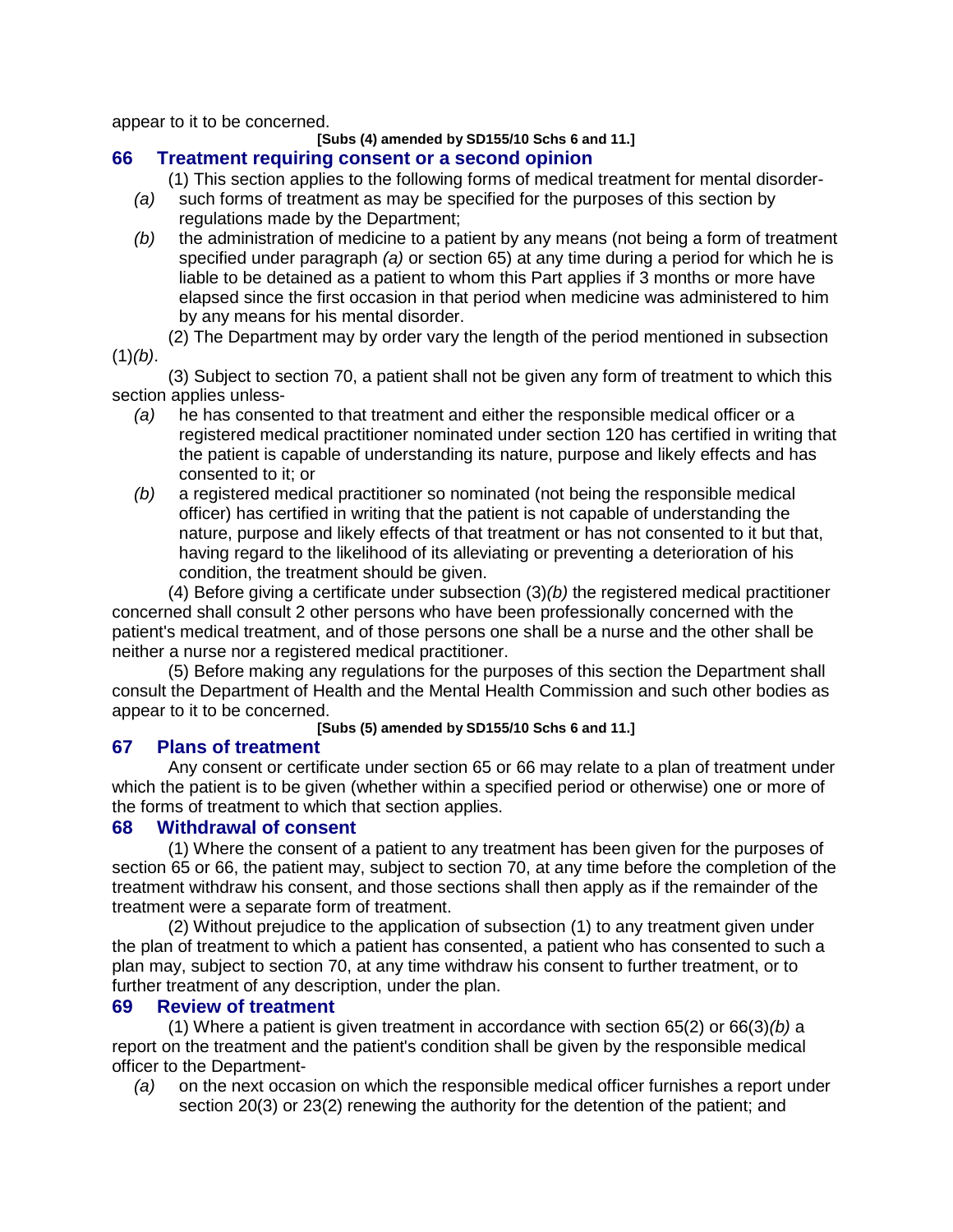*(b)* at any other time if so required by the Department.

(2) In relation to a patient who is subject to a restriction order, restriction direction or limitation direction, subsection (1) has effect as if-

- *(a)* the references to the Department included references to the Department of Home Affairs; and
- *(b)* subsection (1)*(a)* required the report to be made-
	- (i) in the case of treatment in the period of 6 months beginning with the date of the order or direction, at the end of that period;
	- (ii) in the case of treatment at any subsequent time, on the next occasion on which the responsible medical officer makes a report in respect of the patient under section 48(5), 55(4) or 56(3).

(3) Where the Department receives a report under subsection (1) it shall send copies of the report to the Mental Health Commission and shall take into account any advice on the report or its contents which the Commission may give to it.

**[Subs (3) substituted by Mental Health (Amendment) Act 2001 s 1.]**

(4) The Department may at any time give notice to the responsible medical officer directing that, subject to section 70, a certificate given in respect of a patient under section 65(2) or 66(3)*(b)* shall not apply to treatment given to him after a date specified in the notice and sections 65 and 66 shall then apply to any such treatment as if that certificate had not been given.

### **70 Urgent treatment**

(1) Sections 65 and 66 shall not apply to any treatment-

- *(a)* which is immediately necessary to save the patient's life; or
- *(b)* which (not being irreversible) is immediately necessary to prevent a serious deterioration of his condition; or
- *(c)* which (not being irreversible or hazardous) is immediately necessary to alleviate serious suffering by the patient; or
- *(d)* which (not being irreversible or hazardous) is immediately necessary and represents the minimum interference necessary to prevent the patient from behaving violently or being a danger to himself or to others.

(2) Sections 68 and 69(4) shall not preclude the continuation of any treatment or of treatment under any plan pending compliance with section 65 or 66 if the responsible medical officer considers that the discontinuance of the treatment or of treatment under the plan would cause serious suffering to the patient.

(3) For the purposes of this section treatment is irreversible if it has unfavourable irreversible physical or psychological consequences and hazardous if it entails significant physical hazard.

### **71 Treatment not requiring consent**

The consent of a patient shall not be required for any medical treatment given to him for the mental disorder from which he is suffering, not being treatment falling within section 65 or 66, if the treatment is given by or under the direction of the responsible medical officer.

### **72 Supplementary provisions for Part 4**

(1) In this Part **'the responsible medical officer'** means the registered medical practitioner in charge of the treatment of the patient in question and **'hospital'** includes a mental nursing home.

(2) Any certificate for the purposes of this Part shall be in such form as may be prescribed by regulations made by the Department, after consulting the Department of Health,. **[Subs (2) amended by SD155/10 Schs 6 and 11.]**

### **PART 5**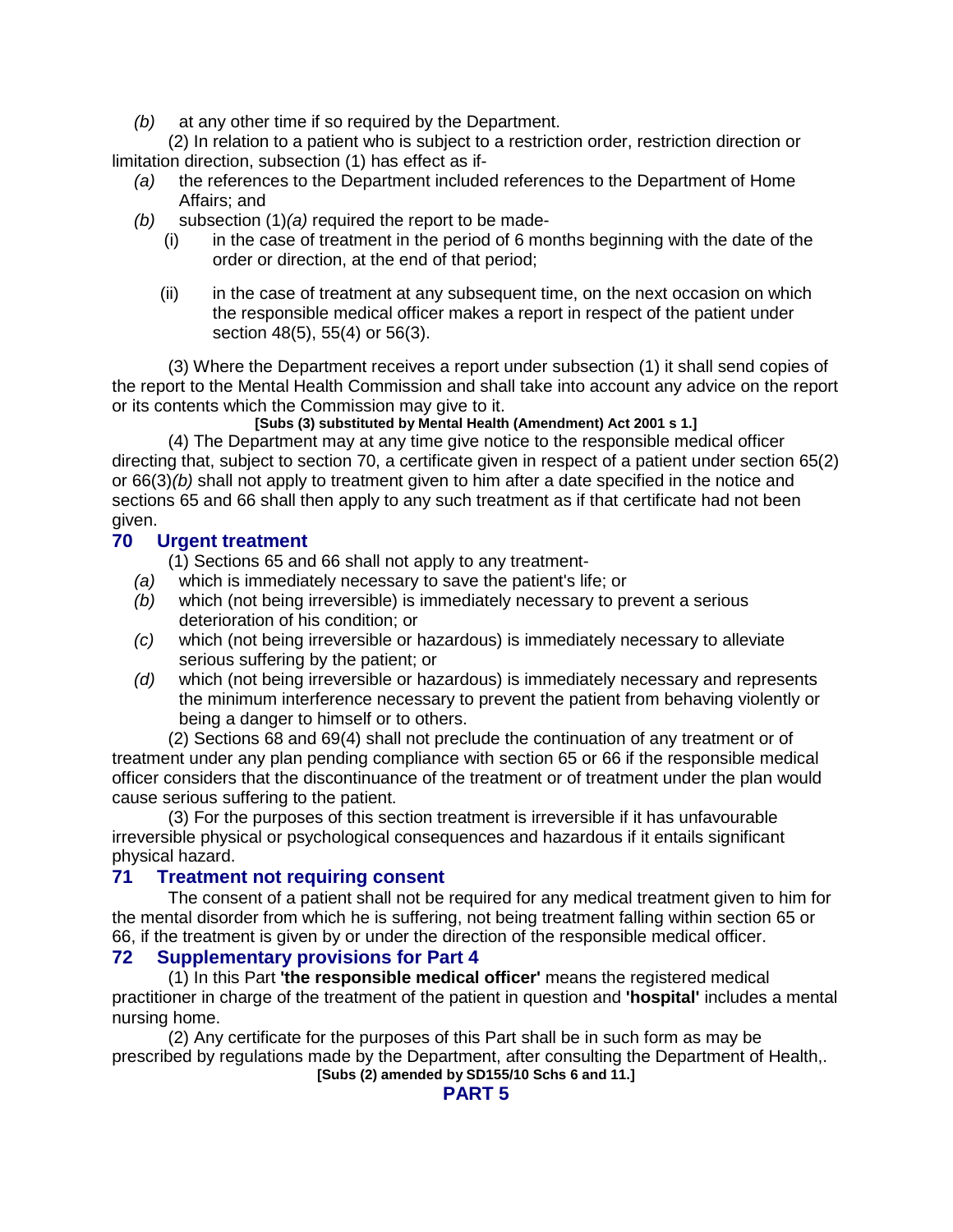## **MENTAL HEALTH REVIEW TRIBUNAL**

*Constitution etc.*

## **73 Mental Health Review Tribunal**

(1) There shall continue to be a tribunal known as the Mental Health Review Tribunal (**'the Tribunal'**) for the purpose of dealing with applications and references by and in respect of patients under the provisions of this Act.

(2) The provisions of Schedule 3 shall have effect with respect to the constitution of the Tribunal.

### *Applications and references concerning Part 2 patients*

# **74 Applications to Tribunal**

(1) Where-

- *(a)* a patient is admitted to a hospital in pursuance of an application for admission for assessment; or
- *(b)* a patient is admitted to a hospital in pursuance of an application for admission for treatment; or
- *(c)* a patient is received into guardianship in pursuance of a guardianship application; or
- *(d)* a report is furnished under section 16 in respect of a patient; or
- *(e)* a patient is transferred from guardianship to a hospital in pursuance of regulations made under section 19; or
- *(f)* a report is furnished under section 20 in respect of a patient and the patient is not discharged; or
- *(g)* a report is furnished under section 23(2) in respect of a patient and section 23(5), or section 23(5) and (6)*(b)*, applies; or
- *(h)* a report is furnished under section 23(2) in respect of a patient and section 23(8) applies in the case of the report; or
- *(i)* a report is furnished under section 27 in respect of a patient who is detained in pursuance of an application for admission for treatment or is subject to guardianship; or
- *(j)* a supervision application is accepted in respect of a patient; or
- *(k)* a report is furnished under section 33 in respect of a patient; or
- *(l)* a report is furnished under section 34 in respect of a patient; or
- *(m)* an order is made under section 40 in respect of a patient who is or subsequently becomes liable to be detained or subject to guardianship under Part 2,

an application may be made to the Mental Health Review Tribunal within the relevant period-

- (i) by the patient (except in the cases mentioned in paragraphs *(i)* and *(m)*) or, in the cases mentioned in paragraphs *(d)*, *(j)*, *(k)* and *(l)*, by his nearest relative if he has been (or was entitled to be) informed under this Act of the report or acceptance, and
- (ii) in the cases mentioned in paragraphs *(i)* and *(m)*, by his nearest relative. (2) In subsection (1) 'the relevant period' means-
- *(a)* in the case mentioned in paragraph *(a)*, 14 days beginning with the day on which the patient is admitted as so mentioned;
- *(b)* in the case mentioned in paragraph *(b)*, 6 months beginning with the day on which the patient is admitted as so mentioned;
- *(c)* in the cases mentioned in paragraphs *(c)* and *(j)*, 6 months beginning with the day on which the application is accepted;
- *(d)* in the cases mentioned in paragraphs *(d)*, *(h)*, *(i)* and *(k)*, 28 days beginning with the day on which the applicant is informed that the report has been furnished;
- *(e)* in the case mentioned in paragraph *(e)*, 6 months beginning with the day on which the patient is transferred;
- *(f)* in the case mentioned in paragraph *(f)* or *(g)*, the period or periods for which authority for the patient's detention or guardianship is renewed by virtue of the report;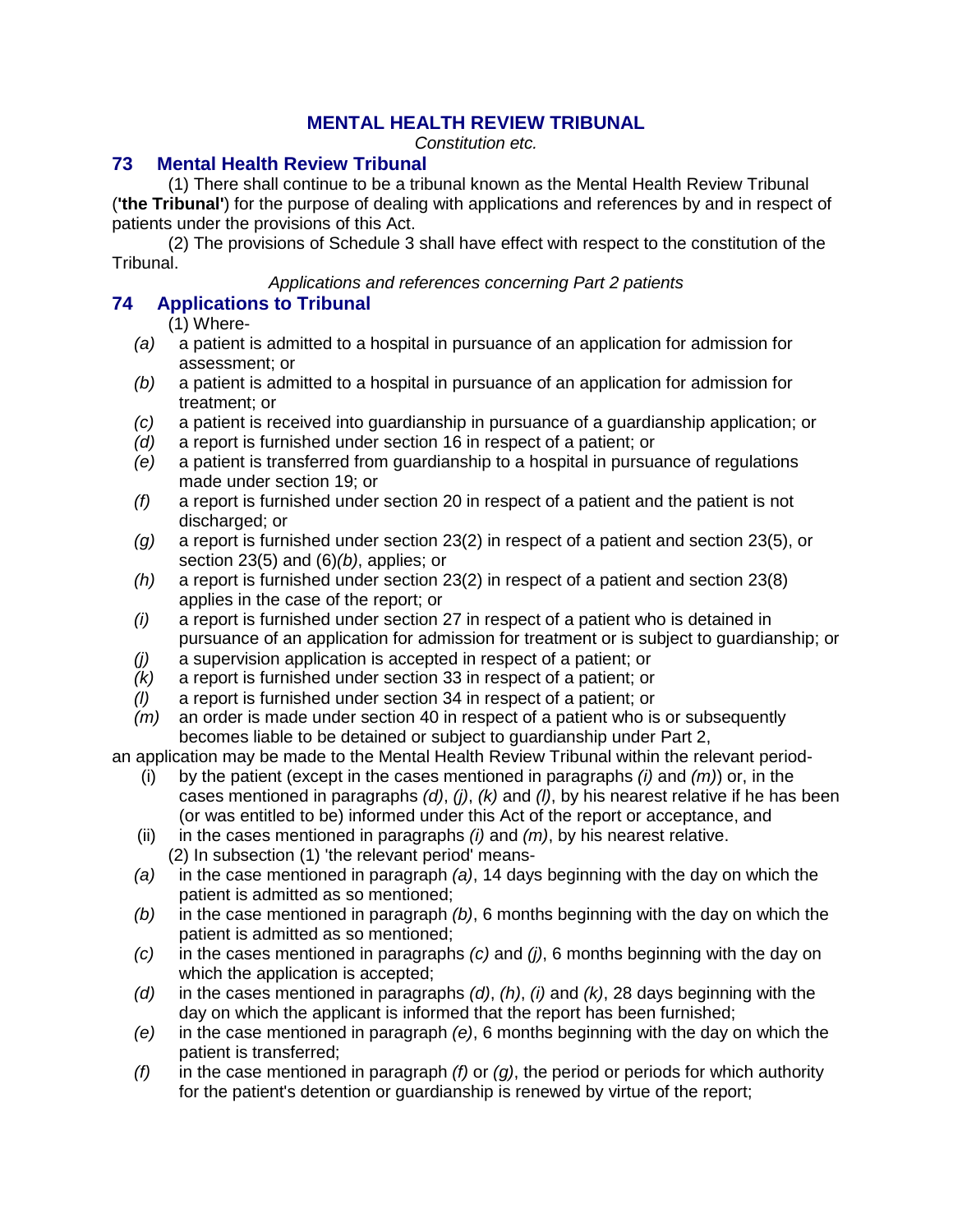- *(g)* in the case mentioned in paragraph *(l)*, the further period for which the patient is made subject to after-care under supervision by virtue of the report;
- *(h)* in the case mentioned in paragraph *(m)*, 12 months beginning with the date of the order, and in any subsequent period of 12 months during which the order continues in force.

(3) Section 43 applies for the purposes of this section as it applies for the purposes of Part 2.

## **75 References to Tribunal concerning Part 2 patient**

(1) The Department may, if it thinks fit, at any time refer to the Tribunal the case of any patient who is liable to be detained or subject to guardianship or after-care under supervision under Part 2.

(2) For the purpose of furnishing information for the purposes of a reference under subsection (1) any registered medical practitioner authorised by or on behalf of the patient may, at any reasonable time, visit the patient and examine him in private and require the production of and inspect any records relating to the detention or treatment of the patient in any hospital or to any after-care services provided for the patient under section 115.

(3) Section 43 applies for the purposes of this section as it applies for the purposes of Part 2.

## **76 Duty of managers of hospitals to refer cases to Tribunal**

(1) Where a patient who is admitted to a hospital in pursuance of an application for admission for treatment or a patient who is transferred from guardianship to hospital does not exercise his right to apply to the Tribunal under section 74(1) by virtue of his case falling within paragraph *(b)* or, as the case may be, paragraph *(e)* of that section, the managers of the hospital shall at the expiration of the period for making such an application refer the patient's case to the Tribunal unless an application or reference in respect of the patient has then been made under section 74(1) by virtue of his case falling within paragraph *(d)*, (i) or *(m)* of that section or under section 75(1).

(2) If the authority for the detention of a patient in a hospital is renewed under section 20 or 23 and a period of 3 years (or, if the patient has not attained the age of 16 years, one year) has elapsed since his case was last considered by the Tribunal, whether on his own application or otherwise, the managers of the hospital shall refer his case to the Tribunal.

(3) For the purpose of furnishing information for the purposes of any reference under this section, any registered medical practitioner authorised by or on behalf of the patient may at any reasonable time visit and examine the patient in private and require the production of and inspect any records relating to the detention or treatment of the patient in any hospital or to any after-care services provided for the patient under section 115.

(4) The Department may by order vary the length of the periods mentioned in subsection (2).

(5) For the purposes of subsection (1) a person who applies to the Tribunal but subsequently withdraws his application shall be treated as not having exercised his right to apply, and where a person withdraws his application on a date after the expiration of the period mentioned in that subsection, the managers shall refer the patient's case as soon as possible after that date.

### *Applications and references concerning Part 3 patients*

## **77 Applications to Tribunal concerning patients subject to hospital and guardianship orders**

(1) Without prejudice to any provision of section 74(1) as applied by section 47(4), an application to a Mental Health Review Tribunal may also be made-

*(a)* in respect of a patient admitted to a hospital in pursuance of a hospital order, by the nearest relative of the patient in the period between the expiration of 6 months and the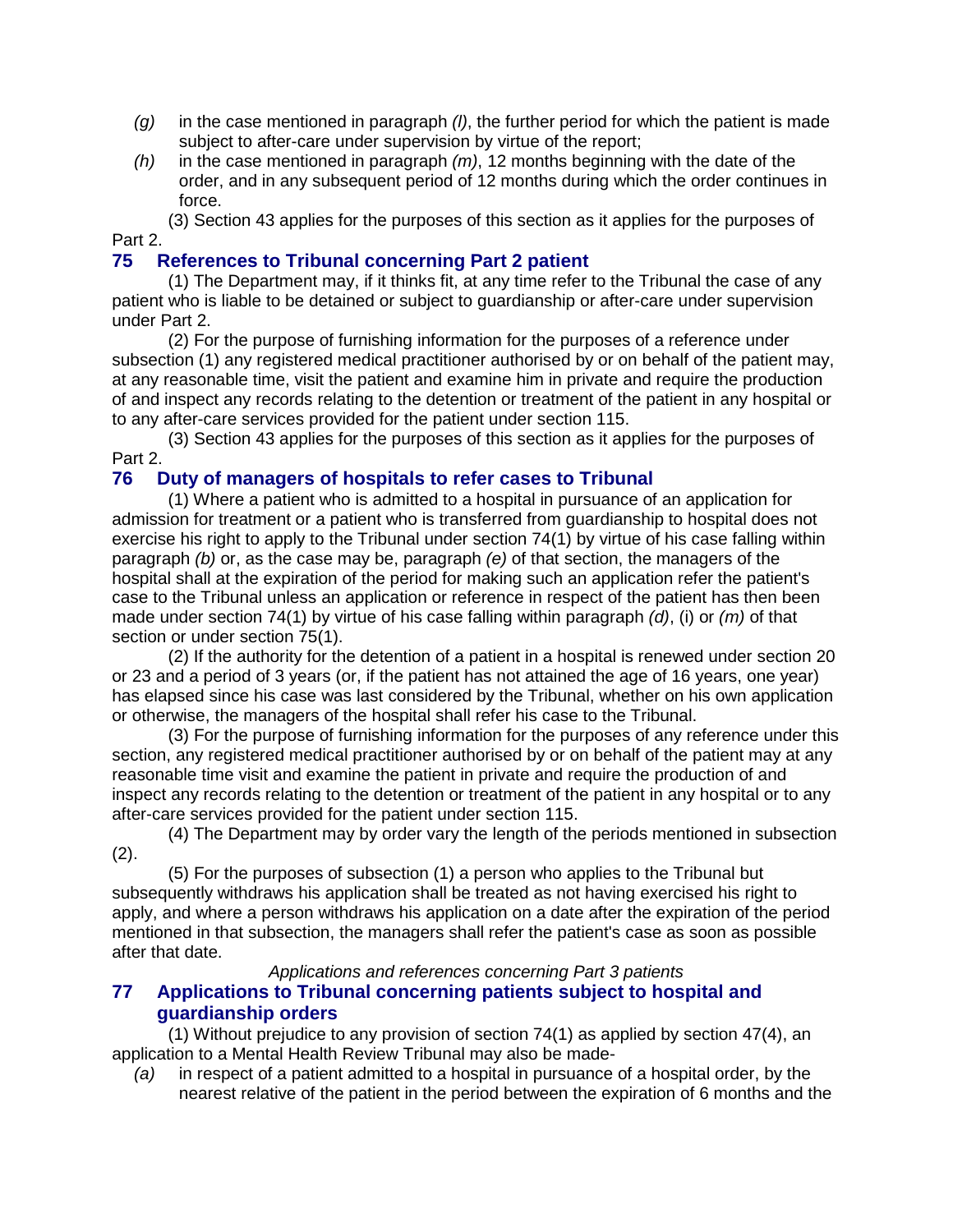expiration of 12 months beginning with the date of the order and in any subsequent period of 12 months; and

- *(b)* in respect of a patient placed under guardianship by a guardianship order-
	- (i) by the patient, within the period of 6 months beginning with the date of the order;
	- (ii) by the nearest relative of the patient, within the period of 12 months beginning with the date of the order and in any subsequent period of 12 months.
	- (2) Where a person detained in a hospital-
- *(a)* is treated as subject to a hospital order or transfer direction by virtue of section 48(4) or 89(2) or section 36(5) of the Criminal Jurisdiction Act 1993, or
- *(b)* is subject to a direction having the same effect as a hospital order by virtue of section 52(2), 53(3), 54(3) or 56(2),

then, without prejudice to any provision of Part 2 as applied by section 47, that person may make an application to the Tribunal in the period of 6 months beginning with the date of the order or direction mentioned in paragraph *(a)* or, as the case may be, the date of the direction mentioned in paragraph *(b)*.

## **78 Applications to Tribunal concerning restricted patients**

A patient who is a restricted patient within the meaning of section 87 and is detained in a hospital may apply to the Tribunal-

- *(a)* in the period between the expiration of 6 months and the expiration of 12 months beginning with the date of the relevant hospital order, transfer direction or limitation direction; and
- *(b)* in any subsequent period of 12 months.

### **79 References concerning restricted patients**

(1) The Department of Home Affairs may at any time refer the case of a restricted patient to the Tribunal.

(2) The Department of Home Affairs shall refer to the Tribunal the case of any restricted patient detained in a hospital whose case has not been considered by the Tribunal, whether on his own application or otherwise, within the last 3 years.

(3) The Department of Home Affairs may by order vary the length of the period mentioned in subsection (2).

#### *Discharge of patients*

### **80 Powers of Tribunal**

(1) Where application is made to the Tribunal by or in respect of a patient who is liable to be detained under this Act, the Tribunal may in any case direct that the patient be discharged, and-

- *(a)* the Tribunal shall direct the discharge of a patient liable to be detained under section 2 if they are not satisfied-
	- (i) that he is then suffering from mental disorder or from mental disorder of a nature or degree which warrants his detention in a hospital for assessment (or for assessment followed by medical treatment) for at least a limited period; or
	- (ii) that his detention as aforesaid is justified in the interests of his own health or safety or with a view to the protection of other persons;
- *(b)* the Tribunal shall direct the discharge of a patient liable to be detained otherwise than under section 2 if they are not satisfied-
	- (i) that he is then suffering from mental illness, psychopathic disorder, severe mental impairment or mental impairment or from any of those forms of disorder of a nature or degree which makes it appropriate for him to be liable to be detained in a hospital for medical treatment; or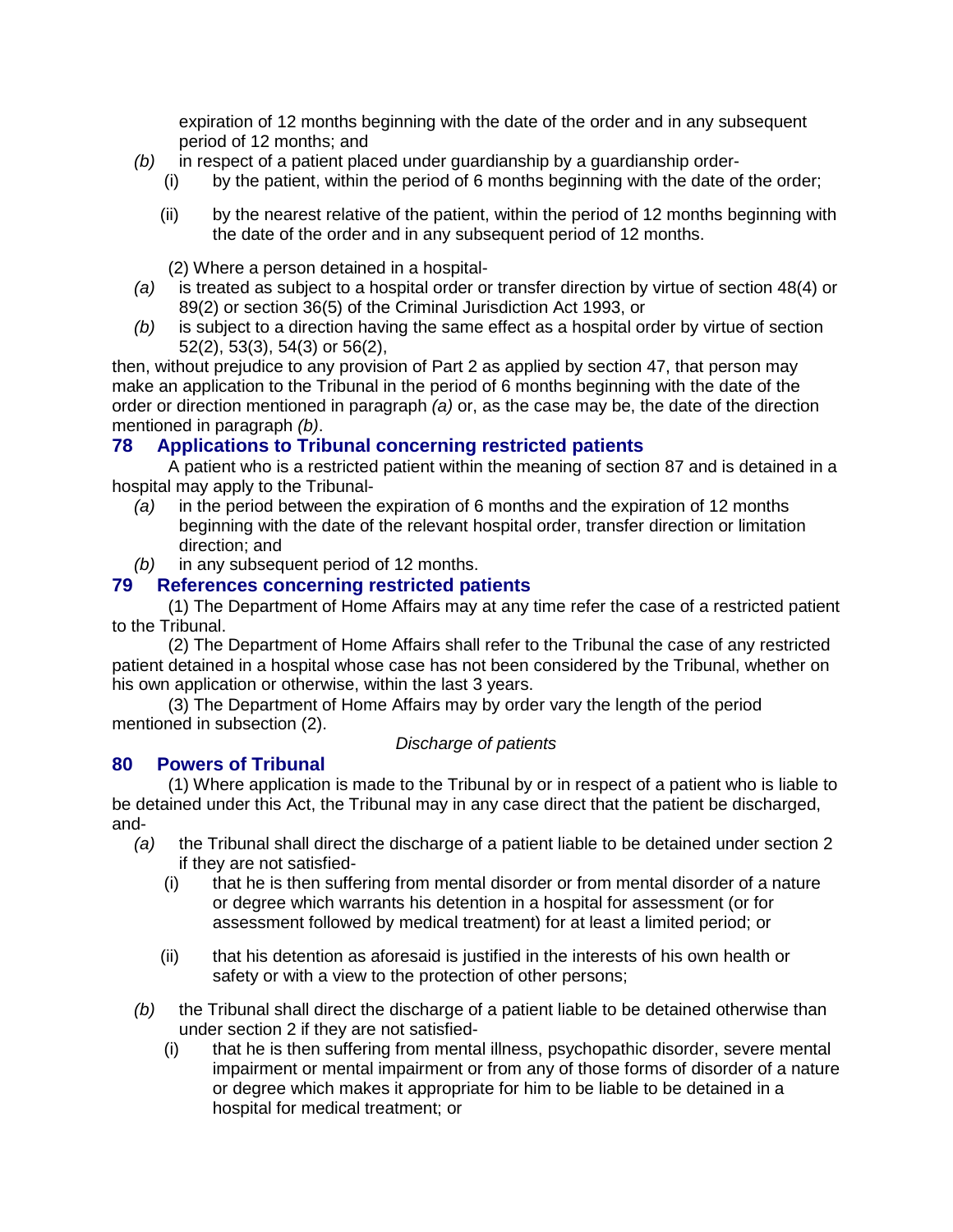- (ii) that it is necessary for the health or safety of the patient or for the protection of other persons that he should receive such treatment; or
- $(iii)$  in the case of an application by virtue of section  $77(1)(i)$ , that the patient, if released, would be likely to act in a manner dangerous to other persons or to himself.

#### **[Subs (1) substituted by Tribunals Act 2006 Sch 3.]**

(2) In determining whether to direct the discharge of a patient detained otherwise than under section 2 in a case not falling within subsection (1)*(b)*, the Tribunal shall have regard-

- *(a)* to the likelihood of medical treatment alleviating or preventing a deterioration of the patient's condition; and
- *(b)* in the case of a patient suffering from mental illness or severe mental impairment, to the likelihood of the patient, if discharged, being able to care for himself, to obtain the care he needs or to guard himself against serious exploitation.

(3) The Tribunal may under subsection (1) direct the discharge of a patient on a future date specified in the direction; and where the Tribunal do not direct the discharge of a patient under that subsection they may-

- *(a)* with a view to facilitating his discharge on a future date, recommend that he be granted leave of absence or transferred to another hospital or into guardianship; and
- *(b)* further consider his case in the event of any such recommendation not being complied with.

(4) Where, in the case of an application to the Tribunal by or in respect of a patient who is liable to be detained in pursuance of an application for admission for treatment or by virtue of an order or direction for his admission or removal to hospital under Part 3, the Tribunal do not direct the discharge of the patient under subsection (1), the Tribunal may-

- *(a)* recommend that the responsible medical officer consider whether to make a supervision application in respect of the patient; and
- *(b)* further consider the case in the event that no such application is made.

(5) Where application is made to the Tribunal by or in respect of a patient who is subject to guardianship under this Act, the Tribunal may in any case direct that the patient be discharged, and shall so direct if they are satisfied-

- *(a)* that he is not then suffering from mental illness, psychopathic disorder, severe mental impairment or mental impairment; or
- *(b)* that it is not necessary in the interests of the welfare of the patient, or for the protection of other persons, that the patient should remain under such guardianship.

(6) Where application is made to the Tribunal by or in respect of a patient who is subject to after-care under supervision (or, if he has not yet left hospital, is to be so subject after he leaves hospital), the Tribunal may in any case direct that the patient shall cease to be so subject (or not become so subject), and shall so direct if they are satisfied-

- *(a)* in a case where the patient has not yet left hospital, that the conditions set out in section 28(4) are not complied with; or
- *(b)* in any other case, that the conditions set out in section 34(4) are not complied with.

(7) Where application is made to the Tribunal under any provision of this Act by or in respect of a patient and the Tribunal do not direct that the patient be discharged or, if he is (or is to be) subject to after-care under supervision, that he cease to be so subject (or not become so subject), the Tribunal may, if satisfied that the patient is suffering from a form of mental disorder other than the form specified in the application, order or direction relating to him, direct that that application, order or direction be amended in such a way as appears to the Tribunal to be appropriate.

(8) Subsections (1) to (7) apply in relation to references to the Tribunal as they apply in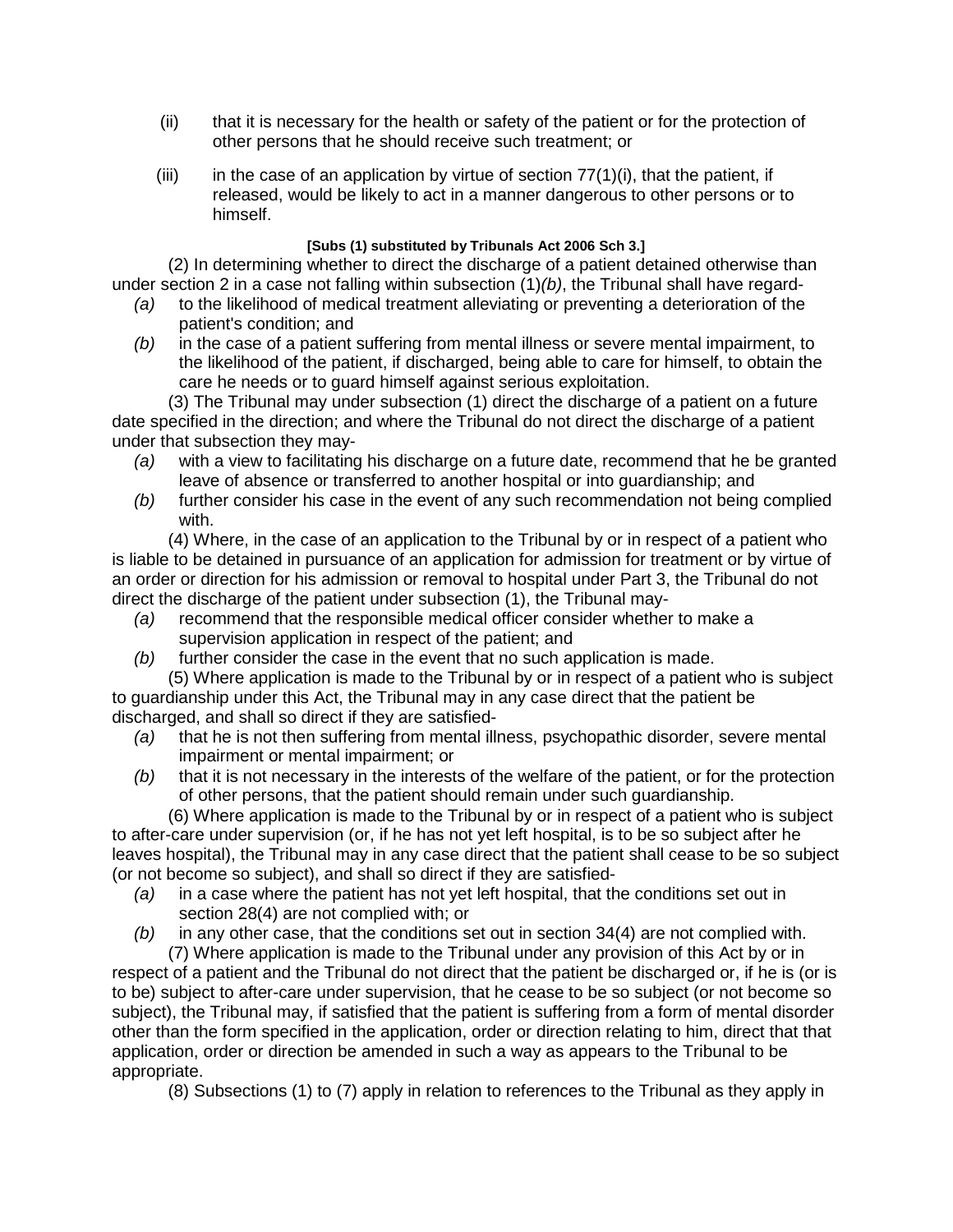relation to applications made to the Tribunal by or in respect of a patient.

(9) Subsection (1) does not apply in the case of a restricted patient except as provided in sections 81 and 82.

## **81 Power to discharge restricted patients**

(1) Where an application to the Tribunal is made by a restricted patient who is subject to a restriction order, or where the case of such a patient is referred to the Tribunal, they shall direct the absolute discharge of the patient if-

- *(a)* they are not satisfied as to the matters mentioned in section 80(1)*(b)*(i) or (ii); and
- *(b)* they are satisfied that it is not appropriate for the patient to remain liable to be recalled to hospital for further treatment.

## **[Subs (1) substituted by Tribunals Act 2006 Sch 3.]**

(2) Where in the case of any such patient as is mentioned in subsection (1), subsection (1)*(a)* applies but subsection (1)*(b)* does not apply, the Tribunal shall direct the conditional discharge of the patient.

#### **[Subs (2) substituted by Tribunals Act 2006 Sch 3.]**

(3) Where a patient is absolutely discharged under this section he shall thereupon cease to be liable to be detained by virtue of the relevant hospital order, and the restriction order shall cease to have effect accordingly.

(4) Where a patient is conditionally discharged under this section-

- *(a)* he may be recalled by the Department of Home Affairs under section 49(3) as if he had been conditionally discharged under section 49(2); and
- *(b)* the patient shall comply with such conditions (if any) as may be imposed at the time of discharge by the Tribunal or at any subsequent time by the Department of Home Affairs.

(5) The Department of Home Affairs may from time to time vary any condition imposed (whether by the Tribunal or by that Department) under subsection (4).

(6) Where a restriction order in respect of a patient ceases to have effect after he has been conditionally discharged under this section the patient shall, unless previously recalled, be deemed to be absolutely discharged on the date when the order ceases to have effect and shall cease to be liable to be detained by virtue of the relevant hospital order.

(7) The Tribunal may defer a direction for the conditional discharge of a patient until such arrangements as appear to the Tribunal to be necessary for that purpose have been made to their satisfaction; and where by virtue of any such deferment no direction has been given on an application or reference before the time when the patient's case comes before the Tribunal on a subsequent application or reference, the previous application or reference shall be treated as one on which no direction under this section can be given.

(8) This section is without prejudice to section 49.

## **82 Restricted patients subject to restriction directions**

(1) Where an application to the Tribunal is made by a restricted patient who is subject to a restriction direction or limitation direction, or where the case of such a patient is referred to them, the Tribunal-

- *(a)* shall notify the Department of Home Affairs whether, in their opinion, the patient would, if subject to a restriction order, be entitled to be absolutely or conditionally discharged under section 81; and
- *(b)* if they notify that Department that the patient would be entitled to be conditionally discharged, may recommend that in the event of his not being discharged under this section he should continue to be detained in hospital.
	- (2) If in the case of a patient not falling within subsection (4)-
- *(a)* the Tribunal notify the Department of Home Affairs that the patient would be entitled to be absolutely or conditionally discharged; and
- *(b)* within the period of 90 days beginning with the date of that notification that Department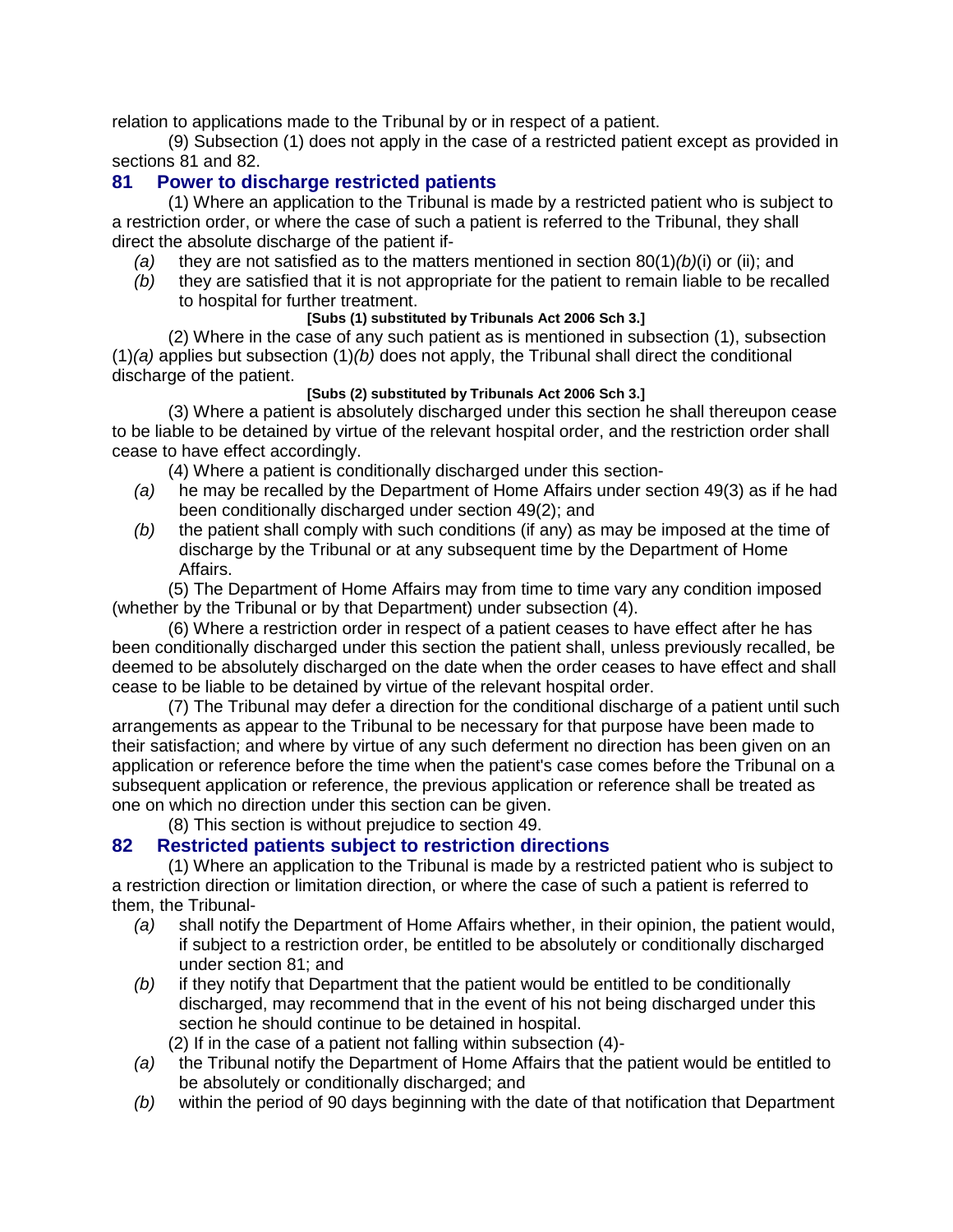gives notice to the Tribunal that the patient may be so discharged, the Tribunal shall direct the absolute or, as the case may be, the conditional discharge of the patient.

(3) Where a patient continues to be liable to be detained in a hospital at the end of the period referred to in subsection (2)*(b)* because the Department of Home Affairs has not given the notice there mentioned, the managers of the hospital shall, unless the Tribunal have made a recommendation under subsection (1)*(b)*, transfer the patient to a prison or other institution in which he might have been detained if he had not been removed to hospital, there to be dealt with as if he had not been so removed.

(4) If, in the case of a patient who is subject to a transfer direction under section 54, the Tribunal notify the Department of Home Affairs that the patient would be entitled to be absolutely or conditionally discharged, that Department shall, unless the Tribunal have made a recommendation under subsection (1)*(b)*, by warrant direct that the patient be remitted to a prison or other institution in which he might have been detained if he had not been removed to hospital, there to be dealt with as if he had not been so removed.

(5) Where a patient is transferred or remitted under subsection (3) or (4) the relevant transfer direction and the restriction direction, or the relevant hospital direction and the limitation direction, as the case may be, shall cease to have effect on his arrival in the prison or other institution.

(6) Subsections (3) to (8) of section 81 have effect in relation to this section as they have effect in relation to that section, taking references to the relevant hospital order and the restriction order as references to the transfer direction and the restriction direction.

(7) This section is without prejudice to sections 57 to 60 in their application to patients who are not discharged under this section.

#### **83 Applications and references concerning conditionally discharged restricted patients**

(1) Where a restricted patient has been conditionally discharged under section 49(2), 81 or 82, and is subsequently recalled to hospital-

- *(a)* the Department of Home Affairs shall, within one month of the day on which the patient returns or is returned to hospital, refer his case to the Tribunal; and
- *(b)* section 78 applies to the patient as if the relevant hospital order, transfer direction or limitation direction had been made on that day.

(2) Where a restricted patient has been conditionally discharged as aforesaid but has not been recalled to hospital he may apply to the Tribunal-

- *(a)* in the period between the expiration of 12 months and the expiration of 2 years beginning with the date on which he was conditionally discharged; and
- *(b)* in any subsequent period of 2 years.

(3) Sections 81 and 82 do not apply to an application under subsection (2) but on any such application the Tribunal may-

- *(a)* vary any condition to which the patient is subject in connection with his discharge or impose any condition which might have been imposed in connection therewith; or
- *(b)* direct that the restriction order or restriction direction to which he is subject shall cease to have effect;

and if the Tribunal give a direction under paragraph *(b)* the patient shall cease to be liable to be detained by virtue of the relevant hospital order or transfer direction.

*General*

### **84 Visiting and examination of patients**

(1) For the purpose of advising whether an application to the Tribunal should be made by or in respect of a patient who is liable to be detained or subject to guardianship or to after-care under supervision (or, if he has not left hospital, is to be subject to after-care under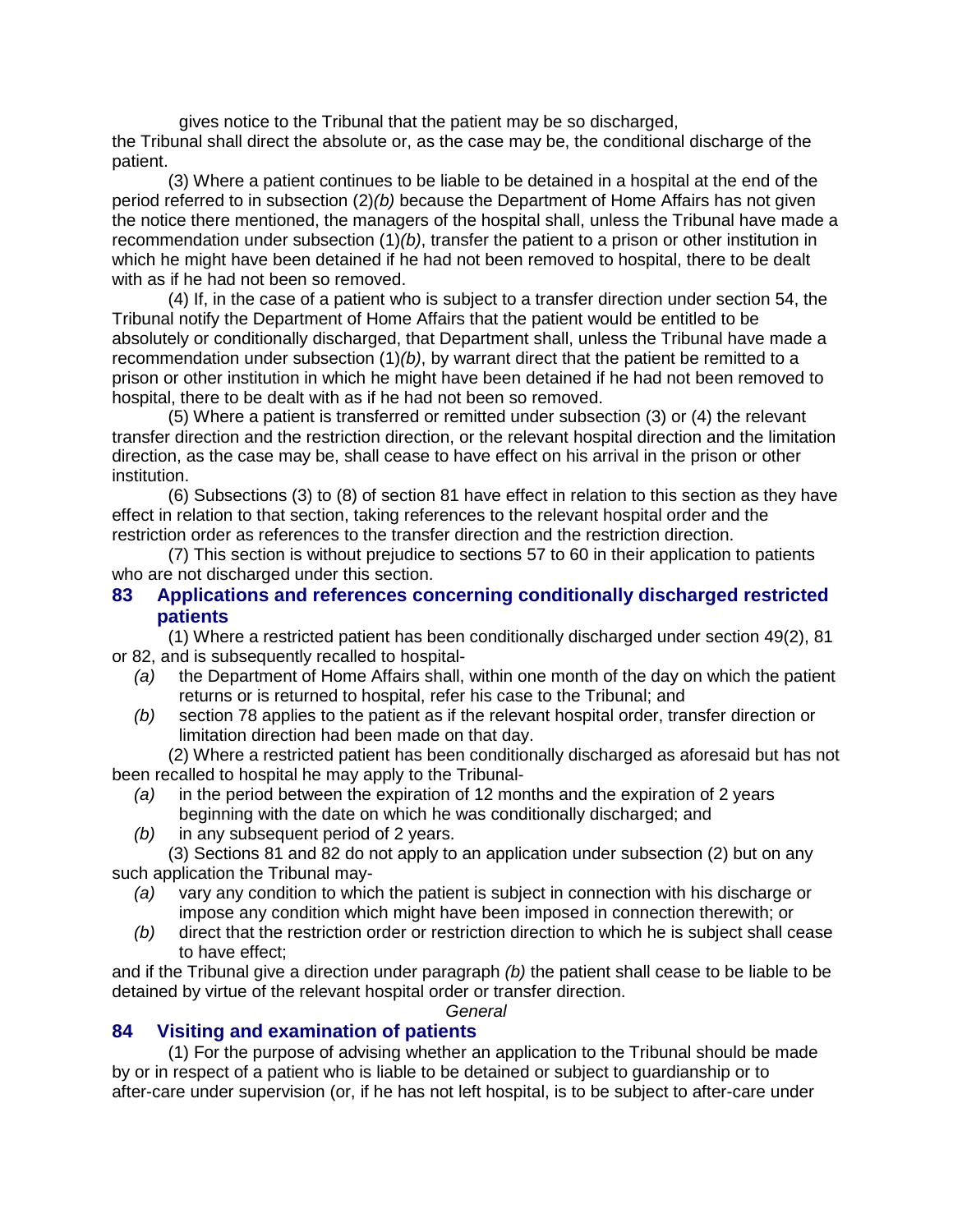supervision after he leaves hospital) under Part 2 or of furnishing information as to the condition of a patient for the purposes of such an application, any registered medical practitioner authorised by or on behalf of the patient or other person who is entitled to make or has made the application-

- *(a)* may at any reasonable time visit the patient and examine him in private, and
- *(b)* may require the production of and inspect any records relating to the detention or treatment of the patient in any hospital or to any after-care services provided for the patient under section 115.

(2) Section 43 applies for the purposes of this section as it applies for the purposes of Part 2.<br>85 6

## **85 General provisions concerning Tribunal applications**

(1) No application shall be made to the Tribunal by or in respect of a patient except in such cases and at such times as are expressly provided by this Act.

(2) Where under this Act any person is authorised to make an application to the Tribunal within a specified period, not more than one such application shall be made by that person within that period but for that purpose there shall be disregarded any application which is withdrawn in accordance with rules made under section 86.

(3) An application to the Tribunal authorised to be made by or in respect of a patient under this Act shall be made by notice in writing addressed to the Tribunal.

### **86 Procedure of Tribunal**

(1) The Deemsters may make rules with respect to the making of applications to the Tribunal and with respect to the proceedings of the Tribunal and matters incidental to or consequential on such proceedings.

(2) Rules made under this section may in particular make provision-

- *(a)* for enabling the Tribunal, or the chairman of the Tribunal, to postpone the consideration of any application by or in respect of a patient, or of any such application of any specified class, until the expiration of such period (not exceeding 12 months) as may be specified in the rules from the date on which an application by or in respect of the same patient was last considered and determined by the Tribunal under this Act;
- *(b)* for restricting the persons qualified to serve as members of the Tribunal for the consideration of any application, or of an application of any specified class;
- *(c)* for enabling the Tribunal to dispose of an application without a formal hearing where such a hearing is not requested by the applicant or it appears to the Tribunal that such a hearing would be detrimental to the health of the patient;
- *(d)* for enabling the Tribunal to exclude members of the public, or any specified class of members of the public, from any proceedings of the Tribunal, or to prohibit the publication of reports of any such proceedings or the names of any persons concerned in such proceedings;
- *(e)* for regulating the circumstances in which, and the persons by whom, applicants and patients in respect of whom applications are made to the Tribunal may, if not desiring to conduct their own case, be represented for the purposes of those applications;
- *(f)* for regulating the methods by which information relevant to an application may be obtained by or furnished to the Tribunal, and in particular for authorising the members of the Tribunal, or any one or more of them, to visit and interview in private any patient by or in respect of whom an application has been made;
- *(g)* for making available to any applicant, and to any patient in respect of whom an application is made to the Tribunal, copies of any documents obtained by or furnished to the Tribunal in connection with the application, and a statement of the substance of any oral information so obtained or furnished except where the Tribunal considers it undesirable in the interests of the patient or for other special reasons;
- *(h)* for requiring the Tribunal, if so requested in accordance with the rules, to furnish such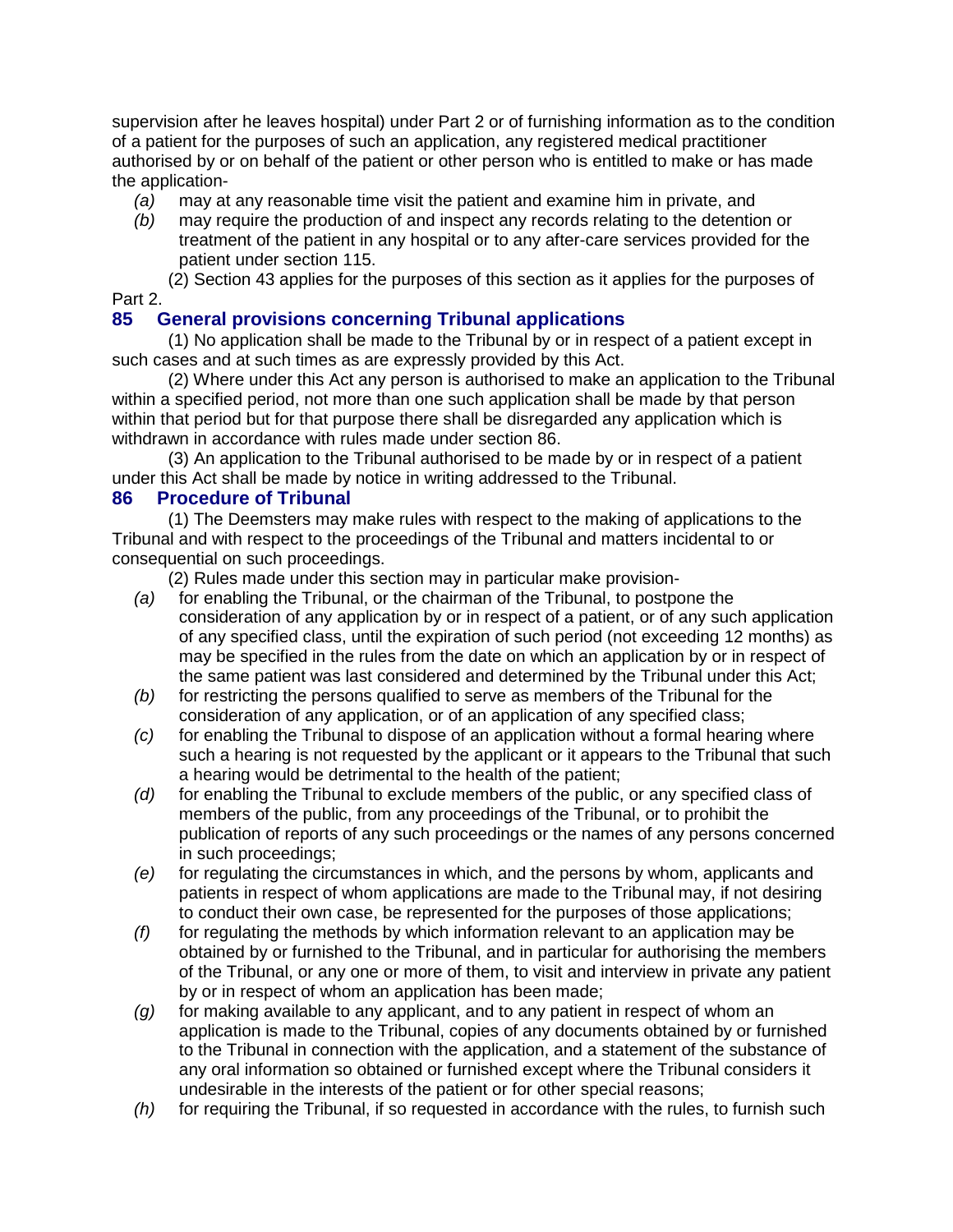statements of the reasons for any decision given by the Tribunal as may be prescribed by the rules, subject to any provision made by the rules for withholding such a statement from a patient or any other person in cases where the Tribunal considers that furnishing it would be undesirable in the interests of the patient or for other special reasons;

- *(i)* for conferring on the Tribunal such ancillary powers as the Deemsters think necessary for the purposes of the exercise of the Tribunal's functions under this Act;
- *(j)* for enabling any functions of the Tribunal which relate to matters preliminary or incidental to an application to be performed by the chairman of the Tribunal.

(3) Subsections (1) and (2) apply in relation to references to the Mental Health Review Tribunal as they apply in relation to applications to the Tribunal by or in respect of patients.

(4) Any functions conferred on the chairman of the Tribunal by rules under this section may, if for any reason he is unable to act, be exercised by another member of that Tribunal appointed by him for the purpose.

(5) The Tribunal may, and if so required by the High Court shall, state in the form of a special case for determination by the High Court any question of law which may arise before them.

(6) The Arbitration Act 1976 does not apply to any proceedings before the Tribunal except so far as any provisions of that Act may be applied, with or without modifications, by rules made under this section.

## **87 Interpretation of Part 5**

(1) In this Part **'restricted patient'** means a patient who is subject to a restriction order, restriction direction or limitation direction and this Part, subject to the provisions of this section, has effect in relation to any person who-

- *(a)* is subject to a direction which by virtue of section 52(2) has the same effect as a hospital order and a restriction order; or
- *(b)* is treated as subject to a hospital order and a restriction order by virtue of an order under section 36(5) of the Criminal Jurisdiction Act 1993;
- *(c)* is treated as subject to a hospital order and a restriction order or to a transfer direction and a restriction direction by virtue of section 89(2),

as it has effect in relation to a restricted patient.

(2) In this Part **'the relevant hospital order'**, **'the relevant transfer direction'** and **'the relevant hospital direction'**, in relation to a restricted patient, mean the hospital order, transfer direction or hospital direction by virtue of which he is liable to be detained in a hospital; but-

- *(a)* in the case of a person within subsection (1)*(a)*, references in this Part to the relevant hospital order or restriction order shall be construed as references to the direction there referred to;
- *(b)* in the case of a person within subsection (1)*(b)*, references in this Part to the relevant hospital order or restriction order shall be construed as references to the order under the provisions there mentioned;
- *(c)* in the case of a person within subsection (1)*(c)*, references in this Part to the relevant hospital order, the relevant transfer direction, the restriction order or the restriction direction or to a transfer direction under section 54 shall be construed as references to the hospital order, transfer direction, restriction order, restriction direction or transfer direction under that section to which that person is treated as subject by virtue of the provisions there mentioned in subsection (1)*(c)*.

(3) In this Part, unless the context otherwise requires, **'hospital'** means a hospital, and **'the responsible medical officer'** means the responsible medical officer, within the meaning of Part 2.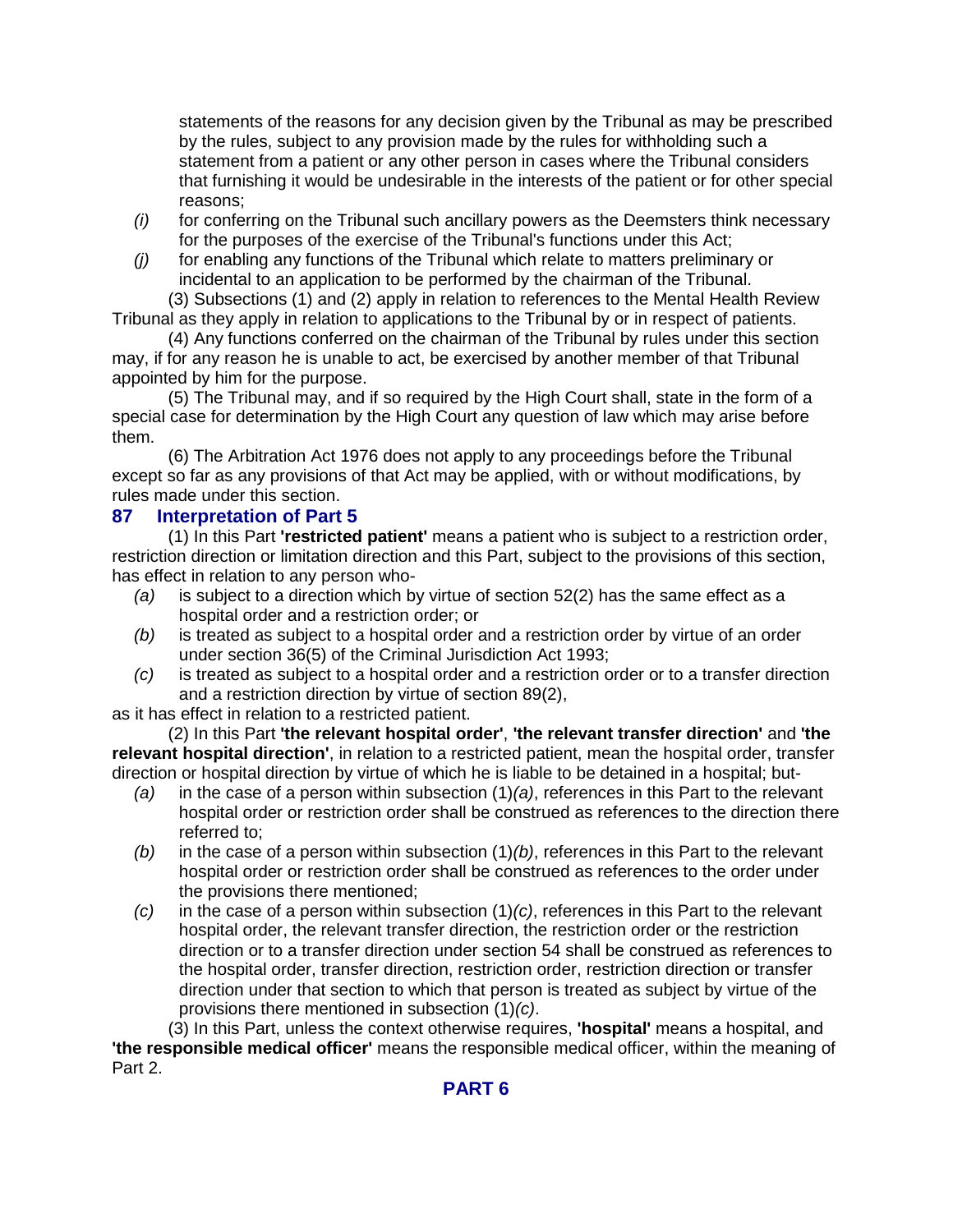## **TRANSFER OF PATIENTS**

#### **[Part 6 substituted by Mental Health (Amendment) Act 2006 s 1.]**

### **88 Introductory**

(1) In this Part-

**'appropriate authority'**, in relation to a relevant territory, means such authority exercising functions in that territory as may be prescribed;

**'prescribed'** means prescribed by regulations;

**'regulations'** means regulations made by the Department, after consulting the Department of Health;

#### **[Definition of 'regulations' amended by SD155/10 Schs 6 and 11.]**

**'relevant territory'** means such of the following territories as may be prescribed (either generally or in relation to any specified provision of this Part)-

- *(a)* England and Wales;
- *(b)* Scotland;
- *(c)* Northern Ireland;
- *(d)* the Bailiwick of Jersey;
- *(e)* the Bailiwick of Guernsey.

(2) References in this Part to a hospital, being a hospital in the Island, shall be construed as references to a hospital within the meaning of Part 2.

(3) Section 43 has effect as if references in that section to Part 2 included references to this Part, so far as this Part applies to patients removed to the Island thereunder.

**[S 88 substituted by Mental Health (Amendment) Act 2006 s 1.]**

## **89 Removal of certain patients to relevant territory**

(1) This section applies to a patient who-

- *(a)* is for the time being liable to be detained under this Act;
- *(b)* is for the time being subject to guardianship by virtue of a guardianship application under section 7 or a guardianship order; or
- *(c)* in respect of whom a supervision and treatment order under section 54(1)*(ca)* of the Criminal Jurisdiction Act 1993 is for the time being in force,

other than a patient who is liable to be detained by virtue of paragraph 1 or 3 of Schedule 2A to the Summary Jurisdiction Act 1989 or section 54(4) of or Schedule 1A to the said Act of 1993 (interim hospital orders and remands to hospital).

(2) If it appears to the Department that-

- *(a)* suitable arrangements have been made for a patient's treatment, assessment, care, supervision or control in a relevant territory;and
- *(b)* it is in the interests of the patient to remove the patient to a relevant territory,

the Department may authorise the removal of the patient to that territory and may give any necessary directions for the patient's conveyance to the destination.

(3) Where-

- *(a)* a person is subject to a hospital order with a restriction order; and
- *(b)* the Department has authorised, or intends to authorise, the removal of that person to a relevant territory under subsection (2),

the Department of Home Affairs may direct that the person be kept in custody in such place of safety as that Department may direct until such removal.

(4) In the case of a patient who is subject to a restriction order, restriction direction or limitation direction-

*(a)* subsection (2) has effect with the omission of paragraph *(b)*; and

*(b)* if the order or direction was of limited duration, that order or direction and any related hospital order, transfer direction or hospital direction shall continue in force so as to apply to the patient if the patient returns to the Island at any time before the end of the period for which it would have continued in force.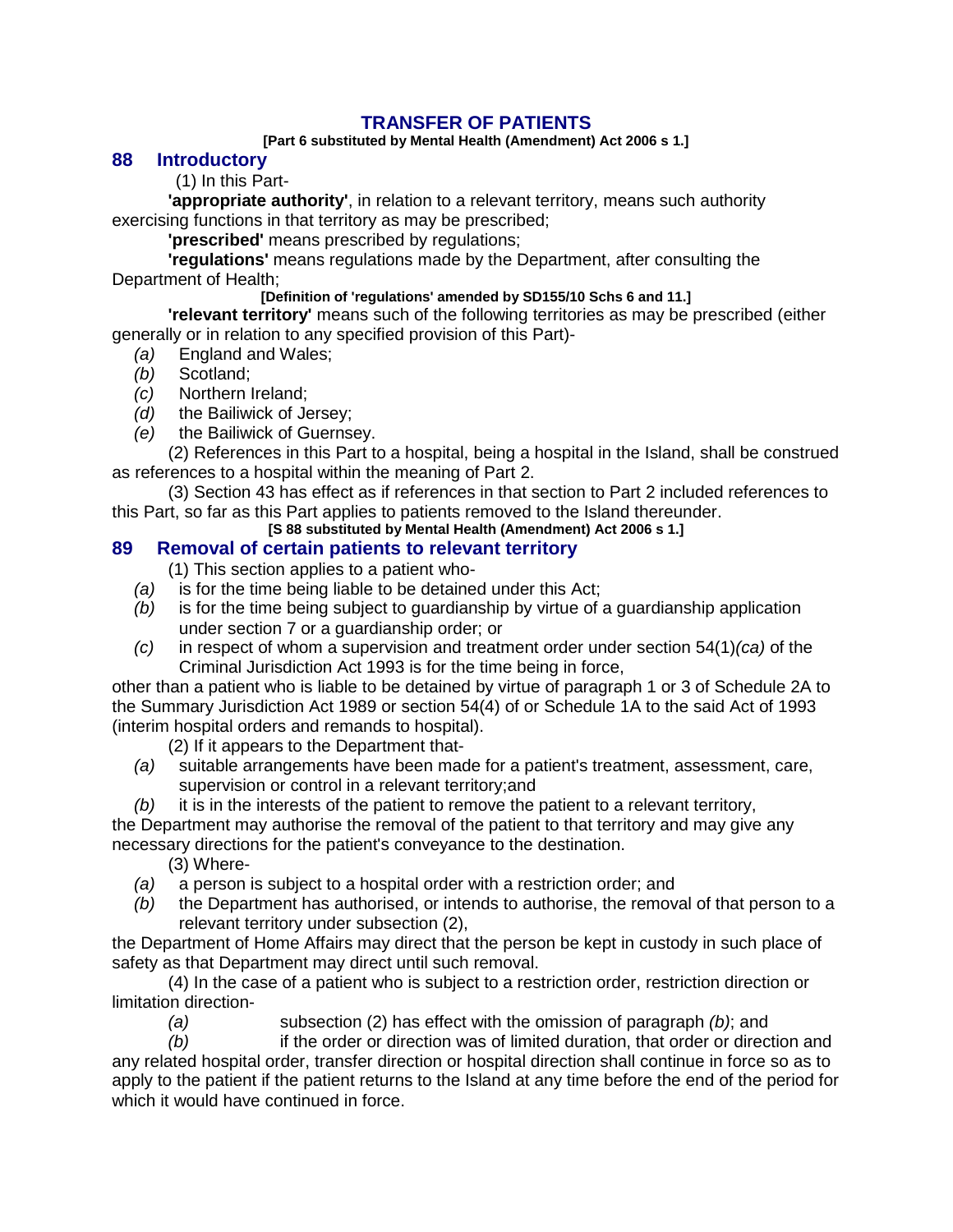(5) Except as provided by subsection (4)*(b)*, where the patient is removed from the Island in pursuance of subsection (2), any application, order or direction by virtue of which the patient is liable to be detained or subject to guardianship or the patient's discharge is restricted, or any supervision and treatment order, as the case may be, shall cease to have effect. **[S 89 substituted by Mental Health (Amendment) Act 2006 s 1.]**

### **90 Detained patient removed from relevant territory**

(1) The Department, after consulting the Department of Health, may by regulations provide that a specified order, direction or other act authorising a patient to be detained or restricting a patient's discharge under the law of a relevant territory is to be treated for the purposes of this Act as equivalent to a specified application, order or direction under Part 2 or 3, or under the Summary Jurisdiction Act 1989 or the Criminal Jurisdiction Act 1993, by virtue of which a patient is liable to be detained or the patient's discharge is restricted, as the case may be.

### **[Subs (1) amended by SD155/10 Schs 6 and 11.]**

(2) Subsections (3) to (5) apply to a patient authorised to be detained under the law of a relevant territory who is removed to the Island from that territory under a provision corresponding or similar to section 89.

(3) The patient shall be treated for the purposes of this Act as if-

- *(a)* the patient were suffering from such form of mental disorder, and
- *(b)* on the date of arrival in the Island the patient had been admitted to such hospital, in pursuance of such application, order or direction made or given on that date,

as is recorded in that patient's case in accordance with regulations; and references in this Act to the form or forms of mental disorder specified in the relevant application, order or direction shall be construed as including references to the form or forms of mental disorder so recorded.

(4) Where the patient was immediately before removal liable to be detained by virtue of an order, direction or other act made, given or done-

- *(a)* when a sentence of imprisonment, detention or custody was imposed by a court in the relevant territory, or
- *(b)* while the patient was serving such a sentence,

the patient shall be treated as if the sentence were a sentence of custody imposed by a court in the Island.

(5) Where the patient was immediately before removal subject to an order, direction or other act restricting the discharge of the patient, being an order, direction or act of limited duration, the order or direction to which the patient is subject by virtue of subsection (3) shall expire on the date on which the first-mentioned order, direction or act would have expired if the patient had not been removed.

## **[S 90 substituted by Mental Health (Amendment) Act 2006 s 1.]**

## **91 Other patients removed from relevant territory**

(1) The Department, after consulting the Department of Health, may by regulations specify any kind of care, supervision or control of patients under the law of a relevant territory (an 'equivalent regime') which is to be treated for the purposes of this section as equivalent to-

*(a)* guardianship by virtue of a guardianship application under section 7 or a guardianship order; or

*(b)* supervision and treatment by virtue of a supervision and treatment order under section 54(1)*(ca)* of the Criminal Jurisdiction Act 1993.

#### **[Subs (1) amended by SD155/10 Schs 6 and 11.]**

(2) A patient subject to an equivalent regime in a relevant territory who is removed to the Island under a provision corresponding or similar to section 89 shall be treated for the purposes of this Act as if-

*(a)* the patient were suffering from such form of mental disorder as is recorded in that patient's case in accordance with regulations,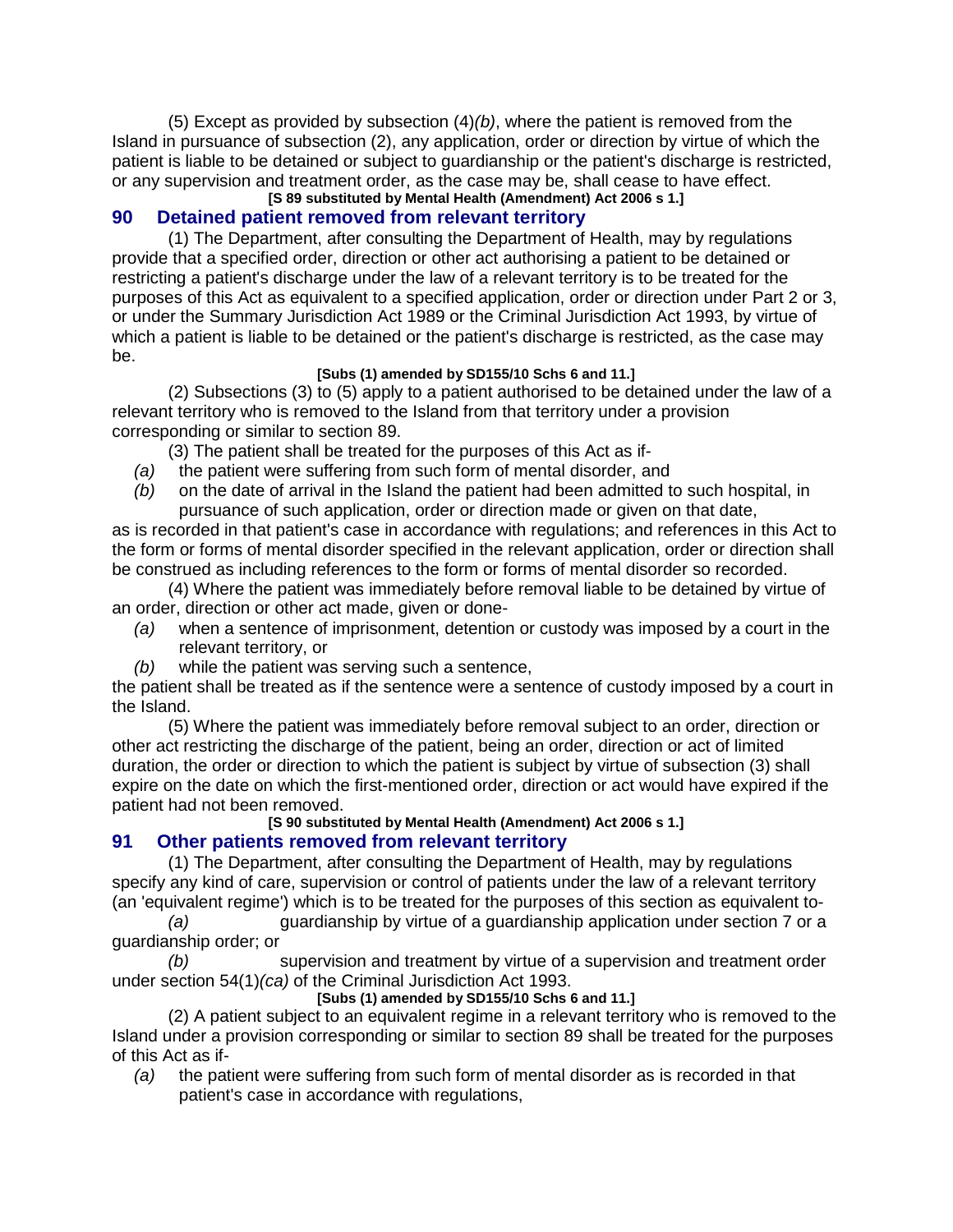- *(b)* on the date of arrival at the place where the patient is to reside the patient had been so received in pursuance of a guardianship application, guardianship order or supervision and treatment order, as the case may be, and
- *(c)* the application had been accepted or the order had been made, as the case may be, on that date;

and references in this Act to the form or forms of mental disorder specified in the relevant application or order shall be construed as including references to the form or forms of mental disorder so recorded.

## **[S 91 substituted by Mental Health (Amendment) Act 2006 s 1.]**

## **92 Transfer of responsibility for certain patients**

(1) If it appears to the Department of Home Affairs, in the case of a patient who-

- *(a)* is subject to a restriction order or restriction direction;
- *(b)* has been conditionally discharged under section 49 or 81; and
- *(c)* intends to remove, or has removed, from the Island to a relevant territory,

that a transfer under this subsection would be in the interests of the patient, that Department may, with the consent of the appropriate authority, transfer responsibility for the patient to that authority.

(2) A patient responsibility for whom is transferred to the Department of Home Affairs by an appropriate authority, with the consent of that Department, under a provision corresponding or similar to subsection (1) shall be treated-

- *(a)* as if on the date of the transfer the patient had been conditionally discharged under section 49 or 81; and
- *(b)* as if the patient were subject to a restriction order or restriction direction.

(3) Where a patient referred to in subsection (2) was immediately before the transfer subject to an order or direction restricting the patient's discharge, being an order or direction of limited duration, the restriction order or restriction direction to which the patient is subject by virtue of subsection (2) shall expire on the date on which the first-mentioned order or direction would have expired if the transfer had not been made.

### **[S 92 substituted by Mental Health (Amendment) Act 2006 s 1.]**

## **93 Patients subject to other regimes**

(1) The Department, after consulting the Department of Health, may by regulations specify any form of care, supervision or control of patients under the law of a relevant territory which is to be treated for the purposes of this section as equivalent to after-care under supervision (an 'equivalent regime').

### **[Subs (1) amended by SD155/10 Schs 6 and 11.]**

- (2) A supervision application may be made in respect of a patient who-
- *(a)* is subject in a relevant territory to an equivalent regime; and
- *(b)* intends to intends to remove, or has removed, from that territory in order to reside in the Island.

(3) The provisions of this Act relating to supervision applications, or patients subject to after-care under supervision, shall apply in relation to a patient in respect of whom a supervision application is or is to be made by virtue of this section, subject to such modifications as are prescribed.

(4) The Department, after consulting the Department of Health, may by regulations provide that, subject to such conditions as are prescribed, a patient who-

- *(a)* is subject to after-care under supervision; and
- *(b)* intends to remove, or has removed, from the Island in order to reside in a relevant territory,

shall cease to be so subject.

**[S 93 substituted by Mental Health (Amendment) Act 2006 s 1. Subs (4) amended by SD155/10 Schs 6 and 11.] 94 Removal of foreign patients**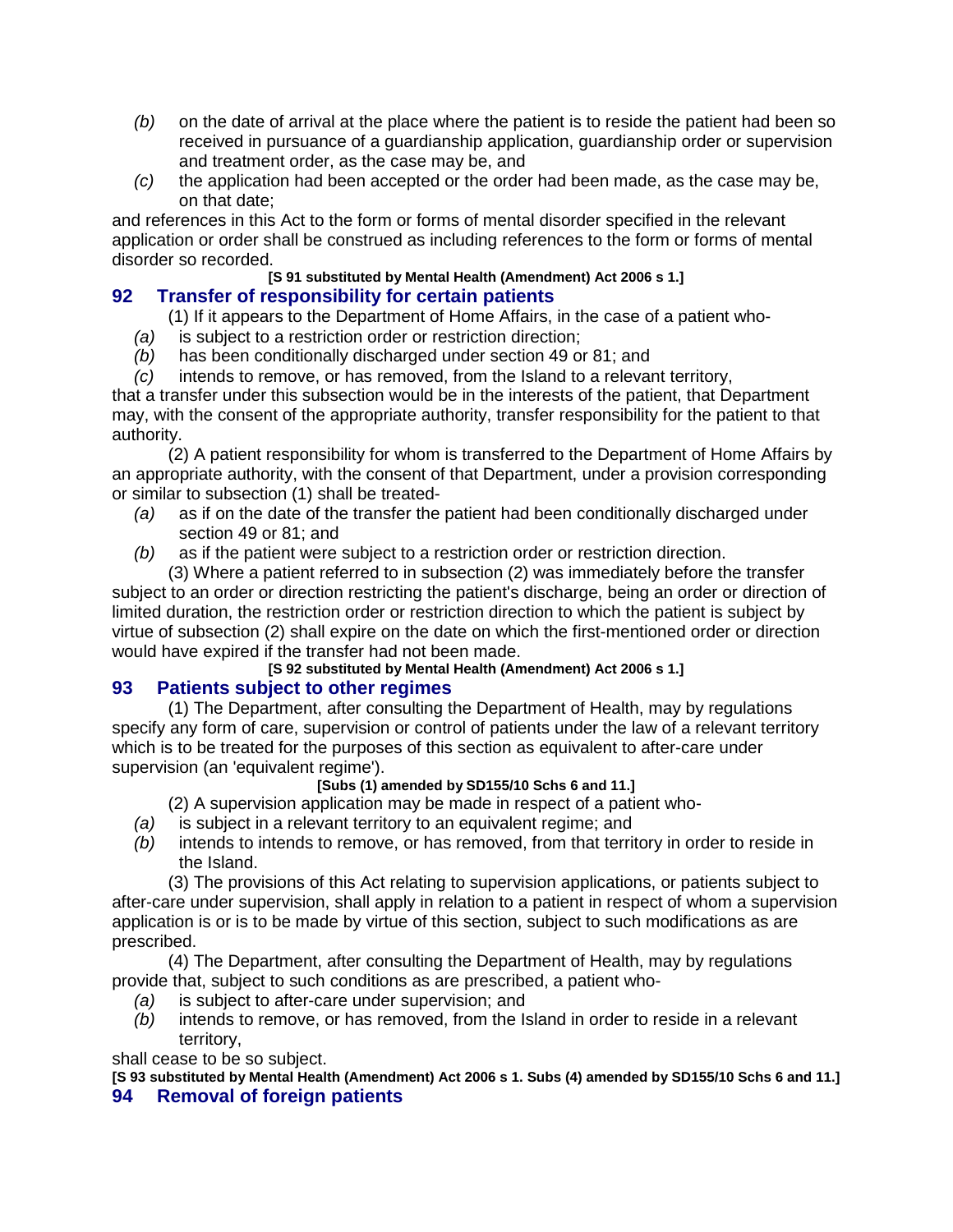(1) This section applies to any patient who is neither a British citizen nor a Commonwealth citizen having the right of abode in the Island by virtue of section 2(1)*(b)* of the Immigration Act 1971 (an Act of Parliament), as it has effect in the Island, being a patient who is receiving treatment for mental illness as an in-patient in a hospital in the Island and is detained pursuant to-

*(a)* an application for admission for treatment;

*(b)* a hospital order; or

*(c)* an order or direction under any enactment having the same effect as a hospital order, other than a patient who is liable to be detained by virtue of paragraph 1 or 3 of Schedule 2A to the Summary Jurisdiction Act 1989 or section 54(4) of or Schedule 1A to the said Act of 1993 (interim hospital orders and remands to hospital).

(2) If it appears to the Department that suitable arrangements have been made for the removal of a patient to whom this section applies to a country or territory outside the British Islands and for the patient's treatment, assessment, care, supervision or control there and that it is in the interests of the patient to remove the patient, the Department may, subject to subsection (3)-

- *(a)* by warrant authorise the removal of the patient from the place where the patient is receiving treatment as mentioned in subsection (1); and
- *(b)* give such directions as the Department thinks fit for the conveyance of the patient to the patient's destination in that country or territory and for the patient's detention in any place or on board any ship or aircraft until arrival at any specified port or place in any such country or territory.

(3) The Department shall not exercise its powers under subsection (2) in the case of any patient except with the approval of the Tribunal.

(4) Where the Department exercises its powers under subsection (2) in respect of a patient subject to a restriction order or restriction direction of limited duration, that order or direction and any related hospital order or transfer direction shall continue in force so as to apply to the patient if the patient returns to the Island at any time before the end of the period for which it would have continued in force.

(5) Except as provided by subsection (4), where a patient liable to be detained by virtue of an application, order or direction under Part 2 or 3 or under the Criminal Jurisdiction Act 1993 or the Summary Jurisdiction Act 1989 is removed from the Island in pursuance of arrangements referred to in subsection (2), the application, order or direction shall cease to have effect when the patient is duly received into a hospital or other institution in pursuance of those arrangements.

#### **[S 94 substituted by Mental Health (Amendment) Act 2006 s 1.]**

### **95 Powers of detention**

(1) Any person who under any provision corresponding or similar to section 18 or 134 may be taken into custody in a relevant territory may be taken into custody in, and returned to the territory in question from, the Island by an approved social worker or a constable.

(2) A person shall not be returned to a relevant territory under subsection (1) unless the Department is satisfied that the return is appropriate in the circumstances and has authorised it.

(3) A person who is returned to a relevant territory under subsection (1) shall be conveyed in accordance with any necessary directions by the Department.

(4) A patient being conveyed to-

- *(a)* a hospital or other institution under section 90(2); or
- *(b)* a place referred to in section 91(2)*(b)*,

shall be deemed to be in legal custody, and section 134 shall apply to the patient as if the patient were in legal custody by virtue of section 133.

(5) The reference to an approved social worker or a constable in subsection (1), and in section 134 as applied by subsection (4), includes a person of such a description, or holding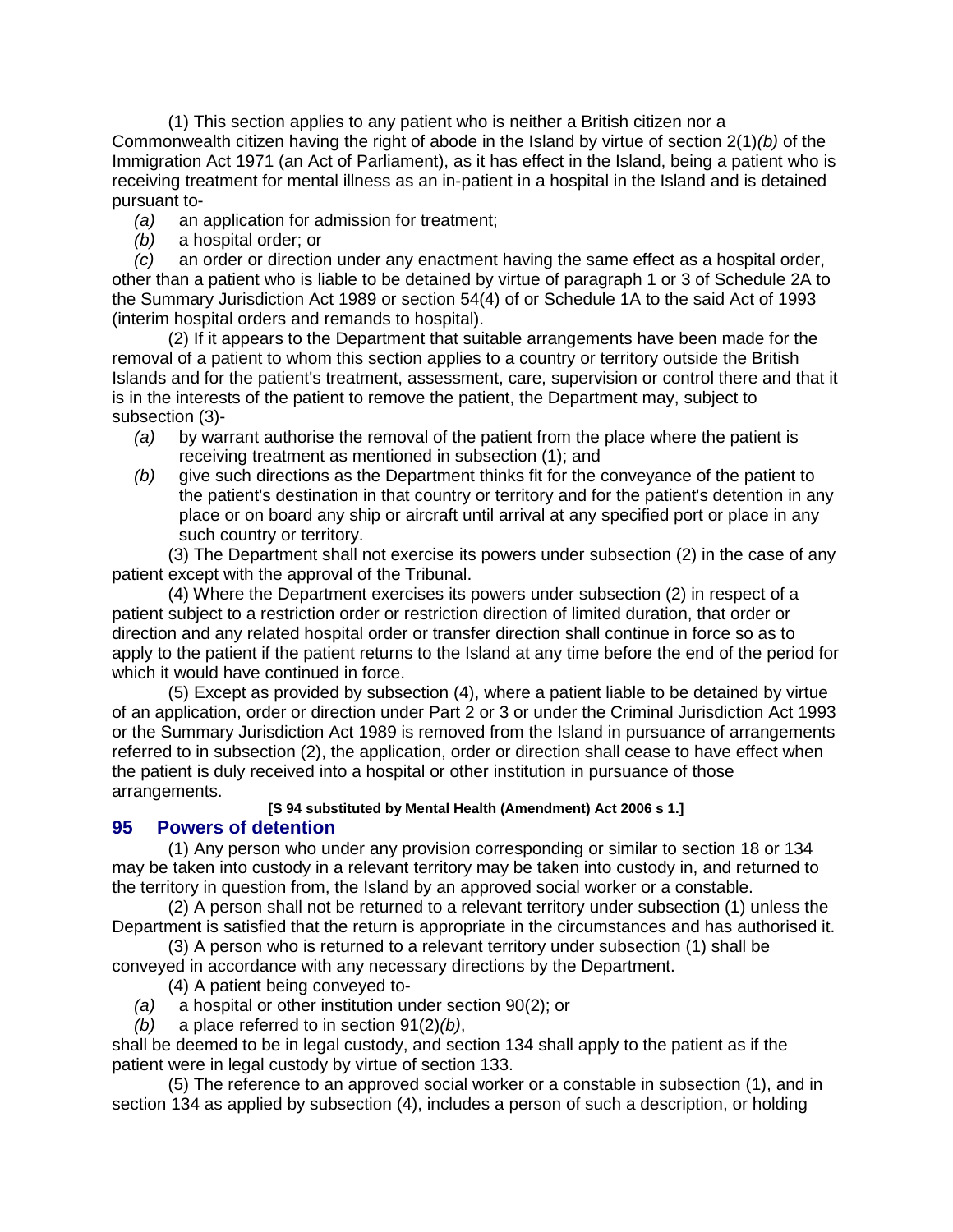such an office or exercising such functions in a relevant territory, as may be prescribed. **[S 95 substituted by Mental Health (Amendment) Act 2006 s 1.]**

**96 and 97 ...... [Ss 96 and 97 repealed by Mental Health (Amendment) Act 2006 s 1.]**

#### **PART 7**

## **MANAGEMENT OF PROPERTY AND AFFAIRS OF PATIENTS 98 Exercise of judge's functions: 'the patient'**

(1) The functions expressed to be conferred by this Part on the judge shall, subject to any directions of the President of the High Court, be exercisable by any judge of the High Court.

(2) The functions of the judge under this Part shall be exercisable where, after considering medical evidence, he is satisfied that a person is incapable, by reason of mental disorder, of managing and administering his property and affairs; and a person as to whom the judge is so satisfied is referred to in this Part as a 'patient'.

## **99 General functions of the judge with respect to property and affairs of patient**

(1) The judge may, with respect to the property and affairs of a patient, do or secure the doing of all such things as appear necessary or expedient-

- *(a)* for the maintenance or other benefit of the patient,
- *(b)* for the maintenance or other benefit of members of the patient's family,
- *(c)* for making provision for other persons or purposes for whom or which the patient might be expected to provide if he were not mentally disordered, or
- *(d)* otherwise for administering the patient's affairs.

(2) In the exercise of the powers conferred by this section regard shall be had first of all to the requirements of the patient, and, subject thereto the judge shall, in administering a patient's affairs, have regard to the interests of creditors and also to the desirability of making provision for obligations of the patient notwithstanding that they may not be legally enforceable. **100 Powers of the judge as to patient's property and affairs**

(1) Without prejudice to the generality of section 99, the judge shall have power to make such orders and give such directions and authorities as he thinks fit for the purposes of that section and in particular may for those purposes make orders or give directions or authorities for-

- *(a)* the control (with or without the transfer or vesting of property or the payment into or lodgement in the High Court of money or securities) and management of any property of the patient;
- *(b)* the sale, exchange, charging or other disposition of or dealing with any property of the patient;
- *(c)* the acquisition of any property in the name or on behalf of the patient;
- *(d)* the settlement of any property of the patient, or the gift of any property of the patient to any such persons or for any such purposes as are mentioned in section 99(1)*(b)* and *(c)*;
- *(e)* the execution for the patient of a will making any provision (whether by way of disposing of property or exercising a power or otherwise) which could be made by a will executed by the patient if he were not mentally disordered;
- *(f)* the carrying on by a suitable person of any profession, trade or business of the patient;
- *(g)* the dissolution of a partnership of which the patient is a member;
- *(h)* the carrying out of any contract entered into by the patient;
- *(i)* the conduct of legal proceedings in the name of the patient or on his behalf;
- *(j)* the reimbursement out of the property of the patient, with or without interest, of money applied by any person either in payment of the patient's debts (whether legally enforceable or not) or for the maintenance or other benefit of the patient or members of his family or in making provision for other persons or purposes for whom or which he might be expected to provide if he were not mentally disordered;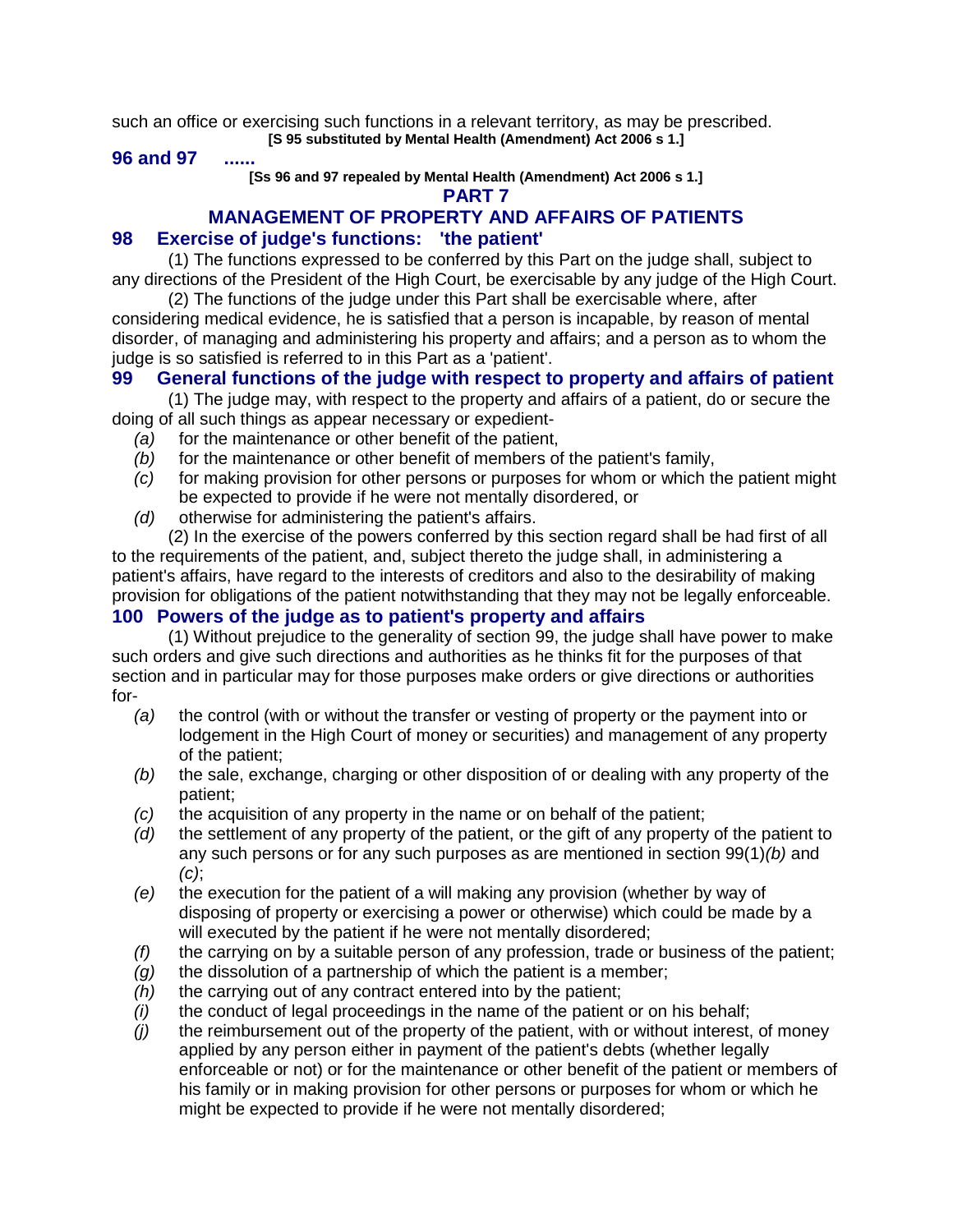*(k)* the exercise of any power (including a power to consent) vested in the patient, whether beneficially, or as guardian or trustee, or otherwise.

(2) If under subsection (1) provision is made for the settlement of any property of a patient, or the exercise of a power vested in a patient of appointing trustees or retiring from a trust, the judge may also make as respects the property settled or trust property such consequential vesting or other orders as the case may require, including (in the case of the exercise of such a power) any order which could have been made in such a case under Part IV of the Trustee Act 1961.

(3) Where under this section a settlement has been made of any property of a patient, and the judge is satisfied, at any time before the death of the patient, that any material fact was not disclosed when the settlement was made, or that there has been any substantial change in circumstances, he may by order vary the settlement in such manner as he thinks fit, and give any consequential directions.

(4) The power of the judge to make or give an order, direction or authority for the execution of a will for a patient-

- *(a)* shall not be exercisable at any time when the patient is a minor, and
- *(b)* shall not be exercised unless the judge has reason to believe that the patient is incapable of making a valid will for himself.

(5) Subject to rules of court, any power exercisable by the judge under subsection (1)*(a)*, *(b)*, *(c)* or *(h)* may be exercised by the Attorney General; but the powers exercisable by virtue

of this subsection shall not extend to authorising the sale, exchange, charging or other disposition of or dealing with any land of the patient.

## **101 Supplementary provisions as to wills executed under s100**

(1) Where under section 100(1) the judge makes or gives an order, direction or authority requiring or authorising a person (in this section referred to as 'the authorised person') to execute a will for a patient, any will executed in pursuance of that order, direction or authority shall be expressed to be signed by the patient acting by the authorised person, and shall be-

- *(a)* signed by the authorised person with the name of the patient, and with his own name, in the presence of 2 or more witnesses present at the same time, and
- *(b)* attested and subscribed by those witnesses in the presence of the authorised person, and
- *(c)* sealed with the official seal of the High Court.

(2) Subject to the subsection (3), any such will executed in accordance with subsection (1) shall have the same effect for all purposes as if the patient were capable of making a valid will and the will had been executed by him in the manner required by the Wills Act 1985.

(3) So much of subsection (2) as provides for such a will to have effect as if the patient were capable of making a valid will-

- *(a)* shall not have effect in relation to such a will in so far as it disposes of any immovable property, other than immovable property in the Island, and
- *(b)* where at the time when such a will is executed the patient is domiciled in a country or territory outside the Island, shall not have effect in relation to that will in so far as it relates to any other property or matter, except any property or matter in respect of which, under the law of his domicile, any question of his testamentary capacity would fall to be determined in accordance with the law of the Island.

### **102 Judge's powers in cases of emergency**

Where-

- *(a)* it is represented to the judge, and he has reason to believe, that a person may be incapable, by reason of mental disorder, of managing and administering his property and affairs, and
- *(b)* the judge is of the opinion that it is necessary to make immediate provision for any of the matters referred to in section 99,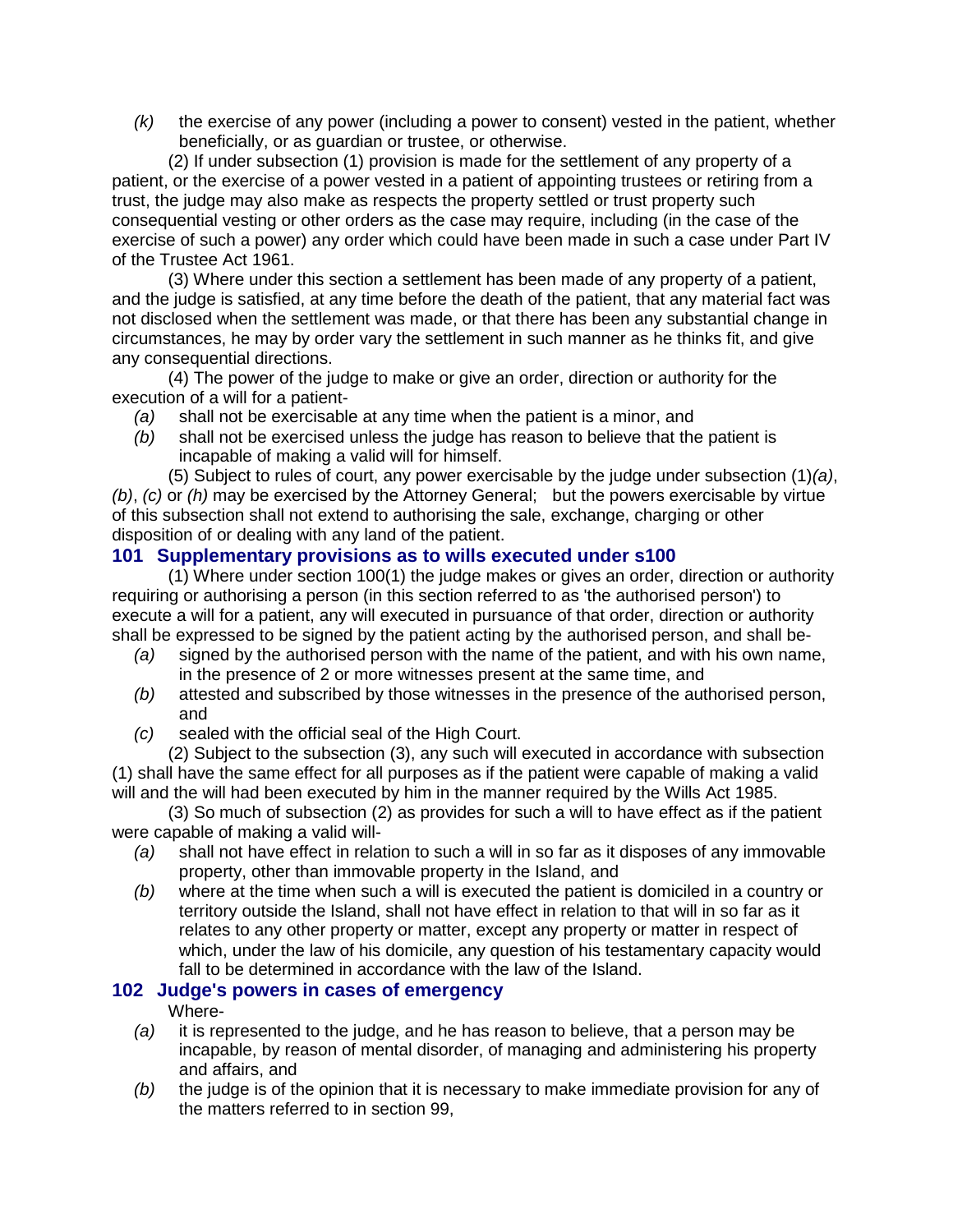then pending the determination of the question whether that person is so incapable the judge may exercise in relation to the property and affairs of that person any of the powers conferred on him in relation to the property and affairs of a patient by this Part so far as is requisite for enabling that provision to be made.

### **103 Power to appoint receiver**

(1) The judge may by order appoint as receiver for a patient a person specified in the order or the holder for the time being of an office so specified.

(2) A person appointed as receiver for a patient shall do all such things in relation to the property and affairs of the patient as the judge, in the exercise of the powers conferred on him by sections 99 and 100, orders or directs him to do and may do any such thing in relation to the property and affairs of the patient as the judge, in the exercise of those powers, authorises him to do.

(3) A receiver appointed for any person shall be discharged by order of the judge on the judge being satisfied that that person has become capable of managing and administering his property and affairs, and may be discharged by order of the judge at any time if the judge considers it expedient to do so; and a receiver shall be discharged (without any order) on the death of the patient.

## **104 Vesting of stock in curator appointed outside Island**

(1) Where the judge is satisfied-

- *(a)* that under the law prevailing in a place outside the Island a person has been appointed to exercise powers with respect to the property or affairs of any other person on the ground (however formulated) that that other person is incapable, by reason of mental disorder, of managing and administering his property and affairs, and
- *(b)* that having regard to the nature of the appointment and to the circumstances of the case it is expedient that the judge should exercise his powers under this section,

the judge may direct any stock standing in the name of the said other person or the right to receive the dividends from the stock to be transferred into the name of the person so appointed or otherwise dealt with as requested by that person, and may give such directions as the judge thinks fit for dealing with accrued dividends from the stock.

(2) In this section 'stock' includes shares and also any fund, annuity or security transferable in the books kept by any body corporate or unincorporated company or society, or by an instrument of transfer either alone or accompanied by the formalities, and 'dividends' shall be construed accordingly.

## **105 Preservation of interests in patient's property**

(1) Where any property of a person has been disposed of under this Part, and under his will or his intestacy, or by any gift perfected or nomination taking effect on his death, any other person would have taken an interest in the property but for the disposal-

- *(a)* he shall take the same interest, if and so far as circumstances allow, in any property belonging to the estate of the deceased which represents the property disposed of; and
- *(b)* if the property disposed of was real property any property representing it shall so long as it remains part of his estate be treated as if it were real property.

(2) The judge, in ordering, directing or authorising under this Part any disposal of property which apart from this section would result in the conversion of personal property into real property, may direct that the property representing the property disposed of shall, so long as it remains the property of the patient or forms part of his estate, be treated as if it were personal property.

(3) References in subsections (1) and (2) to the disposal of property are references to-

- *(a)* the sale, exchange, charging or other dealing (otherwise than by will) with property other than money,
- *(b)* the removal of property from one place to another,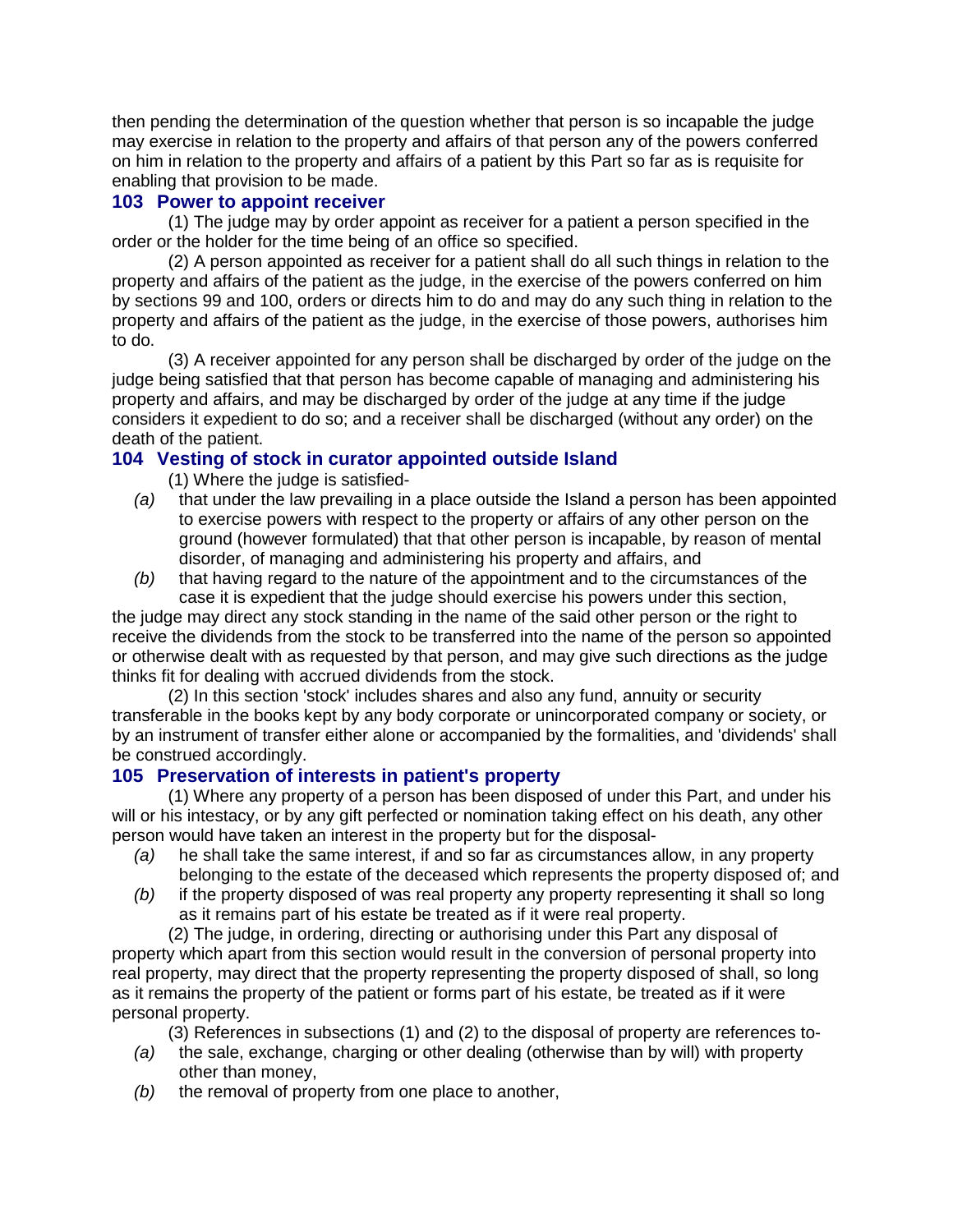*(c)* the application of money in acquiring property, or

*(d)* the transfer of money from one account to another;

and references to property representing property disposed of shall be construed accordingly and as including the result of successive disposals.

(4) The judge may give such directions as appear to him necessary or expedient for the purpose of facilitating the operation of subsection (1), including the carrying of money to a separate account and the transfer of property other than money.

(5) Where the judge has ordered, directed or authorised the expenditure of money for the carrying out of permanent improvements on, or otherwise for the permanent benefit of, any property of the patient, he may order that the whole or any part of the money expended or to be expended shall be a charge upon the property, whether without interest or with interest at a specified rate; and an order under this subsection may provide for excluding or restricting the operation of subsection (1).

(6) A charge under subsection (5) may be made in favour of such person as may be just, and in particular, where the money charged is paid out of the patient's general estate, may be made in favour of a person as trustee for the patient; but no charge under that subsection shall confer any right of sale or foreclosure during the lifetime of the patient.

### **106 General powers of the judge with respect to proceedings**

(1) For the purposes of any proceedings before him with respect to persons suffering or alleged to be suffering from mental disorder, the judge shall have the same powers as are vested in the High Court in respect of securing the attendance of witnesses and the production of documents.

(2) Subject to the provisions of this section, any act or omission in the course of such proceedings which, if occurring in the course of proceedings in the High Court would have been a contempt of the Court, shall be punishable by the judge in any manner in which it could have been punished by the High Court.

### **107 Appeals**

Subject to and in accordance with rules of court, an appeal shall lie to the Staff of Government Division of the High Court from any decision of the judge.

#### **108 Rules of procedure**

(1) The power under section 25 of the High Court Act 1991 to make rules of court includes power to make rules for the purpose of any provision of this Part, and in this Part 'rules of court' shall be construed accordingly.

(2) Proceedings before the judge with respect to persons suffering or alleged to be suffering from mental disorder (in this section referred to as 'proceedings') shall be conducted in accordance with the provisions of rules of court.

(3) Rules of court may make provision as to-

- *(a)* the carrying out of preliminary or incidental inquiries;
- *(b)* the persons by whom and manner in which proceedings may be instituted and carried on;
- *(c)* the persons who are to be entitled to be notified of, to attend, or to take part in proceedings;
- *(d)* the evidence which may be authorised or required to be given in proceedings and the manner (whether on oath or otherwise and whether orally or in writing) in which it is to be given;
- *(e)* the administration of oaths and taking of affidavits for the purposes of proceedings; and
- *(f)* the enforcement of orders made and directions given in proceedings.

(4) Without prejudice to section 106(1), rules of court may make provision for authorising or requiring the attendance and examination of persons suffering or alleged to be suffering from mental disorder, the furnishing of information and the production of documents.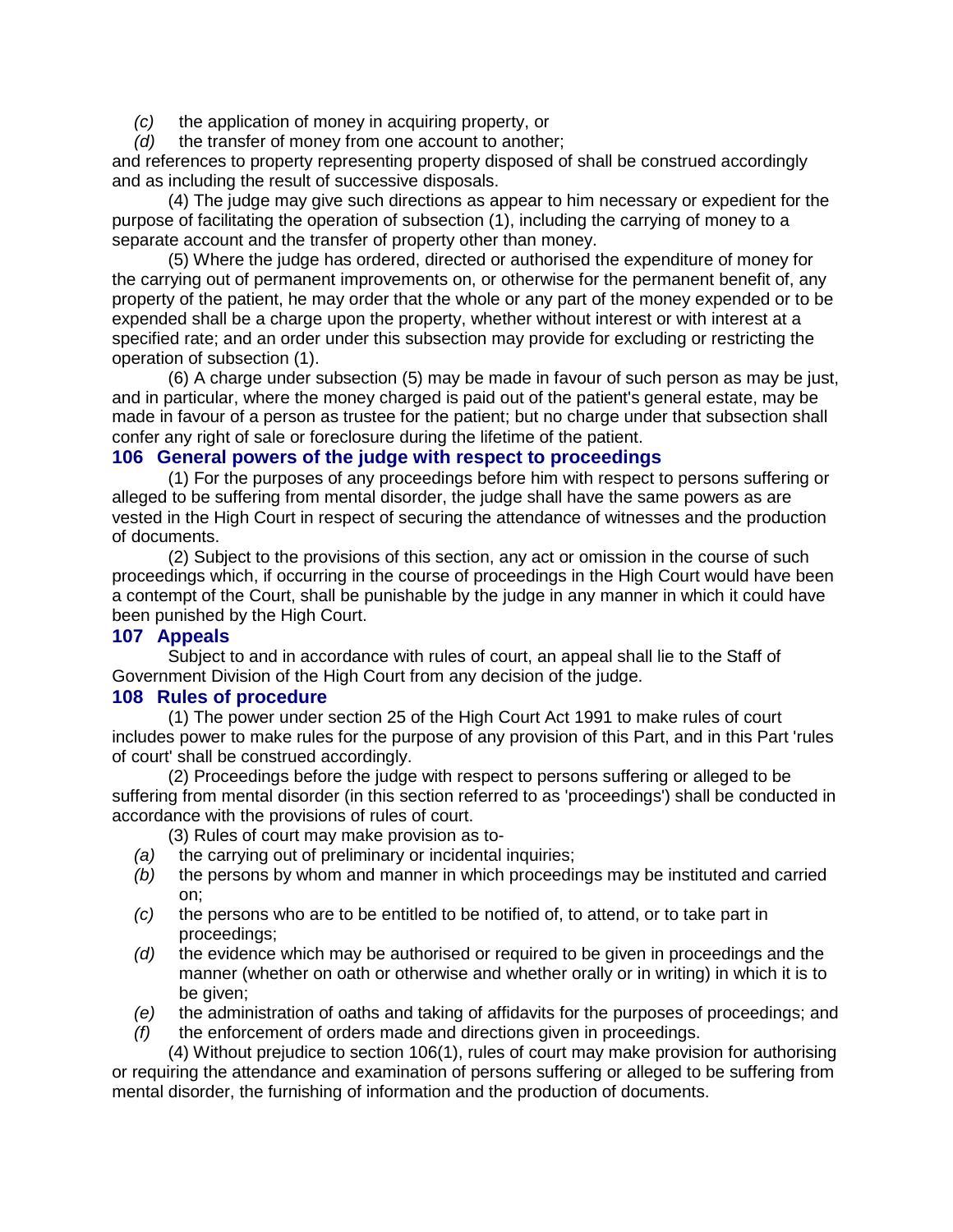(5) Rules of court may make provision as to the termination of proceedings, whether on the death or recovery of the person to whom the proceedings relate or otherwise, and for the exercise, pending the termination of the proceedings, of powers exercisable under this Part in relation to the property or affairs of a patient.

(6) Rules of court may-

- *(a)* make provision as to the scale of costs, fees and percentages payable in relation to proceedings, and as to the manner in which and funds out of which such costs, fees and percentages are to be paid;
- *(b)* contain provision for charging any percentage upon the estate of the person to whom the proceedings relate and for the payment of costs, fees and percentages within such time after the death of the person to whom the proceedings relate or the termination of the proceedings as may be provided by the rules; and
- *(c)* provide for the remission of fees and percentages.

(7) A charge upon the estate of a person created by virtue of subsection (6) shall not cause any interest of that person in any property to fail or determine or to be prevented from recommencing.

(8) Rules of court may authorise the making of orders for the payment of costs to or by persons attending, as well as persons taking part in, proceedings.

#### **109 Security and accounts**

(1) Rules of court may make provision as to the giving of security by a receiver and as to the enforcement and discharge of the security.

(2) It shall be the duty of a receiver to render accounts in accordance with the requirements of rules of court as well after his discharge as during his receivership; and rules of court may make provision for the rendering of accounts by persons other than receivers who are ordered, directed or authorised under this Part to carry out any transaction.

### **110 Effect and proof of orders etc**

Office copies of orders made, directions or authorities given or other instruments issued by the judge shall be admissible in all legal proceedings as evidence of the originals without any further proof.

### **111 Interpretation of Part 7 etc**

(1) In this Part-

**'the judge'** shall be construed in accordance with section 98;

**'patient'** has the meaning given by section 98;

**'property'** includes any thing in action, and any interest in real or personal property;

**'rules of court'** has the meaning given by section 108(1);

**'will'** includes a codicil.

(2) The functions vested in the judge under this Part do not limit the inherent jurisdiction of the High Court in relation to persons suffering from mental disorder.

#### **PART 8**

### **MISCELLANEOUS FUNCTIONS OF DEPARTMENT**

*Approved social workers*

### **112 Appointment of approved social workers**

(1) The Department shall appoint a sufficient number of approved social workers for the purpose of discharging the functions conferred on them by this Act.

(2) No person shall be appointed by the Department as an approved social worker unless he is approved by the Department as having appropriate competence in dealing with persons who are suffering from mental disorder.

#### **113 Powers of entry and inspection**

An approved social worker of the Department authorised for the purpose by the Department may at all reasonable times after producing, if asked to do so, some duly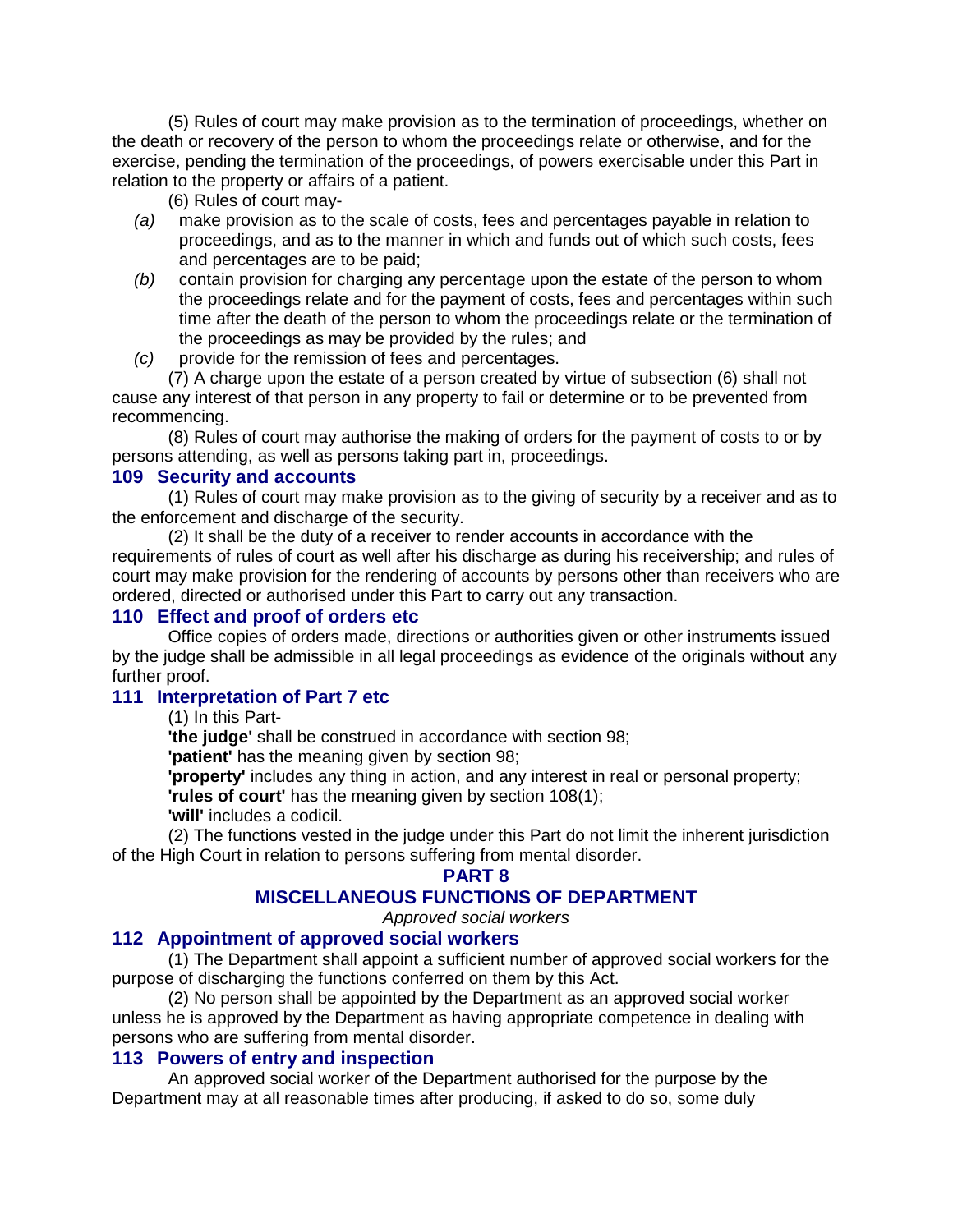authenticated document showing that he is such a social worker and so authorised, enter and inspect any premises (not being a hospital) in which a mentally disordered patient is living, if he has reasonable cause to believe that the patient is not under proper care.

## **114 Welfare of certain hospital patients**

(1) Where a patient to whom this section applies is admitted to a hospital or nursing home in the Island (whether for treatment for mental disorder or for any other reason) then, without prejudice to its duties in relation to the patient apart from the provisions of this section, the Department shall arrange for visits to be made to him on behalf of the Department, and shall take such other steps in relation to the patient while in the hospital or nursing home as would be expected to be taken by his parents.

- (2) This section applies to-
- *(a)* a minor who is in the care of the Department by virtue of a care order within the meaning of the Children and Young Persons Act 2001;
	- **[Para** *(a)* **substituted by Children and Young Persons Act 2001 Sch 12.]**
- *(b)* a person who is subject to the guardianship of the Department under the provisions of this Act;
- *(c)* a person the functions of whose nearest relative under this Act are for the time being transferred to the Department.

## **115 After-care**

(1) This section applies to persons who are-

- *(a)* detained under section 3,
- *(b)* admitted to a hospital in pursuance of a hospital order made under section 54(1) of the Criminal Jurisdiction Act 1993 or paragraph 2 of Schedule 2A to the Summary Jurisdiction Act 1989, or
- *(c)* transferred to a hospital in pursuance of a transfer direction made under section 53 or 54 or a hospital direction,

and then cease to be detained and (whether or not immediately after so ceasing) leave hospital.

(2) It shall be the duty of the Department, in co-operation with the Department of Health and relevant voluntary agencies, to provide, or to make arrangements for the provision of, after-care services for any person to whom this section applies until such time as the Department is satisfied that the person concerned is no longer in need of such services; but it shall not be so satisfied in the case of a patient who is subject to after-care under supervision at any time while he remains so subject.

### **[Subs (2) amended by SD155/10 Schs 3, 6 and 11.]**

(3) It is the duty of the Department to secure that at all times while a patient is subject to after-care under supervision-

*(a)* a person who is a registered medical practitioner approved for the purposes of section 12 as having special experience in the diagnosis or treatment of mental disorder is in charge of the medical treatment as part of the after-care services provided for him under this section; and

### **[Para** *(a)* **amended by SD155/10 Schs 6 and 11.]**

*(b)* a person professionally concerned with any of the after-care services so provided is supervising him with a view to securing that he receives the after-care services so provided.

(4) Section 43 shall apply for the purposes of this section as it applies for the purposes of Part 2.

### *Functions of the Department*

## **116 Code of practice**

(1) The Department shall issue a code of practice, or approve (with or without modifications) a code of practice issued by the Secretary of State under section 118 of the Mental Health Act 1983 (an Act of Parliament)-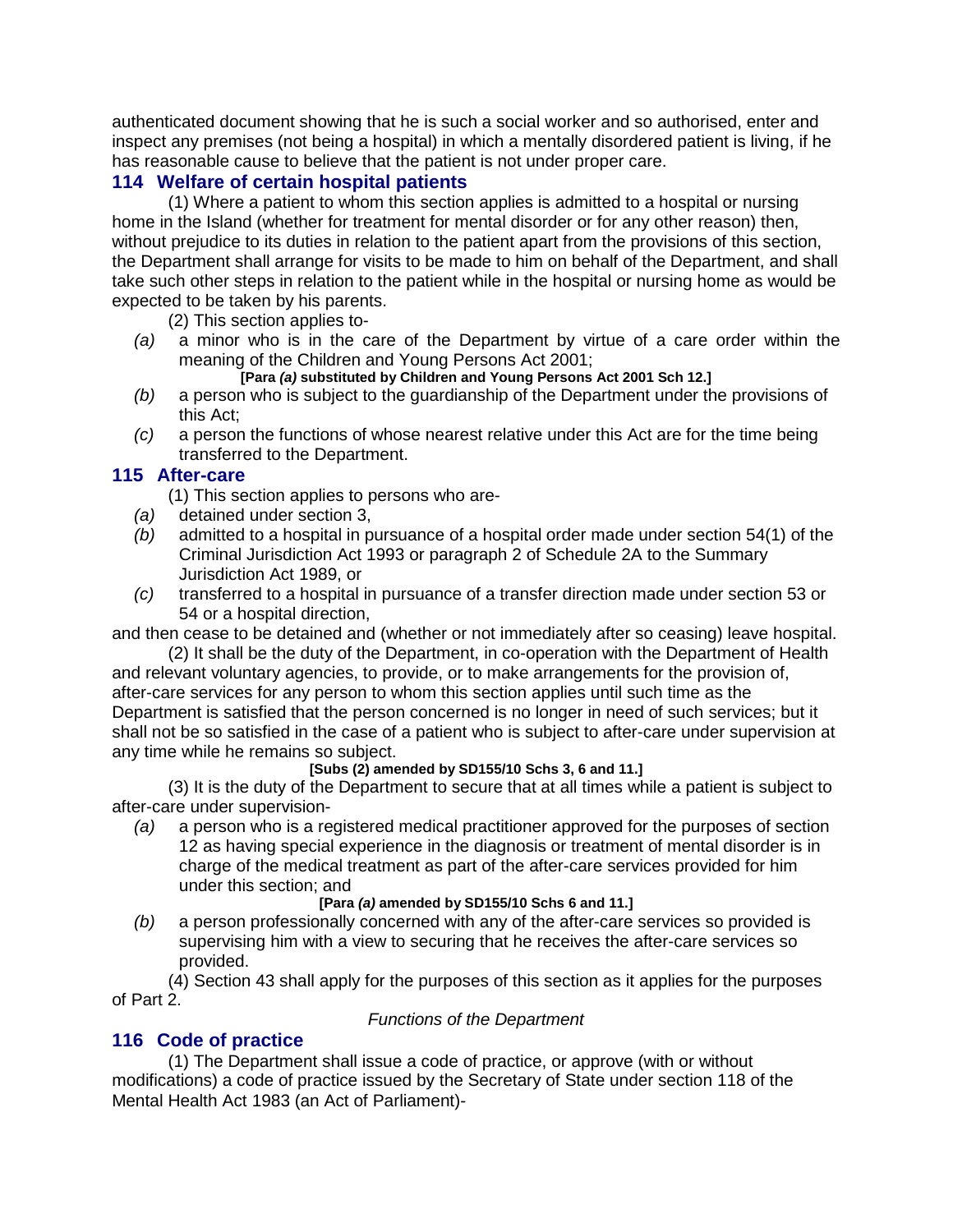- *(a)* for the guidance of registered medical practitioners, managers and staff of hospitals and mental nursing homes and approved social workers in relation to the admission of patients to hospitals and mental nursing homes under this Act and to guardianship and after-care under supervision under this Act; and
- *(b)* for the guidance of registered medical practitioners and members of other professions in relation to the medical treatment of patients suffering from mental disorder.

(2) The code shall, in particular, specify forms of medical treatment in addition to any specified by regulations made for the purposes of section 65 which in the opinion of the Department give rise to special concern and which should accordingly not be given by a registered medical practitioner unless-

- *(a)* the patient has consented to the treatment (or to a plan of treatment including that treatment), and
- *(b)* a certificate in writing as to the matters mentioned in section 65(2)*(a)* and *(b)* has been given by another registered medical practitioner, being a practitioner nominated under section 120.

(3) Before issuing or approving a code under this section the Department shall consult the Department of Health and the Mental Health Commission and such other bodies as appear to it to be concerned.

### **[Subs (3) amended by SD155/10 Schs 6 and 11.]**

(4) The Department shall lay before Tynwald a code issued or approved under this section.

## **117 Examination of patients in mental nursing homes**

A registered medical practitioner or other person nominated by the Department under section 120, for the purpose of exercising his functions under any provision of Part 4, and any person authorised in that behalf by the Mental Health Commission, for the purpose of any arrangements under section 118 or of any such review as is mentioned in section 119(3)*(d)*, may at any reasonable time-

- *(a)* visit and interview and, in the case of a registered medical practitioner, examine in private any patient detained in a mental nursing home; and
- *(b)* require the production of and inspect any records relating to the treatment of the patient in that home.

### **[S 117 amended by the Mental Health (Amendment) Act 2001 s 1.]**

## **118 General protection of detained patients**

(1) The Department shall keep under review the exercise of the powers and the discharge of the duties conferred or imposed by this Act so far as relating to the detention of patients or to patients liable to be detained under this Act and shall make arrangements-

- *(a)* for persons authorised by the Mental Health Commission to visit and interview in private patients detained under this Act in hospitals and mental nursing homes; and
- *(b)* for the Mental Health Commission to investigate-
	- (i) any complaint made by a person in respect of a matter that occurred while he was detained under this Act in a hospital or mental nursing home and which he considers has not been satisfactorily dealt with by the managers of that hospital or mental nursing home; and
	- (ii) any other complaint as to the exercise of the powers or the discharge of the duties conferred or imposed by this Act in respect of a person who is or has been so detained.

### **[Subs (1) substituted by the Mental Health (Amendment) Act 2001 s 1.]**

(2) The arrangements made under this section in respect of the investigation of complaints may exclude matters from investigation in specified circumstances and shall not require any person exercising functions under the arrangements to undertake or continue with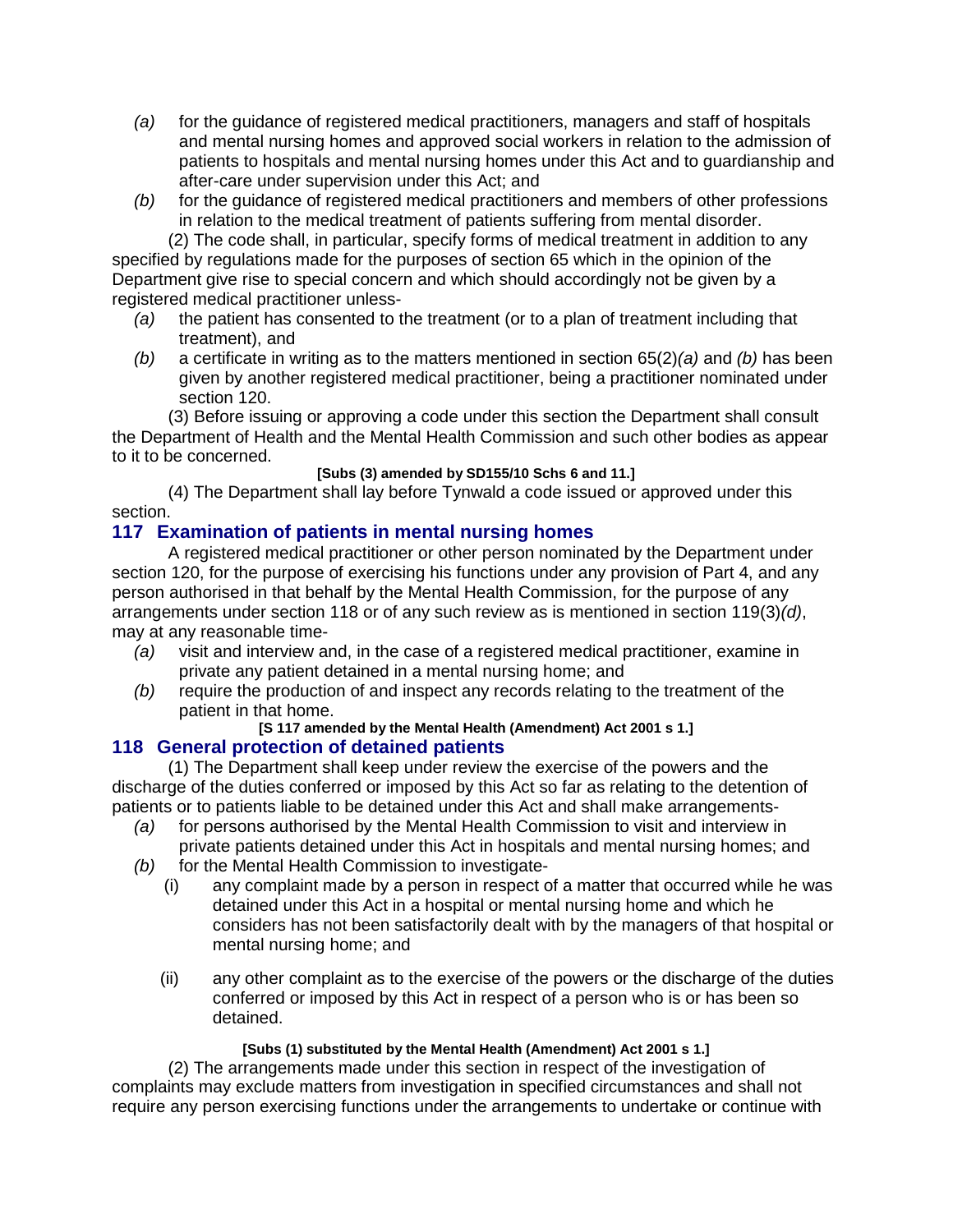any investigation where he does not consider it appropriate to do so.

(3) The powers and duties referred to in subsection (1) do not include any power or duty conferred or imposed by Part 7.

### **119 Mental Health Commission**

(1) There is established a body called the Mental Health Commission ('the Commission'), consisting of such persons as the Department may appoint.

(2) The members of the Commission may include persons nominated under section 120, and shall hold office in accordance with the terms of their appointment.

- (3) The functions of the Commission shall be-
- *(a)* to advise the Department on the making of any nomination under section 120;
- *(b)* to submit to the Department proposals as to the content of the code of practice to be issued or approved under section 116(1);
- *(c)* to keep under review any code of practice so issued or approved;
- *(d)* in accordance with any directions of the Department, to keep under review the care and treatment, or any aspect of the care and treatment, in hospitals and mental nursing homes of patients who are not liable to be detained under this Act; and
- *(e)* such other functions as the Department may direct.

#### **120 Nomination of independent persons**

- (1) The Department, after consulting the Department of Health, shall nominate-
- *(a)* one or more registered medical practitioners, and
- *(b)* such number of suitably qualified persons (not being registered medical practitioners) as it thinks fit,

for the purpose of exercising functions conferred on such practitioners and other persons by sections 65(2), 66(3), 116(2)*(b)* and 117.

**[Subs (1) amended by the Mental Health (Amendment) Act 2001 s 1 and by SD155/10 Schs 6 and 11.]**

(2) The Department shall not nominate under subsection (1) a person who is a member of, or employed by or in the service of, any Department or Statutory Board.

#### **121 Provision of pocket-money for in-patients in hospital**

(1) The Department may pay to persons who are receiving treatment as in-patients (whether liable to be detained or not) in hospitals wholly or mainly used for the treatment of persons suffering from mental disorder, such amounts as it thinks fit in respect of their occasional personal expenses where it appears to it that they would otherwise be without resources to meet those expenses.

(2) For the purposes of the NHS Act the making of payments under this section to persons for whom hospital and specialist services are provided under that Act shall be treated as included among those services.

## **PART 9 OFFENCES**

#### **122 Forgery, false statements etc**

(1) Any person who, with intent to deceive, forges any document to which this subsection applies, or who uses, allows another person to use, or makes or has in his possession any such document, is guilty of an offence.

(2) Any person who uses, allows another person to use, or makes or has in his possession, any document so closely resembling a document to which this subsection applies as to be calculated to deceive is guilty of an offence.

(3) The documents to which subsections (1) and (2) apply are any documents purporting to be-

- *(a)* an application under Part 2;
- *(b)* a medical or other recommendation or report under this Act; and
- *(c)* any other document required or authorised to be made for any of the purposes of this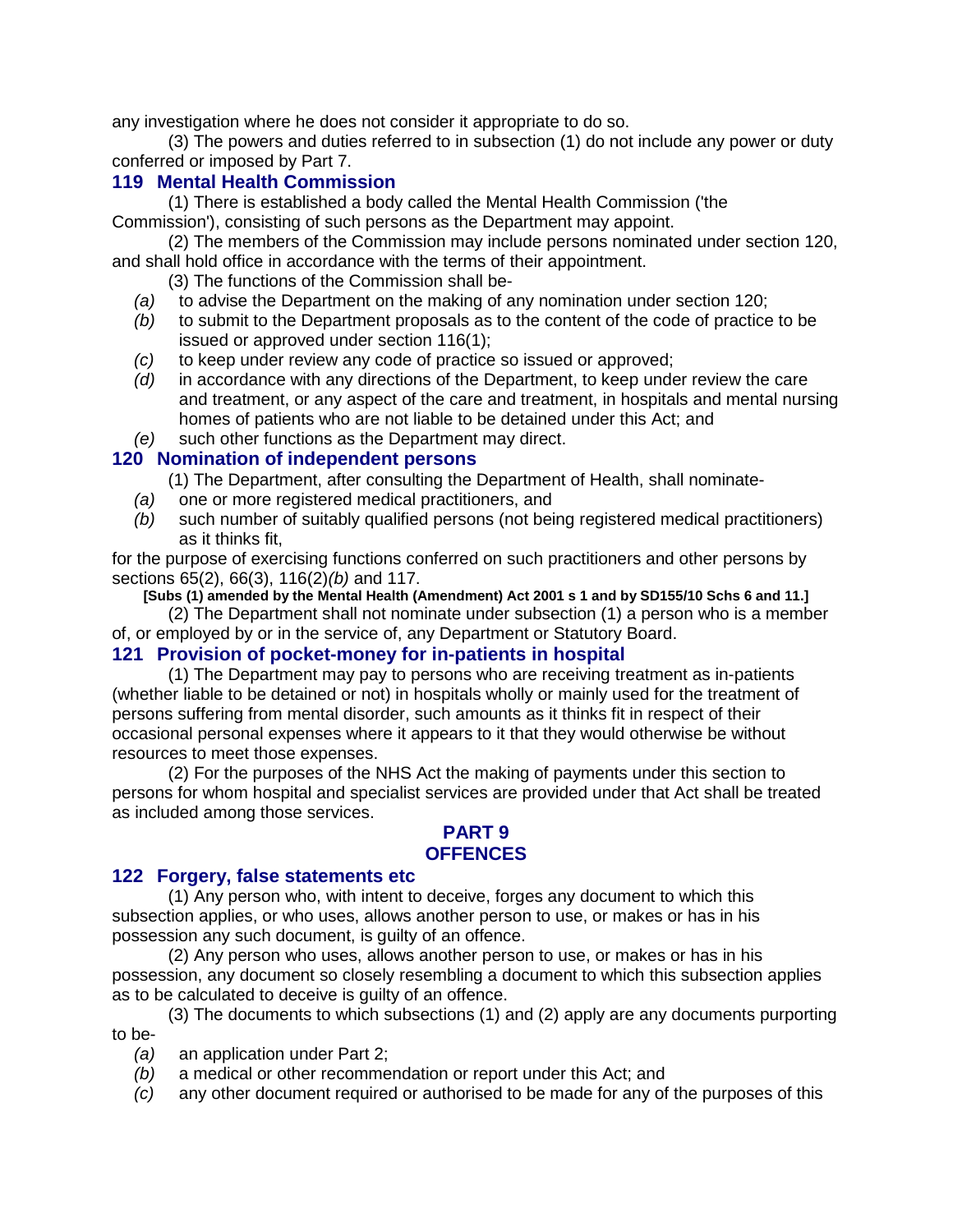Act.

(4) Any person who-

- *(a)* wilfully makes a false entry or statement in any application, recommendation, report, record or other document required or authorised to be made for any of the purposes of this Act; or
- *(b)* with intent to deceive, makes use of any such entry or statement which he knows to be false,

is guilty of an offence.

- (5) Any person guilty of an offence under this section is liable-
- *(a)* on summary conviction, to custody for a term not exceeding 6 months or to a fine not exceeding £5,000, or to both;

### **[Para** *(a)* **amended by Mental Health (Amendment) Act 2006 s 2.]**

*(b)* on conviction on information, to custody for a term not exceeding 2 years or to a fine, or to both.

#### **[Para** *(b)* **amended by Mental Health (Amendment) Act 2006 s 2.]**

(6) In this section 'forge' has the same meaning as in the Forgery Act 1952.

## **123 Ill-treatment of patients**

(1) It is an offence for any person who is an officer on the staff of or otherwise employed in, or who is one of the managers of, a hospital or mental nursing home-

- *(a)* to ill-treat or wilfully to neglect a patient for the time being receiving treatment for mental disorder as an in-patient in that hospital or home; or
- *(b)* to ill-treat or wilfully to neglect, on the premises of which the hospital or home forms part, a patient for the time being receiving such treatment there as an out-patient.

(2) It is an offence for any individual to ill-treat or wilfully to neglect a mentally disordered patient who is for the time being subject to his guardianship under this Act or otherwise in his custody or care (whether by virtue of any legal or moral obligation or otherwise).

(3) It is an offence for any individual to ill-treat or wilfully to neglect a mentally disordered patient who is for the time being subject to after-care under this Act.

- (4) Any person guilty of an offence under this section is liable-
- *(a)* on summary conviction, to custody for a term not exceeding 6 months or to a fine not exceeding £5,000, or to both;

### **[Para** *(a)* **amended by Mental Health (Amendment) Act 2006 s 2.]**

*(b)* on conviction on information, to custody for a term not exceeding 2 years or to a fine, or to both.

### **[Para** *(b)* **amended by Mental Health (Amendment) Act 2006 s 2.]**

(5) No proceedings shall be instituted for an offence under this section except by or with the consent of the Attorney General.

### **124 Assisting patients to absent themselves without leave**

(1) Where any person induces or knowingly assists another person who is liable to be detained in a hospital within the meaning of Part 2 or is subject to guardianship under this Act to absent himself without leave he is guilty of an offence.

(2) Where any person induces or knowingly assists another person who is in legal custody by virtue of section 133 to escape from such custody he is guilty of an offence.

(3) Where any person knowingly harbours a patient who is absent without leave or is otherwise at large and liable to be retaken under this Act or gives him any assistance with intent to prevent, hinder or interfere with his being taken into custody or returned to the hospital or other place where he ought to be he is guilty of an offence.

- (4) Any person guilty of an offence under this section is liable-
- *(a)* on summary conviction, to custody for a term not exceeding 6 months or to a fine not exceeding £5,000, or to both;

**[Para** *(a)* **amended by Mental Health (Amendment) Act 2006 s 2.]**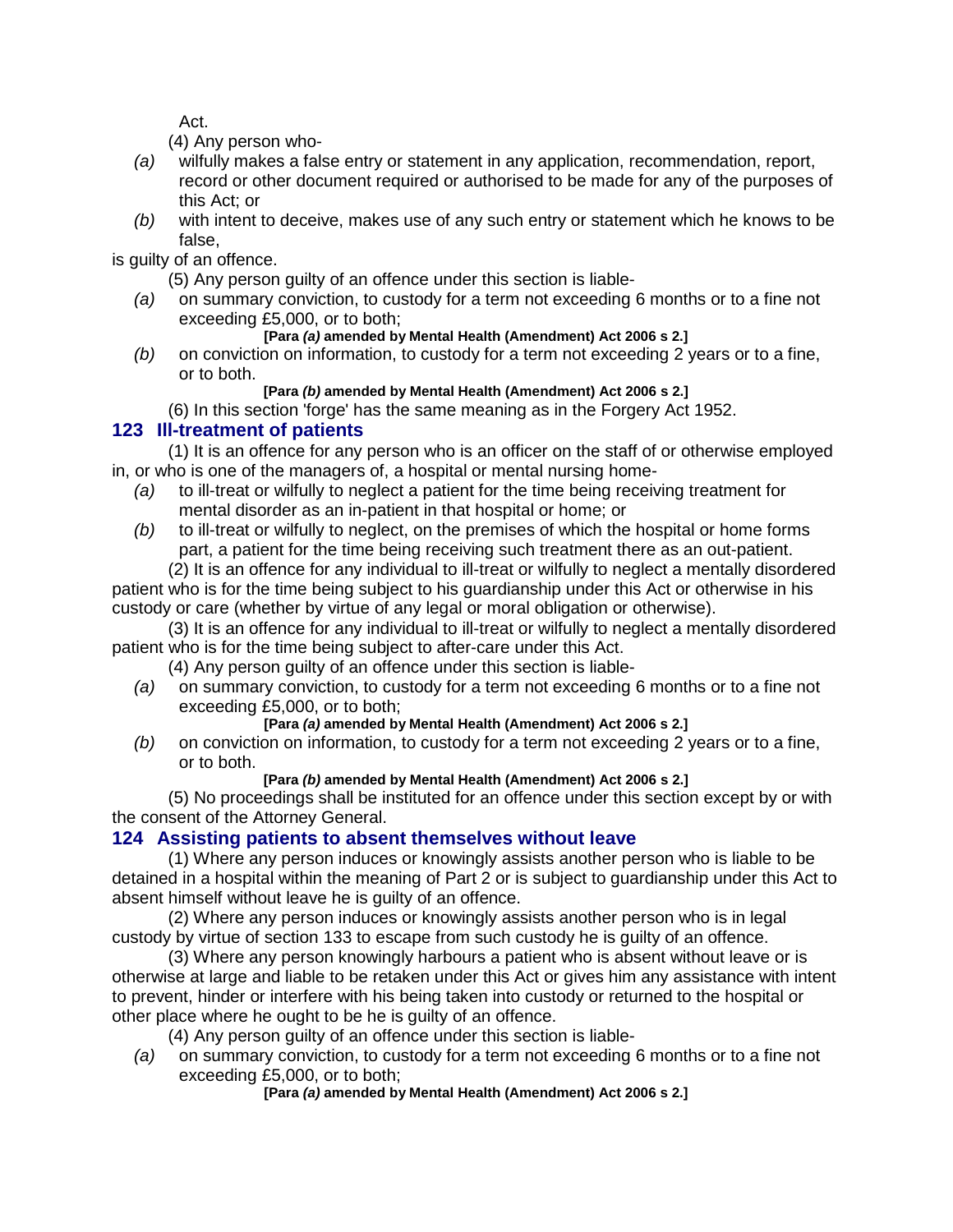*(b)* on conviction on information, to custody for a term not exceeding 2 years or to a fine, or to both.

### **[Para** *(b)* **amended by Mental Health (Amendment) Act 2006 s 2.]**

## **124A Assisting patients in other jurisdictions to absent themselves without leave**

- (1) Where a person in a relevant territory is under or by virtue of a relevant provision-
- *(a)* liable to be detained in a hospital, or
- *(b)* subject to guardianship, or to measures of control similar to guardianship,

any person who in the Island induces or knowingly assists that person to absent himself without leave given under such provision is guilty of an offence.

(2) Where a person in a relevant territory is under or by virtue of a relevant provision required to comply with a condition imposed-

- *(a)* to secure that the mental health of that person may be assessed, or that the person may be treated for mental disorder, or
- *(b)* for that person's protection or the protection of other persons,

any person who in the Island induces or knowingly assists that person to breach that condition is guilty of an offence.

(3) Where a person in a relevant territory is in legal custody under or by virtue of a relevant provision, any person who in the Island induces or knowingly assists that person to escape from such custody is guilty of an offence.

(4) Subsection (5) applies to a person who-

- *(a)* is under or by virtue of a relevant provision liable to be detained in a hospital or taken into custody in a relevant territory;
- *(b)* is under or by virtue of a relevant provision-
	- (i) liable to be detained in a hospital,
	- (ii) subject to guardianship, or to measures of control similar to guardianship,

and is absent without leave given under that provision;

- *(c)* is in breach of a condition mentioned in subsection (2); or
- *(d)* has escaped from legal custody under or by virtue of a relevant provision. (5) Any person who in the Island-
- *(a)* knowingly harbours a person to whom this subsection applies, or
- *(b)* gives such a person any assistance with intent to prevent, hinder or interfere with that person being taken or retaken into custody or taken or returned to the hospital or other place where that person ought to be,

is guilty of an offence.

(6) Any person guilty of an offence under this section is liable-

- *(a)* on summary conviction, to custody for a term not exceeding 6 months or to a fine not exceeding £5,000, or to both;
- *(b)* on conviction on information, to custody for a term not exceeding 2 years or to a fine, or to both.

(7) In this section-

'relevant provision', in relation to a person who is or has been in a relevant territory, means provision having effect in that territory and corresponding or similar to any provision of this Act;

'relevant territory' has the same meaning as in Part 6.

### **[S 124A inserted by Mental Health (Amendment) Act 2006 s 2.]**

## **125 Obstruction**

(1) Any person who without reasonable cause-

*(a)* refuses to allow the inspection of any premises by a person authorised in that behalf by or under this Act; or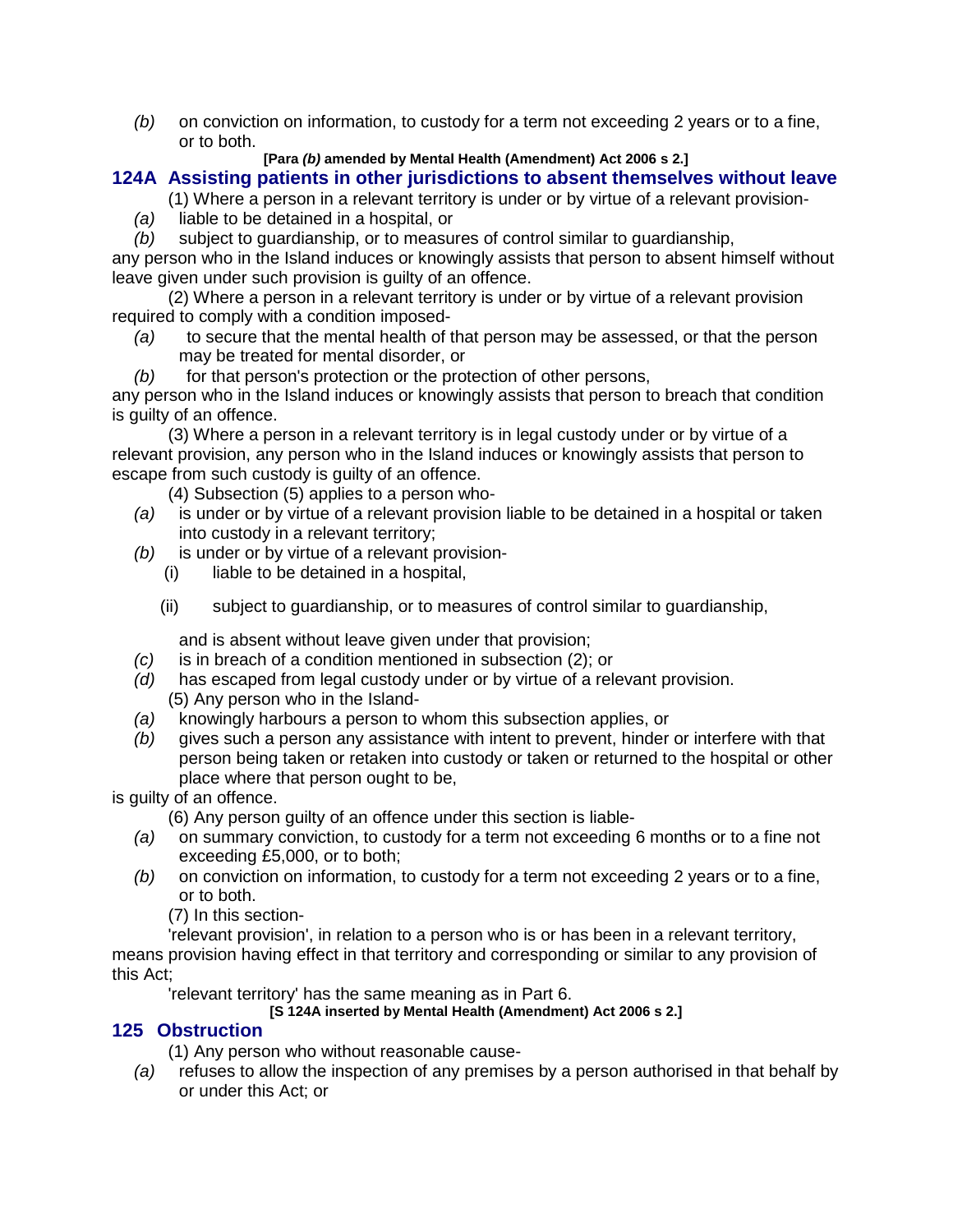- *(b)* refuses to allow the visiting, interviewing or examination of any person by a person so authorised or to give access to any person to a person so authorised; or
- *(c)* refuses to produce for the inspection of any person so authorised any document or record the production of which is duly required by him; or

*(d)* otherwise obstructs any such person in the exercise of his functions,

is guilty of an offence.

(2) Without prejudice to the generality of subsection (1), any person who insists on being present when required to withdraw by a person authorised by or under this Act to interview or examine a person in private is guilty of an offence.

(3) Any person guilty of an offence under this section is liable on summary conviction to custody for a term not exceeding 3 months or to a fine not exceeding £2,500 or to both. **[Subs (3) amended by Mental Health (Amendment) Act 2006 s 2.]**

### **126 Prosecutions by the Department**

The Department may institute proceedings for any offence under this Part, but without prejudice to any provision of this Part requiring the consent of the Attorney General for the institution of such proceedings.

## **PART 10**

## **MISCELLANEOUS AND SUPPLEMENTARY**

*Miscellaneous provisions*

## **127 Informal admission of patients**

(1) Nothing in this Act shall be construed as preventing a patient who requires treatment for mental disorder from being admitted to any hospital or mental nursing home in pursuance of arrangements made in that behalf and without any application, order or direction rendering him liable to be detained under this Act, or from remaining in any hospital or mental nursing home in pursuance of such arrangements after he has ceased to be so liable to be detained.

(2) In the case of a minor who has attained the age of 16 years and is capable of expressing his own wishes, any such arrangements as are mentioned in subsection (1) may be made, carried out and determined even though there are one or more persons who have parental responsibility for him.

### **128 Duty of managers of hospitals to give information to detained patients**

(1) The managers of a hospital or mental nursing home in which a patient is detained under this Act shall take such steps as are practicable to ensure that the patient understands-

- *(a)* under which of the provisions of this Act he is for the time being detained and the effect of that provision; and
- *(b)* what rights of applying to the Mental Health Review Tribunal are available to him in respect of his detention under that provision;

and those steps shall be taken as soon as practicable after the commencement of the patient's detention under the provision in question.

(2) The managers of a hospital or mental nursing home in which a patient is detained as aforesaid shall also take such steps as are practicable to ensure that the patient understands the effect, so far as relevant in his case, of sections 25, 27, 64 to 72, 75(1)*(i)*, 116, 118 and 130; and those steps shall be taken as soon as practicable after the commencement of the patient's detention in the hospital or nursing home.

(3) The steps to be taken under subsections (1) and (2) shall include giving the requisite information both orally and in writing.

(4) The managers of a hospital or mental nursing home in which a patient is detained as aforesaid shall, except where the patient otherwise requests, take such steps as are practicable to furnish the person (if any) appearing to them to be his nearest relative with a copy of any information given to him in writing under subsections (1) and (2); and those steps shall be taken when the information is given to the patient or within a reasonable time thereafter.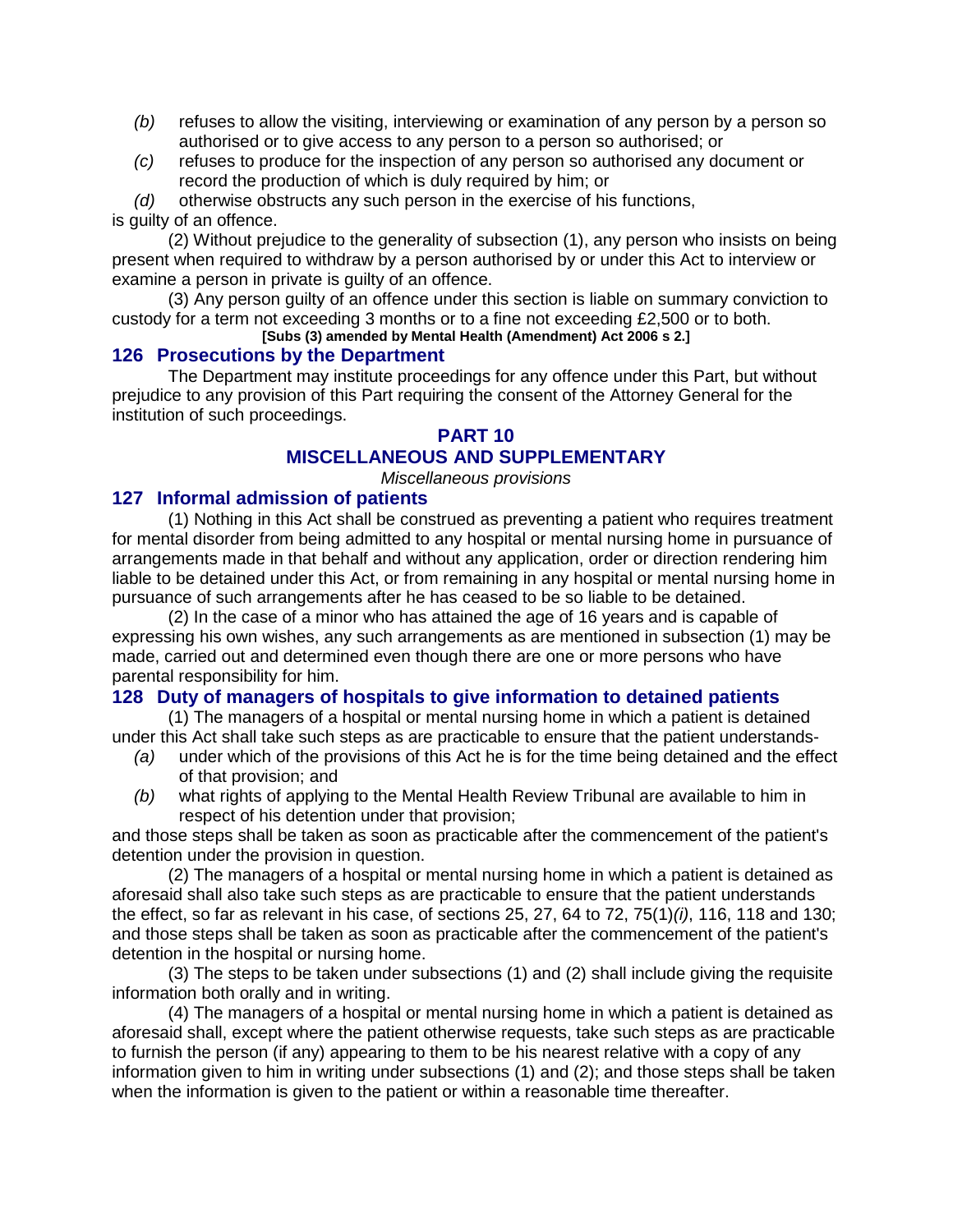### **129 Duty to inform nearest relatives**

(1) Where a patient liable to be detained under this Act in a hospital or mental nursing home is to be discharged otherwise than by virtue of an order for discharge made by his nearest relative, the managers of the hospital or mental nursing home shall, subject to subsection (2), take such steps as are practicable to inform the person (if any) appearing to them to be the nearest relative of the patient; and that information shall, if practicable, be given at least 7 days before the date of discharge.

(2) This section shall not apply if the patient or his nearest relative has requested that information about the patient's discharge should not be given under this section.

### **130 Correspondence of patients**

(1) A postal packet addressed to any person by a patient detained in a hospital under this Act and delivered by the patient for dispatch may be withheld from the Isle of Man Post Office if that person has requested that communications addressed to him by the patient should be withheld; and any request for the purposes of this subsection shall be made by a notice in writing given to the managers of the hospital, the registered medical practitioner in charge of the treatment of the patient or the Department.

(2) The managers of a hospital may inspect and open any postal packet for the purposes of determining-

*(a)* whether it is one to which subsection (1) applies, and

*(b)* if it is, whether or not it should be withheld under that subsection;

and the power to withhold a postal packet under subsection (1) includes power to withhold anything contained in it.

(3) Where a postal packet or anything contained in it is withheld under subsection (1) the managers of the hospital shall record that fact in writing.

(4) The functions of the managers of a hospital under this section shall be discharged on their behalf by a person on the staff of the hospital appointed by them for that purpose,and different persons may be appointed to discharge different functions.

(5) The Department may make regulations with respect to the exercise of the powers conferred by this section.

(6) In this section-

'hospital' has the same meaning as in Part 2;

'postal packet' has the same meaning as in the Post Office Act 1993;

and the provisions of this section shall have effect notwithstanding anything in section 35 of that Act.

### **131 Warrant to search for and remove patients**

(1) If it appears to a justice of the peace, on information on oath laid by an approved social worker, that there is reasonable cause to suspect that a person believed to be suffering from mental disorder-

- *(a)* has been, or is being, ill-treated, neglected or kept otherwise than under proper control, in any place in the Island, or
- *(b)* being unable to care for himself, is living alone in any such place,

the justice may issue a warrant authorising any constable to enter, if need be by force, any premises specified in the warrant in which that person is believed to be, and, if thought fit, to remove him to a place of safety with a view to the making of an application in respect of him under Part 2, or of other arrangements for his treatment or care.

(2) If it appears to a justice of the peace, on information on oath laid by any constable or other person who is authorised by or under this Act to take a patient to any place, or to take into custody or retake a patient who is liable under this Act or under any of those provisions to be so taken or retaken-

*(a)* that there is reasonable cause to believe that the patient is to be found on premises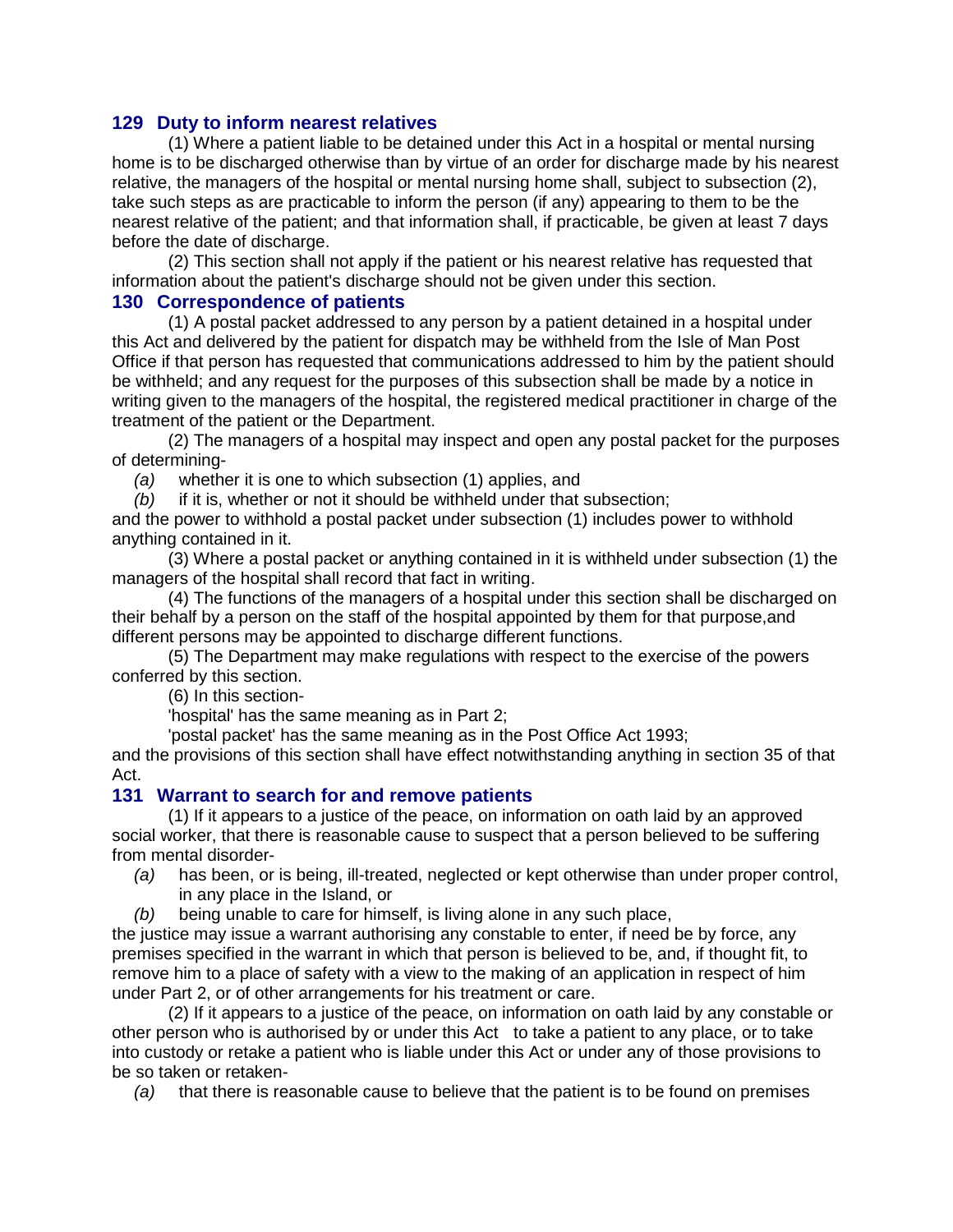within the jurisdiction of the justice; and

*(b)* that admission to the premises has been refused or that a refusal of such admission is apprehended,

the justice may issue a warrant authorising any constable to enter the premises, if need be by force, and remove the patient.

#### **[Subs (2) amended by Mental Health (Amendment) Act 2006 s 2.]**

(3) A patient who is removed to a place of safety in the execution of a warrant issued under this section may be detained there for a period not exceeding 72 hours.

(4) In the execution of a warrant issued under subsection (1), a constable shall be accompanied by an approved social worker and by a registered medical practitioner, and in the execution of a warrant issued under subsection (2) a constable may be accompanied-

*(a)* by a registered medical practitioner;

*(b)* by any person authorised by or under this Act or under a provision referred to in subsection (2) to take or retake the patient.

(5) It shall not be necessary in any information or warrant under subsection (1) to name the patient concerned.

(6) In this section 'place of safety' means residential accommodation provided by the Department under Part III of the National Assistance (Isle of Man) Act 1951, a hospital as defined by this Act, a police station, a mental nursing home or residential care home or any other suitable place the occupier of which is willing temporarily to receive the patient.

## **132 Mentally disordered persons found in public places**

(1) If a constable finds in a place to which the public have access a person who appears to him to be suffering from mental disorder and to be in immediate need of care or control, the constable may, if he thinks it necessary to do so in the interests of that person or for the protection of other persons, remove that person to a place of safety within the meaning of section 131.

(2) A person removed to a place of safety under this section may be detained there for a period not exceeding 72 hours for the purpose of enabling him to be examined by a registered medical practitioner and to be interviewed by an approved social worker and of making any necessary arrangements for his treatment or care.

### **133 Provision as to custody, conveyance and detention**

(1) Any person required or authorised by or by virtue of this Act to be conveyed to any place or to be kept in custody or detained in a place of safety or at any place to which he is taken under section 49(6) shall, while being so conveyed, detained or kept, as the case may be, be deemed to be in legal custody.

(2) Any person required or authorised by or by virtue of this Act to take any person into custody, or to convey or detain any person shall, for the purposes of taking him into custody or conveying or detaining him, have all the powers, authorities, protection and privileges which a constable has.

(3) In this section 'convey' includes any other expression denoting removal from one place to another.

## **134 Retaking of patients escaping from custody**

(1) If any person who is in legal custody by virtue of section 133 escapes, he may, subject to the provisions of this section, be retaken-

- *(a)* in any case, by the person who had his custody immediately before the escape, or by any constable or approved social worker;
- *(b)* if at the time of the escape he was liable to be detained in a hospital within the meaning of Part 2, or subject to guardianship under this Act, by any other person who could take him into custody under section 18 if he had absented himself without leave. (2) A person to whom subsection (1)*(b)* applies shall not be retaken under this section

after the expiration of the period within which he could be retaken under section 18 if he had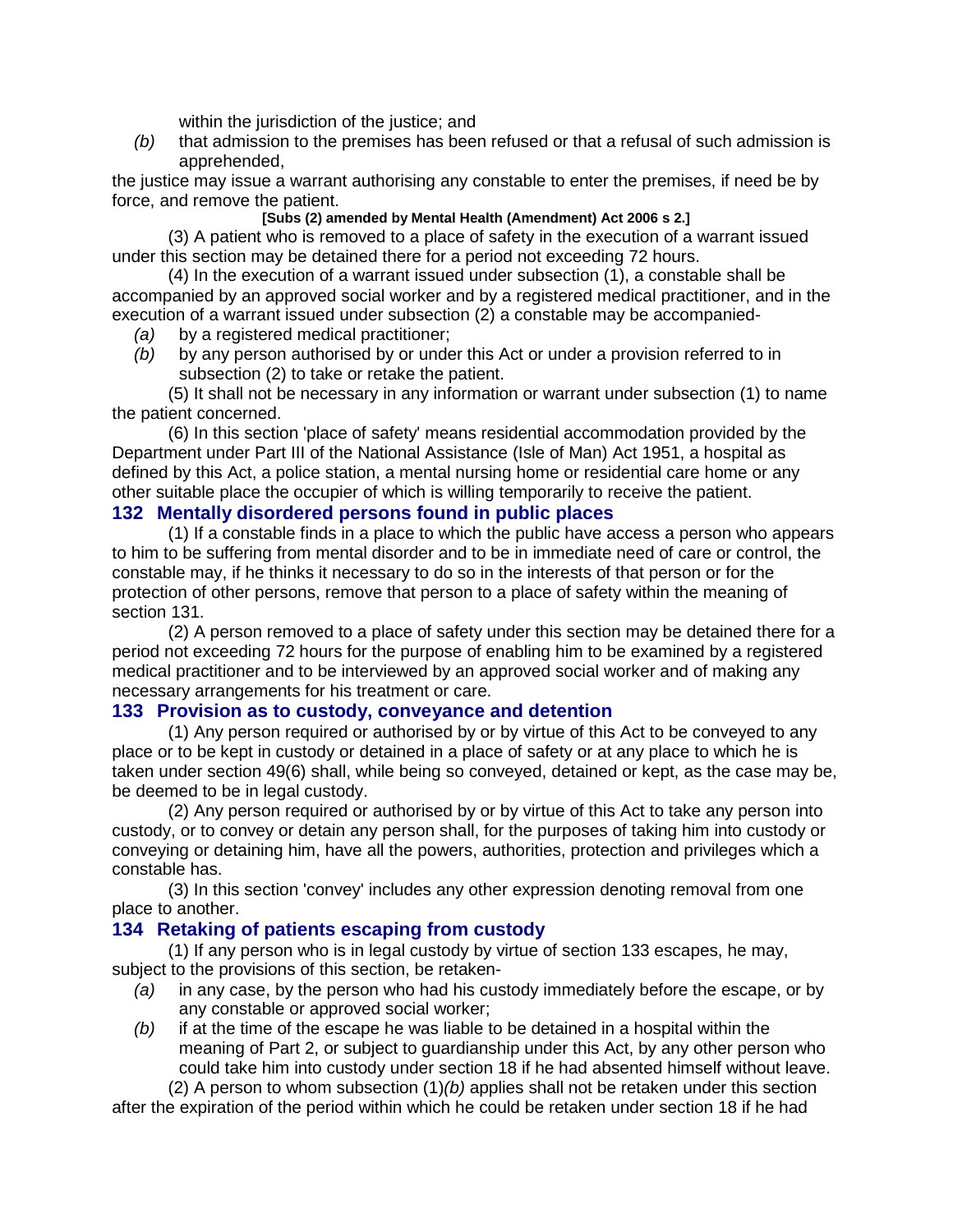absented himself without leave on the day of the escape unless he is subject to a restriction order under Part 3 or an order or direction having the same effect as such an order; and section 18(4) applies with the necessary modifications accordingly.

(3) A person who escapes while being taken to or detained in a place of safety under section 131 or 132 shall not be retaken under this section after the expiration of the period of 72 hours beginning with the time when he escapes or the period during which he is liable to be so detained, whichever expires first.

(4) This section, so far as it relates to the escape of a person liable to be detained in a hospital within the meaning of Part 2, applies in relation to a person who escapes-

- *(a)* while being taken to or from such a hospital in pursuance of regulations under section 19, or of any order, direction or authorisation-
	- (i) under Part 3 or 6 (except section 60, 88 or 89), or
	- (ii) under section 54(1) of the Criminal Jurisdiction Act 1993 or paragraph 2 of Schedule 2A to the Summary Jurisdiction Act 1989; or
- *(b)* while being taken to or detained in a place of safety in pursuance of an order under Part 3 or under the said section 54 or Schedule 2A (other than under a provision mentioned in section 88(2)) pending his admission to such a hospital,

as if he were liable to be detained in that hospital and, if he had not previously been received in that hospital, as if he had been so received.

(5) In computing for the purposes of-

- *(a)* section 47(1),
- *(b)* section 54(6) of the Criminal Jurisdiction Act 1993, and

*(c)* paragraphs 2(4) and 3(4) of Schedule 2A to the Summary Jurisdiction Act 1989, the period of 28 days mentioned in those provisions, no account shall be taken of any time during which the patient is at large and liable to be retaken by virtue of this section.

(6) Section 21 applies, with any necessary modifications, in relation to a patient who is at large and liable to be retaken by virtue of this section as it applies in relation to a patient who is absent without leave and references in that section to section 18 shall be construed accordingly.

### **135 Protection for acts done in pursuance of this Act**

(1) No person shall be liable, whether on the ground of want of jurisdiction or on any other ground, to any civil or criminal proceedings to which he would have been liable apart from this section in respect of any act purporting to be done in pursuance of this Act or any regulations or rules made under this Act, or in, or in pursuance of anything done in, the discharge of functions conferred by any other enactment on the judge having jurisdiction under Part 7, unless the act was done in bad faith or without reasonable care.

(2) No civil proceedings shall be brought against any person in any court in respect of any such act without the leave of the High Court; and no criminal proceedings shall be brought against any person in any court in respect of any such act except by or with the consent of the Attorney General.

(3) This section does not apply to proceedings for an offence under section 123.

(4) This section does not apply to proceedings against the Department.

### **136 Pay, pensions etc of mentally disordered persons**

(1) Where a periodic payment falls to be made to any person by way of pay or pension or otherwise in connection with the service or employment of that or any other person, and the payment falls to be made directly out of moneys provided by Tynwald, or other moneys administered by or under the control or supervision of a Department or Statutory Board, the authority by whom the sum in question is payable, if satisfied after considering medical evidence that the person to whom it is payable (referred to in this section as 'the patient') is incapable by reason of mental disorder of managing and administering his property and affairs, may, instead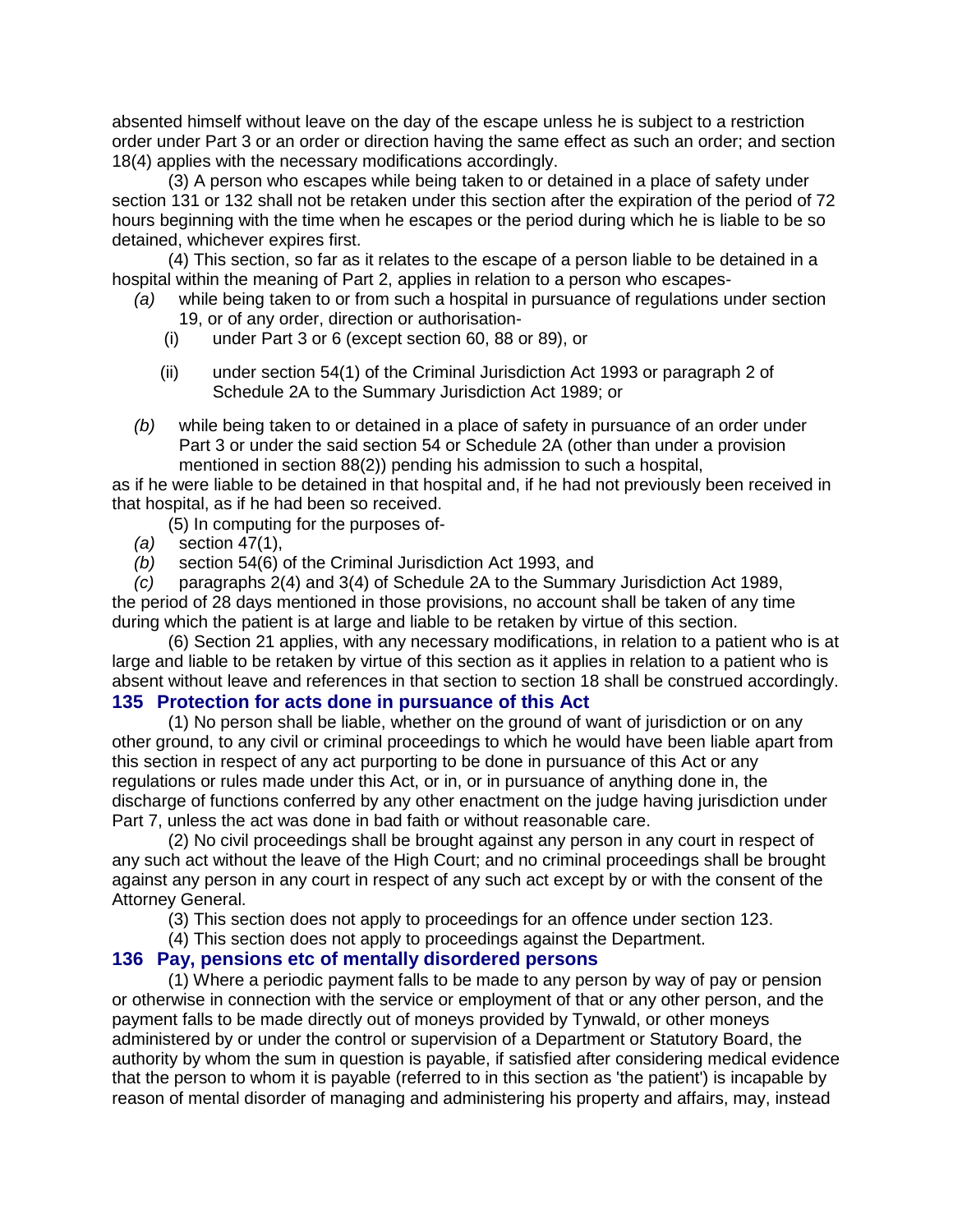of paying the sum to the patient, apply it in accordance with subsection (2).

(2) The authority may pay the sum or such part of it as they think fit to the institution or person having the care of the patient, to be applied for his benefit and may pay the remainder (if any) or such part of the remainder as they think fit-

- *(a)* to or for the benefit of persons who appear to the authority to be members of the patient's family or other persons for whom the patient might be expected to provide if he were not mentally disordered, or
- *(b)* in reimbursement, with or without interest, of money applied by any person either in payment of the patient's debts (whether legally enforceable or not) or for the maintenance or other benefit of the patient or such persons as are mentioned in paragraph *(a)*.

#### *Supplemental*

## **137 Orders, rules and regulations**

(1) Subordinate legislation made under this Act (other than an order under section 140(2)) shall not have effect unless it is approved by Tynwald.

(2) Any subordinate legislation made under any provision of this Act may, instead of or as well as making separate provision, provide that any statutory instrument made under a corresponding provision of the Mental Health Act 1983 (an Act of Parliament) shall have effect in the Island as part of the law of the Island, subject to such exceptions, adaptations and modifications as may be specified in the subordinate legislation.

(3) In this section 'subordinate legislation' means an order, rules or regulations made by the Council of Ministers or any Department.

### **138 Interpretation**

(1) In this Act-

**'absent without leave'** has the meaning given by section 18(6) and related expressions shall be construed accordingly

**'application for admission for assessment'** has the meaning given in section 2; **'application for admission for treatment'** has the meaning given in section 3;

**'approved social worker'** means an officer of the Department appointed to act as an approved social worker for the purposes of this Act;

**'the Department'** means the Department of Social Care;

### **[Definition of 'the Department' amended by SD155/10 Schs 6 and 11.]**

**'guardianship order'** means an order under Schedule 1A to the Summary Jurisdiction Act 1989 or section 54 of the Criminal Jurisdiction Act 1993 placing the person to whom the order relates under the guardianship of the Department or of such other person approved by the Department as may be specified in the order;

**'hospital'**, except in the expression 'hospital within the meaning of Part 2', means a hospital vested-

- *(a)* in the Department for the purposes of its functions under Part 2 of this Act (see section A2); or
- *(b)* in the Department of Health for the purposes of its functions under the NHS Act; **[Definition of 'hospital' substituted by SD155/10 Schs 6 and 11.]**

**'hospital direction'** means a direction under section 54C of the Criminal Jurisdiction Act 1993 that an offender be removed to and detained in a hospital;

**'hospital order'** means an order under Schedule 1A to the Summary Jurisdiction Act 1989 or section 54 of the Criminal Jurisdiction Act 1993 (including an interim order) or under section 58(5) authorising the person to whom the order relates to be admitted to, and his detention in, such hospital as may be specified in the order;

**'hospital within the meaning of Part 2'** shall be construed in accordance with section 45(3);

**[Definition of 'hospital within the meaning of Part 2' inserted by SD155/10 Schs 6 and 11.]**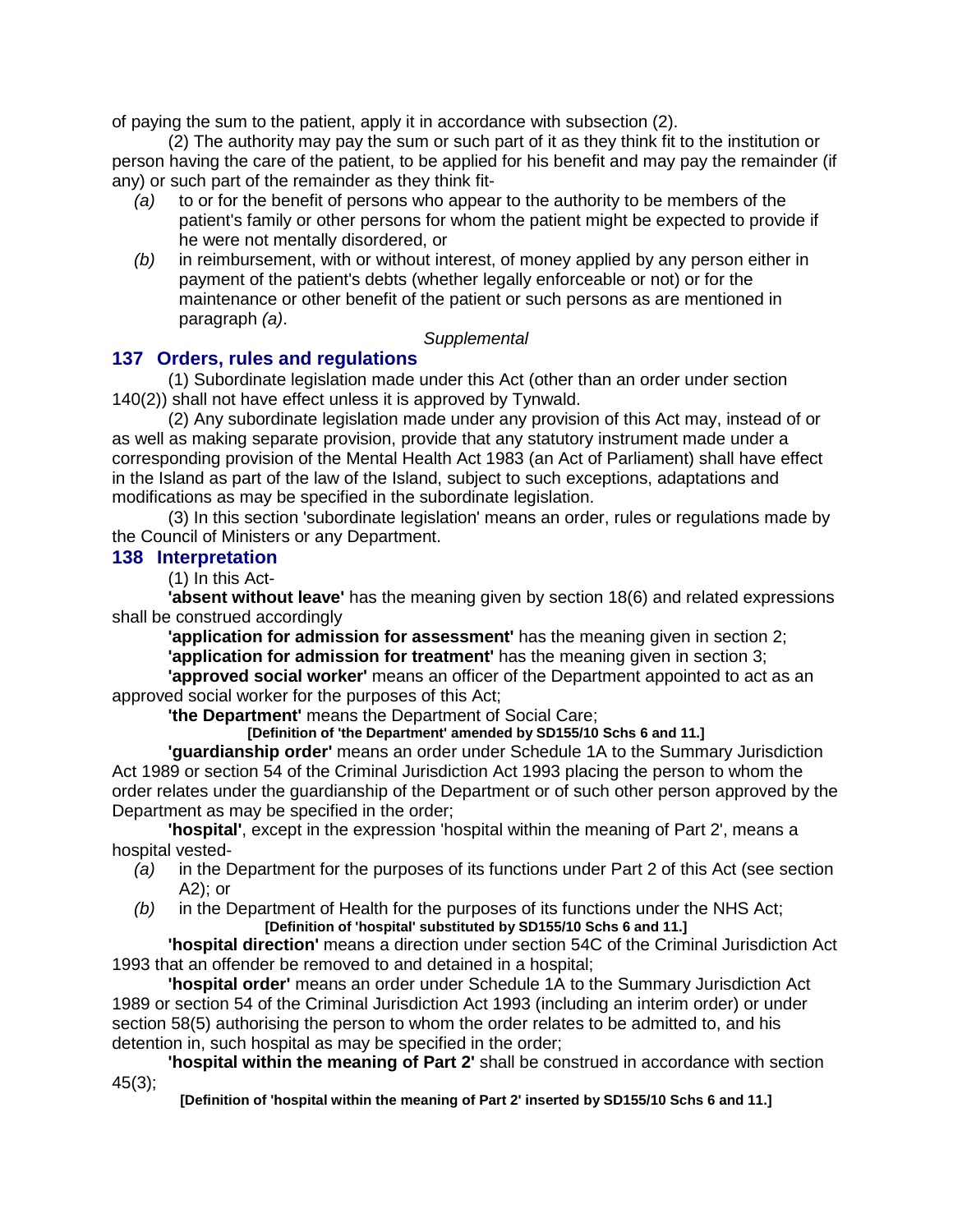**'interim hospital order'** means an order under section 54(4) of the Criminal Jurisdiction Act 1993 or paragraph 3 of Schedule 2A to the Summary Jurisdiction Act 1989;

**'limitation direction'** means a direction under section 54C of the Criminal Jurisdiction Act 1993 that an offender be subject to the special restrictions set out in section 48;

**'the managers'** means-

- *(a)* the Department of Health in relation to-
	- (i) a hospital vested in that Department for the purposes of its functions under the NHS Act; and
	- (ii) any accommodation provided by that Department and used for hospital and specialist services under Part II of that Act;
- *(b)* the Department in relation to-
	- (i) a hospital vested in the Department for the purposes of its functions under this Act; and
	- (ii) any accommodation provided by the Department and used for hospital and specialist services in connection with a hospital falling within head *(b)*(i) of this definition; and
- *(c)* in relation to a mental nursing homes registered in pursuance of the Nursing and Residential Homes Act 1988, the person registered in respect of the home under that Act; and section 45(3) applies for the purposes of this definition;

**[Definition of 'the managers' substituted by SD155/10 Schs 6 and 11.]**

**'medical treatment'** includes nursing, and also includes care, habilitation and rehabilitation under medical supervision;

**'mental disorder'**, **'severe mental impairment'**, **'mental impairment'** and **'psychopathic disorder'** have the meanings given in section 1;

**'mental nursing home'** has the same meaning as in the Nursing and Residential Homes Act 1988;

**'the NHS Act'** means the National Health Service Act 2001;

**[Definition of 'the NHS Act' amended by National Health Service Act 2001 Sch 4.]**

**'nearest relative'**, in relation to a patient, has the meaning given in Part 2;

**'patient'** (except in Part 7) means a person suffering or appearing to be suffering from mental disorder;

**'restriction direction'** means a direction given under section 55(1);

**'restriction order'** means an order of a court under any enactment that a person shall be subject to the special restrictions set out in section 48;

**'supervision and treatment order'** means an order under section 54(1)*(ca)* of the Criminal Jurisdiction Act 1993;

**'supervision application'** has the meaning given by section 28;

**'transfer direction'** means a direction given under section 53(1).

(2) References in this Act to after-care under supervision, and to a patient being subject to after-care under supervision, shall be construed in accordance with section 28.

(3) In relation to a person who is liable to be detained or subject to guardianship by virtue of an order or direction under Part 3 or under the Criminal Jurisdiction Act 1993 or the Summary Jurisdiction Act 1989 (except under a provision mentioned in section 88(2)), any reference in this Act to any enactment contained in Part 2 or in section 74 or 75 shall be construed as a reference to that enactment as it applies to that person by virtue of Part 3.

#### **139 Transitional provisions, amendments and repeals**

(1) The transitional provisions in Schedule 4 shall have effect.

(2) The enactments specified in Schedule 5 are amended in accordance with that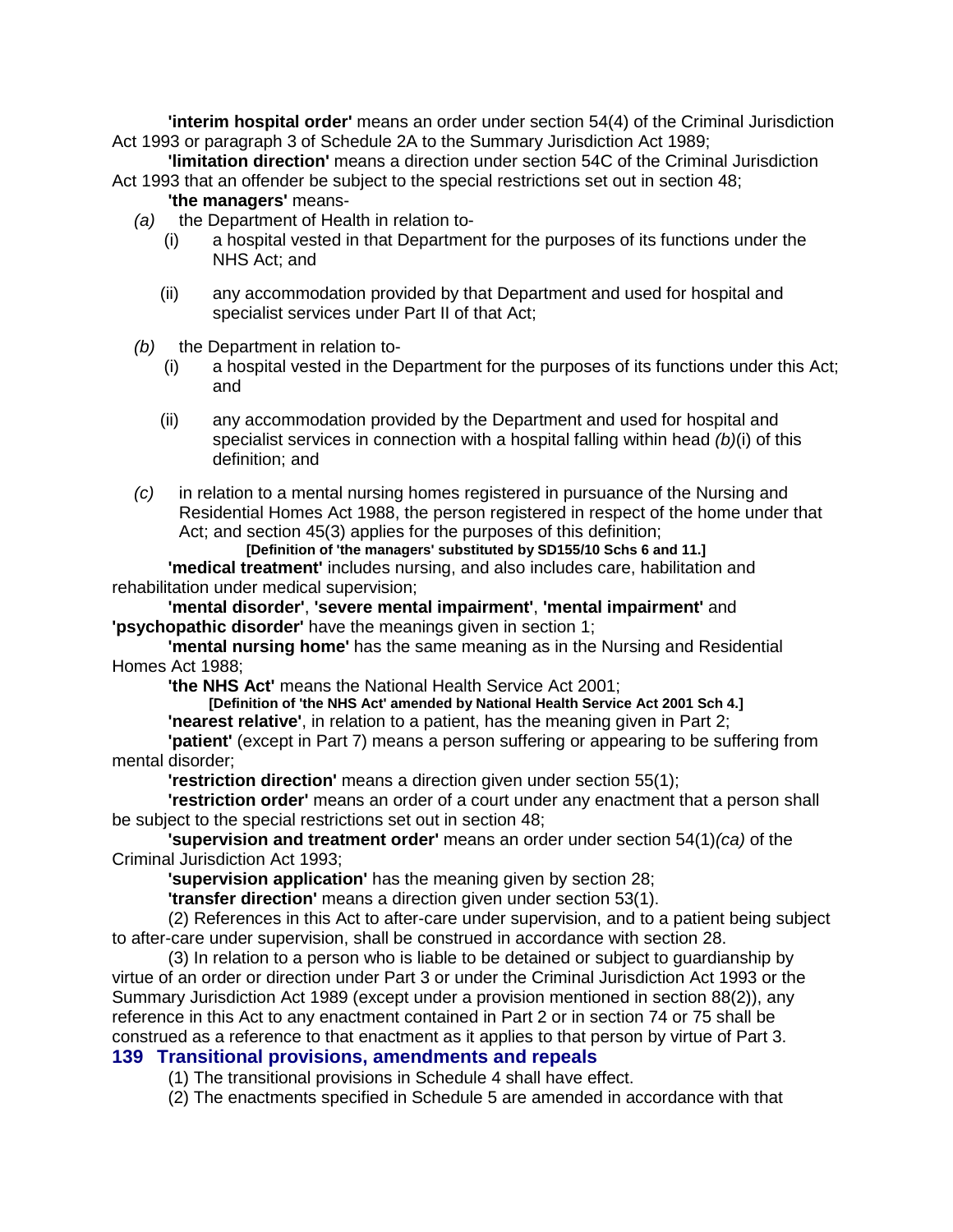Schedule.

(3) The enactments specified in Schedule 6 are repealed to the extent specified in column 3 of that Schedule.

#### **140 Short title and commencement**

(1) This Act may be cited as the Mental Health Act 1998.

(2) This Act shall come into operation on such day or days as the Department may by order appoint.

**[ADO (ss 98 to 111, 116, 119, 120, 138(1), 140) 1/8/1998; (s 139(3) and Sch 6 in so far as they repeal Part VII of the Mental Health Act 1974) 1/8/1998 (SD387/98); (remainder of Act) 1/4/2000 (SD81/00).]**

(3) An order under subsection (2) may make such transitional, consequential, incidental and supplemental provision (including provision to take account of the partial operation of this Act) as appears to the Department to be necessary or expedient for the purposes of the order.

### **Schedule 1**

## **Application of Certain Provisions to Patients Subject to Hospital and Guardianship Orders**

#### **PART 1**

## **PATIENTS NOT SUBJECT TO SPECIAL RESTRICTIONS**

1. Sections 9, 10, 17, 21 to 23, 26(3) and (4), 30 to 39, 42, 43, 45, 75 and 84 apply in relation to the patient without modification.

2. Sections 16, 18, 19, 20, 24, 25, 28, 29 and 74 apply in relation to the patient with the modifications specified in paragraphs 3 to 10.

3. In section 16(1), for references to an application for admission or a guardianship application substitute references to the order or direction under Part 3 by virtue of which the patient is liable to be detained or subject to guardianship.

4. In section 18, omit subsection (5).

5. In section 19(2), for the words from 'as follows' onwards substitute 'as if the order or direction under Part 3 by virtue of which he was liable to be detained or subject to guardianship before being transferred were an order or direction for his admission or removal to the hospital to which he is transferred, or placing him under the guardianship of the authority or person into whose guardianship he is transferred, as the case may be'.

### 6. In section 20-

- *(a)* in subsection (1), for the words from 'day on which he was' to 'as the case may be'substitute 'date of the relevant order or direction under Part 3'; and
- *(b)* in subsection (9), for 'the application for admission for treatment or, as the case may be, in the guardianship application, that application' substitute 'the relevant order or direction under Part 3, that order or direction'.

7. In section 24, for references to an application for admission or a guardianship application substitute references to the order or direction under Part 3 by virtue of which the patient is liable to be detained or subject to guardianship.

### 8. In section 25(2)-

- *(a)* in paragraph *(a)*, omit 'for assessment or'; and
- *(b)* in paragraphs *(a)* and *(b)*, omit the references to the nearest relative.

9. In sections 28(1)*(a)* and 29(4)*(a)* for the words 'in pursuance of an application for admission for treatment' substitute 'by virtue of an order or direction for his admission or removal to hospital under Part 3'.

#### 10. In section 74-

- *(a)* in subsection (1), omit paragraphs *(a)*, *(b)*, *(c)*, *(i)* and *(m)*, the words in brackets in paragraph (i), and paragraph (ii); an
- *(b)* in subsection (2), omit paragraphs *(a)*, *(b)*, *(c)* and *(h)* and the words '*(i)*' in paragraph *(d)*.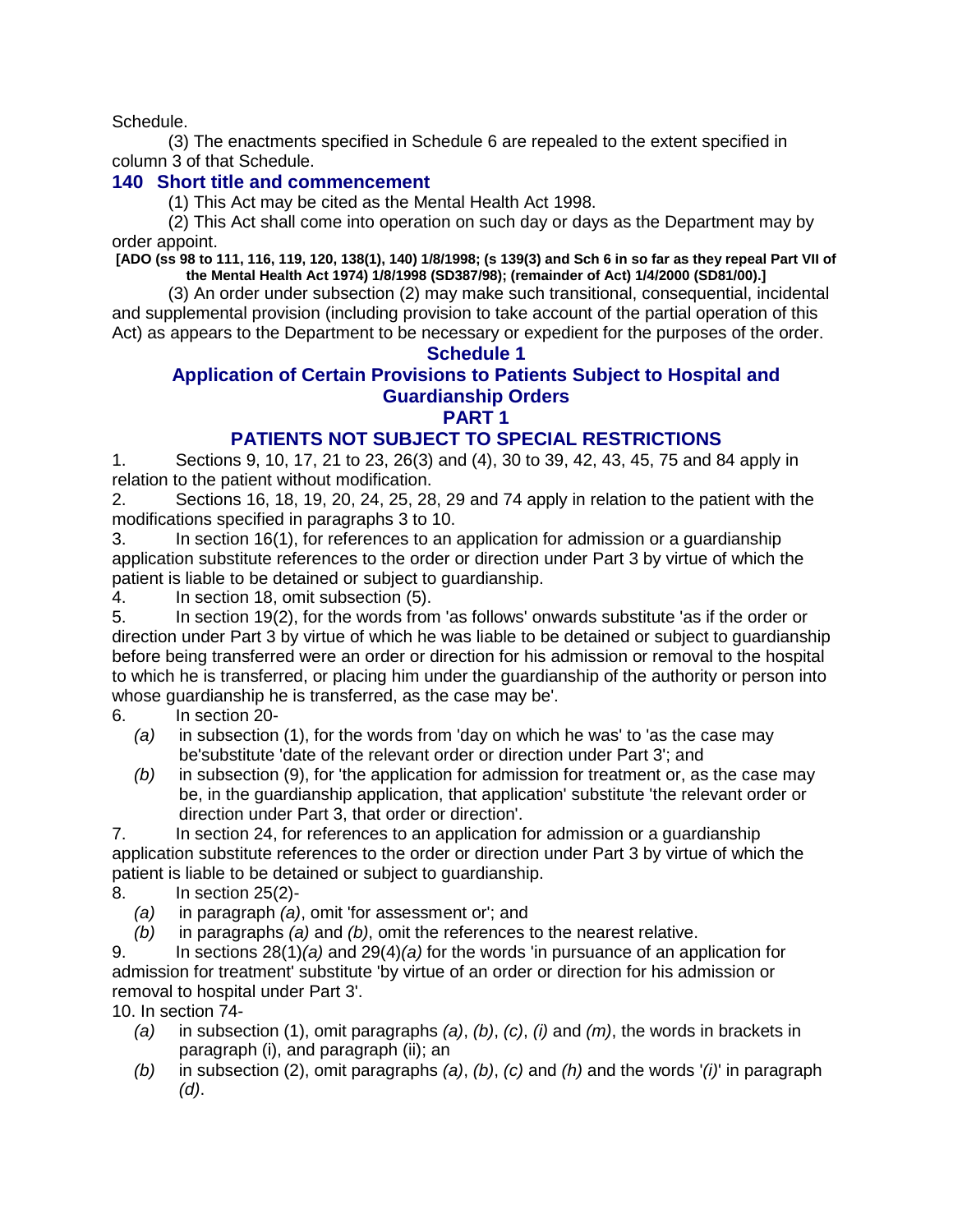# **PART 2**

## **PATIENTS SUBJECT TO SPECIAL RESTRICTIONS**

1. Sections 26(3) and (4), 43 and 84 apply in relation to the patient without modification. 2. Sections 17 to 19, 24, 25 and 45 apply in relation to the patient with the modifications

specified in paragraphs 3 to 8.

- 3. In section 17-
	- *(a)* in subsection (1), after the word 'may' insert 'with the consent of the Department of Home Affairs';
	- *(b)* in subsection (4), after 'the responsible medical officer' and after 'that officer' insert 'or the Department of Home Affairs'; and
	- *(c)* in subsection (5), after 'recalled' insert 'by the responsible medical officer', and for the words from 'he has ceased' onwards substitute 'the expiration of the period of 12 months beginning with the first day of his absence on leave'.
- 4. In section 18 omit-
	- *(a)* in subsection (1) 'subject to the provisions of this section'; and
	- *(b)* subsections (3), (4) and (5).
- 5. In section 19-
	- *(a)* in subsection (1), after the word 'may' in paragraph *(a)* insert 'with the consent of the Department of Home Affairs', and omit the words from 'or into' onwards;
	- *(b)* in subsection (2), for the words from 'as follows' onwards substitute 'as if the order or direction under Part 3 by virtue of which he was liable to be detained before being transferred were an order or direction for his admission or removal to the hospital to which he is transferred'; and
	- *(c)* in subsection (3), after 'may at any time' insert ', with the consent of the Department of Home Affairs,'.
- 6. In section 24, subsections (1) and (2)*(a)* shall not apply.
- 7. In section 25-
	- *(a)* in subsection (1), omit references to guardianship, and after 'made' insert 'with the consent of the Department of Home Affairs and'; and
	- *(b)* in subsection (2)-
		- (i) in paragraph *(a)*, omit 'for assessment or' and 'or by the nearest relative of the patient'; and
		- (ii) omit paragraph *(b)*.

8. In section 45, omit in subsection (1) the definition of 'the nominated medical attendant' and subsection (3).

## **Schedule 2**

## **Powers of Criminal Courts**

#### **PART 1**

## **AMENDMENTS OF CRIMINAL JURISDICTION ACT 1993**

**[Part 1 amends the following Act-Criminal Jurisdiction Act 1993 q.v.]**

## **PART 2**

## **AMENDMENTS OF SUMMARY JURISDICTION ACT 1989**

**[Part 2 amends the following Act-Summary Jurisdiction Act 1989 q.v.]**

## **Schedule 3**

## **The Mental Health Review Tribunal**

*Constitution*

1. (1) The Mental Health Review Tribunal ('the Tribunal') shall consist of-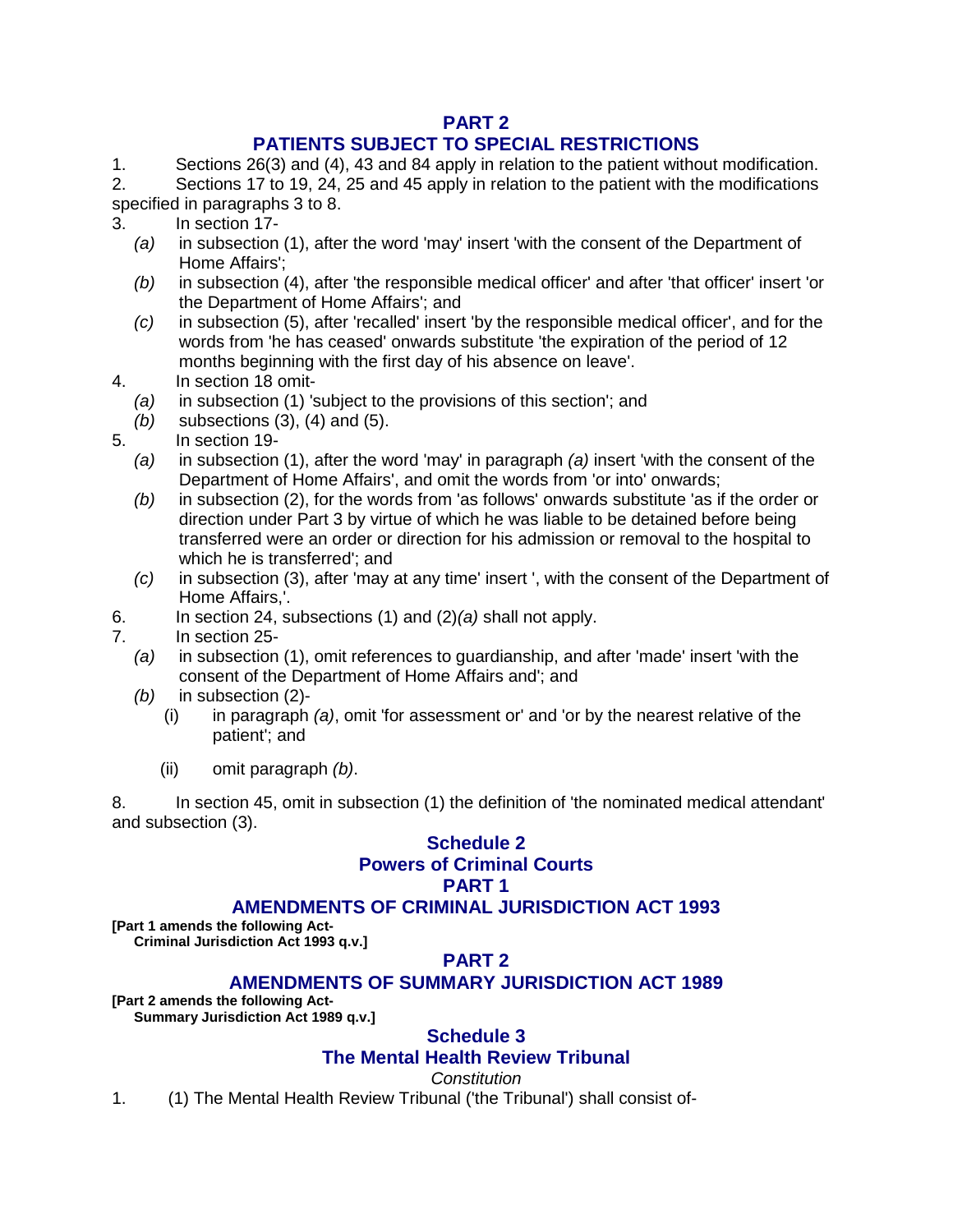- *(a)* the High Bailiff and 2 other persons, being barristers, solicitors or advocates of not less than 7 years' standing;
- *(b)* 5 persons, being registered medical practitioners appointed after consultation with the Isle of Man Medical Society; and
- *(c)* 4 persons having such experience in administration, such knowledge of social services or such other qualifications or experience as the Appointments Commission considers suitable.

(2) The members of the Tribunal (other than the High Bailiff) shall be appointed in accordance with the Tribunals Act 2006.

#### **[Para 1 substituted by Tribunals Act 2006 Sch 3.]** *Tenure of office of members*

2. In appointing persons referred to in paragraph 1*(b)*, the Appointments Commission shall appoint at least one person having such experience in psychiatric medicine as the Appointments Commission considers suitable.

#### **[Para 2 substituted by Tribunals Act 2006 Sch 3.]**

2A. If there is good cause to do so, Tynwald may by resolution remove from office a member (other than the High Bailiff) of the Mental Health Review Tribunal.

**[Para 2A inserted by Mental Health (Amendment) Act 2006 s 6.]**

*Quorum*

3. (1) Subject to sub-paragraph (2), the quorum necessary for any proceedings of the Tribunal is 3 members so long as one represents each of the categories of members in paragraph 1.

(2) The Tribunal will not be quorate unless a person to whom paragraph 2 applies is present.

#### **[Para 3 substituted by Tribunals Act 2006 Sch 3.]**

#### *Chairman*

4. The High Bailiff shall be chairman of the Tribunal, but if he is absent from a sitting of the Tribunal at the time appointed, the members present shall appoint one of their number (being one of the persons referred to in paragraph 1*(a)*) to act as chairman in his place.

#### **[Para 4 amended by Tribunals Act 2006 Sch 3.]**

*Procedure*

5. Subject to the provisions of this Act and to rules under section 86, the procedure of the Tribunal shall be such as the Tribunal may from time to time determine.

#### **Schedule 4**

### **Transitional Provisions**

#### *General*

1. Where any period of time specified in an enactment repealed by this Act is current at the commencement of this Act, this Act shall have effect as if the corresponding provision of this Act had been in force when that period began to run.

2. Where, apart from this paragraph, anything done under or for the purposes of any enactment repealed by this Act would cease to have effect by virtue of that repeal, it shall have effect as if it had been done under or for the purposes of the corresponding provision of this Act. *Definition of mental disorder*

3. (1) Where immediately before commencement a person is liable to be detained or subject to guardianship as suffering from any form of mental disorder, the authority for that person's detention or guardianship shall continue to have effect as if-

- *(a)* for references in this Act to mental impairment and severe mental impairment there were substituted references to subnormality and severe subnormality respectively (as defined in section 3(2) and (3) of the 1974 Act);
- *(b)* for the definition of 'psychopathic disorder' in section 1(2) there were substituted the definition in section 3(4) of the 1974 Act; and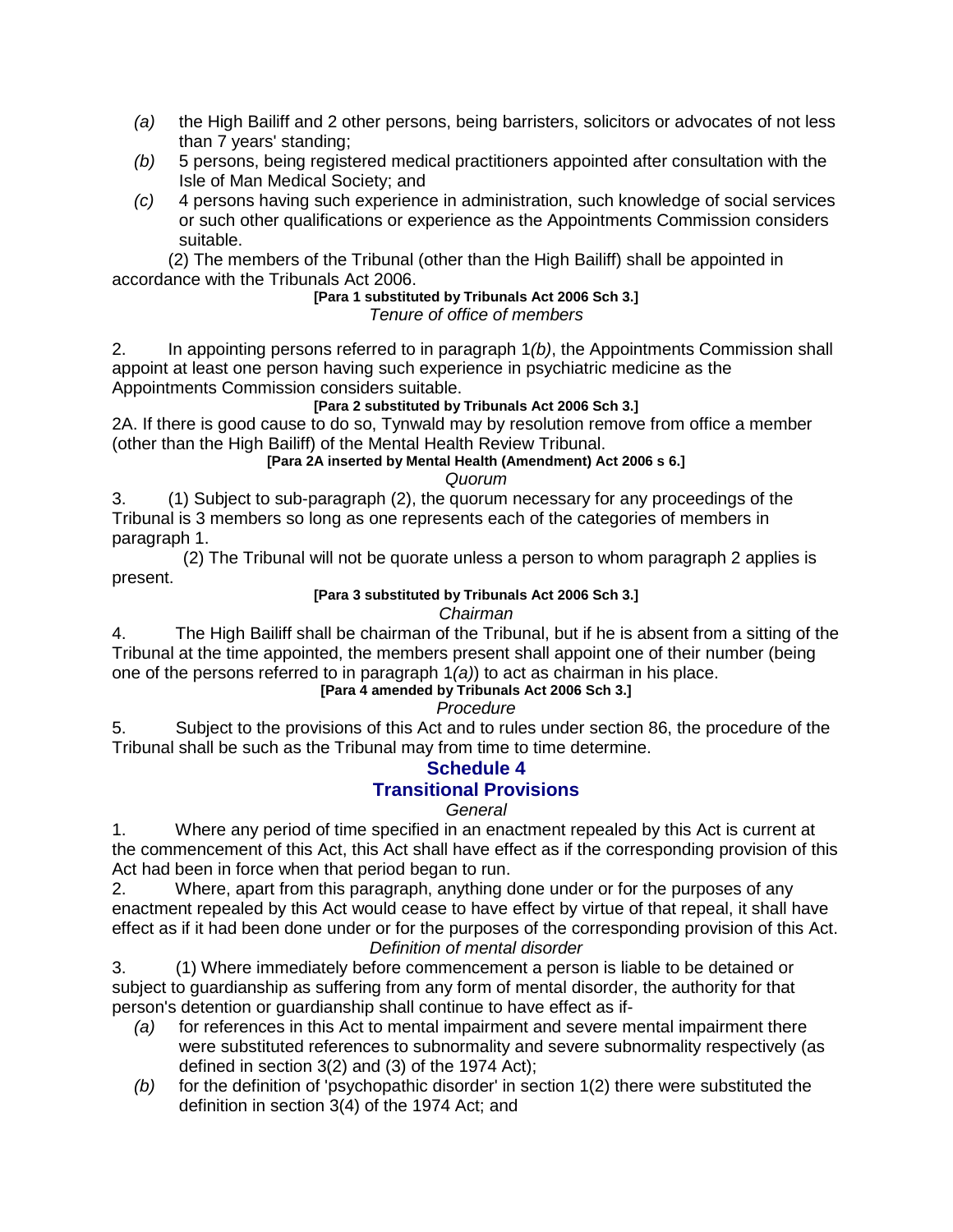*(c)* in section 1(3), the words 'sexual deviancy or dependence on alcohol or drugs' were omitted.

(2) Sub-paragraph (1) does not apply to any renewal of the authority for a person's detention or guardianship on or after commencement.

#### *Admission to hospital*

4. (1) Subject to sub-paragraphs (2) and (3), where immediately before commencement a person is liable to be detained in a hospital in pursuance of an application for admission for observation (including an emergency application) or an application for admission for treatment under Part IV of the 1974 Act, he shall continue to be liable to be so detained as if he had been admitted in pursuance of an application for admission for assessment or an application for admission for treatment under Part 2.

(2) Section 11(3) does not apply in relation to a patient admitted to hospital in pursuance of an application for admission for observation made under section 13 of the 1974 Act.

(3) Section 6(1)*(b)* applies in relation to an emergency application under section 17 of the 1974 Act with the substitution for '24 hours' of '3 days'.

(4) An admission of a patient to a hospital under Part IV of the 1974 Act shall be treated as valid, and be deemed always to have been valid, for all purposes notwithstanding any failure to comply with regulations under section 44(2)*(d)* of that Act.

#### *Reception into guardianship*

5. (1) Where immediately before commencement a person who has not attained the age of 16 years is subject to guardianship by virtue of a guardianship application under section 21 of the 1974 Act, the authority for his guardianship shall cease on commencement.

(2) Section 8 has effect in relation to a guardianship application under section 21 of the 1974 Act as well as in relation to a guardianship application under section 7.

#### *Duration of detention or guardianship*

6. (1) Subject to sub-paragraphs (2) and (3), in relation to a patient admitted to hospital in pursuance of an application for admission for treatment under section 14 of the 1974 Act, or placed under guardianship in pursuance of a guardianship application under section 21 of the 1974 Act-

*(a)* section 20(1) has effect with the substitution for '6 months' of 'one year';

*(b)* section 20(2) has effect with the substitution for 'one year' (in both places) of '2 years'.

(2) Sub-paragraph (1) does not apply after the renewal of the authority for a person's detention or guardianship on or after commencement.

(3) Where the authority for a person's detention or guardianship has been renewed for a period of 2 years of which less than 16 months has elapsed on commencement, that period shall expire at the end of 18 months from the date on which it began.

#### *Discharge of patients*

7. Section 25(2)*(a)* has effect in relation to a person detained in pursuance of an application for admission for observation under section 13 of the 1974 Act with the omission of the reference to the nearest relative of the patient.

#### *Nearest relative*

8. Where-

- *(a)* at any time before commencement an application to the Tribunal has been made by a person who at that time was the patient's nearest relative, and
- *(b)* the application has not been determined on commencement, and
- *(c)* that person would by reason of commencement cease to be the patient's nearest relative,

that person shall nevertheless be treated for the purpose of the application as continuing to be his nearest relative.

#### *Transfer directions*

9. (1) Subject to sub-paragraph (2), sections 57 to 60 have effect in relation to a transfer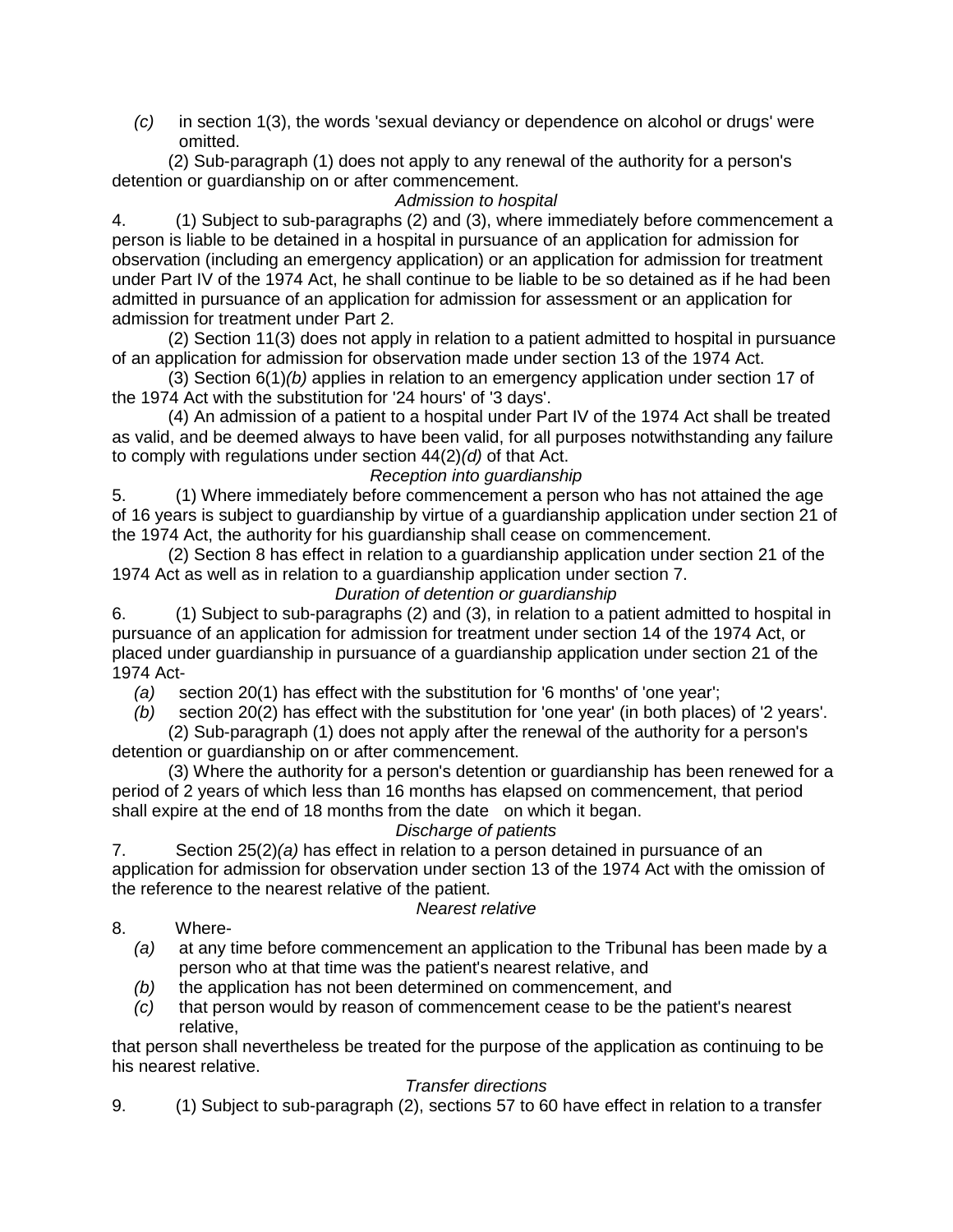direction given before commencement as well as in relation to one given later.

(2) The repeal by this Act of section 65 of the 1974 Act does not affect subsection (4) of that section in its application to a transfer direction given before commencement.

#### *Restriction orders and directions*

10. (1) The condition for the giving of a direction under section 49(1) applies in relation to a restriction order made before commencement as well as one made later.

(2) Sections 48(6) and 55(3) have effect in relation to a restriction order or restriction direction made or given before commencement as well as in relation to one made or given later. *Removal of alien patients*

11. Section 96(2) does not apply in relation to a patient removed from the Island before commencement.

#### *Duty of managers to refer cases to Tribunal*

12. (1) Section 76(1) does not apply to any patient admitted or transferred to hospital more than 6 months before commencement.

(2) Section 76(2) applies only in relation to a renewal of authority for detention after commencement.

#### *Consent to treatment*

13. Section 66(3) does not apply to any treatment given to a patient in the period of 6 months beginning with commencement if-

- *(a)* the detention of the patient began before the beginning of that period; and
- *(b)* that provision has not been compiled with in respect of any treatment previously given to him in that period.

#### *Duty of managers to give information to detained patients*

14. In the case of a patient who is detained on commencement, the steps required by section 128 shall be taken as soon as practicable after commencement.

*Time for applications to Tribunal by persons under 16*

15. (1) This paragraph applies to a person who attains the age of 16 after, or who attained the age of 16 within 6 months before, commencement, and-

- *(a)* who was admitted to hospital before commencement in pursuance of an application for admission for treatment, or
- *(b)* in respect of whom a guardianship application was accepted before commencement, or
- *(c)* in respect of whom a hospital order was made before commencement. (2) In relation to a person to whom this paragraph applies-
- *(a)* section 74(2) has effect with the addition, at the end of paragraphs *(b)* and *(c)*, and
- *(b)* section 77(1)*(b)* has effect with the addition, at the end of sub-paragraph (i), of the words 'or with the day on which he attains the age of 16 years, whichever is the later'. *Rules of court*

16. Section 84 of the 1974 Act continues to apply to proceedings under Part 7 until the first rules of court are made for the purpose of any provision of that Part.

#### *Saving for certain provisions of 1974 Act*

17. Notwithstanding the repeal of the 1974 Act by this Act-

- *(a)* any provision of Parts II and III of Schedule 3 to the 1974 Act remains in force so far as it applied to any patient or other person immediately before commencement; **[For the said Parts II and III see Addendum to this Act.]**
- *(b)* any amendment effected by Schedule 4 to the 1974 Act of an enactment in force immediately before commencement remains in force, subject to any amendment or repeal of that enactment effected by Schedule 5 or 6 or by any enactment passed after this Act.

*Interpretation*

18. In this Schedule-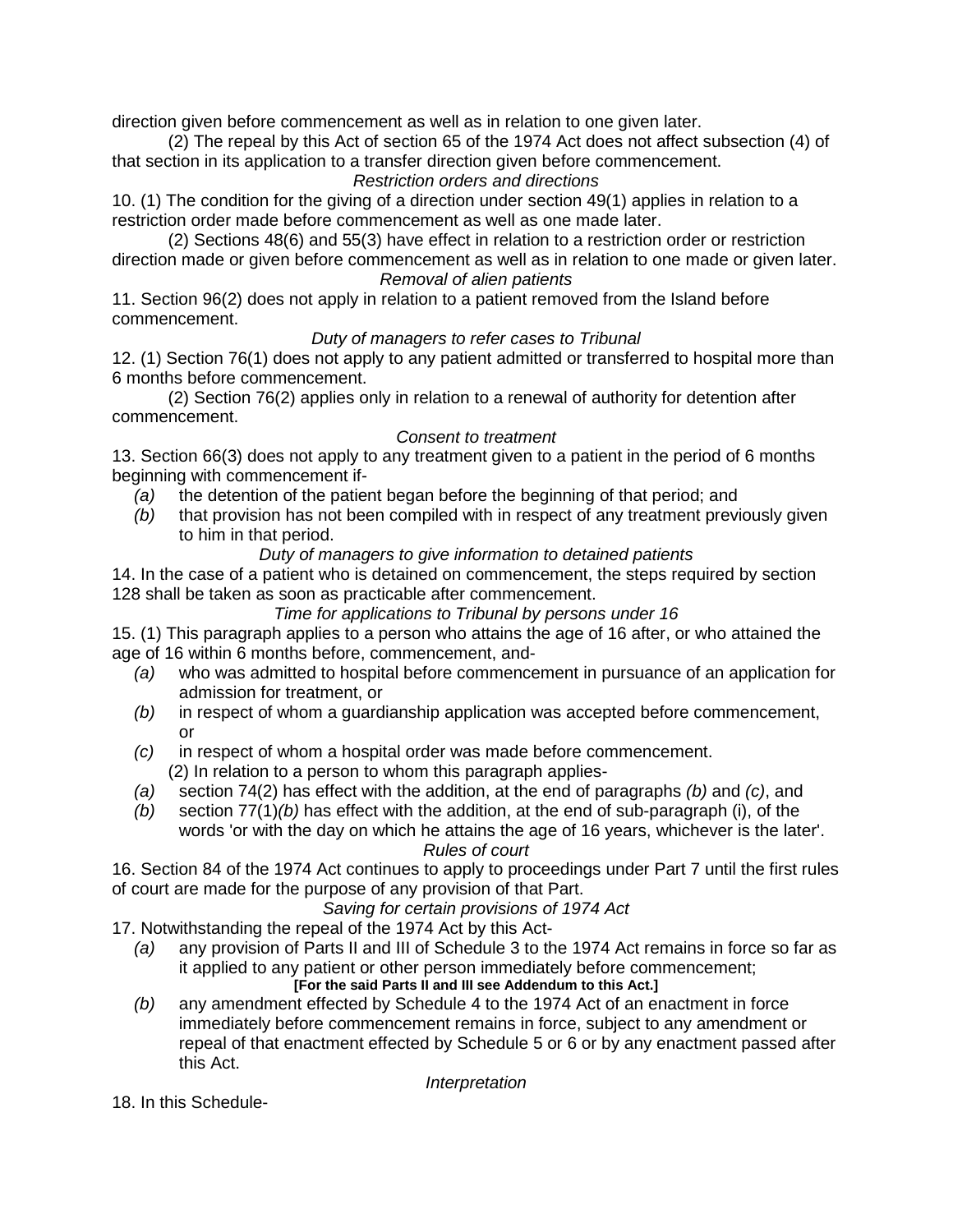**'the 1974 Act'** means the Mental Health Act 1974; **'commencement'** means the commencement of this Act.

#### **Schedule 5**

#### **Consequential Amendments**

**[Sch 5 amended by National Health Service Act 2001 Sch 5, by Children and Young Persons Act 2001 Sch 13 and by Matrimonial Proceedings Act 2003 Sch 6, and amends the following Acts-**

**Trustee Act 1961 q.v. Criminal Justice Act 1963 q.v. Advocates Act 1976 q.v. Jury Act 1980 q.v. Criminal Law Act 1981 q.v. Chronically Sick and Disabled Persons Act 1981 q.v. Land Registration Act 1982 q.v. Limitation Act 1984 q.v. Wills Act 1985 q.v. Powers of Attorney Act 1987 q.v. Nursing and Residential Homes Act 1988 q.v. Administration of Estates Act 1990 q.v. Sexual Offences Act 1992 q.v. Criminal Jurisdiction Act 1993 q.v.]**

#### **Schedule 6**

#### **Enactments Repealed**

**[Sch 6 repeals the following Acts wholly-Mental Health Act 1974 Mental Health (Amendment) Act 1984 Mental Health (Amendment) Act 1986 and the following Acts in part-The Governor's General Functions (Transfer) Act 1980 Civil Registration Act 1984 Wills Act 1985 Medical Act 1985 Treasury Act 1985 Health and Social Security Act 1986 Nursing and Residential Homes Act 1988 Summary Jurisdiction Act 1989 Family Law Act 1991 High Court Act 1991 Criminal Justice Act 1991 Transfer of Governor's Functions Act 1992 Statute Law Revision Act 1992 Criminal Jurisdiction Act 1993 Post Office Act 1993 National Health Service (Amendment) Act 1995.]**

#### **ADDENDUM**

**[In view of the provisions of para 17***(a)* **of Sch 4 to this Act, Parts II and III of Sch 3 to the Mental Health Act 1974 are reproduced below for the convenience of users.]**

#### **PART II**

#### **PROVISIONS RELATING TO PARTS IV AND V**

*Patients other than transferred patients and short-period patients*

2. (1) This paragraph applies to patients who, immediately before the commencement of this Act, were patients of any of the following classes, that is to say-

- *(a)* patients liable to be detained in a hospital or other place in pursuance of an order under section 10, 11 or 15 of the Mental Diseases Act 1924;
- *(b)* temporary patients liable to be so detained under section 9 of the Mental Diseases Amendment Act 1932;
- *(c)* patients liable to be so detained or subject to guardianship by virtue of section 55, 58, 60(2) or 66 of the said Act of 1924 or, being patients whose sentence or other period of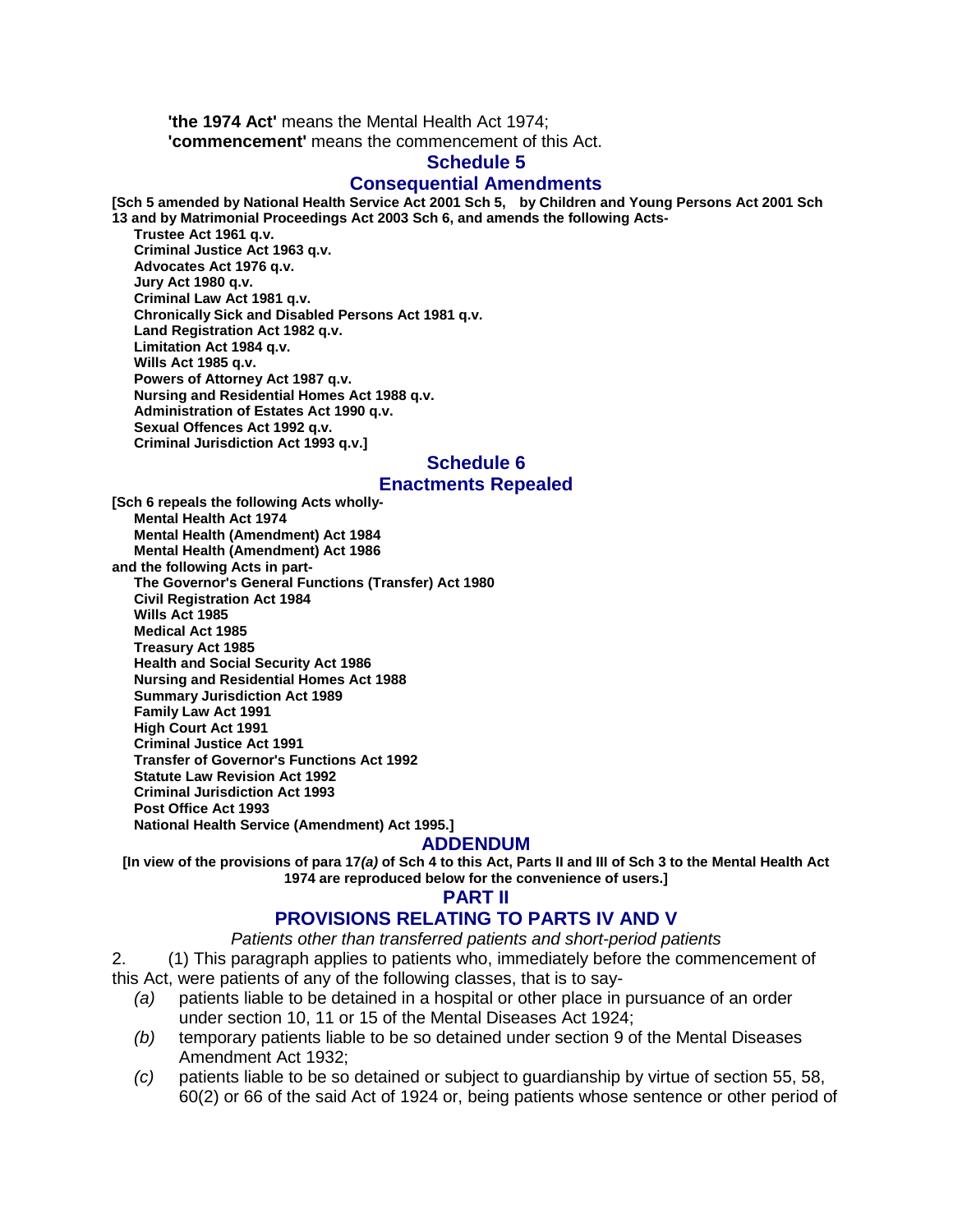detention ordered by the court had expired before the commencement of this Act, by virtue of section 46 of that Act.

(2) A patient to whom this paragraph applies shall, notwithstanding the repeal or exclusion by this Act of any enactment by virtue of which he was, or was treated as, liable to be so detained or subject to guardianship, continue to be liable to be detained in any hospital or other place in which he might have been detained immediately before the commencement of this Act or, as the case may be, subject to guardianship until the expiration of the period of six months beginning with the commencement of this Act (in this Part of this Schedule referred to as 'the initial period').

(3) During the initial period, the responsible medical officer shall record, with respect to each such patient as aforesaid for whose treatment he is responsible, his opinion whether the patient is suffering from mental illness, severe subnormality, psychopathic disorder or subnormality and whether his mental disorder is of a nature or degree which warrants the detention of the patient in a hospital for medical treatment, or his retention under guardianship. 3. (1) Any patient who, by virtue of paragraph 2 above, is liable to be detained in a hospital or subject to guardianship during the initial period shall (subject to the following provisions of this paragraph) be treated as if he had been admitted to the hospital in pursuance of an application for admission for treatment under Part IV of this Act or, as the case may be, had been received into guardianship in pursuance of a guardianship application thereunder.

(2) Section 26 of this Act shall not apply in relation to the patient until the form or forms of mental disorder from which, in the opinion of the responsible medical officer, the patient is suffering have been recorded under paragraph 2 above and, on that being done, Part IV of this Act shall have effect as if the application had specified as the form or forms of mental disorder from which he is suffering the form or forms so recorded.

(3) If the patient is also a patient to whom paragraph 15 below applies, sections 27 and 28 of this Act shall apply in relation to him subject to the modifications mentioned in that paragraph, and if he is not, but no form or forms of mental disorder have been recorded in his case under paragraph (2) above, the said section 28 shall apply in relation to him as if for paragraphs *(a)* and *(b)* of subsection (3) of that section there were substituted the following sub-paragraphs-

- *'(a)* in the case of a patient mentioned in sub-paragraph (1)*(c)* of paragraph 2 of Schedule 3 to this Act, six months;
- *(b)* in the case of any other patient to whom that paragraph applies, twenty-eight days.'

(4) Sections 31 to 33 of this Act shall not apply in relation to the patient except in so far as provisions of the said section 31 are applied by the following provisions of this Part of this Schedule.

(5) If the patient was, immediately before the commencement of this Act, liable to be detained by virtue of section 46, 58 or 60(2) of the Mental Diseases Act 1924, the power of discharging him under section 35 of this Act shall not be exercisable by the nearest relative.

(6) In its application to a patient who was, immediately before the commencement of this Act, in the custody of a relative or friend under section 11 or 21 of the said Act of 1924, Part IV of this Act shall have effect as if-

- *(a)* for references (except in section 35 of this Act) to the managers of the hospital in which the patient is detained there were substituted references to the person having the custody of the patient; and
- *(b)* for references to those managers in the said section 35 there were substituted references to the managers of the hospital from which he was transferred to the custody of the relative or friend.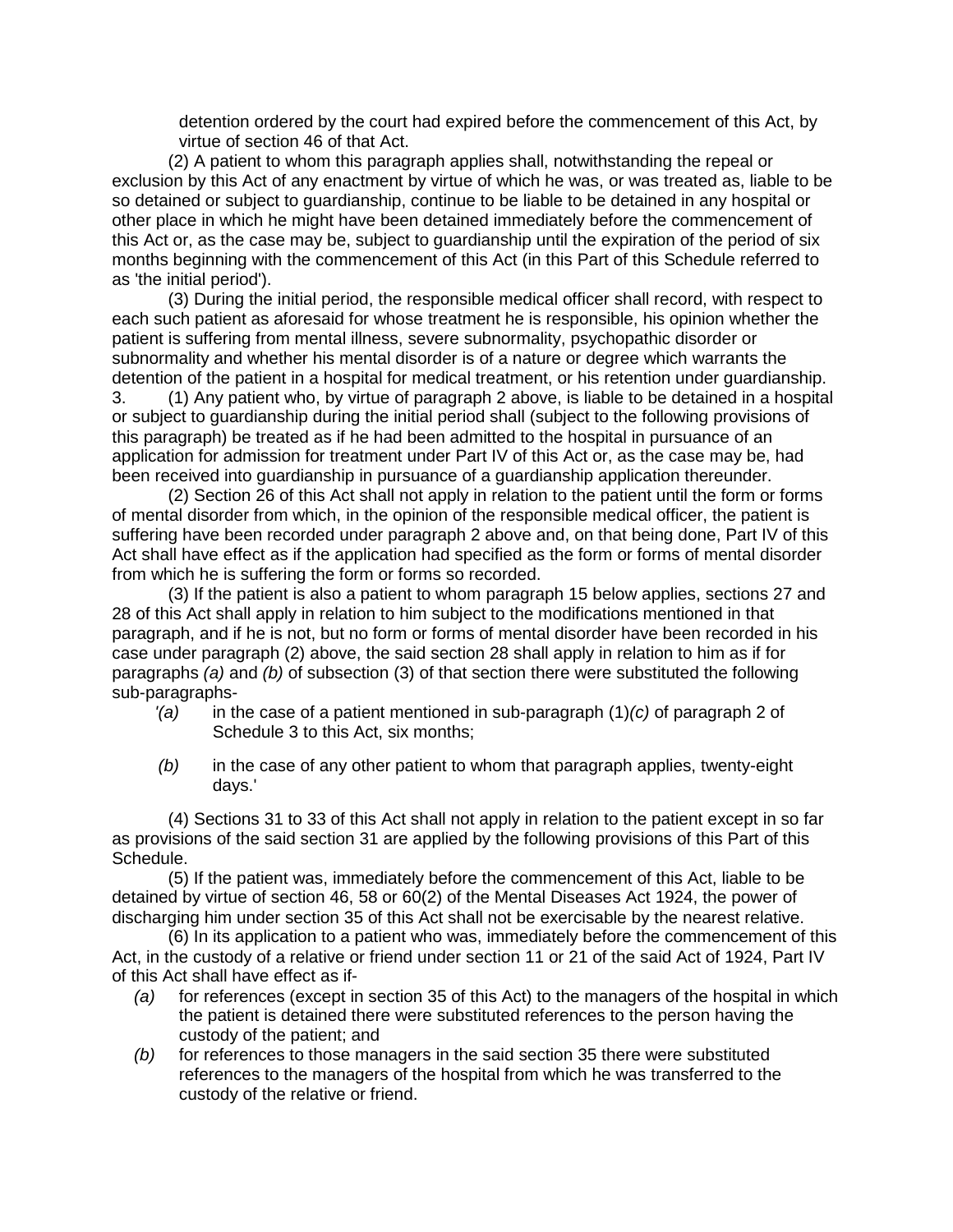4. (1) A patient to whom paragraph 2 of this Schedule applies shall, unless previously discharged, continue to be liable to be detained in a hospital or, as the case may be, subject to guardianship after the expiration of the initial period if-

- *(a)* he satisfies the conditions specified in sub-paragraph (2) or (3) below; and
- *(b)* the authority for his detention or guardianship is renewed under the following provisions of this Part of this Schedule before the expiration of the initial period or his current period of treatment would expire after the expiration of the initial period.

(2) Any such patient shall be so liable or subject if it is recorded under the said paragraph 2 that, in the opinion of the responsible medical officer, he is suffering from mental illness or severe subnormality and his mental disorder is of a nature or degree which warrants the detention of the patient in a hospital for medical treatment or, as the case may be, his retention under guardianship.

(3) Any such patient shall be so liable or subject if it is so recorded that, in the opinion of the responsible medical officer, he is suffering from subnormality or pyschopathic disorder, but not from mental illness or severe subnormality, and his mental disorder is of such a nature or degree as aforesaid and either-

- *(a)* he was, immediately before the commencement of this Act, liable to be detained or subject to guardianship in pursuance of an order under section 46 or 60(2) of the Mental Diseases Act 1924 or by virtue of an order made, or having effect as if made, under section 17 of the Criminal Justice Act 1963; or
- *(b)* he had not attained the age of twenty-one years when he was first detained or placed under guardianship and will not attain the age of twenty-five years before the expiration of the initial period; or
- *(c)* in the case of any other patient liable to be detained in a hospital, the responsible medical officer before the expiration of the initial period records his opinion under the following provisions of this Part of this Schedule that the patient is unfit for discharge.

5. (1) The period for which a patient may, by virtue of paragraph 4 above, be detained or kept under guardianship after the expiration of the initial period, without renewal of the authority for his detention or guardianship, shall be the remainder of his current period of treatment.

(2) Where the current period of treatment of a patient who may be detained or kept as aforesaid would continue after the expiration of the period of two years beginning with the commencement of this Act, the patient may, between the expiration of the said period of two years and the expiration of the current period of treatment, apply to the Mental Health Review Tribunal.

6. (1) An authority for the detention or guardianship of a patient to whom paragraph 2 above applies may, on the expiration of the relevant period, unless the patient has previously been discharged, be renewed for whichever of the following periods is applicable, that is to say-

- *(a)* where the period for which he has, at the expiration of the relevant period, already been detained or subject to guardianship on account of any description of mental disorder (whether before or after the appointed day) is not more than one year, a further period of one year;
- *(b)* where the period for which he has already been so detained or subject is more than one year, a further period of two years.

(2) Subsections (3) to (6) of section 31 of this Act shall apply in relation to the renewal of authority for the detention or guardianship of a patient under this paragraph as they apply in relation to the renewal of authority for the detention or guardianship of the patient under subsection (2) of that section.

(3) In this paragraph, 'the relevant period' means, in relation to a patient, the patient's current period of treatment or, if that period expires during the initial period, the initial period or any period subsequent to the said period for which authority for the detention or guardianship of the patient has previously been renewed under this paragraph.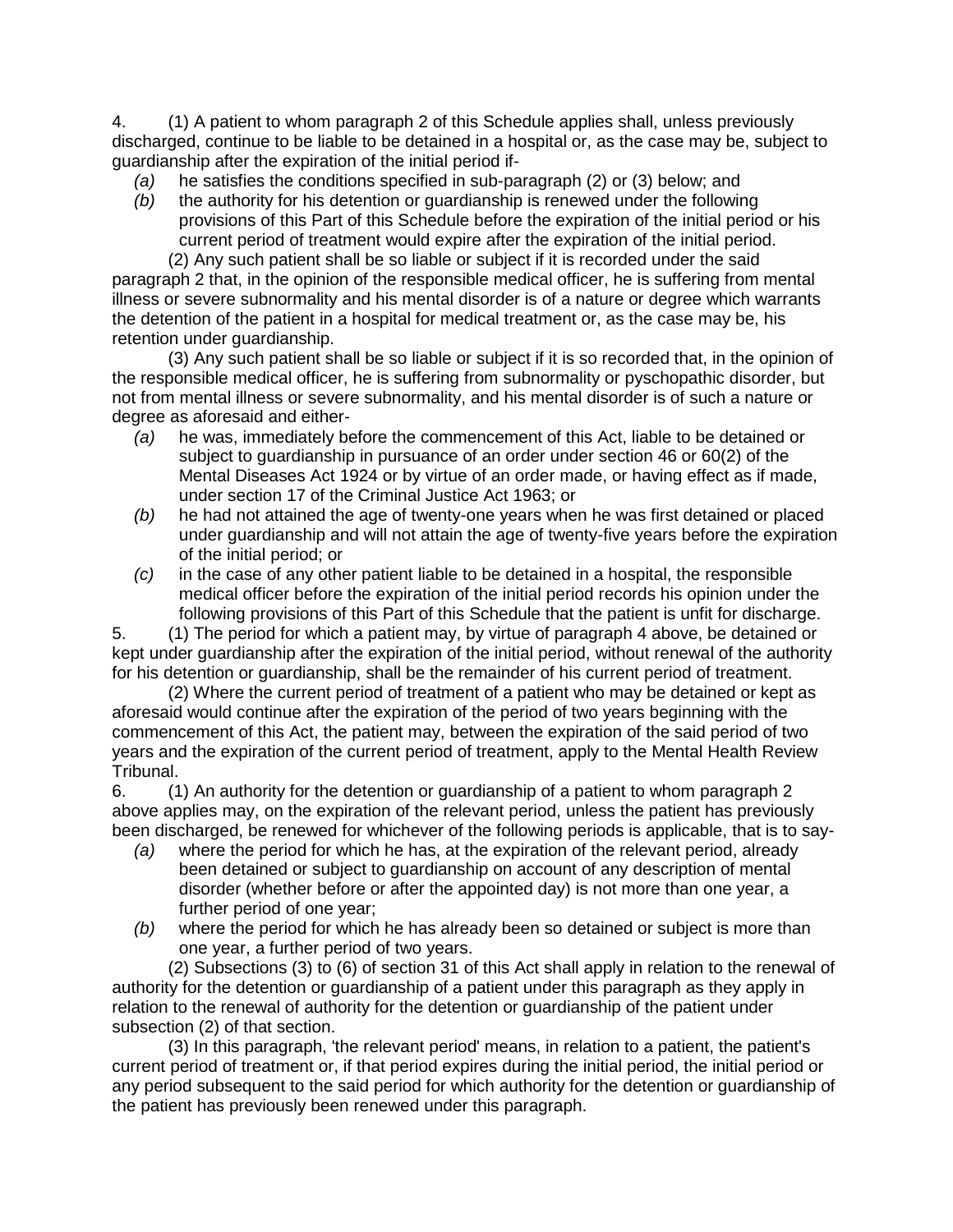7. (1) Any patient who, by virtue of paragraph 4 above, is liable to be detained in a hospital or subject to guardianship after the expiration of the initial period, shall (subject to the following provisions of this paragraph) be treated as if he had been admitted to the hospital in pursuance of an application for admission for treatment under Part IV of this Act or had been received into guardianship in pursuance of a guardianship application thereunder and had been so admitted or received as a patient suffering from the form or forms of mental disorder recorded under paragraph 2 above or, if a different form or forms have been specified in a report under section 26 of this Act as applied by that paragraph, the form or forms so specified, and the other provisions of this Act shall apply to him accordingly.

(2) Section 31 of this Act shall not apply in relation to the patient, but the provisions of paragraph 6 above shall apply instead.

(3) Section 32 of this Act shall not apply in relation to any such patient as is mentioned in sub-paragraph (3) of paragraph 4 above, but any such patient as is mentioned in paragraph *(b)* of that sub-paragraph shall cease to be liable to be detained on attaining the age of twenty-five years unless, during the period of two months ending on the date when he attains that age, the responsible medical officer records his opinion, under the following provisions of this Part of this Schedule, that the patient is unfit for discharge.

(4) If the patient was, immediately before the commencement of this Act, liable to be detained by virtue of section 46, 58 or 60(2) of the Mental Diseases Act 1924, the power of discharging him under section 35 of this Act shall not be exercisable by his nearest relative, but his nearest relative may make an application in respect of him to the Mental Health Review Tribunal during the period of twelve months beginning with the expiration of the initial period and in any subsequent period of twelve months.

8. (1) The responsible medical officer may record, for the purposes of paragraph 4(3)*(c)* or 7(3) above, his opinion that a patient detained in a hospital is unfit for discharge if it appears to the responsible medical officer-

- *(a)* that, if that patient were released from the hospital, he would be likely to act in a manner dangerous to other persons or to himself, or would be likely to resort to criminal activities; or
- *(b)* that that patient is incapable of caring for himself and that there is no suitable hospital or other establishment into which he can be admitted and where he would be likely to remain voluntarily;

and, where the responsible medical officer records his opinion as aforesaid, he shall also record the grounds for his opinion.

(2) Where the responsible medical officer records his opinion under this paragraph in respect of a patient, the managers of the hospital or other persons in charge of the establishment where he is for the time being detained or liable to be detained shall cause the patient to be informed, and the patient may, at any time before the expiration of the period of twenty-eight days beginning with the date on which he is so informed, apply to the Mental Health Review Tribunal.

(3) On any application under sub-paragraph (2) above, the Tribunal shall, if satisfied that none of the conditions set out in sub-paragraph (1)*(a)* and *(b)* above are fulfilled, direct that the patient be discharged, and subsection (1) of section 88 of this Act shall have effect in relation to the application as if paragraph *(b)* of that subsection were omitted.

9. Any person who, immediately before the commencement of this Act, was the guardian of any such patient as is mentioned in paragraph 2(l)*(c)* above shall be deemed for the purposes of this Act to have been named as the guardian of the patient in an application for his reception into guardianship under Part IV of this Act accepted on that person's behalf by the Department. **[Para 9 amended by Health and Social Security Act 1986 Sch 2.]**

## *Transferred Patients*

10. (1) This paragraph applies to patients who, immediately before the commencement of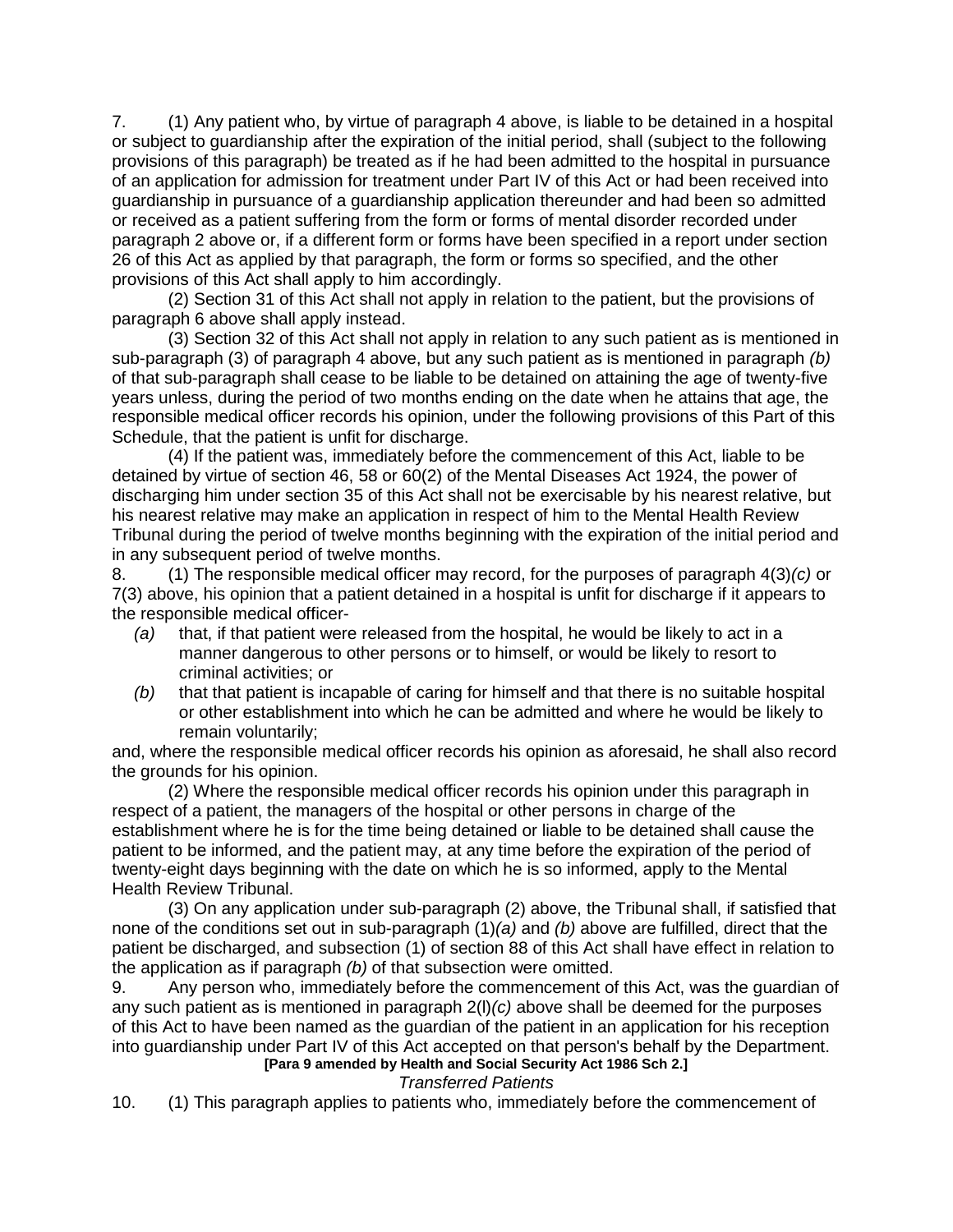this Act, were liable to be detained in a hospital or other place as patients of any of the following classes, that is to say-

- *(a)* patients liable to be kept in custody under section 16(4) of the Criminal Justice Act 1963 or under section 13(4) of the Criminal Code Amendment Act 1921;
- *(b)* patients liable to be kept in confinement under section 46 of the Mental Diseases Act 1924, not being patients whose sentence or other period of detention ordered by the court had expired before the commencement of this Act;
- *(c)* patients liable to be detained under section 60(2) of the said Act of 1924;
- *(d)* patients liable to be detained under section 17(l) of the said Act of 1963;

and any patient to whom this paragraph applies is in this Part of this Schedule referred to as a 'transferred patient'.

(2) A transferred patient who, immediately before the commencement of this Act, was liable to be detained in a hospital as being or having been required to be kept in custody during Her Majesty's pleasure or until the directions of Her Majesty are known shall be treated for the purposes of this Act as if he were liable to be detained in a place of safety in pursuance of a direction under section 59 of this Act.

(3) A transferred patient who, immediately before the commencement of this Act, was subject to a sentence of imprisonment (within the meaning of section 60 of this Act) who does not fall within sub-paragraph (2) above shall be treated for the purposes of this Act as if he were liable to be detained in a hospital within the meaning of Part V thereof by virtue of a transfer direction under the said section 60 and as if a direction restricting his discharge had been given under section 62 of this Act.

(4) Any person to whom this paragraph applies and who does not fall within paragraphs (2) or (3) above shall be treated for the purposes of this Act as if he were liable to be detained in pursuance of a transfer direction given under section 61 of this Act and as if a direction restricting his discharge had been given under section 62 of this Act, and he shall be so treated notwithstanding that he is not suffering from a form of mental disorder mentioned in the said section 61.

11. Sections 27 and 28 of this Act, in their application to a transferred patient who is also a patient to whom paragraph 15 of this Schedule applies, shall have effect subject to the modifications mentioned in that paragraph.

12. Upon a direction restricting the discharge of a transferred patient ceasing to have effect, the responsible medical officer shall record his opinion whether the patient is suffering from mental illness, severe subnormality, psychopathic disorder or subnormality, and references in this Act to the form or forms of mental disorder specified in the relevant application, order or direction shall be construed as including references to the form or forms of mental disorder so recorded.

#### *Short-period patients*

13. A person who, immediately before the commencement of this Act, was detained under an emergency certificate in pursuance of section 15 of the Mental Diseases Act 1924 may continue to be detained until the expiration of the period of three clear days mentioned in that section or, if, at the commencement of this Act, that period had expired and a petition for a reception order was pending, until the expiration of the period of twenty-eight days beginning with the commencement of this Act or until he becomes liable to be detained or subject to guardianship under this Act, whichever occurs first, and may be so detained in any place in which he might have been detained but for the repeal of that section.

- 14. A person who, immediately before the commencement of this Act-
	- *(a)* was detained by virtue of section 60(2) of the said Act of 1924 in an institution for defectives; or
	- *(b)* was detained under section 65 of that Act in a place of safety;

may continue to be detained as aforesaid until the expiration of the period of twenty-eight days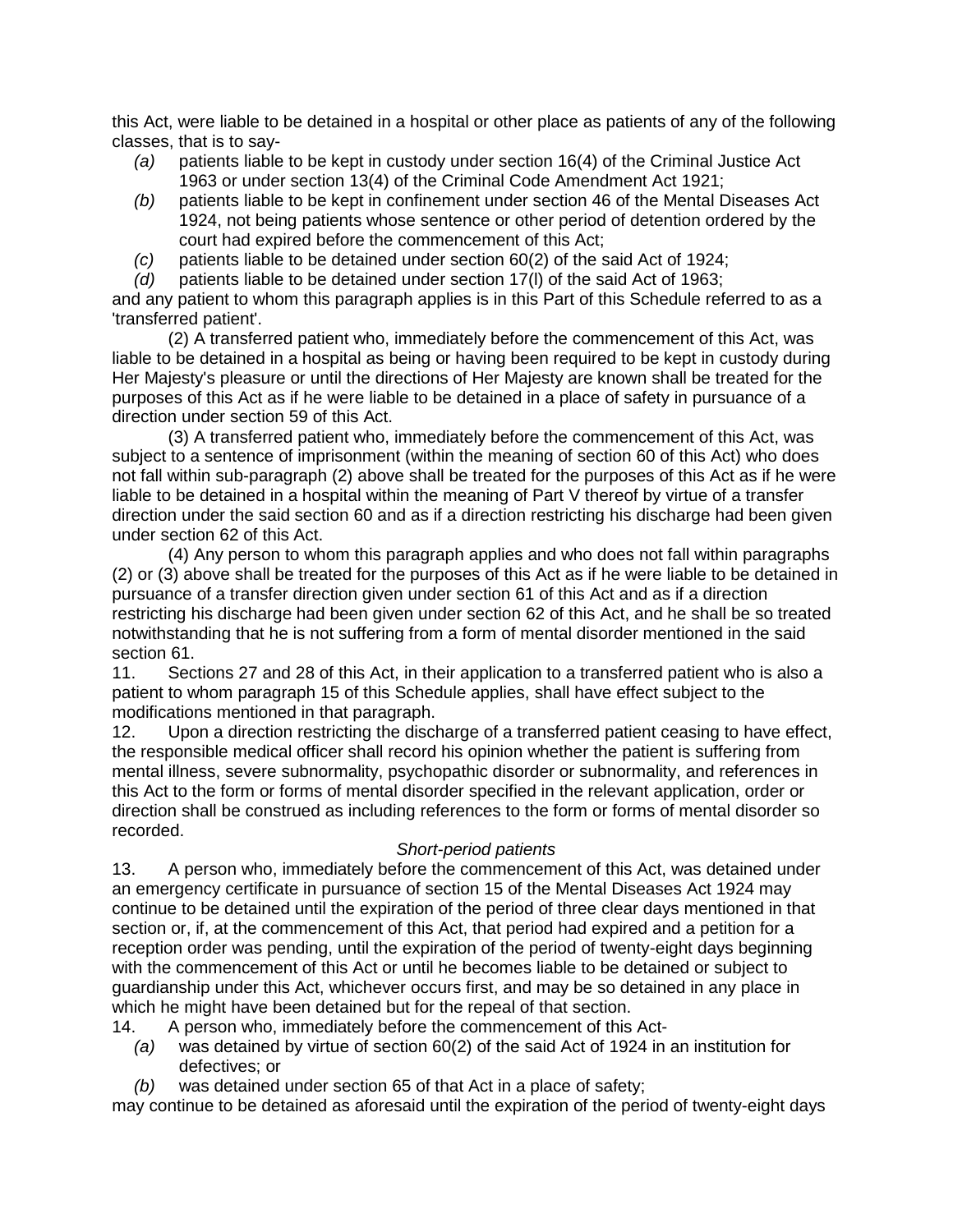beginning with the commencement of this Act or until he becomes liable to be detained or subject to guardianship under this Act, whichever occurs first.

#### *Patients on leave or absent without leave*

15. (1) Sections 27 and 28 of this Act shall apply to a patient to whom paragraph 2 above applies or a transferred patient who, immediately before the commencement of this Act, was absent on trial or leave or in pursuance of a licence under any enactment repealed by this Act or any rules or regulations thereunder, as if he had been granted leave of absence under the said section 27 at the commencement of this Act for an indefinite period, and, accordingly, a patient to whom paragraph 2 above applies may be recalled under the said section 27 at any time within the initial period, and a transferred patient may be so recalled at any time within or after the initial period.

(2) Section 28 of this Act shall, subject to sub-paragraph (3) below, apply to a patient to whom paragraph 2 above applies, a transferred patient or a short-period patient who, immediately before the commencement of this Act, was absent, otherwise than as mentioned in sub-paragraph (1) above, from the hospital or other place where he was required to be by virtue of any such enactment, rules or regulations as if he had absented himself without leave or without permission from the hospital or other place as mentioned in subsection (1) of that section or, as the case may be, he were absent without his guardian's permission as mentioned in subsection (2) of that section.

(3) The period within which any patient to whom paragraph 2 above applies or a short-period patient may be retaken and returned under the said section 28 shall be whichever of the following periods is applicable instead of that specified in sub-section (3) of that section, that is to say-

- *(a)* in the case of a patient liable to be detained by virtue of any of the provisions of the Mental Diseases Act 1924 (not being a transferred patient), the initial period;
- *(b)* in the case of any other patient to whom paragraph 2 above applies or any other short-period patient, the period of twenty-eight days beginning with the commencement of this Act;

and a transferred patient may be retaken and returned under the said section 28 at any time. *Supplemental*

16. Any opinion recorded by the responsible medical officer under this Part of this Schedule shall be recorded in such form as may be prescribed by regulations made by the Department, after consulting the Department of Health,.

**[Para 16 amended by Health and Social Security Act 1986 Sch 2 and by SD155/10 Schs 6 and 11.]** 17. (1) In this Part of this Schedule-

**'current period of treatment'** means, in relation to any patient, the period for which he would have been liable to be detained or subject to guardianship by virtue of any enactment repealed or replaced by any such enactment as aforesaid, being a period which began but has not expired before the commencement of this Act;

**'initial period'** has the meaning assigned to it by paragraph 2 above;

**'the responsible medical officer'** means-

*(a)* in relation to a patient subject to guardianship, any medical officer authorised by the Department to act (either generally or in any particular case or for any particular purpose) as the responsible medical officer;

**[Para** *(a)* **amended by Health and Social Security Act 1986 Sch 2.]**

*(b)* in relation to any other class of patient, the medical practitioner in charge of the treatment of the patient;

**'transferred patient'** has the meaning assigned to it by paragraph 10 above; **'short-period patient'** means a patient to whom paragraph 13 or 14 above applies.

(2) Section 47(2) of this Act shall apply for the purposes of this Part of this Schedule as it applies for the purposes of Part IV of this Act.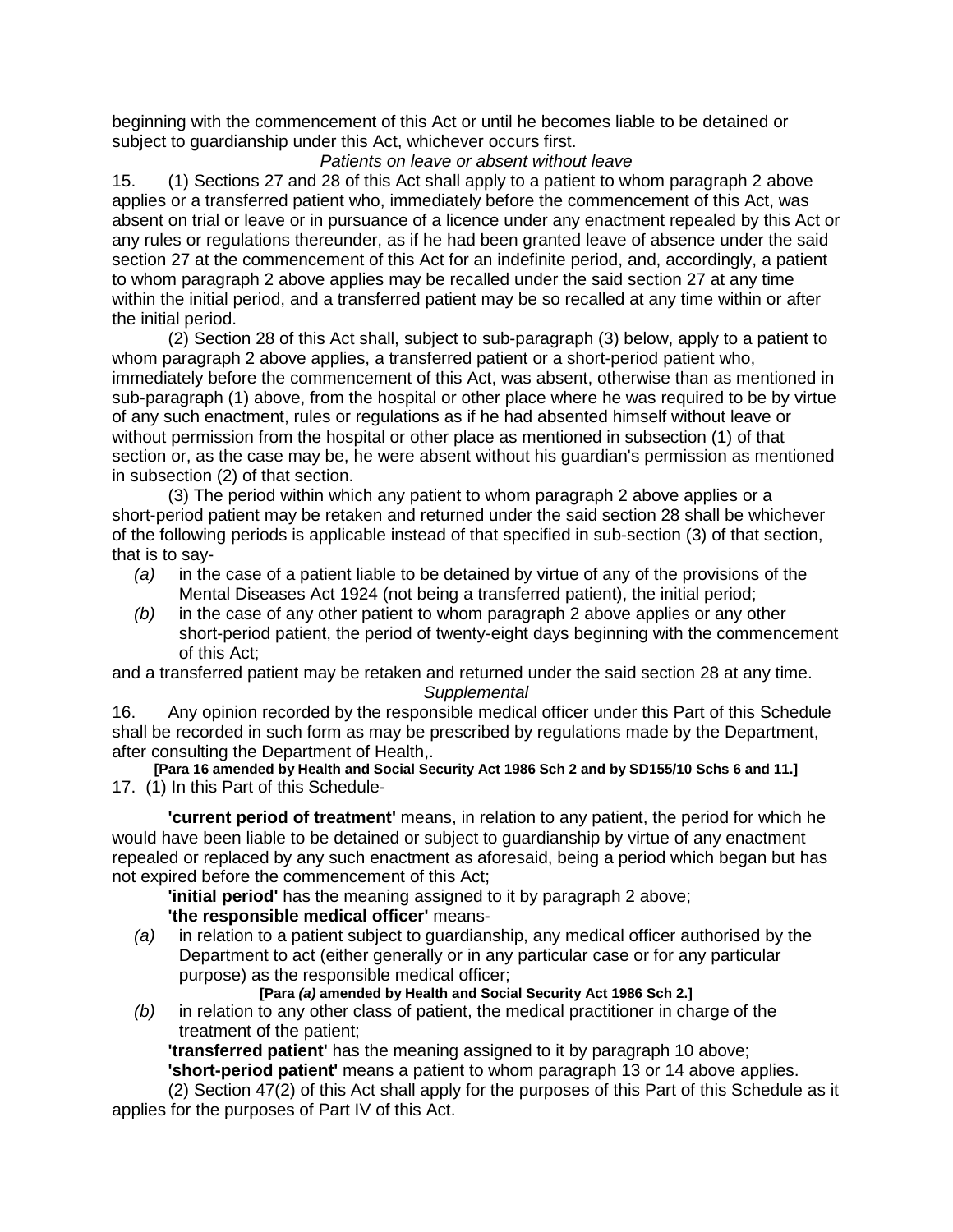(3) The sentence or other period of detention of a person who was liable to be detained or subject to guardianship immediately before the commencement of this Act, by virtue of an order under section 46 of the Mental Diseases Act 1924, shall be treated for the purposes of this Part of this Schedule as expiring at the end of the period for which that person would have been liable to be detained in a prison or other institution if the order had not been made.

#### **PART III**

## **PROVISIONS RELATING TO PART VII**

18. A person who, immediately before the commencement of this Act, was the committee of the estate of a person of unsound mind so found by inquisition shall thereafter be deemed to be a receiver for that person appointed under section 75 of this Act with such functions in relation to that person's property and affairs as were exercisable by him in relation thereto as committee of the estate, and references in any document to such a committee shall be construed accordingly.

19. A person who, immediately before the commencement of this Act, was the receiver appointed by the High Court to be a receiver of the property of any of the persons mentioned in section 3 of the Mental Diseases Act 1954 shall thereafter be deemed to be a receiver for that person appointed under section 75 of this Act with such functions in relation to that person's property and affairs as were exercisable by him in relation thereto as a receiver of the estate, and references in any document to such a receiver shall be construed accordingly.

20. Rules under Part VII of this Act may contain transitional provisions with respect to proceedings pending at the commencement of this Act and, notwithstanding anything in section 70 of this Act, such rules may provide for treating as sufficient for conferring jurisdiction under the said Part VII any evidence given in such proceedings, or in proceedings brought within one month after the commencement of this Act, being evidence which would have been sufficient to confer jurisdiction in respect of those proceedings under any enactment repealed by this Act.

21. Notwithstanding the repeal by this Act of the Mental Diseases Act 1948 and the Isle of Man Health Services Board Act 1948, the land and buildings vested in the Board and its successors by virtue of the Mental Diseases Act 1948 shall, to the extent that they are so vested at the commencement of this Act, continue to be so vested, and references in any enactment or other document to the Mental Hospital Board shall be construed as references to the Isle of Man Health Services Board.

### **MENTAL HEALTH (AMENDMENT) ACT 2001**

(Chapter 24)

### **Arrangement of Sections**

- 1. Transfer of functions.
- 2. Short title and commencement.

#### Received Royal Assent: 10 July 2001 Passed: 11 July 2001

#### **AN ACT**

#### **to amend the Mental Health Act 1998.**

#### **1 (1) [Amends section 69 of the Mental Health Act 1998 by substituting subsection (3).]**

(2) [Amends section 118 of the Mental Health Act 1998 by substituting subsection (1).]

(3) [Amends section 117 of the Mental Health Act 1998 by substituting the words 'and any person authorised in that behalf by the Mental Health Commission, for the purpose of any arrangements under section 118 or of any such review as is mentioned in section 119(3)*(d)*,' for the words from 'or under' to 'section 119(3)*(d)*,'.]

(4) [Amends section 120(1) of the Mental Health Act 1998 by substituting the expression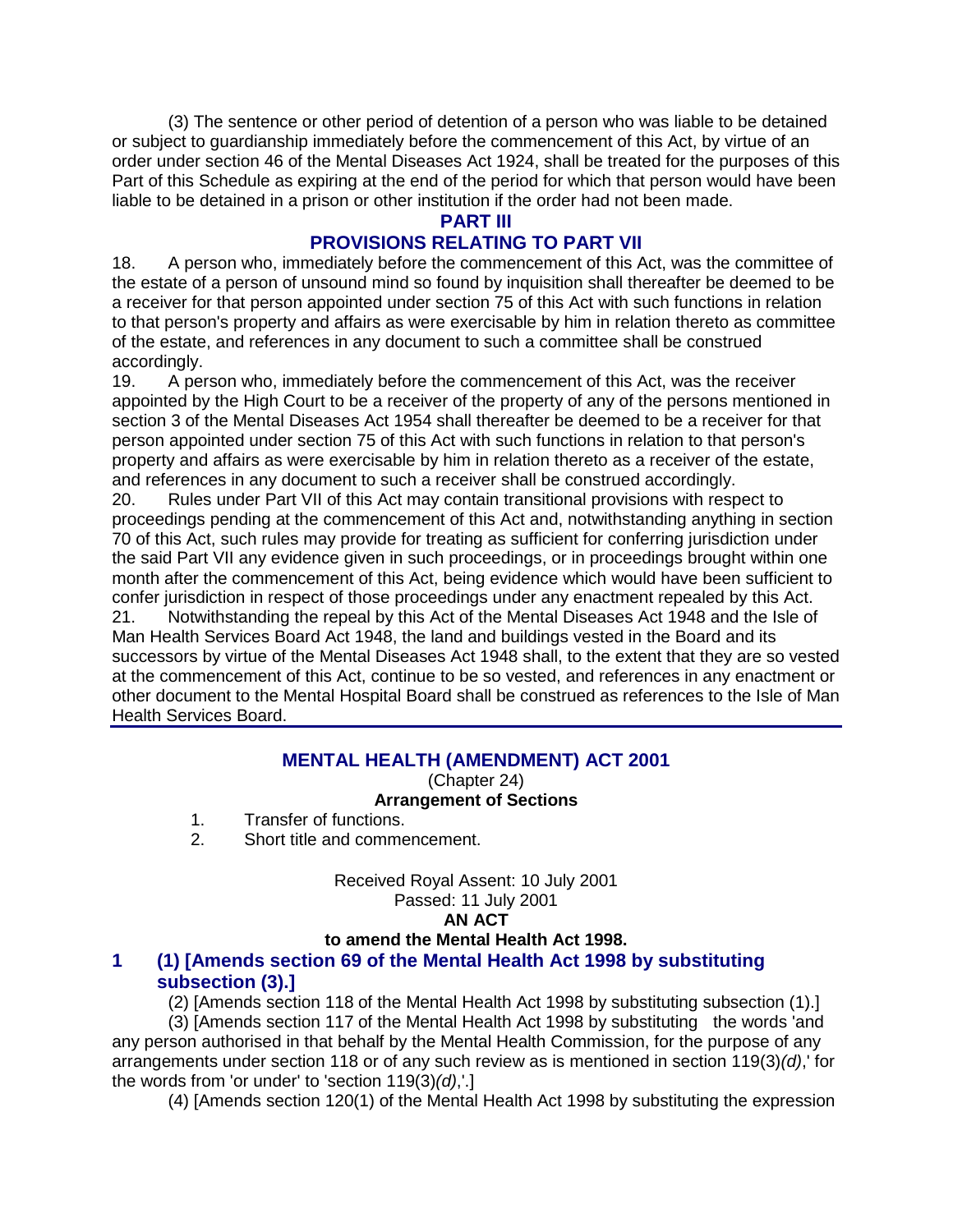'sections 65(2), 66(3), 116(2)*(b)* and 117' for the expression 'sections 65(2), 66(3), 69(3), 116(2)*(b)*, 117 and 118(1)'.]

### **2 Short title and commencement**

This Act may be cited as the Mental Health (Amendment) Act 2001 and shall come into operation on such day as the Department of Health and Social Security may by order appoint. **[ADO 1/11/2002 (SD643/02).]**

## **MENTAL HEALTH (AMENDMENT) ACT 2006**

#### (Chapter 2)

### **Arrangement of Sections**

- 1. Transfer of patients between the Island and other countries.
- 2. Insertion and amendments.
- 3. Orders for detention during Her Majesty's pleasure.
- 4 and 5. Amendments.
- 6. Amendment and insertion.
- 7. Amendment.
- 8. Short title and commencement.

Schedule Transfer of patients.

## Received Royal Assent: 25 April 2006

Announced to Tynwald: 25 April 2006

#### **AN ACT**

**to amend the law relating to the transfer of patients between the Island and other countries; to abolish directions that persons be detained during Her Majesty's pleasure; to amend the constitution of the Mental Health Review Tribunal; to amend the law relating to the nearest relatives of patients; and for connected purposes.**

### **1 Transfer of patients between the Island and other countries**

For Part 6 (removal and return of patients) of the Mental Health Act 1998 there are substituted the provisions set out in the Schedule.

### **2 (1) [Amends the Mental Health Act 1998 by inserting section 124A.]**

(2) [Amends sections 122(5), 123(4), 124(4) and 125(3) of the Mental Health Act 1998 by substituting the word 'custody' for the word 'imprisonment' wherever it occurs.]

(3) [Amends section 131(2) of the Mental Health Act 1998 by repealing the words 'or under section 88' up to the word 'Parliament)' (where it occurs for the second time.]

### **3 Orders for detention during Her Majesty's pleasure**

(1) After the commencement of this section no order may be made under section 54(1)*(a)* of the Criminal Jurisdiction Act 1993 that a defendant or appellant be detained during Her Majesty's pleasure.

(2) [Amends section 54 of the Criminal Jurisdiction Act 1993 as follows: paragraph *(a)* repeals subsection (1)*(a)*; paragraph *(b)* amends subsection (2) by substituting the words 'shall make a hospital order' for the words from 'shall make' to the end of the subsection; and paragraph *(c)* amends subsection (4) by repealing the words 'an order under subsection (1)*(a)* or'.]

(3) [Repeals section 52 of the Mental Health Act 1998.]

(4) Where immediately before the commencement of this section an order referred to in subsection (1) is in force in relation to any person, it shall have effect as a hospital order together with a restriction order, made under the said section 54 without limit of time on the date when the direction was given.

## **4 (1)***(a)* **[Amends section 40(2) of the Mental Health Act 1998 by substituting**